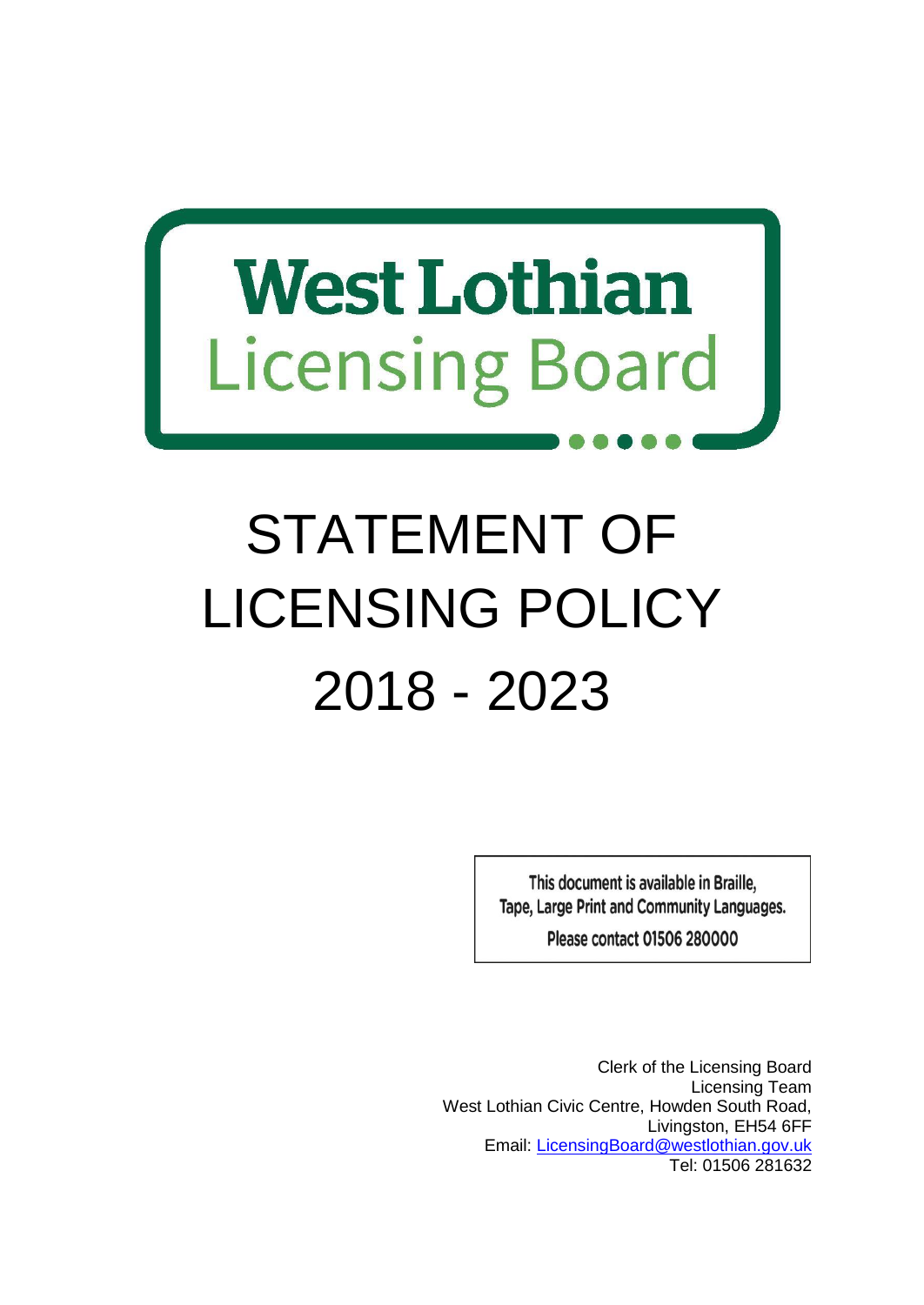#### **CONTENTS**

**3**

**7**

**28**

#### **Section 1 – Introduction**

- 1.1. The statutory background to the licensing of alcohol
- 1.2. Policy development and purpose
- 1.3. The West Lothian area
- 1.4. Licensing Standards Officers
- 1.5. The West Lothian Alcohol Licensing Forum

#### **Section 2 - Board Business**

- 2.1 Transparency and Equal Treatment
- 2.2 Public Register
- 2.3 Pre-processing check and application acknowledgement
- 2.4 Notification of Applications/Procedures for Making Objections and Representations
- 2.5 Hearings

#### **Section 3 - Information to be considered prior to making a premises licence or major variation application**

- 3.1 What a premises licence contains
- 3.2 The overprovision statement which explains if the numbers of premises within West Lothian are restricted
- 3.3 Information on what licensed hours the Board considers are generally acceptable for premises within West Lothian
- 3.4 Information about licensing outside drinking areas as part of the premises licence
- 3.5 Information about the capacity of the premises
- 3.6 Information about the level of children and young persons' access which the Board deems to be generally acceptable within premises in West Lothian
- 3.7 Information about local conditions which the Board will generally consider applying to particular types of premises
- 3.8 Information about Disability and Access Facilities Statements (DAFS)
- 3.9 Public safety issues
- 3.10 Excluded Premises garages

#### **Section 4 - Operating under a Premises Licence - What the Board expects**

- 4.1 Introduction
- 4.2 The Licensing Objectives
- 4.3 Liaison with Licensing Standards Officer (LSO)
- 4.4 Premises Manager
- 4.5 Applications under the Licensing (Scotland) Act 2005 in relation to the premises
- 4.6 Extended Hours Applications
- 
- 4.7 Written Policies and Procedures<br>4.8 Effective and Responsible Mana **Effective and Responsible Management** of Licensed Premises
- 4.9 Preventing Crime and Disorder
- 4.10 Securing Public Safety
- 4.11 Preventing Public Nuisance
- 4.12 Protecting and Improving Public Health
- 4.13 Protecting Children and Young Persons
- from Harm 4.14 Deliveries of alcohol
- 
- 4.15 Licences Ceasing to have Effect
- 4.16 Annual Fees

#### **Section 5 - Reviews and Discretionary Conditions 45**

- 5.1 Reviews
- 5.2 Imposition of Discretionary Conditions
- **15** 5.3 Style Conditions

#### **Section 6 - Occasional Licences to sell alcohol in premises not covered by a premises licence**

- 6.1 Background
- 6.2 Policy on occasional licences
- 6.3 Applications for occasional licences
- 6.4 Making objections/representations in relation to occasional licences
- 6.5 Procedure for determining occasional licence applications

**Section 7 - Members Clubs**

**61**

**53**

**Section 8 - Related Strategies/Contacts 63**

- **Appendix 1** List of consultees
- **Appendix 2** Guidance regarding Alcohol Management Plans
- **Appendix 3** Occasional Licence Applications and Standard Local Conditions
- **Appendix 4** Police Scotland Suggested Drugs Policy for Licensed Premises
- **Appendix 5**  Scheme of Delegation of Licensing Functions
- **Appendix 6 -** Web links/Contacts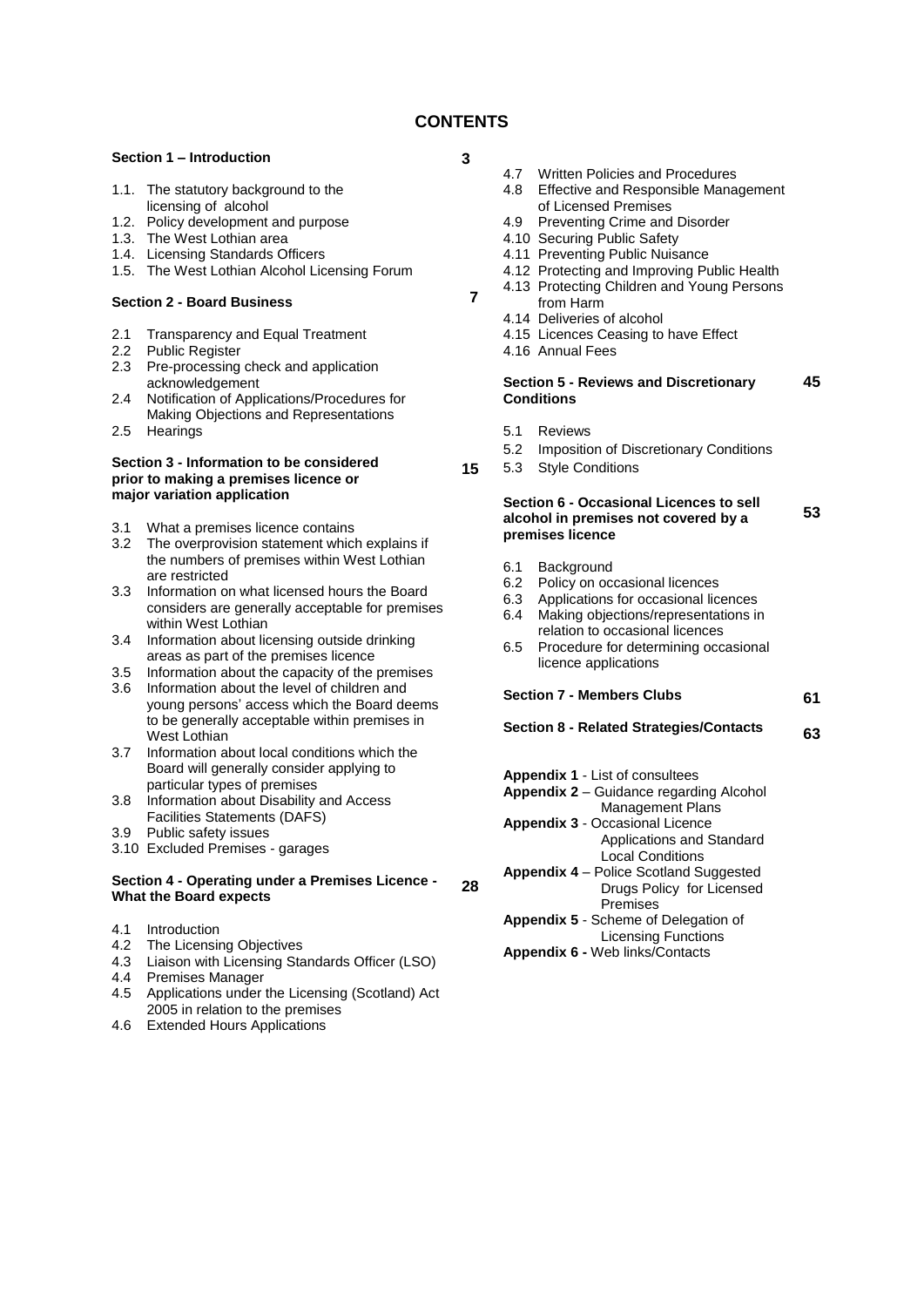## **Section 1: Introduction**

This part of the policy contains background information about alcohol licensing in West Lothian and is broken down into 5 subsections

- 1.1. The statutory background to the licensing of alcohol<br>1.2 Policy development and purpose
- Policy development and purpose
- 1.3 The West Lothian area<br>1.4 Licensing Standards Of
- 1.4 Licensing Standards Officers<br>1.5 The West Lothian Alcohol Lic
- The West Lothian Alcohol Licensing Forum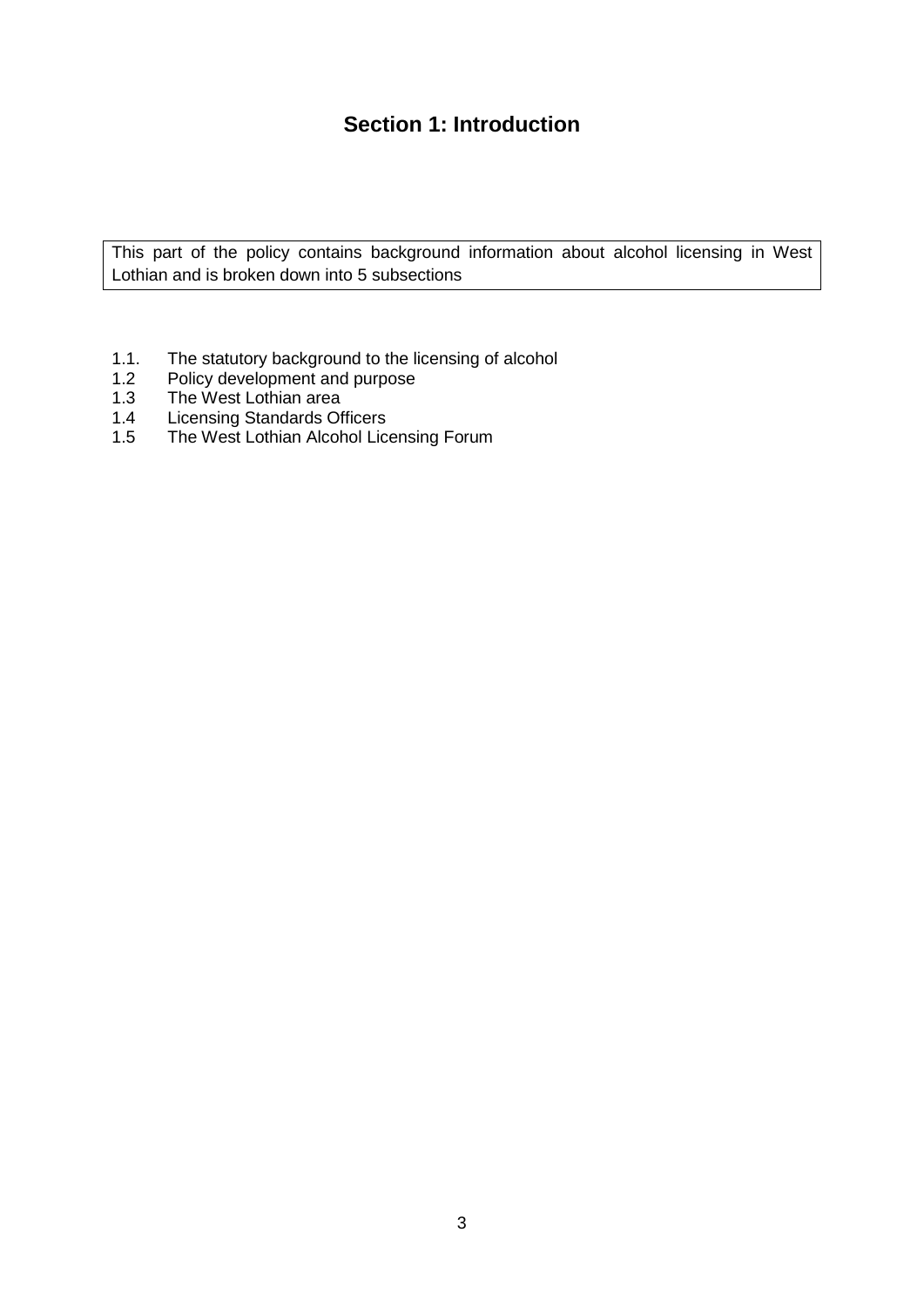#### **1.1 The statutory background to the licensing of alcohol**

The purpose of the Licensing (Scotland) Act 2005 (the 2005 Act) is to regulate the sale of alcoholic liquor in Scotland and premises on which alcohol is sold. The 2005 Act requires the following five licensing objectives to be upheld, when sales of alcohol are taking place:

- Preventing Crime and Disorder;
- Securing Public Safety;
- Preventing Public Nuisance;
- Protecting and Improving Public Health; and
- Protecting Children and Young Persons from Harm

This statement of licensing policy does not override the right of any person to make representations on an application or to seek a review of a licence where such provision is made in the 2005 Act.

All alcohol licences for premises (including outdoor areas) in West Lothian are issued by West Lothian Licensing Board. The current Board, which was formed in May 2017, comprises eight members, all of whom are elected members of West Lothian Council.

#### **1.2 Policy development and purpose**

Section 6 of the 2005 Act requires all Licensing Boards to publish a statement of their licensing policy within 18 months of each local government election which takes place every 5 years. This policy will be applied by the Board in exercising its functions under the 2005 Act. It is also open to the Board to publish a supplementary statement of their policy. The purpose of the policy is to promote the licensing objectives and consistency of decision making and to provide applicants with an indication of how the Board is likely to approach certain matters and deal with and determine applications.

There is a presumption that the Board will follow the terms of this policy in its determination of individual applications. It remains open, however, for an applicant to make an application which is contrary to the terms of this policy. In such circumstances, an applicant will be required to satisfy the Board that there are good reasons why this policy should not be followed. The Board encourages applicants to include a written submission in this respect with the application.

The Board recognises that the Council and other bodies are responsible for enforcing and regulating statutory regimes which may directly or indirectly impact on the licensing process, such as health, transport, health and safety at work, fire safety, planning and building control. As such, the Licensing Board is committed to avoiding duplication with other regulatory regimes when exercising its licensing functions.

In preparation for the review of the policy statement the Board carried out a pre-consultation exercise commencing in November 2017. NHS Lothian, Police Scotland, West Lothian Council, the West Lothian Local Licensing Forum and local community councils were all contacted to seek views on any proposed changes to the policy which they wished the Board to consult on.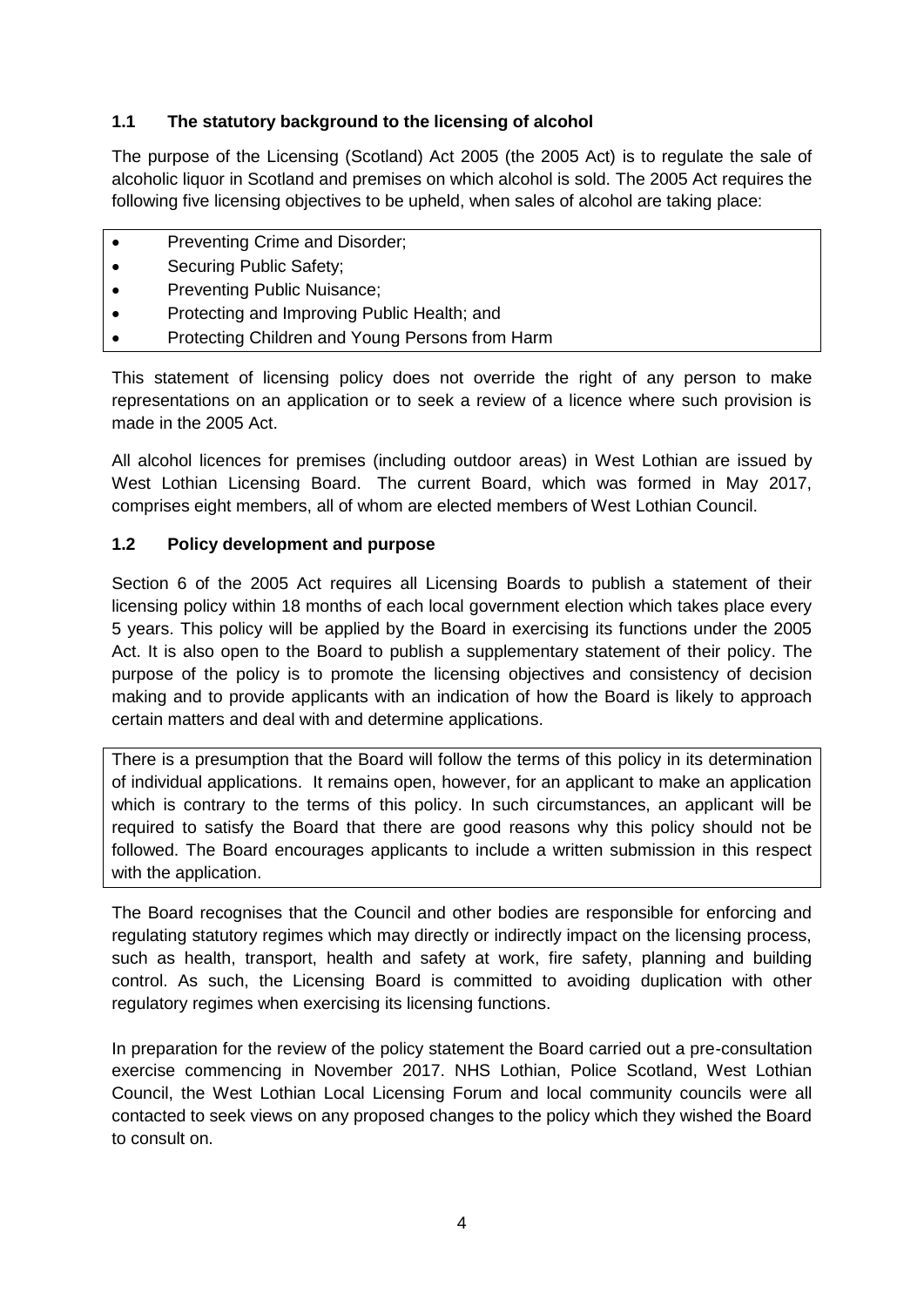No responses were received from community councils but responses were received from all other consultees and these assisted the Board in framing the consultation document for the online consultation which took place between 14 May and 14 July 2018.

The Board consulted with a range of relevant stakeholders in preparing this policy statement and has had regard to the views expressed and the evidence submitted. A list of the consultees is attached at Appendix 1.

Fourteen responses were received to the online consultation and in addition responses were received separately from the Scottish Grocer's Federation, Aldi Stores, Police Scotland, West Lothian Council and Alcohol Focus Scotland. Additional information was requested where appropriate from consultees who provided their contact details.

#### **1.3 The West Lothian area**

West Lothian is an area extending to 427 square kilometres bordered by the City of Edinburgh, Falkirk, North Lanarkshire, South Lanarkshire and Midlothian. The population of West Lothian has been steadily increasing over the last decade. It is currently 180,130 and it is predicted to increase throughout the period to 2035 with the population predicted to be 191,053 (National Records of Scotland 2014 based population projections).

West Lothian has both urban and rural areas. There are five traditional towns, namely Armadale, Bathgate, Broxburn, Linlithgow and Whitburn as well as the former new town of Livingston where the council's administration is based. In addition, West Lothian also has 26 villages, some of which have significantly increased in size in recent years.



#### **1.4 Licensing Standards Officers**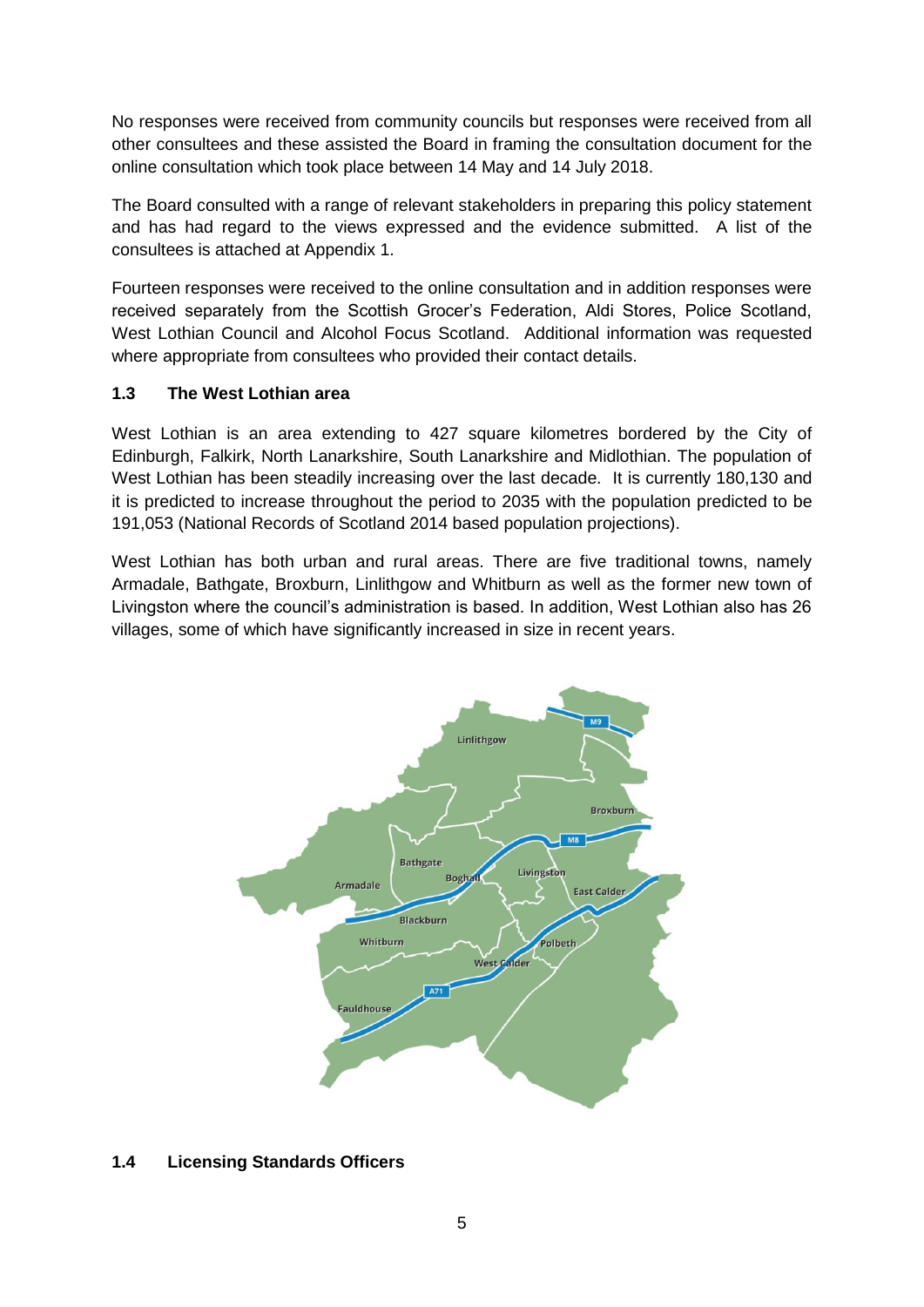West Lothian Council employs a minimum of one Licensing Standards Officer (LSO) as required by the provisions set out in section 13(1) of the 2005 Act. LSOs have a statutory role to provide guidance and information to interested parties; ensure compliance by the holders of premises licences and occasional licences; and to provide mediation to avoid or resolve disputes. The LSO is a statutory member of the West Lothian Alcohol Licensing Forum.

The Council's LSO is fully trained in accordance with the provisions of the 2005 Act and while they have a role in providing the licensed trade, public and any other interested party with information and guidance concerning the operation of the 2005 Act, an LSO may not give legal advice or make applications or objections on behalf of any party.

LSOs are notified of applications for extended hours, occasional licences, personal licences and reviews of premises licences. However, the Board recognises that LSOs can often provide essential background information and for this reason the Clerk of the Licensing Board has been delegated power (see Appendix 5) to request a report from the LSO in relation to any application.

Further details on the role of the LSO can be found on the LSO webpage by using the link at Appendix 6.

#### **1.5 The West Lothian Alcohol Licensing Forum**

The Board recognises the importance of the West Lothian Alcohol Licensing Forum (the Forum) in West Lothian and will endeavour to work closely with it. The Board has appreciated the input of the Forum to the consultation process prior to the preparation of this Policy Statement.

The Board will continue to

- take account of the advice or recommendations made by the Forum (where after consideration the Board decides not to follow the advice or recommendations made by the Forum, reasons for the decision will be given in writing to the Forum);
- provide the Forum with any relevant statistical information provided it is easily available within the Clerk's office;
- meet with the Forum at least once per calendar year.

Further details on the role of the Forum can be found by using the link at Appendix 6.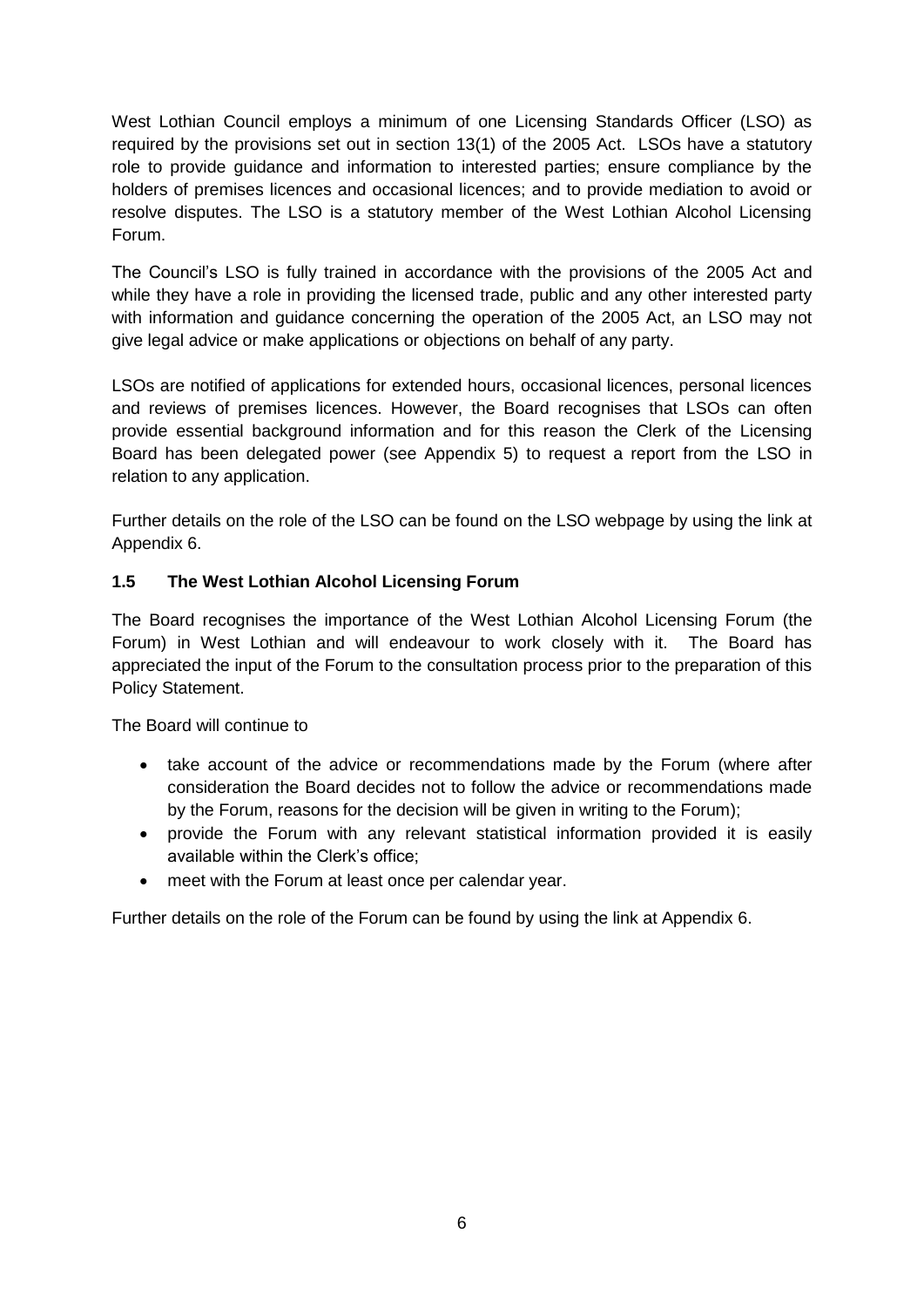## **Section 2: Board Business**

This part of the policy contains information about the way in which the Board conducts its business and is broken down into 5 subsections

- 2.1 Transparency and Equal Treatment
- 2.2 Public Register
- 2.3 Pre-processing check and application acknowledgement
- 2.4 Notification of Applications/Procedures for Making Objections and Representations
- 2.5 Hearings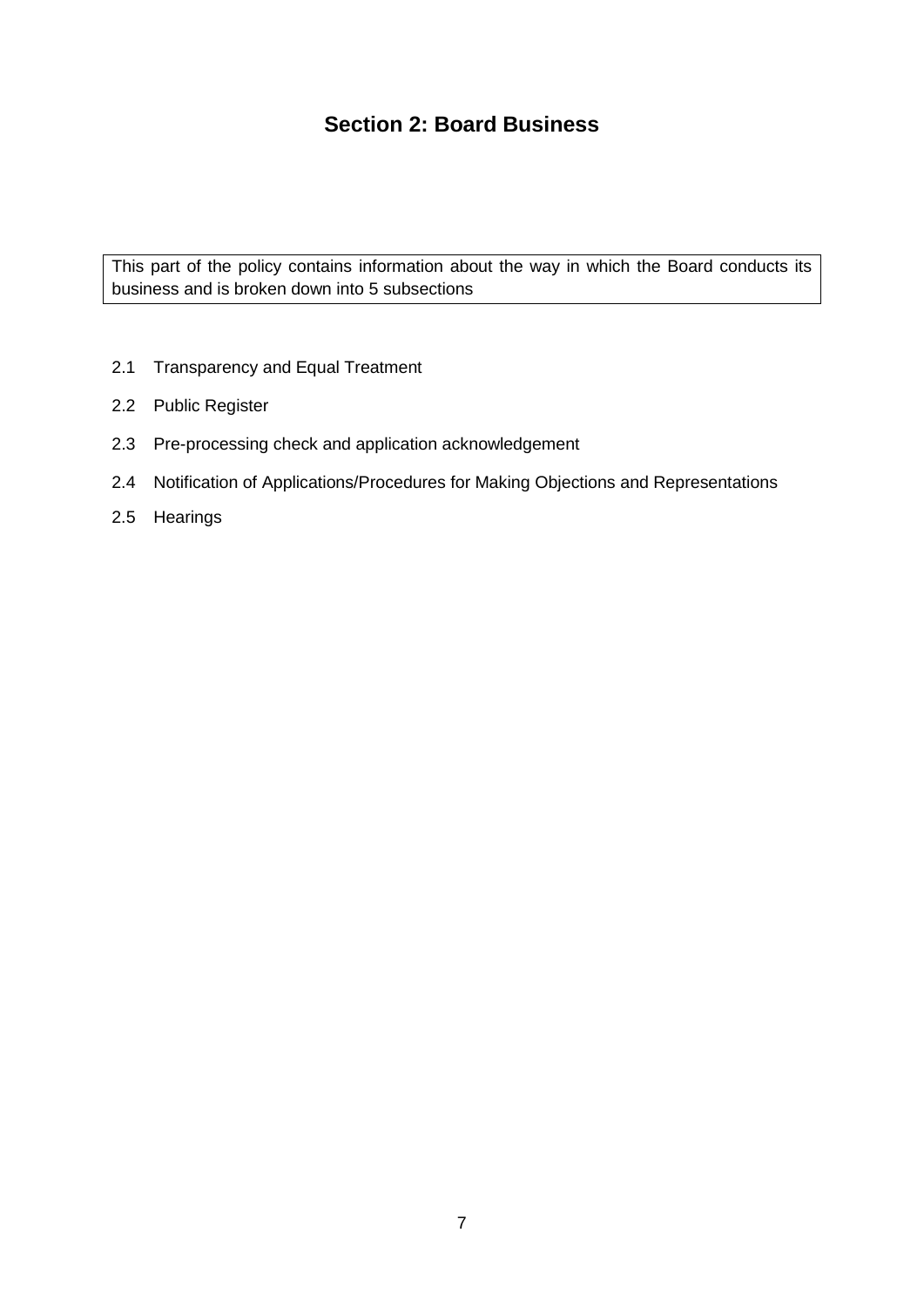#### **2.1 Transparency and Equal Treatment**

The Board is committed to conducting its business in an open and transparent manner. As required by section 9A of the 2005 Act, the Board publishes an annual Functions Report, setting out how it exercises its functions in terms of the 2005 Act. The annual Functions report is published on the Board pages of the West Lothian Council (the Council) website. As required by section 9B of the 2005 Act, the Board also publishes an annual Financial Report. A link to both of these reports can be found in Appendix 6 of this policy.

The meetings of the Board are held in public with minutes taken; all minutes are published on the Council's information system (COINS). A link to the Board section on COINS is contained in Appendix 6 of this policy, where further information such as the current members of the Board and dates of scheduled meetings can be found.

In general, meetings of the Board take place on a monthly basis and are held in the Council Chambers within the Civic Centre in Livingston. All meetings of the Board are held in public with a microphone system used to aid the proceedings. Rules are in place setting out the process which will be followed at any hearing which takes place before the Board, a link to the Rules can be found in Appendix 6 of this policy.

The Board would encourage applicants and anyone with an interest in licensing in the West Lothian Board area, to visit the Board pages of the Council's website where regularly updated information and guidance is available. There is a link to the Board webpage at Appendix 6 of this policy. Other pages providing information for specific applications can be accessed from that page.

General guidance is also available from the Licensing Standards Officer (see subsection 1.4) to those who wish to apply for a licence, make representations, object to an application or make an application for a review of a premises licence. Given the complexity of the legislation and the requirement to understand how that is affected by caselaw it is also strongly recommended that any applicant, objector or representor seeks independent legal advice.

A Scheme of Delegation is in place whereby some Board decisions under the 2005 Act are delegated to the Clerk, Convener of the Board or nominee of the Convener. The Board's Scheme of Delegation is attached at Appendix 5 of this policy.

The Board recognises the need to ensure that the licensing process is accessible to all. Reasonable adjustments will be made available on request for those who may require additional support to access any part of the process.

Section 149 of the Equality Act 2010 came into force in April 2011, introducing a new Public Sector Equality Duty. The Public Sector Equality Duty requires public bodies in the exercise of their functions, to have due regard for the need to:

- eliminate unlawful discrimination, harassment and victimisation and other prohibited conduct
- advance equality of opportunity between people who share a relevant protected characteristic and those who do not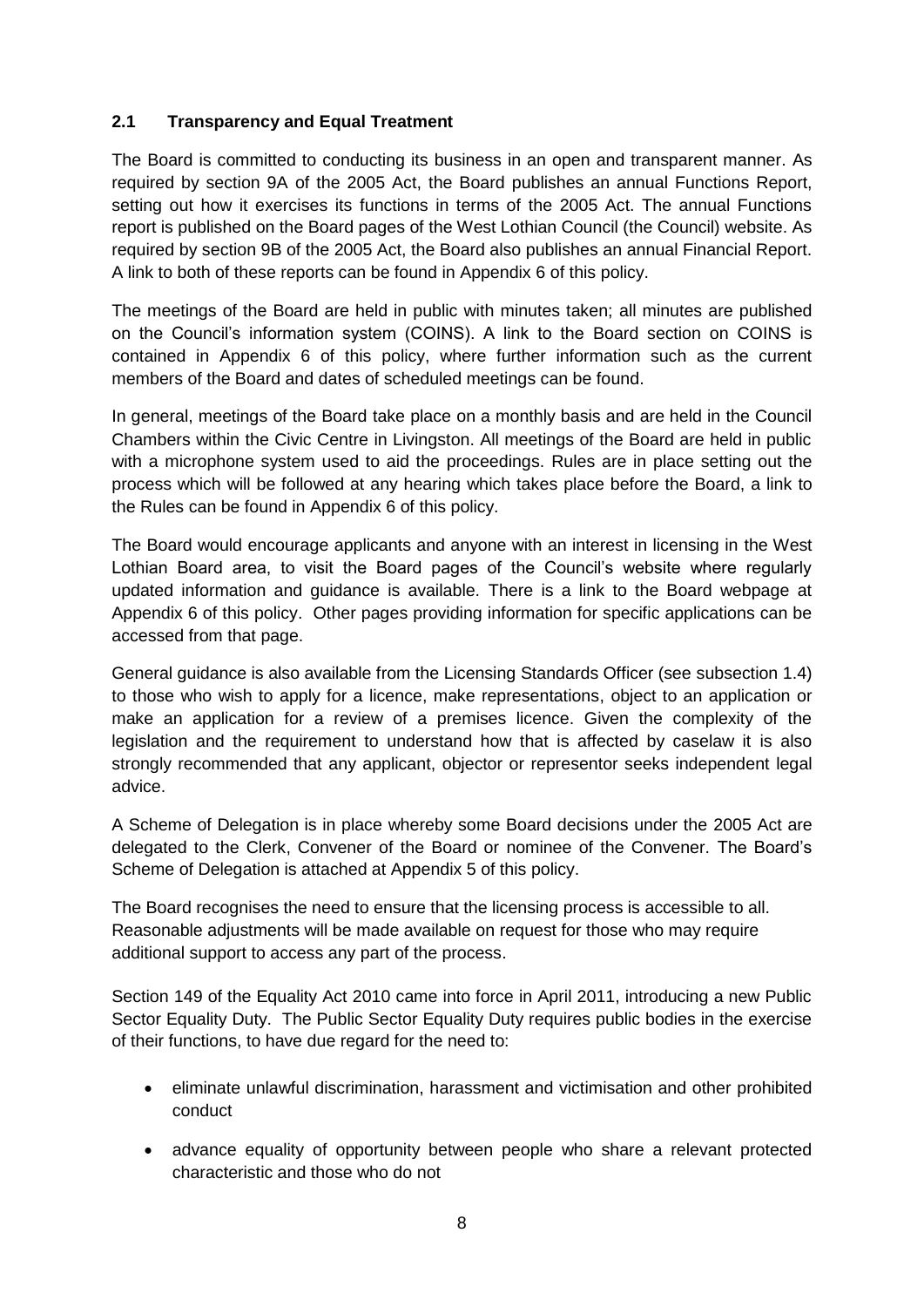foster good relations between people who share a protected characteristic and those who do not

There is a link to the Licensing Board's Mainstreaming Report and Outcome Plan 2017-2021 in Appendix 6.

The Board consulted on whether this policy could have a positive impact on any of the protected characteristics listed in the Equality Act 2010. A number of responses referred to how this could be achieved through an overprovision policy. However, as explained in section 3.1 of this policy an overprovision policy could not be implemented as the evidence received in this respect was insufficient to meet the statutory test set out in Government guidance.

Information was also submitted that issues arising from overconsumption of alcohol are of a high relevance to all equalities groups. The Board will therefore continue to consider the diverse needs of local communities when exercising its powers under the 2005 Act.

#### **2.2 Public Register**

Under the terms of Section 9 of the 2005 Act the Board is required to keep a register containing information relating to applications for premises, personal and occasional licences and details of closure orders in relation to premises. Details of what the register must contain can be found in regulations made under the 2005 Act. A link to the regulations is contained in Appendix 6.

The information contained within the register is available for public inspection as required by the 2005 Act.

Members of the public wishing to inspect documentation should contact the Licensing Team whose details appear on the front cover of this policy to make an arrangement to attend at the Civic Centre in Livingston at a specific time to view the documentation. It is not possible to view documentation without an appointment.

#### **2.3 Pre-processing check and application acknowledgement**

All applications received by the Board under the 2005 Act will be subject to a pre-processing check to ensure that the application is legally competent. This check is carried out by the Licensing Team. As part of the pre-processing check the application will be checked to ensure that the appropriate fee has been submitted and that it is accompanied by the necessary supporting documents.

The Board notes that many applications are submitted with new or replacement layout plans which do not comply with the Premises Licence (Scotland) Regulations 2007 (SSI 2007/452). A link to these regulations is contained in Appendix 6. Such applications will not be processed and will result in the application being returned for amendment which will delay the process.

If your application is considered competent it will be accepted for processing and you will receive an acknowledgement. If you can provide an email address you will receive an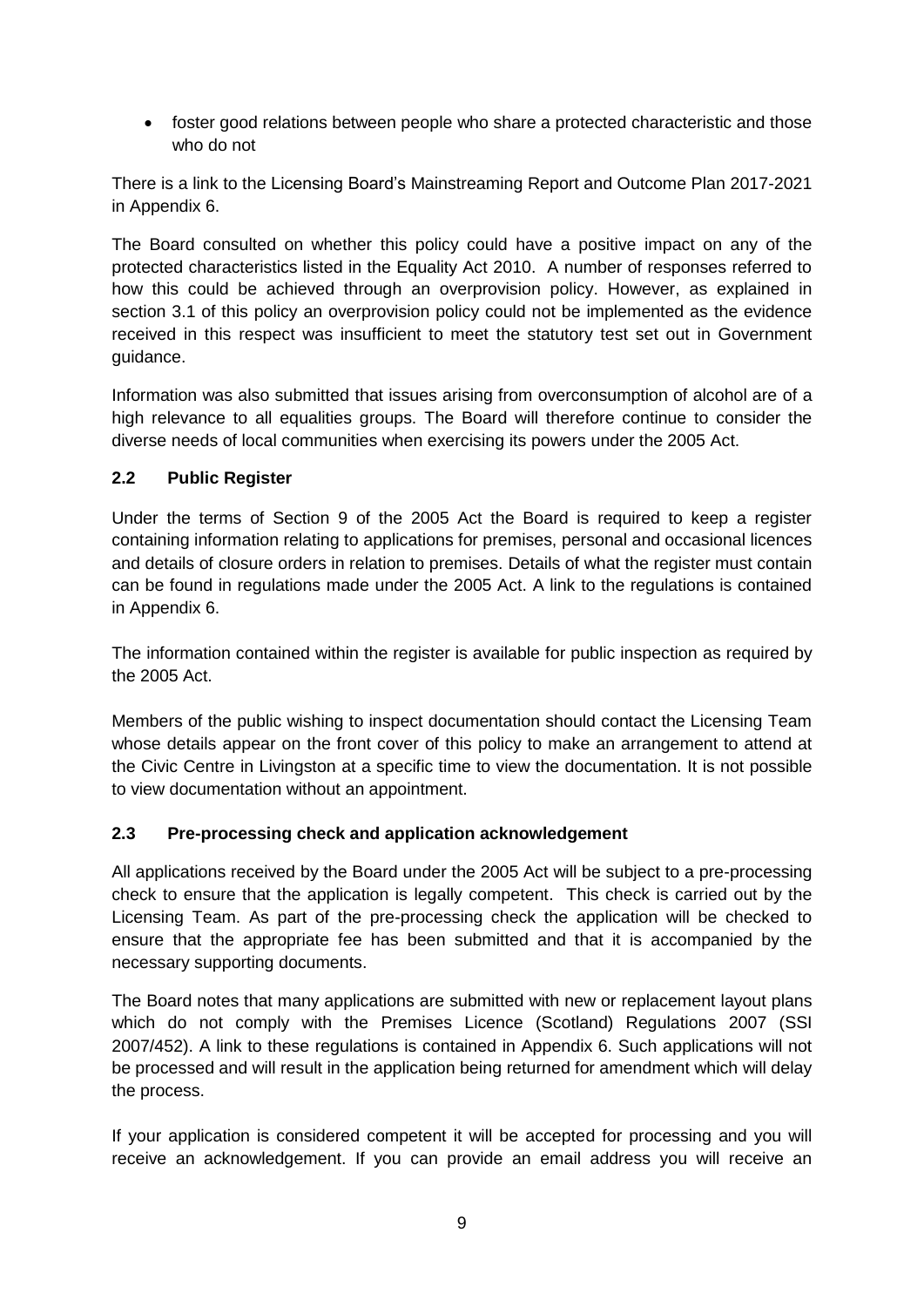acknowledgement quicker and it will also allow the Board to contact you if further information is needed.

As part of the pre-processing check of variation applications under section 29 of the 2005 Act the Licensing Team may invite licence holders to consider including further matters in their application to deal with any anomalies or errors in the licence.

#### **2.4 Notification of Applications / Procedures for Making Objections and Representations**

#### **Premises Licence and Major Variation Applications**

The Board must give notice of premises licence applications and non-minor (commonly referred to as major) variation applications to

- each person defined by the 2005 Act to be a neighbour, a link to the regulation regarding this is attached at Appendix 6 of this policy;
- any community council within whose area the premises are situated;
- West Lothian Council's Building Standards Team, Environmental Health & Trading Standards Team and the Development Management;
- Police Scotland and the Scottish Fire and Rescue Service:
- the local Health Board

and once the relevant legalisation is brought into effect

• the Home Office (if an entitlement to work in the UK is required)

The Board is required to advertise premises licence applications and major variation applications on its website and in addition applicants are obliged to display site notices at the premises. The timescales for advertising, site notices and receipt of objections and representations are contained within the Procedure Regulations. There are links to the Procedure Regulations and to the webpage where applications are advertised in Appendix 6.

Any person may submit an objection or representation to the Board regarding an application for

- a premises licence;
- a major variation application

There is a link in Appendix 6 to guidance regarding objections and representations.

#### **Occasional licence applications**

Occasional licences authorise the sale of alcohol in premises which are not otherwise licensed for periods of up to 14 days. For information about how occasional licences are notified and how objections and representations can be made and considered by the Board please see section 6 of this policy.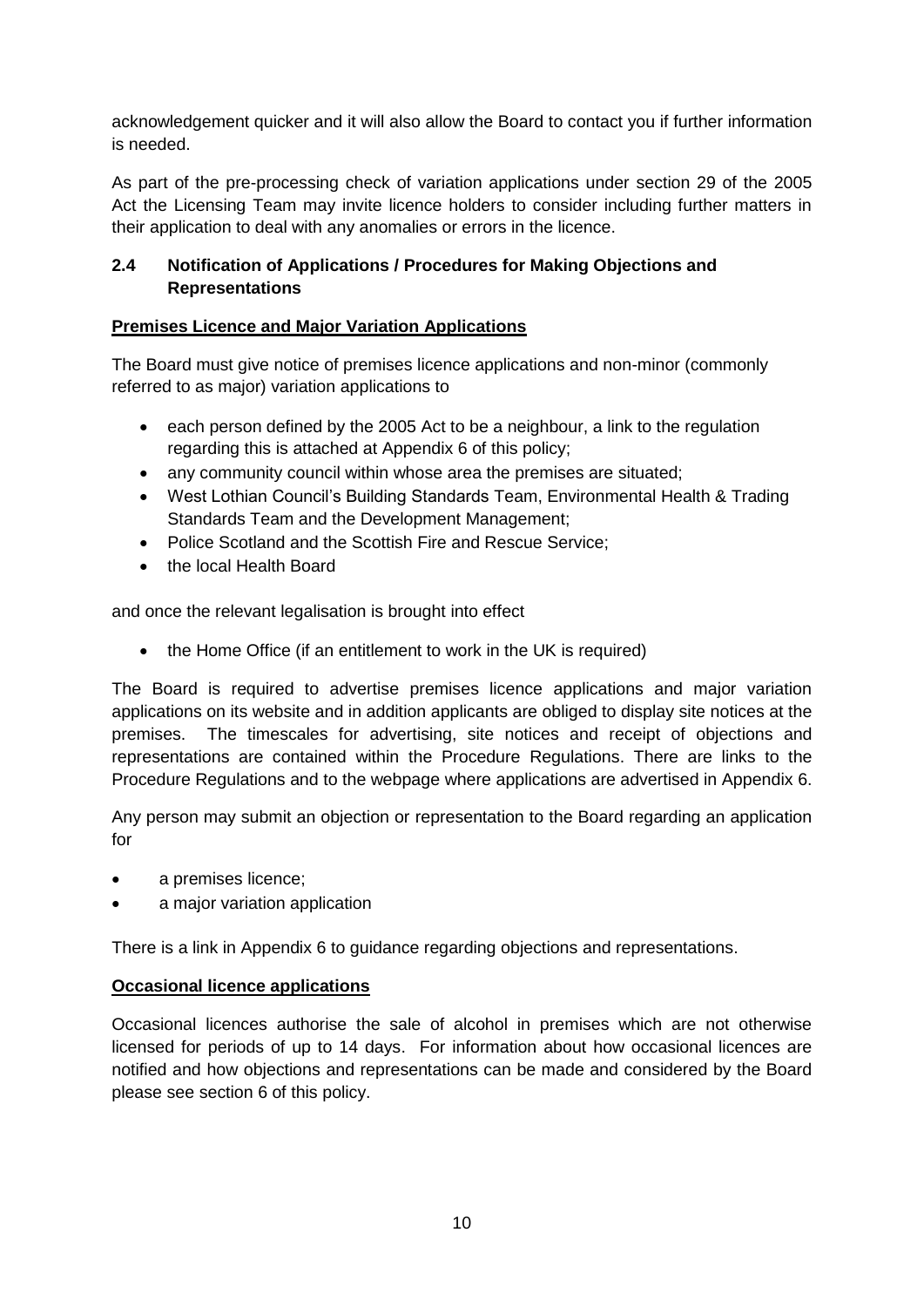#### **Personal licence applications**

There is a link in Appendix 6 to information about applying for personal licences, refresher training requirements and renewing a personal licence.

Copies of all personal licence applications are required to be sent to Police Scotland and the Licensing Standards Officer (LSO) for comments. Members of the public do not have a right to object or make representations about personal licence applications.

Legislation to give the Home Office power to comment on personal licence applications is likely to be brought into effect after the publication of this policy.

There are powers contained within the 2005 Act for the Board to consider

- convictions relating to personal licence holders (section 83), and
- any conduct of a personal licence holder while working as such in licensed premises which may be inconsistent with the licensing objectives (section 84)

In relation to applications for personal licences and renewal of a personal licence the following persons may request a statement of reasons:

- the applicant
- the Chief Constable

Statements of reason must be requested by sending a notice to that effect to the Clerk of the Board within 14 days of the decision on the application being notified. A statement of reasons must then be issued by the Clerk within 14 days.

In relation to personal licences the following persons may appeal to the Sheriff against the Board's decision:

| <b>Type of decision</b>                                               | Who can appeal |
|-----------------------------------------------------------------------|----------------|
| Decision to refuse a personal licence application                     | The applicant  |
| Decision to make an order under $s83(9)$ , $84(7)$ or   The applicant |                |
| 86(3) revoking, suspending or endorsing a                             |                |
| personal licence                                                      |                |

See the link at Appendix 6 to regulations regarding appeals.

#### **Extended hours applications**

Premises licence holders can apply to extend the hours during which alcohol can be sold at their premises, on a temporary basis in relation to

- a special event or occasion to be catered for on the premises, or
- a special event of local or national significance.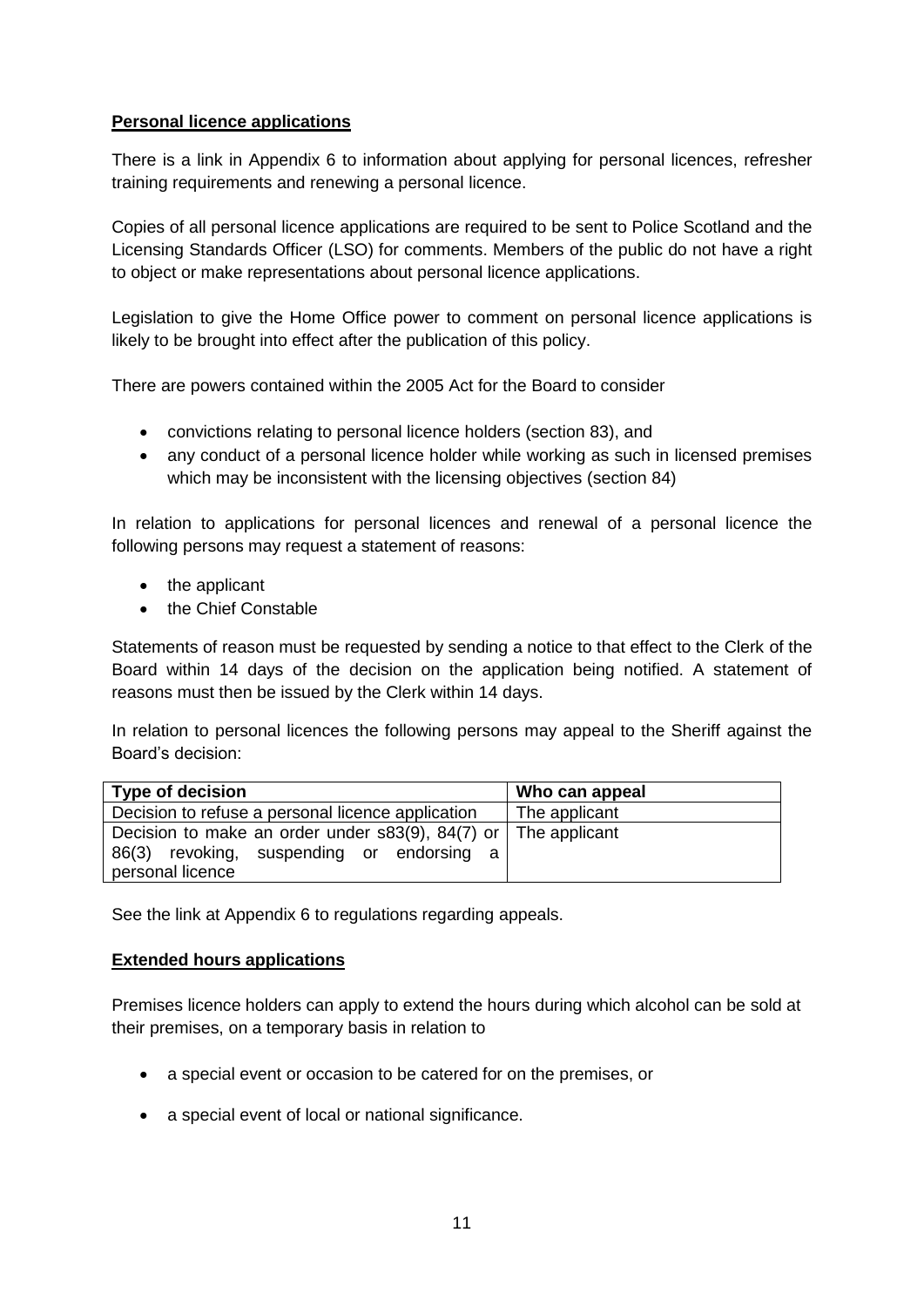Extended hours applications are sent to Police Scotland and the LSO for comments. Members of the public do not have a right to object or make representations about extended hours applications.

See section 4.6 of this policy for further information.

#### **MATTERS WHICH CAN BE TAKEN ACCOUNT OF BY THE BOARD IN CONSIDERING OBJECTIONS AND REPRESENTATIONS GENERALLY**

The 2005 Act prescribes how Boards must determine different types of applications. The Board encourages persons wishing to make an objection or a representation regarding an application, in particular those who consider they may be affected by the grant of a licence application, to read the guidance regarding this which is available through the link at Appendix 6 or to seek legal advice.

The Board wishes potential objectors to be aware that it can only take into account matters relevant to the licensing objectives, and that any objection must contain factual information rather than assertion or speculation. This means that in deciding whether or not to object members of the public should consider if there is evidence that their concerns about applications are likely to happen rather than just being a possibility.

The extent to which the Board may take an objection and/or representation into account is governed by the 2005 Act and is, in general, subject to:

- receipt of the objection and/ or representation within a prescribed timescale (see the link to the procedure regulations in Appendix 6);
- with regard to its nature, whether the Board considers the objection or representation to be frivolous or vexatious.

The Board recognises that it has the power to recover expenses from a person who submits an objection or representation if it considers it to be frivolous or vexatious. However, the Board wishes to make clear that it will not consider using that power unless there is information before it to suggest that the objection or representation was deliberately frivolous or vexatious rather than submitted on the basis of a genuine misunderstanding of the licensing system.

The Board encourages those who have submitted objections and representations to attend at the Board meeting when the application is heard to speak to their objection or representation. Notice of the Board meeting will be sent to all those who have made an objection or a representation.

#### **2.5 Hearings**

All premises licence and major variation applications need to be referred to the Board for a hearing.

Once the certificate of compliance in relation to the site notice is received from the applicant and the objection period has closed the Clerk of the Board will decide which Board meeting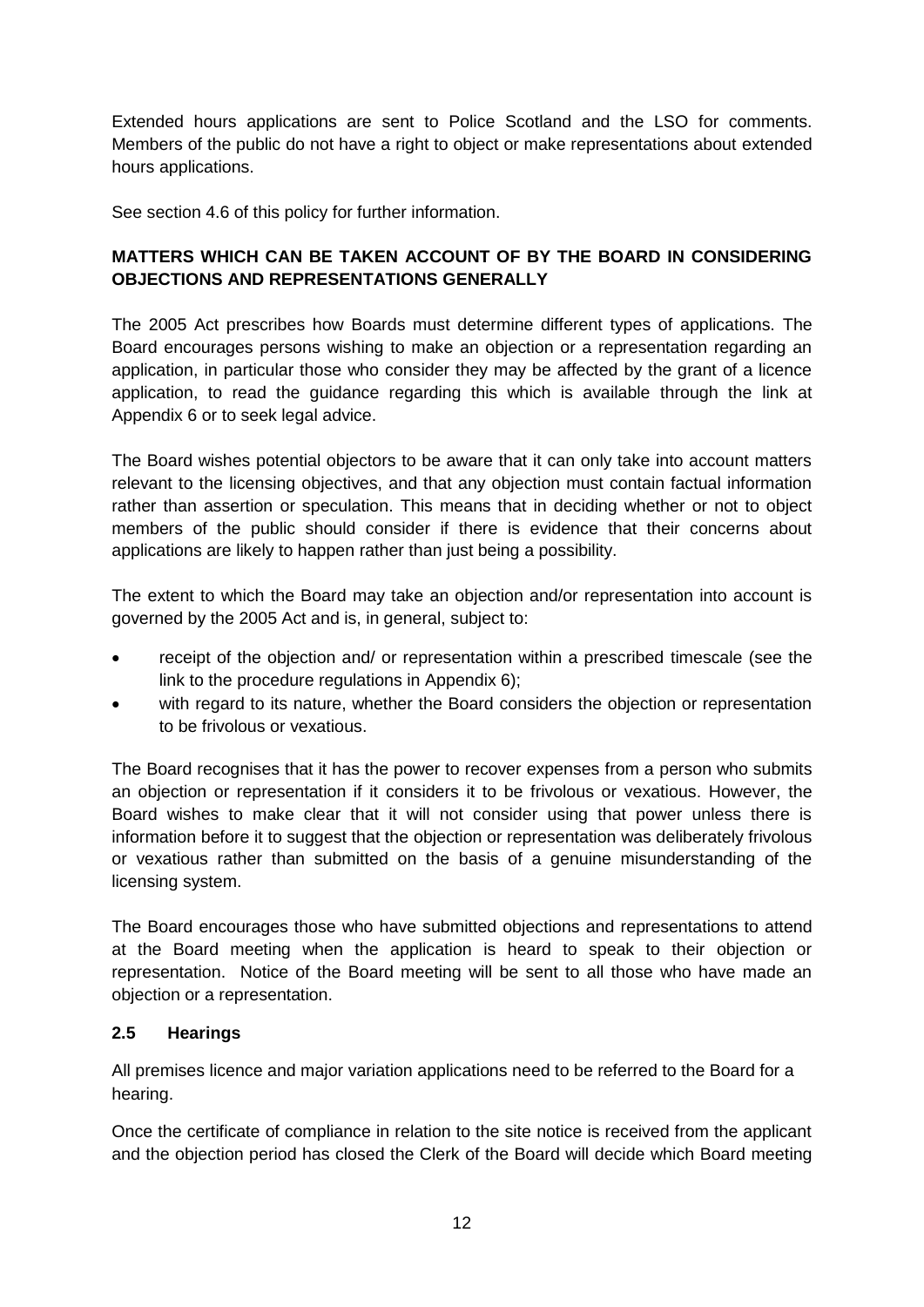the application will be referred to. This decision will depend on the number of applications which can reasonably be accommodated at one meeting.

A report regarding the application will then be prepared by the Licensing Team. That report will contain:

- details of the application
- copies of any objections or representations received
- any other information relevant to the application
- a summary of the Board's powers

The report is a private one and is circulated to the applicant and the Board members 7 days in advance of the meeting.

The Board may decide to undertake a site visit to the premises. If that is the case the applicant will be contacted by the Licensing Team to arrange this.

Hearings are held in public, they are usually held within the Council Chambers in the Civic Centre in Livingston. All applicants, agents, objectors and members of the public are asked to take a seat in the public area. There is an agenda published six days before each meeting which indicates the order that applications will generally be dealt with.

The Board's Convenor chairs the meeting and will invite applicants and their agents (if any) to come forward and take a seat next to a microphone when their application is being dealt with. The procedure will be explained by the Convenor when an applicant is not represented by an agent who is familiar with the procedures.

A Depute Clerk of the Licensing Board is responsible for clerking the meeting and the provision of any legal advice which is required.

Although all decisions are made in public the Board may retire to discuss the application in private and all persons present will be asked to leave the room and take a seat in the reception area. When the meeting is reconvened and all persons are present the Depute Clerk will reiterate any legal advice given to the Board in private and parties will be asked to comment on that advice before it is confirmed.

In relation to decisions on applications for premises licences (including applications for provisional and temporary premises licences), variations of premises licences and transfer of premises licence the following persons may request a statement of reasons:

- the applicant
- the Chief Constable
- any person who made an objection or representation regarding a premises licence application

Statements of reason must be requested by sending a notice to that effect to the Clerk of the Board within 14 days of the decision on the application being notified. A statement of reasons must then be issued by the Clerk within 14 days.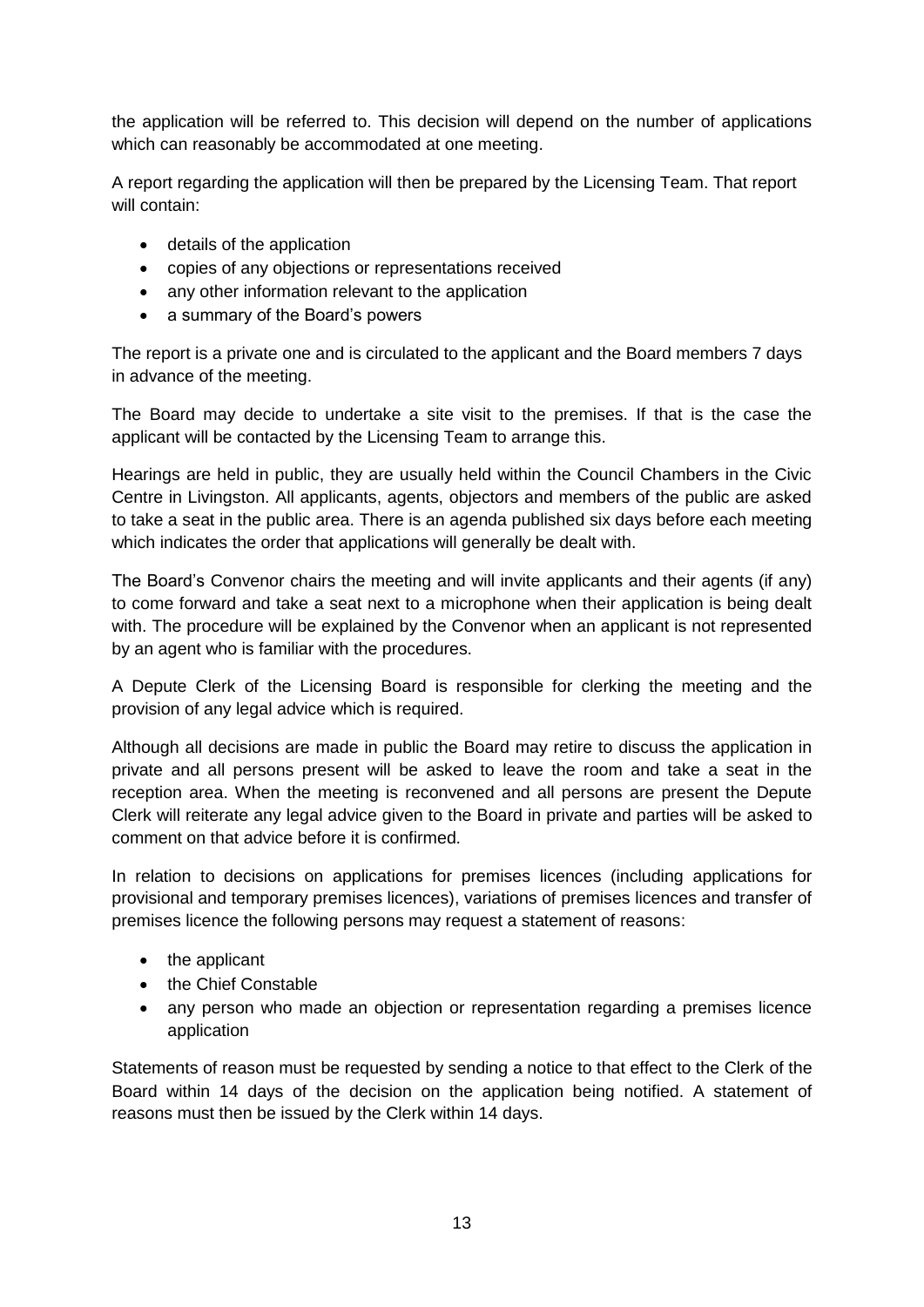## **Appeals**

In relation to applications for premises licences (including applications for provisional and temporary premises licences), variations of premises licences and transfer of premises licence the following persons may appeal to the Sheriff Principal against the Board's decision:

| Type of decision                                                 | Who can appeal |
|------------------------------------------------------------------|----------------|
| Decision to refuse a premises licence application                | The applicant  |
| Decision to refuse a premises licence variation application      | The applicant  |
| Decision to refuse an application for transfer of a premises     | The applicant  |
| licence                                                          |                |
| Decision to refuse an application under s45(7) to extend the     | The applicant  |
| provisional period in relation to a provisional premises licence |                |
| Decision to refuse an application under s46(4) to confirm a      | The applicant  |
| provisional premises licence                                     |                |
|                                                                  |                |
| Decision to refuse an application under s47(2) to issue a        | The applicant  |
| premises licence for temporary premises                          |                |
| Decision to refuse an application under s47(6) to extend the     | The applicant  |
| period for which a temporary premises licence has effect         |                |

See the link at Appendix 6 to regulations regarding appeals.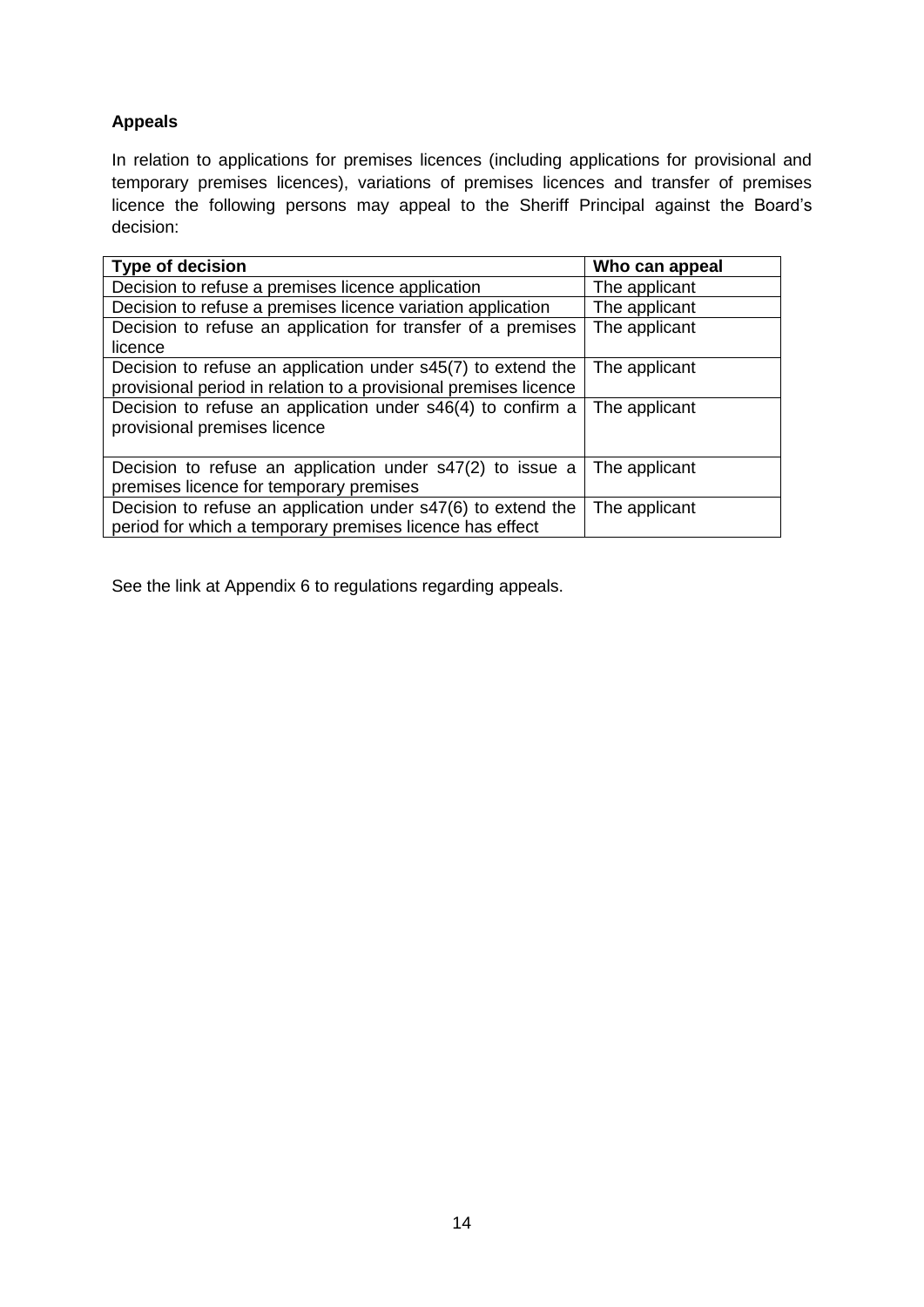## **Section 3: Information to be considered prior to making a premises licence or major variation application**

This part of the policy contains the key aspects which an applicant should consider before making an application for a premises licence or major variation within West Lothian.

The Board is aware that the need to comply with the provisions of the Licensing (Scotland) Act 2005 and its many regulations is extremely onerous and that the legal position is complex. The Board therefore considers that all applicants for premises licences should carefully consider taking specialist legal advice in relation to the operation of the premises before making an application for a premises licence.

This part of the policy is broken down into 10 subsections

- 3.1 What a premises licence contains
- 3.2 The overprovision statement which explains if the numbers of premises within West Lothian are restricted
- 3.3 Information on what licensed hours the Board considers are generally acceptable for premises within West Lothian
- 3.4 Information about licensing outside drinking areas as part of the premises licence
- 3.5 Information about the capacity of the premises
- 3.6 Information about the level of children and young persons' access which the Board deems to be generally acceptable within premises in West Lothian
- 3.7 Information about local conditions which the Board will consider applying to particular types of premises
- 3.8 Information about Disability and Access Facilities Statements (DAFS)
- 3.9 Public safety issues
- 3.10 Excluded Premises garages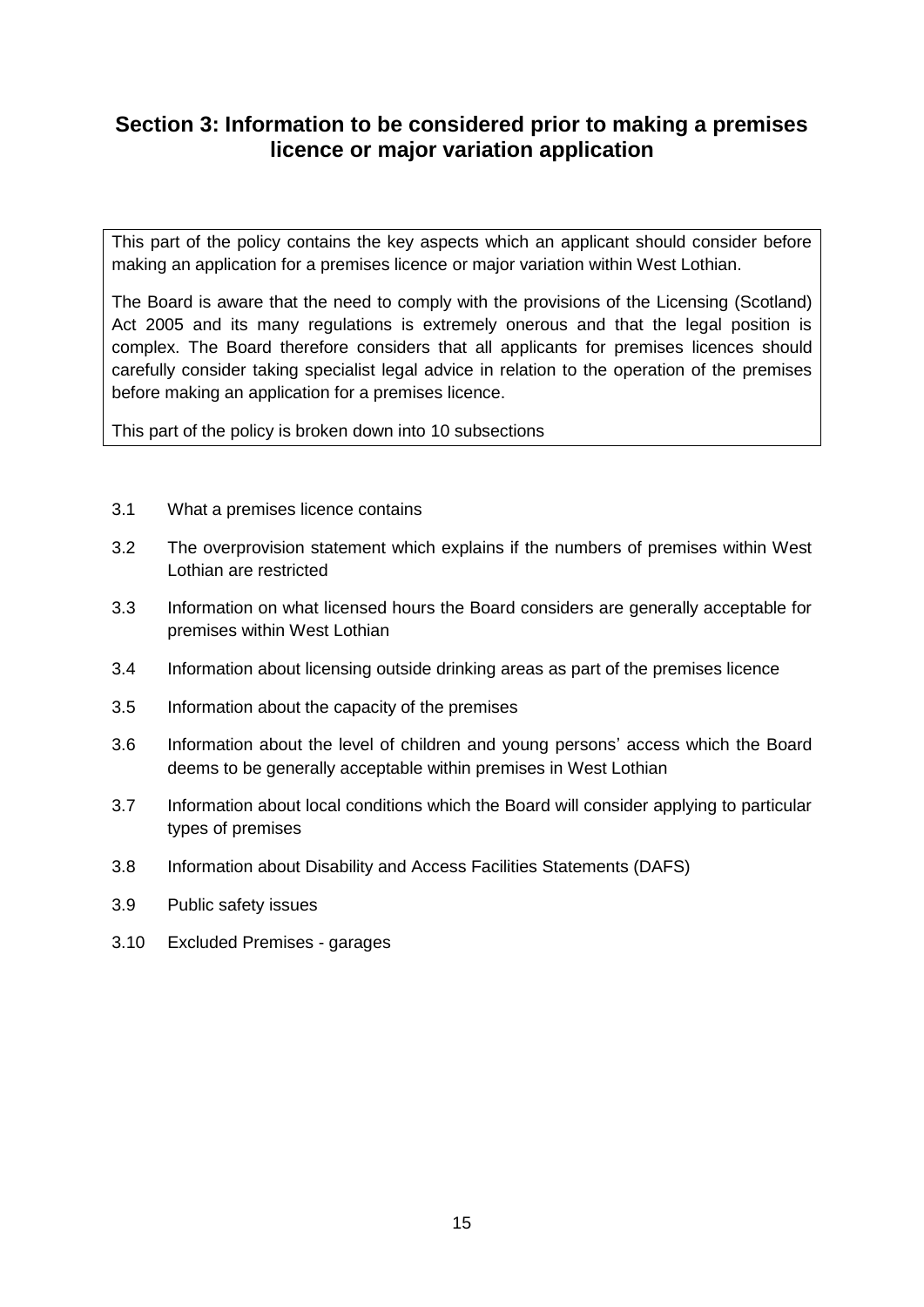#### **3.1 What a premises licence contains**

A premises licence issued by the Board in terms of the 2005 Act is comprised of 4 prescribed documents and plans:

#### **The premises licence**

This contains information relating to the holder of the licence, details of the premises manager, the address and description of the premises, the date on which the licence took effect, licensed hours and the licence conditions.

#### **The summary of the premises licence**

This contains the premises licence number, the address and description of the premises, the name and address of the licence holder, the name of the premises manager and the licence conditions.

#### **The operating plan for the premises**

This sets out how the premises will be operated and contains detailed information on the licensed hours, permitted activities on the premises, children and young persons' access to the premises, the capacity of the premises, details of the premises manager and whether the premises will operate under seasonal variations.

#### **The layout plan for the premises**

This shows the physical extent and layout of the licensed premises. It must show all matters required by regulations. See the link at Appendix 6 to the relevant regulations.

It is very important that premises are operated in accordance with the operating and layout plan at all times. For further information regarding operating a premises licence see section 4 for further information.

#### **3.2 The Overprovision Statement**

Section 7 of the 2005 Act requires the Board to include a statement on overprovision within this policy. The Board must state the extent to which it considers there to be overprovision of

- (a) Licensed premises; or
- (b) Licensed premises of a particular description in any locality within the Board's area

As part of the pre-consultation exercise which commenced in November 2017 the Board contacted NHS Lothian, Police Scotland and West Lothian Council and requested in terms of Section 6 of the 2005 Act that they provide such statistical or other information which they had about any area or areas within West Lothian where they considered there to be overprovision of licensed premises.

The West Lothian Alcohol Licensing Forum and community councils were also asked to provide similar information.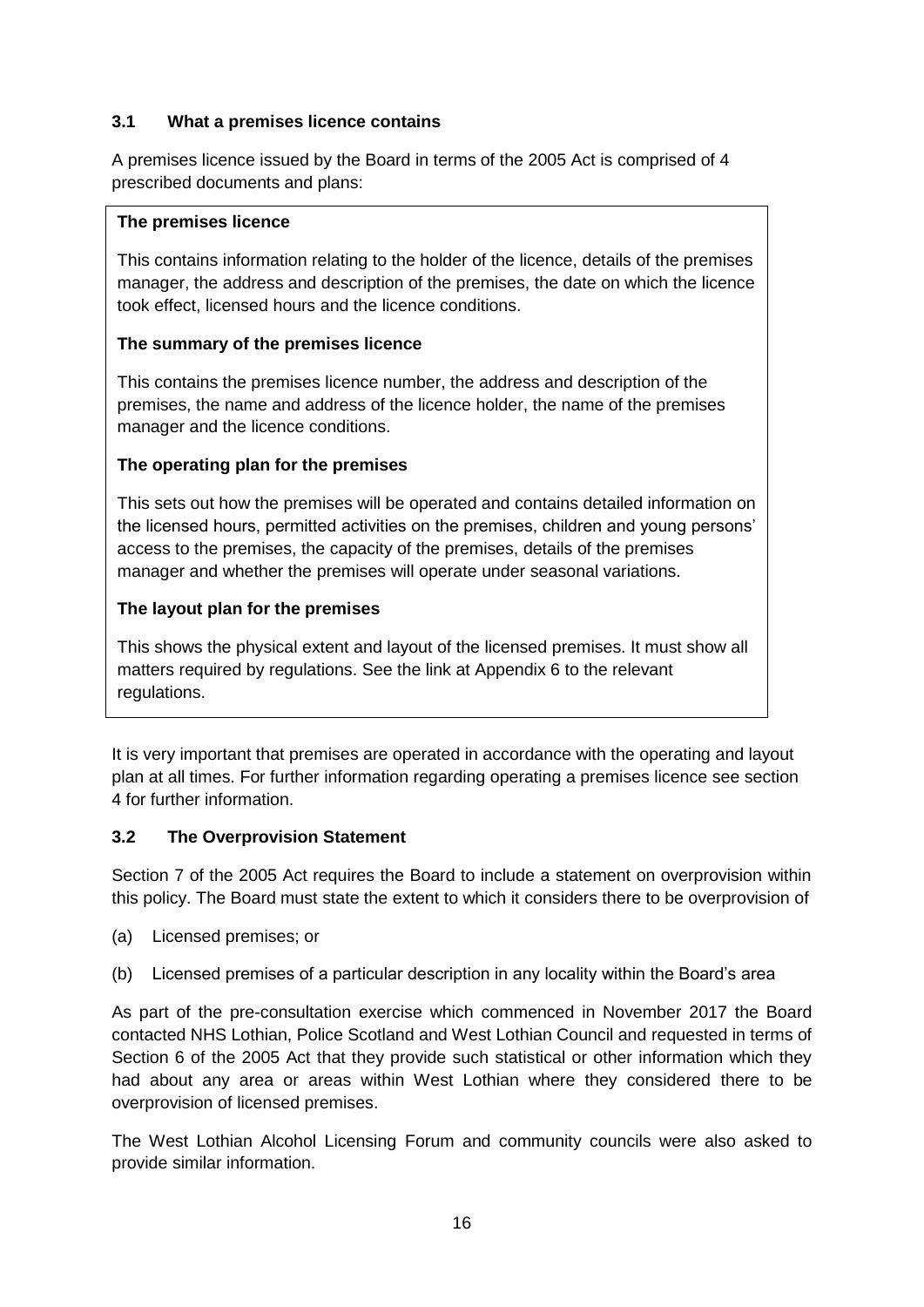No responses were received from community councils but responses were received from all other consultees. Thereafter the Board met with the consultees to discuss the responses. At that meeting the Board explained to consultees that whilst some statistical evidence had been submitted, it was insufficient to form a basis for consultation on particular localities. The Board indicated to consultees that no particular localities would be identified in the online consultation and that the Board would be seeking to ingather any evidence of overprovision throughout the whole of West Lothian.

The only statistical evidence submitted following the main consultation period was received from Alcohol Focus Scotland (AFS); this consisted of a joint report by AFS and the Centre for Research on Environment, Society and Health (CRESH). The Board noted from this report that out of 30 local authority areas where alcohol outlet availability had been measured that West Lothian has far less outlets than most sitting 25th in the table. The Board also noted that the report advised that the total number of alcohol outlets locally had decreased between 2012 and 2016 and had decreased further since then. The Board also noted from the report that West Lothian has lower alcohol related death statistics than the Scottish average, its alcohol related hospitalisation statistics are similar to the Scottish average and crime rates are lower than the national average.

The Board considered that this report had to be viewed against the background of a rapidly increasing local population which is projected to continue to rise significantly over the next decade. The Board therefore concluded that the evidence received was insufficient to meet the statutory test set out in Government guidance.

The Board therefore considers that no localities within West Lothian are overprovided for.

#### **3.3 Licensing Hours**

The Board recognises that having a clear policy on licensed hours is important for both the licensed trade and the general public. The Board acknowledges that this is a key part of the policy and therefore central to its role in promotion of the licensing objectives. The Board recognises that licensed hours are important not only to individual premises but can have a wider impact for an area for this reason the Board has made a clear distinction between the licensed hours which apply to premises falling within the definition of nightclubs (see definition below) and other premises. The Board considers that in view of the following objectives

- preventing crime and disorder
- securing public safety
- preventing public nuisance

it is important that the only premises which routinely are open for the sale and consumption of alcohol after 1am are larger premises staffed by persons experienced in relation to the late night economy.

The Board consulted on whether change to licensed hours was required and was pleased to note that the majority of responses received agreed with its preliminary view that no significant changes to this part of the policy should be made.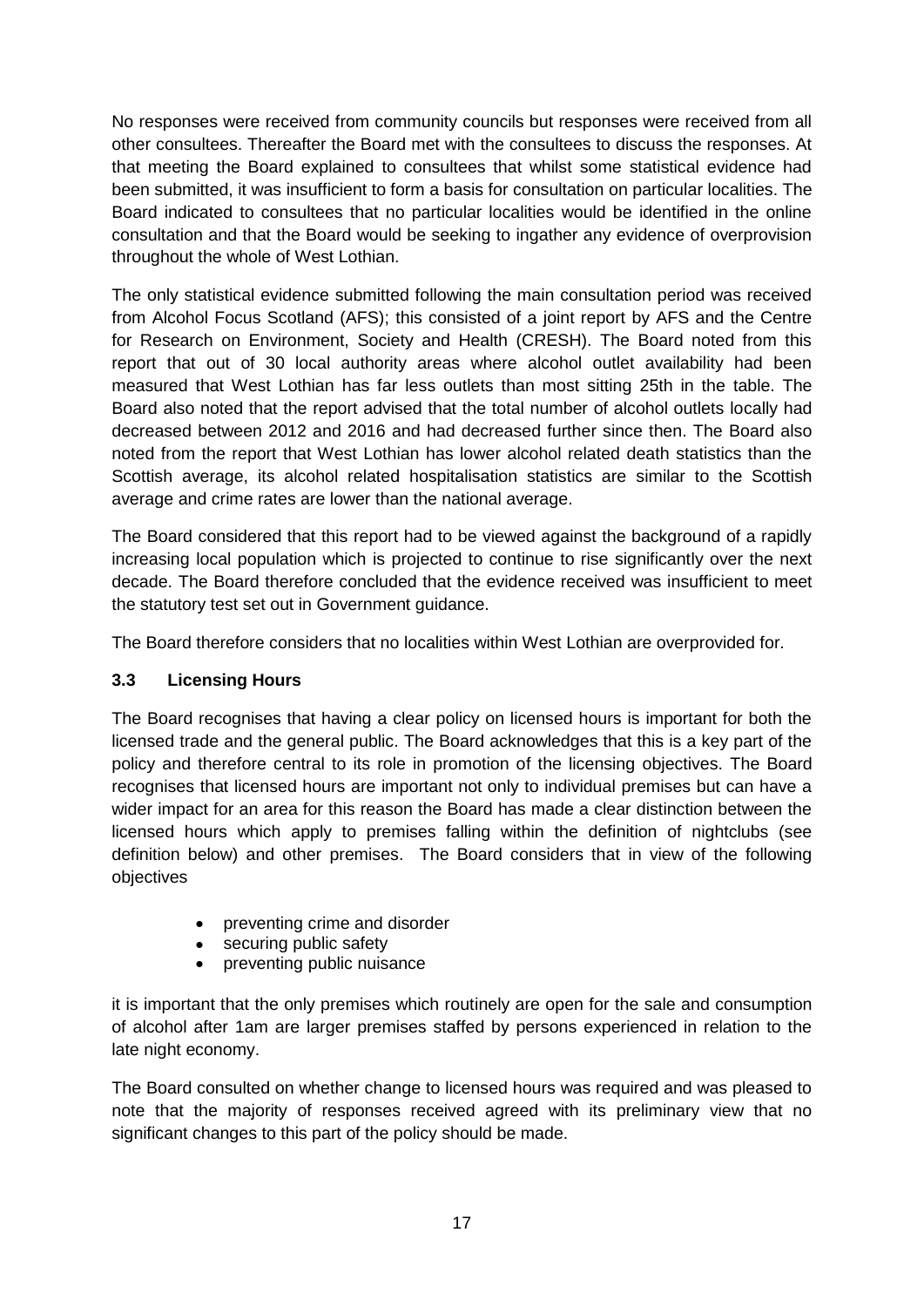Having considered all the consultation responses the main changes which the Board to licensed hours relate to the festive policy as detailed below.

#### **Policy on Licensed Hours Generally (for applications for extended hours see section 4)**

Whilst each application will be considered on its merits, the following paragraphs set out the Board's policy on licensed hours. Applicants who apply for terminal hours (i.e. the latest time that alcohol can be sold) which are outwith the times listed below will be required to demonstrate within their applications that the additional requested hours are appropriate in the circumstances.

#### **Off-Sales Premises**

The licensing hours for the sale of alcohol for consumption off the premises (off-sales hours) are 10 am to 10 pm each day. The Board has no discretion to permit licensed hours outwith these times, and if applications are made for the maximum hours the Board can only restrict these if there is information from which the Board can conclude that to grant the hours requested would be inconsistent with one or more of the licensing objectives.

#### **On-Sales Premises**

For applications relating to premises licences, the licensed hours for the sale of alcohol for consumption on the premises shall be no earlier than 11 am.

#### **Premises other than Nightclubs**

Licensed hours for on-sales premises in particular can have an impact not only within the individual premises but also within the locality in which the premises are situated. Taking into account the five licensing objectives, the presumption against 24 hour drinking, the guidance for Licensing Boards and Local Authorities issued by the Scottish Government and the fact that mandatory conditions specified by regulation do not apply to all premises opening after 1am, the Board considers the terminal hour beyond which alcohol must not be sold on the premises or parts of the premises other than nightclubs (as defined below) to be

- 12 midnight on Mondays , Tuesdays, Wednesdays and Sundays; and
- 1am on Thursdays, Fridays and Saturdays.

#### **Nightclubs**

For the purpose of this policy nightclubs are defined as those premises which fall within the definition of Late Opening Premises contained in The Licensing Conditions (Late Opening Premises) (Scotland) Regulations 2007 (SSI 336) i.e.

*"Premises (other than premises to which paragraph 3 applies) the capacity of which is at least 250 people and which –*

- *will regularly provide at any time between 1am and 5am*
	- *live or recorded music with a decibel level exceeding 85dB;*
	- *facilities for dancing; or*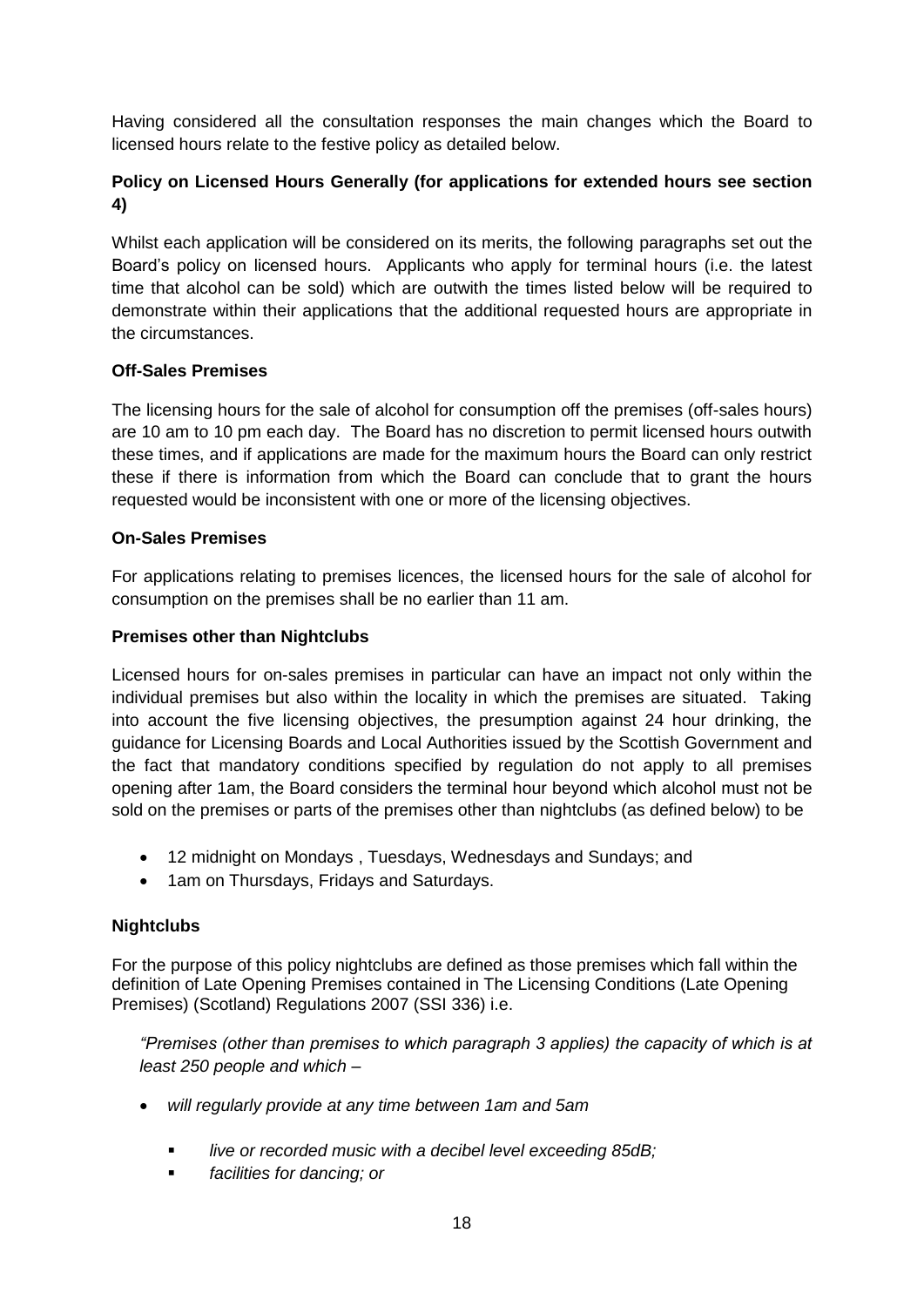- *adult entertainment; or*
- *when fully occupied are likely to have more customers standing than seated"*

The Board considers the terminal hour beyond which alcohol must not be sold within nightclubs to be

- 1am on Mondays , Tuesdays, Wednesdays and Sundays; and
- **3am on Thursdays, Fridays and Saturdays**

The Board also considers that as stated in the guidance for Licensing Boards and Local Authorities issued by the Scottish Government in general applications for premises wishing to operate for up to 14 hours per day are reasonable and that applicants seeking additional hours will require to demonstrate to the Board that the additional requested hours are appropriate in the circumstances in relation to the premises concerned.

The Board is aware that there are good arguments against allowing later opening of licensed premises particularly in mixed residential and commercial neighbourhoods. In this regard in preparing their operating plans applicants must consider the impact their customers may have after leaving their premises and in particular

- the effect of the grant of a licence for later or earlier hours on crime and disorder, public safety, public nuisance, public health and children and young persons;
- the proposed hours when any music, including incidental music will be played;
- the hours when customers will be allowed to take food or drink outside the premises or be within open areas which form part of the premises;
- the existing hours of licensable activities and the past operation of the premises if any;
- the capacity of the premises;
- the type of use, recognising that premises which sell alcohol, play music for dancing, provide late night takeaway food are more likely to be associated with crime and disorder and public nuisance than restaurants, cinemas or other performance venues

Restricted licensing hours may be appropriate in cases where licensed premises are situated in the vicinity of residential property. Additionally where the trading hours of licensed premises and other businesses in the area may lead to additional public nuisance, disorder or anti-social behaviour, then restricted licensing hours may be appropriate.

#### **Festive Hours Policy**

The Board generally deems it permissible for on sales premises in West Lothian to trade for an additional hour on particular days during a specific festive period. However, the Board also recognises that there are some premises in West Lothian which already enjoy the benefit of terminal licensed hours later than those permitted under the Board's policy.

The Board recognised that since the last policy review it had produced a number of supplementary festive policies following consultation on each occasion. The main change was a move to granting a general extension of licensed hours under section 67 of the 2005 Act, for particular specified dates during the festive period. The reasons for this change were twofold. Firstly, there was recognition that most premises applied for such hours each year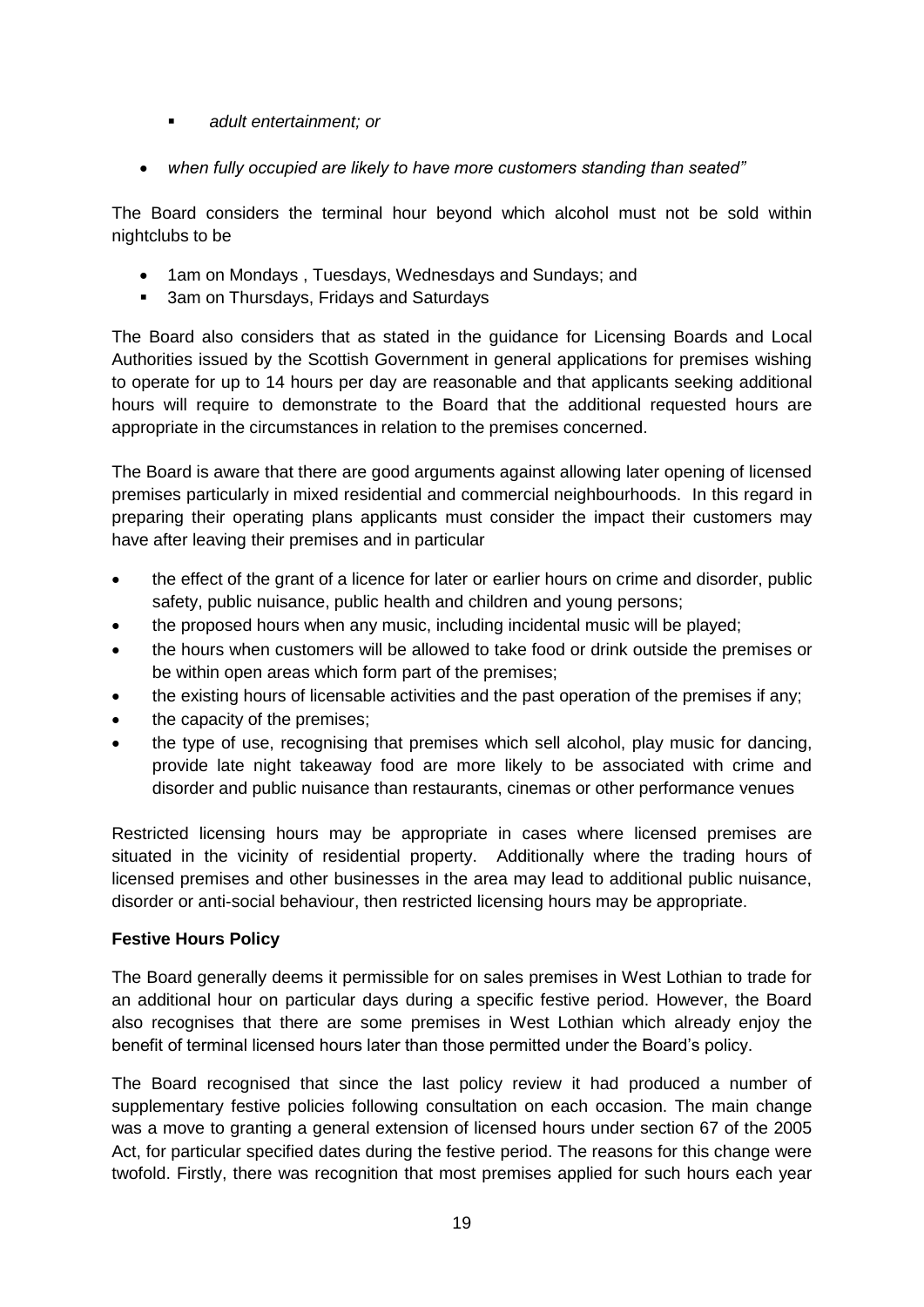and that no valid reasons to refuse to grant such applications were ever put forward. Secondly the Board recognised that the processing of such applications was resource intensive over a short period of time each year and that application fees were insufficient to recover costs.

For greater clarity each year the Board consulted on refining this policy further to remove the reference to specific dates mapped out over a five year period. The responses received were overwhelmingly in favour of this. No changes were suggested to the policy or good reasons put forward which led the Board to believe that further evidence gathering was required in this respect.

Therefore, the Board makes the following general extension of on sales licensed hours under section 67 of the 2005 Act, for the festive periods from December 2018 to January 2024, for all on sales premises in West Lothian:

**The terminal hour for the sale of alcohol to be consumed on the premises is extended for the following days during the period from 1 December to 2 January each year:**

- **- every Friday and Saturday,**
- **- Christmas Eve,**
- **- Christmas Day,**
- **- Boxing Day,**
- **- Hogmanay, and**
- **- New Year's Day**

**The extended hours during the above days will be until a terminal hour of 4am for all nightclub\* premises and 2am for all premises which are not nightclubs**

\*The definition of nightclub is contained elsewhere within this policy and if the premises are already licensed until the above times no additional hours are being granted under the terms of this general extension.

Licence holders are reminded that they should refer to the definition of nightclub within this policy which explains what premises fall within the category of a nightclub. All on sales premises which do not fall within this category are premises other than nightclubs even though they may be licensed to operate after 1am.

Licence holders who are in any doubt as to their position should take legal advice before advertising or trading during any additional hours on the above festive dates.

Licence holders should note that there is no duty to trade during the extended hours and the Board does not consider that it is necessary for licence holders to have opted to operate according to seasonal demand in their operating plans before taking advantage of this general extension of hours.

**For the avoidance of doubt this general extension does not apply to off sales hours which the law provides are a maximum of 10am to 10pm daily.**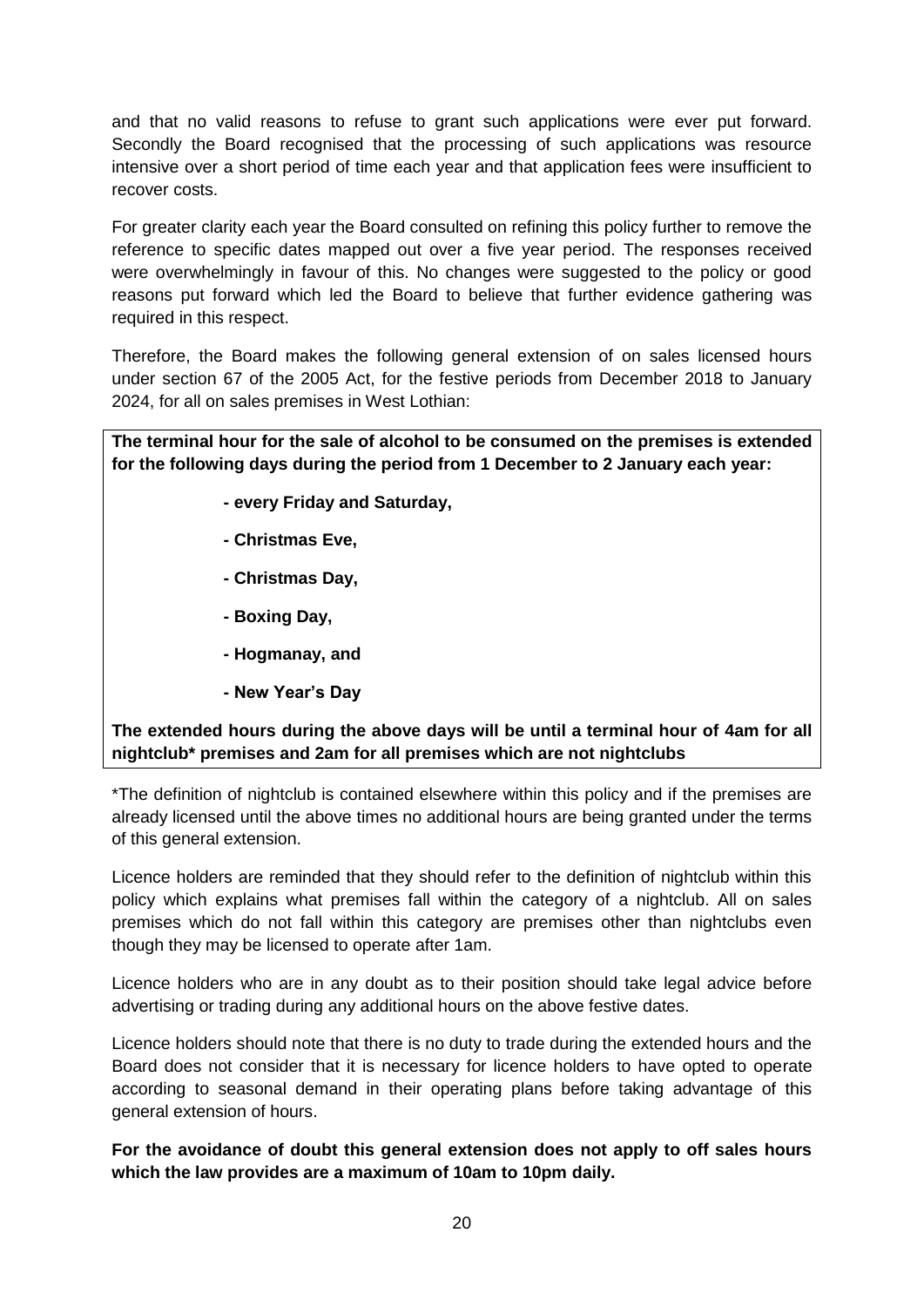#### **3.4 Information about licensing outside drinking areas as part of the premises licence**

Where applicants propose to provide outside seating, tables and other facilities in any outdoor area (covered or otherwise), regard should be given to the need to ensure that the use of such areas will not cause disturbance or nuisance to the occupiers of premises in the vicinity. The default terminal hour for outside seating areas is 9pm although applicants should be aware that conditions imposed by planning permission may restrict this.

The Board expects an operating plan to include or exclude the use of an outside seating area. If included the licence holder must ensure that effective management controls, supervision and other measures are in place in order that the use of the area by patrons does not have a negative impact on the vicinity during all periods when the outside area is in use.

Depending on the location of the premises, the outside area may require to be delineated by some means such as a wall, bollards, markers or so on. Conditions as determined by the Board relating to the specific circumstances of the premises may be attached to any licence. This may include the exclusion of the use of glassware within the area after a specified time each evening and any of the conditions detailed below at subsection 3.7 (local conditions) which the Board considers are required.

#### **3.5 Information about capacity of the premises**

For the purposes of any overprovision assessment, the operating capacity of licensed premises will be particularly important. Therefore, the Board would encourage applicants to pay particular attention to the information contained in this section when addressing capacity in their applications.

The definition of operating capacity for off-sales and on-sales is set out in section 147 of the 2005 Act:

#### On-Sales

"The maximum number of customers who can be accommodated in the premises at any one time".

Off-Sales

"The amount of space given over to the display of alcohol for sale".

In respect of on-sales, the Board will determine capacity in accordance with Building Standards Regulations in consultation with West Lothian Council's Building Standards Service. Applicants are advised to consult with that service if they are in any doubt as to the capacity of their premises.

Applicants are encouraged to have regard to the document issued by the Scottish Government titled "Practical Fire Safety Guidance for Places of Entertainment and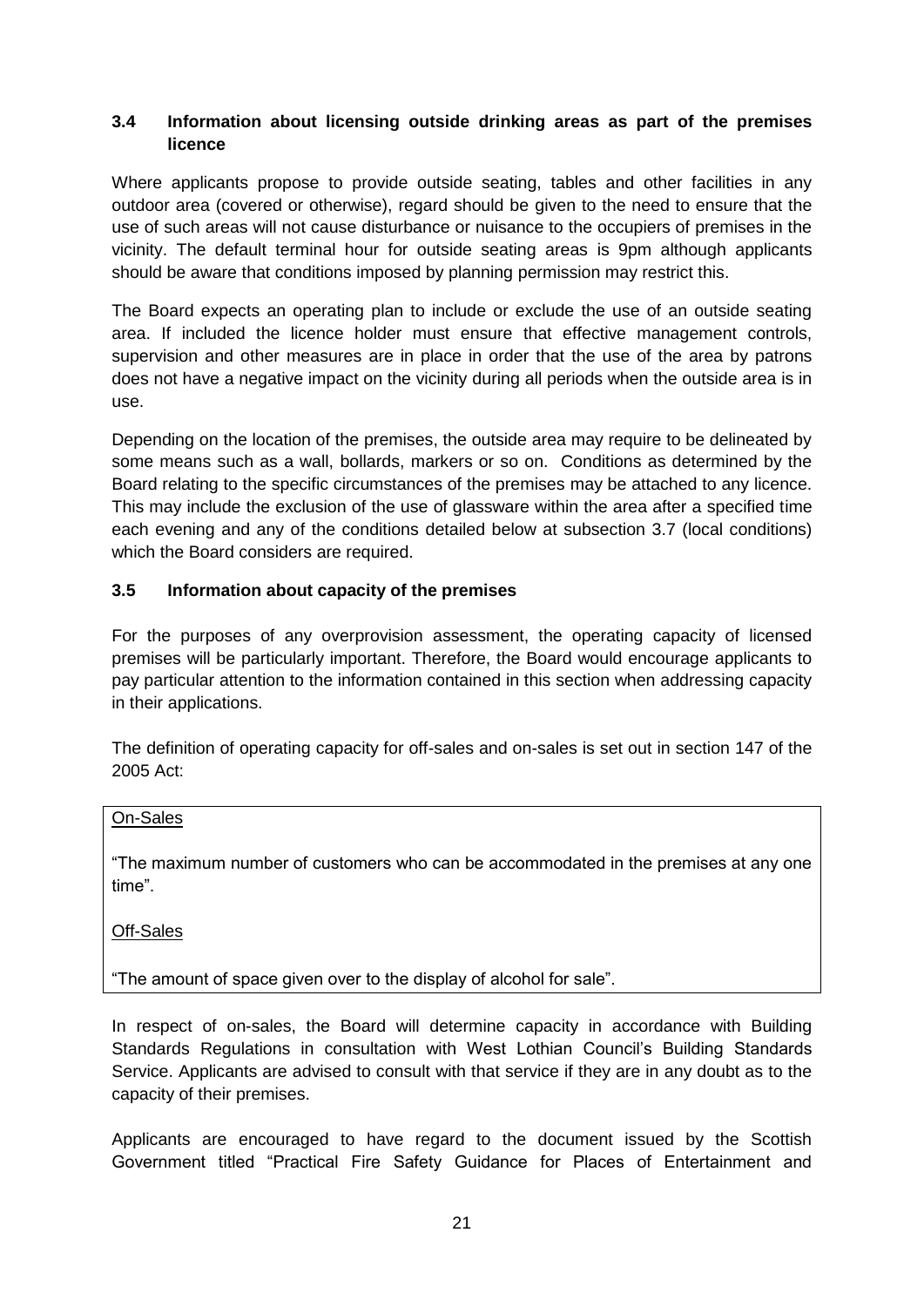Assembly" and, in particular, the Technical Annexe referring to occupancy capacity within that document. A link to the document is contained in Appendix 6.

In the light of the Securing Public Safety licensing objective the Board will also consider imposing capacity limits on specific areas within the licensed premises (e.g. function rooms) as appropriate, in consultation with West Lothian Council's Building Standards Service.

In respect of off-sales, applicants should have regard to the provisions set out in the Premises Licence (Scotland) Regulations 2007 when detailing the frontage given over to the display of alcohol. Applicants should note that the Board requires the capacity figure to be stated in the form of square metres. A link to the regulation is contained in Appendix 6.

#### **3.6 Information about the level of children and young persons' access which the Board deems to be generally acceptable within premises in West Lothian**

The Board consulted on whether change was required to the times during which children and young persons have access to licensed premises and was pleased to note that the majority of responses received agreed with its preliminary view that no significant changes to this part of the policy should be made.

In relation to children and young persons' access to outside areas the Board considered that it was no longer necessary to restrict children and young persons' access to outside drinking areas to 8pm given that the generally accepted terminal hour for outside areas is 9pm and children and young persons' access to licensed premises is generally 10pm. The Board consulted on this proposal and the majority of responses were in favour of the change and the Board did not consider that there were any good reasons put forward by consultees on which to undertake further evidence gathering in this respect.

The terminal hour for children and/or young persons on licensed premises will generally be 10 pm, on the basis that they are accompanied by a responsible adult and (other than for premises whose primary function is something other than the provision of food and drink, including hotels, theatres, cinemas, family focused entertainment centres, sports centres and museums) that they are on the premises for the purposes

of taking a meal. The terminal hour for children and/or young persons in outside seating areas will generally be 9 pm on the same basis as for access to licensed premises generally.

However, where a private function (i.e. where members of the public are admitted by invitation only such as a wedding, anniversary celebration, christening or birthday celebration) is being held within licensed premises and children and/or young persons are to be attending the function, the Board is of the view that it is generally permissible for children and/or young persons to remain for the duration of the function, provided that due regard is had to the licensing objective of protecting children and young persons from harm.

#### **3.7 Information about local conditions which the Board will generally consider applying to particular types of premises**

The Board has a number of local conditions which it generally imposes on premises licences where appropriate. These conditions are: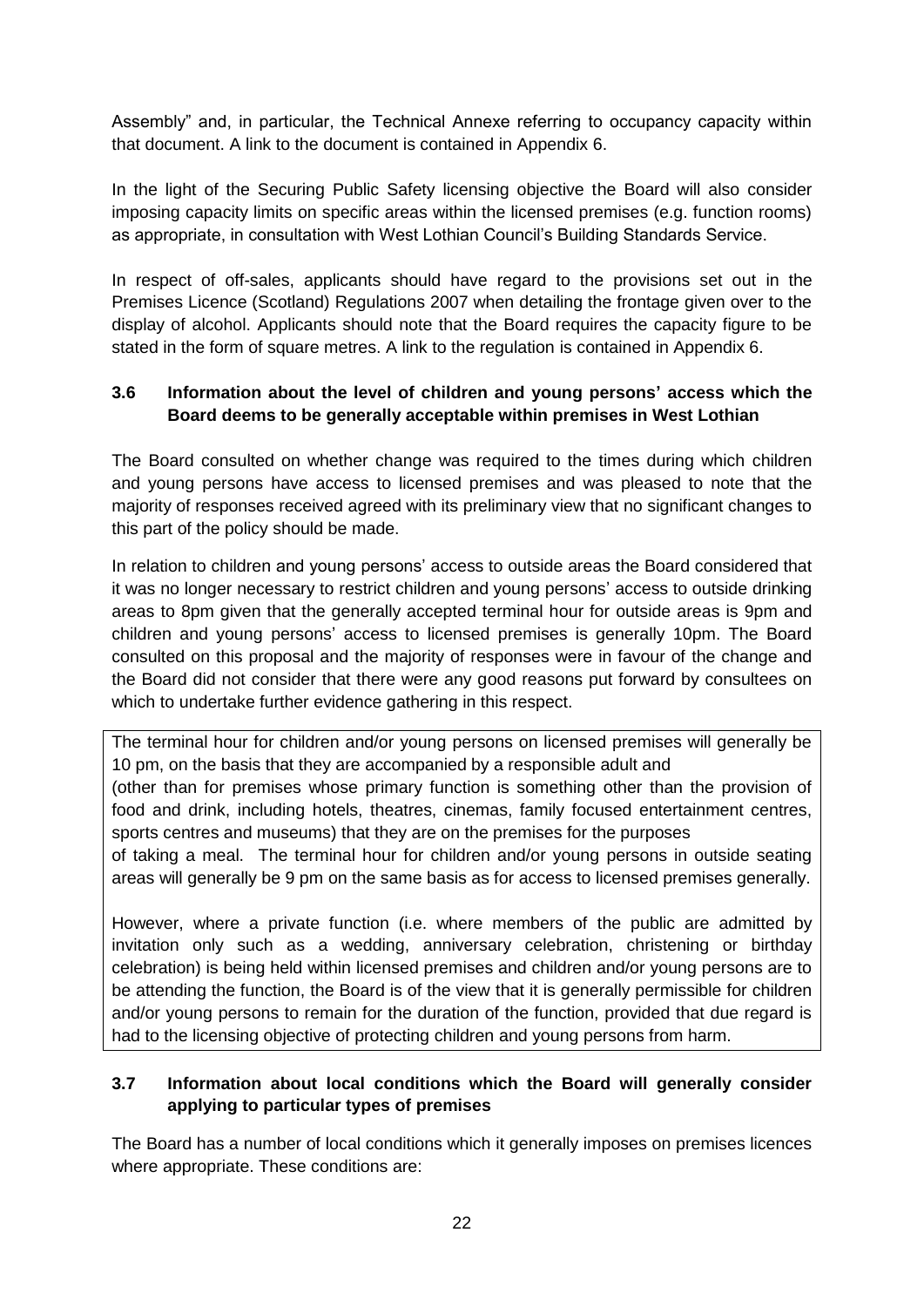- Children and Young Person's Conditions
- A curfew condition
- Outdoor area conditions

#### **Children and Young Person's Conditions**

The Board considers that it is vital that licence holders of premises which have applied to have children and young persons admitted to them understand their key responsibility to ensure that the Protecting Children and Young Persons from Harm licensing objective is embedded in their policies and procedures for operating such premises. In view of this the Board will consider applying the following children and young person's conditions to all licences for premises which will admit children and young persons. At Board hearings to consider premises licence applications applicants will be asked for their views regarding whether these conditions should be imposed before the Board makes a decision regarding this.

#### **Children and Young Person's Conditions (Protecting Children and Young Persons from Harm)**

- 1. The premises licence holder and their staff shall ensure that children and/or young persons are supervised adequately by the adult(s) accompanying them at all times.
- 2. If the premises licence holder or their staff are not satisfied that children and/or young persons are being supervised adequately, the group of which they are a part will be required to leave the premises.
- 3. If the premises licence holder or their staff have such concerns about the level of intoxication of the accompanying adults they should not require the group to leave the premises. They should contact the police without delay to report the matter.
- 4. For the duration of any function held on the premises, a staff supervisor shall be appointed to act as managerial liaison for the premises with the organiser of the function, and to monitor the function to ensure that its operation is consistent with the 5 licensing objectives.

Where children under the age of 5 are permitted access to the premises:

- 5. Heating facilities with the potential to cause injury in areas of the premises to which children and/or young persons have access shall be protected adequately.
- 6. A children's menu shall be available at all times when children are permitted to be on the premises or alternatively the main menu shall show that children's portions are available during such times.
- 7. Baby food and bottle warming facilities shall be available.
- 8. A minimum of two baby high chairs shall be available.
- 9. An adequate sized lidded bin shall be provided in any toilets designated for baby changing for the disposal of soiled nappies and the bins should be clearly marked to indicate the purposes for which they are provided.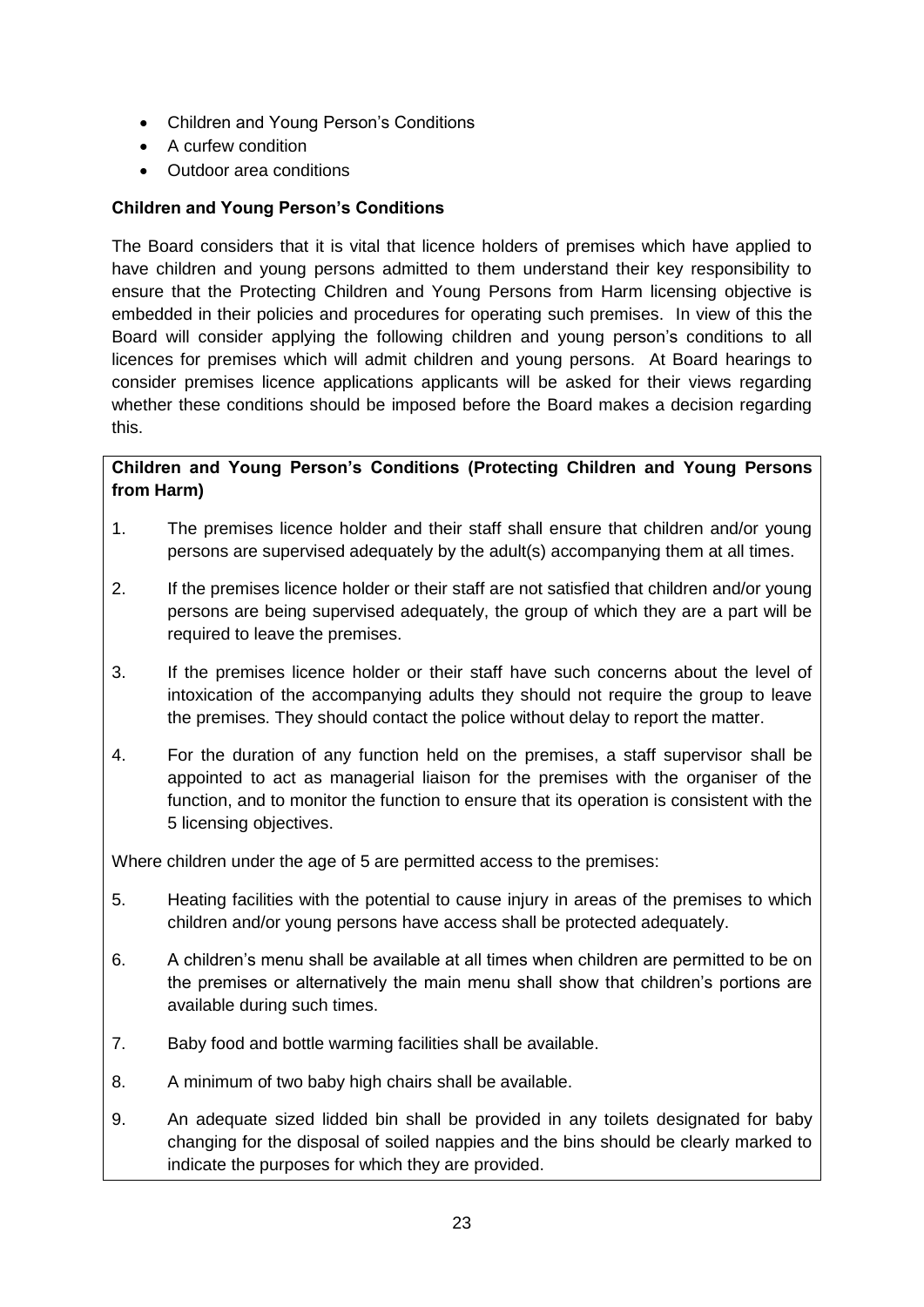#### **Curfew condition**

A curfew condition restricting access to premises operating after 1am has been a feature of previous policies in West Lothian for many years. The reasons behind the policy were to ensure that members of the public leaving restaurants and pubs which close at 1am make a conscious effort to move to late night premises prior to closing time. Police Scotland advise that this assists in dispersal of customers and reduces congestion in streets around late night premises. It also helps to reduce noise from such premises caused by smokers congregating outside premises. The Board is of the view that smoking areas for late night premises should ideally be created by licence holders in areas which do not require customers to leave the premises to access them. In this way such areas can be effectively stewarded to comply with the Preventing Crime and Disorder and Preventing Public Nuisance objectives.

The Board consulted on whether a change to this policy was required. The majority of consultees were not in favour of any change. In relation to those consultees who disagreed the Board did not consider that there were any good reasons put forward on which to undertake further evidence gathering in this respect.

In view of this the Board will continue to consider applying the following condition to all licences for premises which are licensed to operate after 1am on a regular basis. At Board hearings to consider premises licence applications applicants will be asked for their views regarding whether this condition should be imposed before the Board makes a decision regarding this.

#### **Curfew condition – (Preventing Crime and Disorder, Preventing Public Nuisance)**

Where premises are open after 1am there shall be strictly no admittance to the premises after 1am which prevents persons leaving to smoke outwith the premises being readmitted.

#### **Outdoor Area Conditions**

Where the outside drinking area utilises an area of footpath outside the premises the Boad will attach the following conditions to the licence:

#### **Outdoor Area Conditions (Preventing Public Nuisance, Securing Public Safety**

- Alcohol may only be consumed within the outside area by persons seated at the tables provided
- The barriers, tables and chairs must be removed at the end of the permitted hours for use of the outside area and stored securely in an area off the footpath
- The area must be capable of being monitored by staff either physically or via an approved CCTV system
- No amplified music shall be permitted outside the premises
- The premises licence holder must ensure that the defined area is kept clear of all waste, including cigarette litter, associated with their business
- Access to any fire hydrants and emergency access or egress equipment points
- in the area must not be obstructed by the operation of the outside area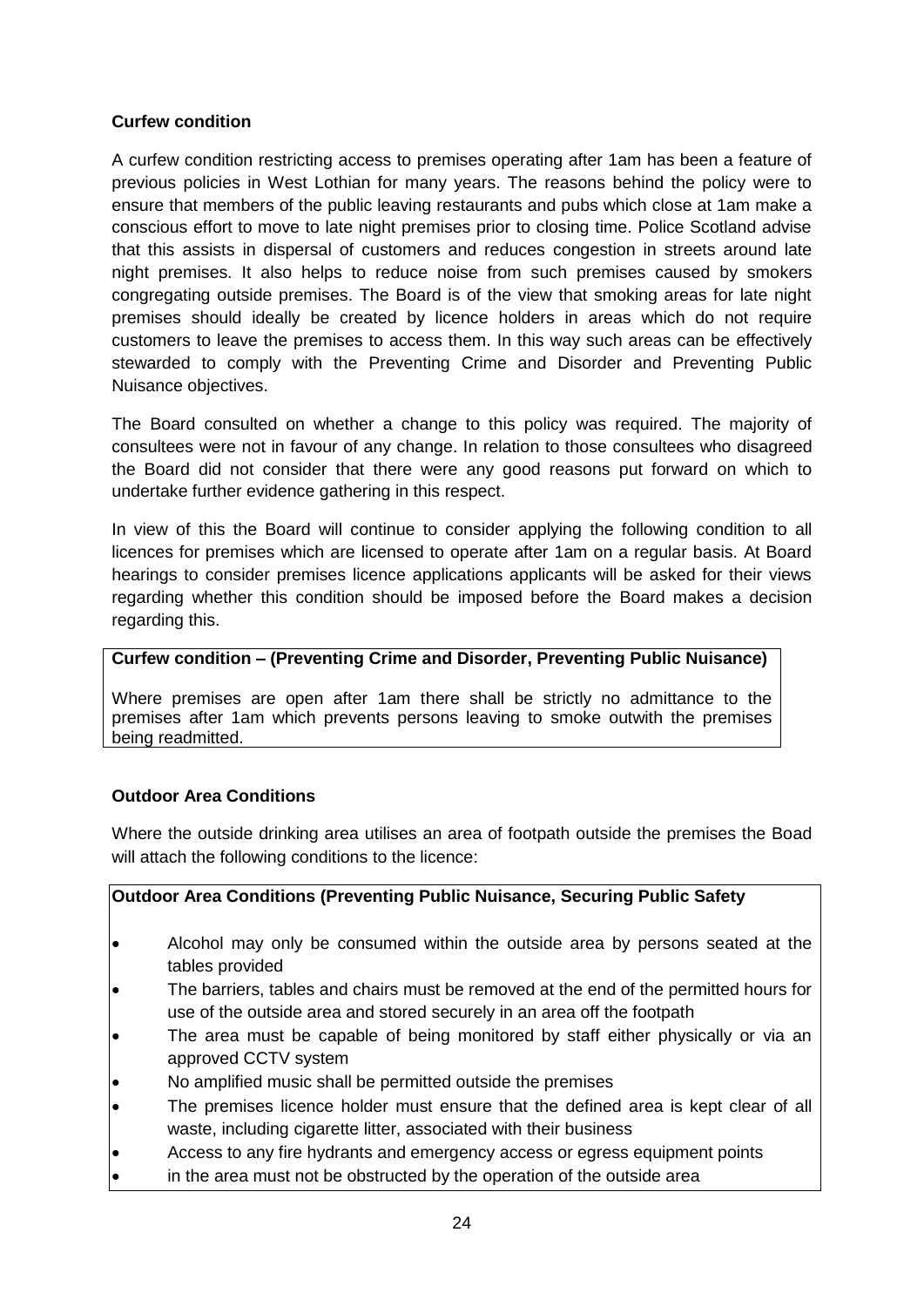- An authorised officer of the Council or Police Scotland may temporarily suspend the use of the area for reasons of public safety
- A permit from the Council to occupy the footpath must be obtained (see Appendix 6 for a link to the council's Roads and Transportation Service's webpage which contains information about making an application for a permit)

In addition to the local conditions detailed above the Board may also consider imposing discretionary conditions on a premises licence when such licences are granted or varied. When considering this the Board will generally focus on the likely impact of the activities proposed in the Operating Plan and the locality in which the premises are situated. Such conditions will be considered on a case by case basis and the Board may, where appropriate, consider imposing any of the discretionary conditions. Subsections 5.2 and 5.3 of this policy provide further information on the details of these conditions and the Board's approach to imposing discretionary conditions.

#### **3.8 Information about Disabled Access and Facilities Statements (DAFS)**

Applications for both premises and provisional premises licences must be accompanied by a Disabled Access and Facilities Statement (DAFS). The prescribed form is attached to the premises licence application form.

The Scottish Government have published guidance for completing a DAFS; there is a link to that guidance in Appendix 6. The guidance states that the requirement for completion of a DAFS does not compel the premises to provide any specific aids/access for disabled people. Nor does it interfere with your requirement to comply with the Equality Act 2010, to make reasonable adjustments to ensure that a disabled person can use a service as close as it is reasonably possible to get the standard usually offered to persons without a disability. It makes clear that applicants should be aware that failure to comply with the Equality Act 2010 may leave the premises open to a complaint and ultimately enforcement action under that Act.

The Board expects this guidance to be followed by applicants when completing their statements. The Board requires applicants to give detailed consideration to the accessibility of their premises prior to completing the DAFS as statements will be returned if they are incomplete or indicate that the applicant will carry out an accessibility assessment at a future date.

In light of the Protecting and Improving Public Health objective the Board wishes to promote equality of access to all licensed premises within West Lothian. Access to leisure and recreational facilities has direct and indirect impacts on people's physical and mental health. By having accessible premises this will allow people with a disability/long term condition to participate positively and more actively in society.

The Board is aware that each DAFS can only ever be an indication of the level of accessibility of premises at the time it is completed and would recommend that premises provide up to date accessibility information on their own websites in order that potential customers can be kept informed regarding facilities at the premises.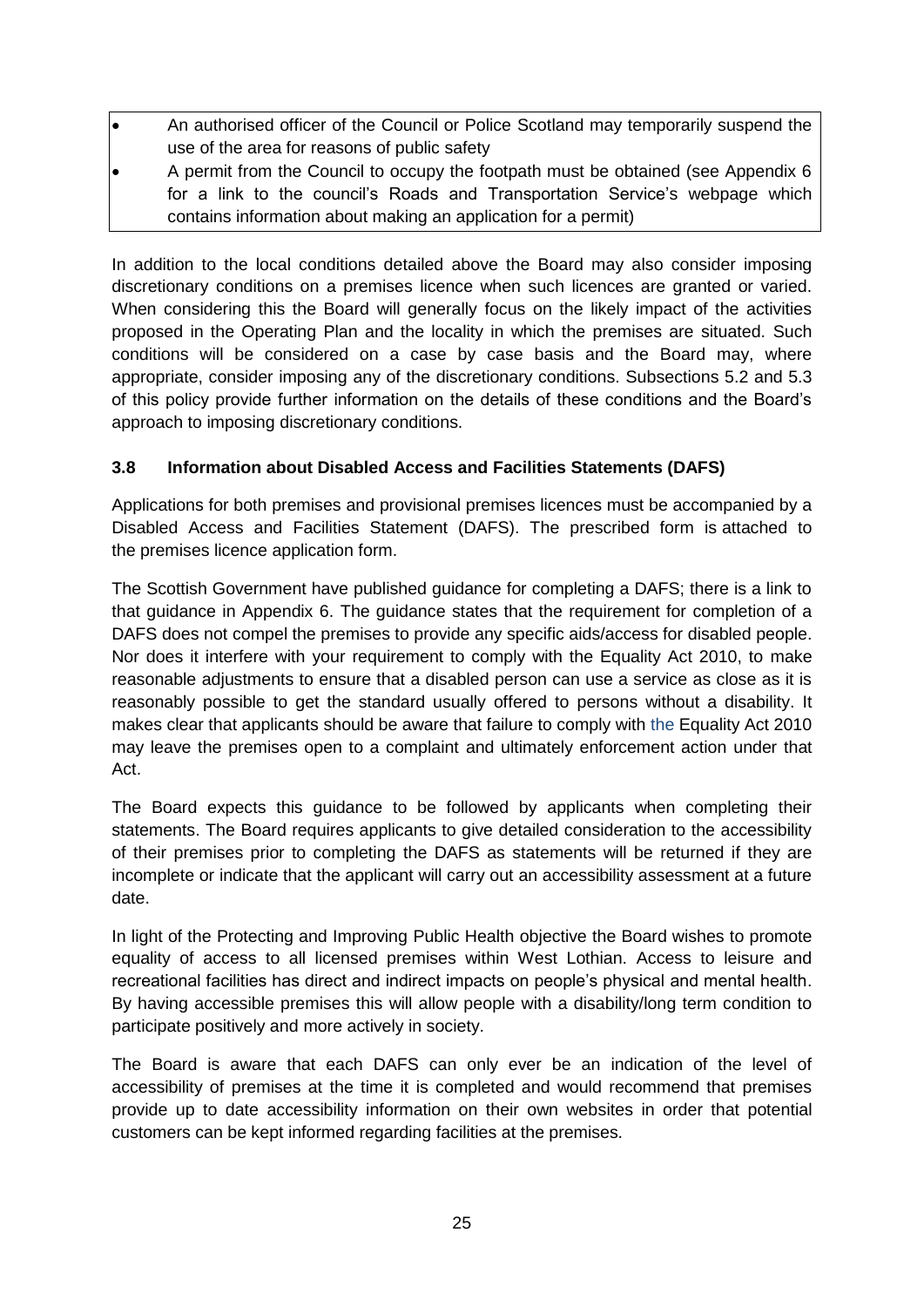The Board recommends that applicants make use of the link to the Equality and Human Rights Commission's website which is contained in Appendix 6. The Commission provides practical advice and guidance for business, employers and organisations on complying with equality legislation.

#### **3.9 Public safety issues**

The Board wishes to promote public safety so that the safety of any person visiting or working on or in the vicinity of licensed premises is not threatened.

The steps premises licence holders should take in order to address matters of public safety will vary according to individual premises and the types of entertainment or facilities on offer. Subject to this, in general the Board expects applicants to have regard to:

- the capacity of their premises;
- the physical layout of their premises;
- their operational practices in terms of both avoidance of risk and response to it, including, for example, fire safety; and
- the meeting of any applicable standards under separate legislation including, for example, Health & Safety, Environmental Health and Building Standards legislation

In particular, prior to commencing operating under a premises licence the Board encourages all applicants to:

- seek advice from the Scottish Fire and Rescue Service about any fire prevention issues with the premises;
- seek advice from the council's Environmental Health & Trading Standards team on noise nuisance prevention, food safety, workplace safety and pollution, see link in Appendix 6 to the council's Environmental Health & Trading Standards webpage;
- be aware of the role of the building standards legislation which affects their premises;
- have regard to Section 8 of this policy.

#### **3.10 Excluded Premises - garages**

Section 123 of the 2005 Act provides that neither a premises licence nor an occasional licence can authorise the sale of alcohol on excluded premises. Excluded premises are motorway service stations and premises or parts of premises used as a garage.

Premises are used as a garage if they are used for one or more of the following:

- a) the retailing of petrol or diesel
- b) the sale of motor vehicles; or
- c) the maintenance of motor vehicles

However, Section 123(5) provides an exception to this. This means that if a premises (or parts of a premises) are used as a garage they can fall outwith the definition of excluded premises **if persons resident in the locality are (or are likely to become) reliant to a significant extent on the premises as a principal source of either fuel or groceries.**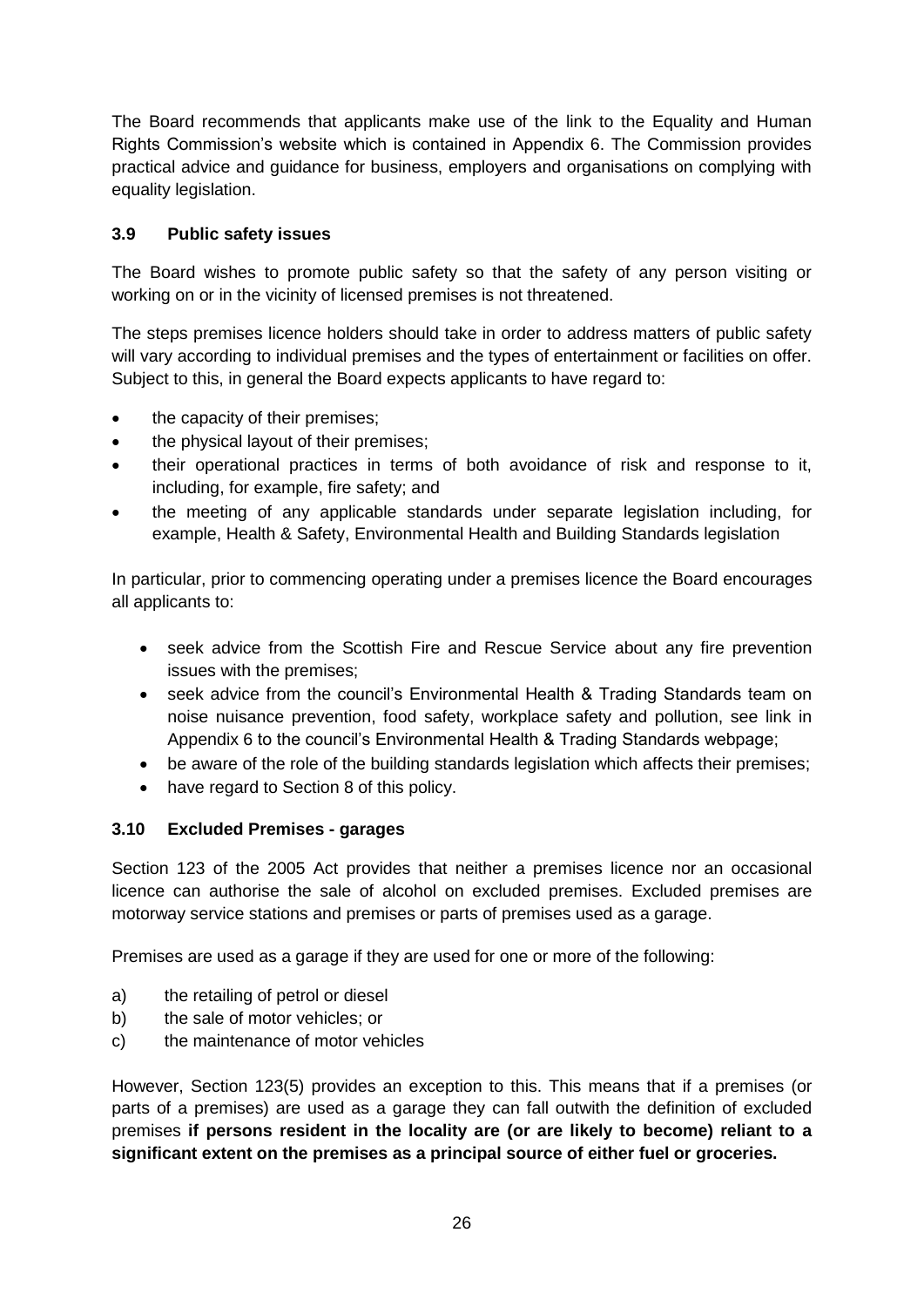In determining an application for a premises licence in relation to a garage e.g. a petrol/derv station or a premises which is part of such a station the Board expects applicants to provide sufficient information to enable the Board to consider if the above exception applies. In order that the information can be circulated to Board members along with the report in advance of the hearing the information must be submitted to the Licensing Team at least 10 days prior to the Board hearing.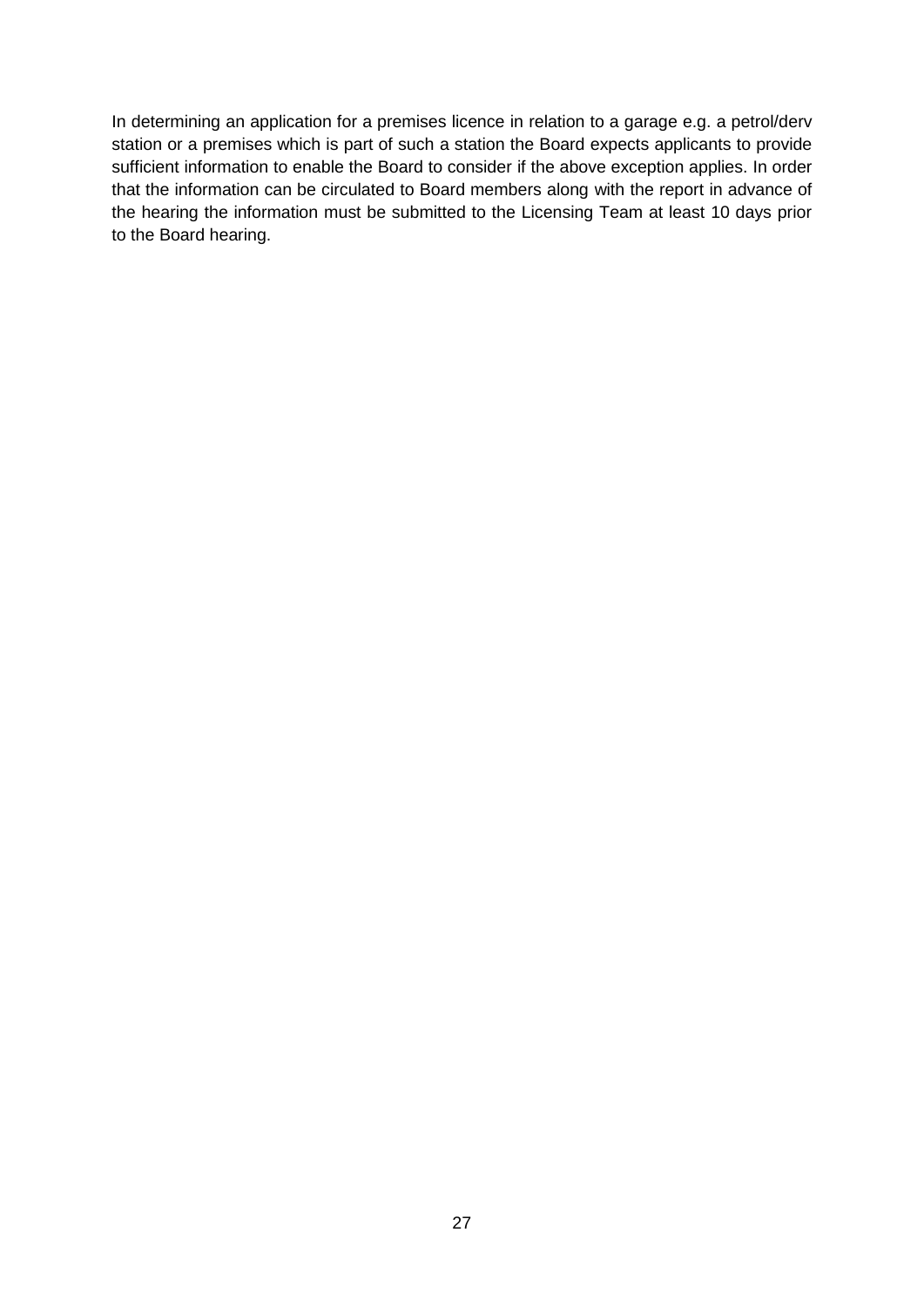## **Section 4: Operating under a Premises Licence – what the Board expects**

This part of the policy contains information about the way in which the Board expects premises to be operated in terms of the Licensing (Scotland) Act 2005.

This part of the policy is broken down into 16 subsections

- 4.1 Introduction
- 4.2 The Licensing Objectives
- 4.3 Liaison with Licensing Standards Officer (LSO)
- 4.4 Premises Manager
- 4.5 Applications under the Licensing (Scotland) Act 2005
- 4.6 Extended Hours Applications
- 4.7 Written Policies and Procedures
- 4.8 Effective and Responsible Management of Licensed Premises
- 4.9 Preventing Crime and Disorder
- 4.10 Securing Public Safety
- 4.11 Preventing Public Nuisance
- 4.12 Protecting and Improving Public Health
- 4.13 Protecting Children and Young Persons from Harm
- 4.14 Deliveries of Alcohol
- 4.15 Licences Ceasing to have Effect
- 4.16 Annual Fees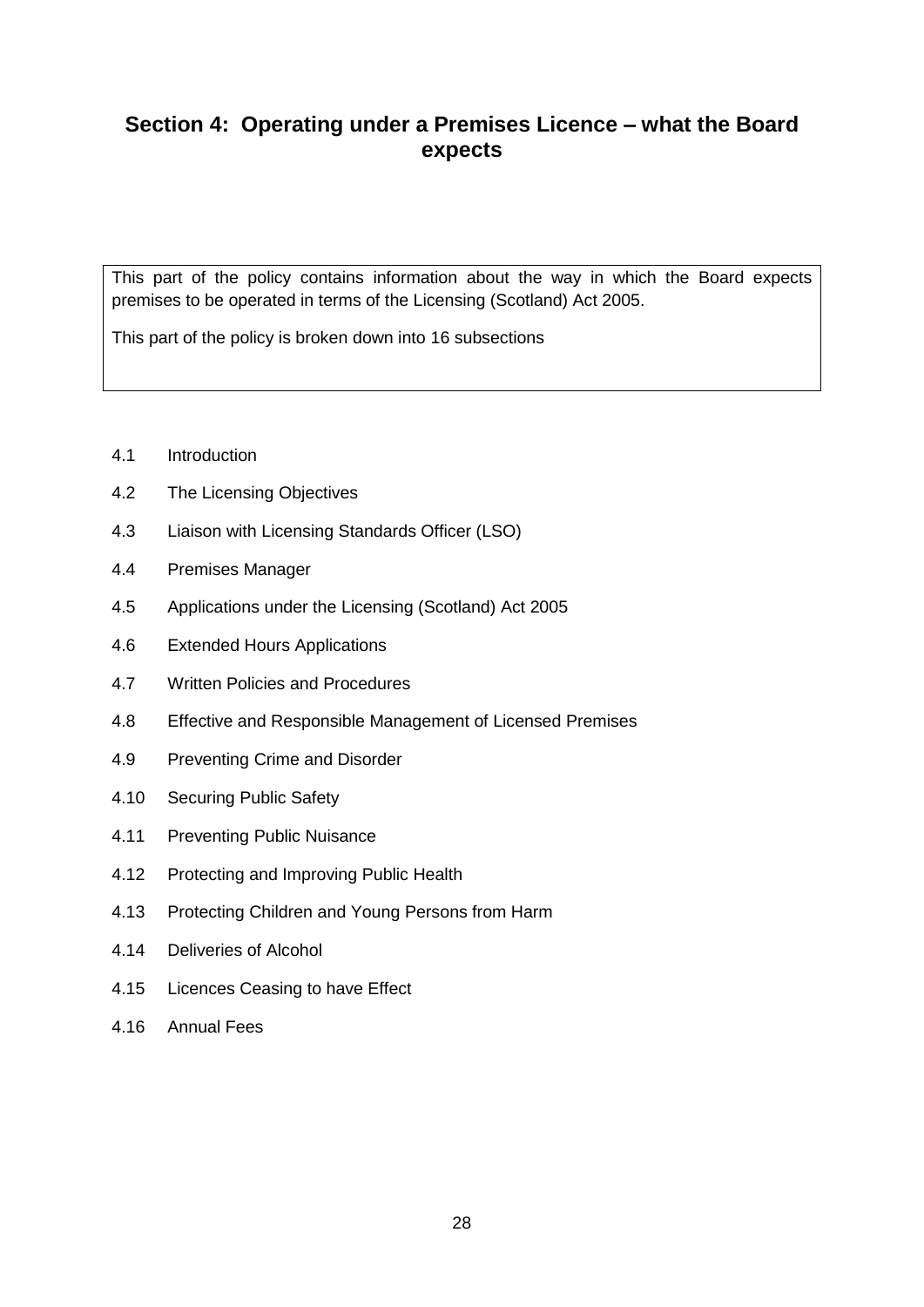#### **4.1 Introduction**

This section sets out the Board's expectations as to how licensed premises should be operated. The Board expects all holders of premises licences to be familiar with the expectations in this section and to have due regard to them at all times in the operation of their premises. The Board considers that the operating plan is a crucial document and licence holders must ensure that premises are managed and operated in accordance with the operating plan and layout plan at all times, as well as in accordance with the mandatory, local and discretionary conditions of the licence. This means that the operating plan and layout plans should be working documents which all members of staff are aware of.

The Board expects premises licence holders to be aware of the provisions of the Licensing (Scotland) Act 2005 and its many regulations which apply to their businesses. In view of the complexity of the legislation the Board considers that all premises licence holders should carefully consider taking specialist legal advice in relation to the operation of the premises when the need arises.

The Board highlights to all licence holders that compliance with the provisions of the 2005 Act and associated regulations, including, in particular, the mandatory conditions contained in Schedule 3 of the 2005 Act, is fundamental to premises being operating in a manner consistent with each of the five licensing objectives. Details of these provisions and regulations will have been covered in the mandatory training regime and the Board expects all those working in licensed premises to be aware of their responsibilities as set out in the 2005 Act and associated regulations.

Guidance regarding the role of premises manager and associated legal requirements can be accessed on West Lothian Council's website, see link at Appendix 6.

#### **4.2 The Licensing Objectives**

Through this policy the Board seeks to promote the licensing objectives set out in the 2005 Act, namely:

- Preventing Crime and Disorder;
- Securing Public Safety;
- Preventing Public Nuisance;
- Protecting and Improving Public Health; and
- Protecting Children and Young Persons from Harm

The Board expects licence holders and all staff working within licensed premises to have regard to these objectives in the operation of licensed premises to promote an environment which is safe and welcoming for all within licensed premises in West Lothian. The Board expects all licence holders to familiarise themselves with the objectives and this policy.

#### **4.3 Liaison with Licensing Standards Officer (LSO)**

Guidance on best practice regarding operating under a premises licence is available from the Council's LSO. The LSO can assist with guidance and information on Board policy and provide a link to the Council's Licensing Team and other relevant agencies. Further information regarding the role of the LSO can be found at section 1.4 of this policy.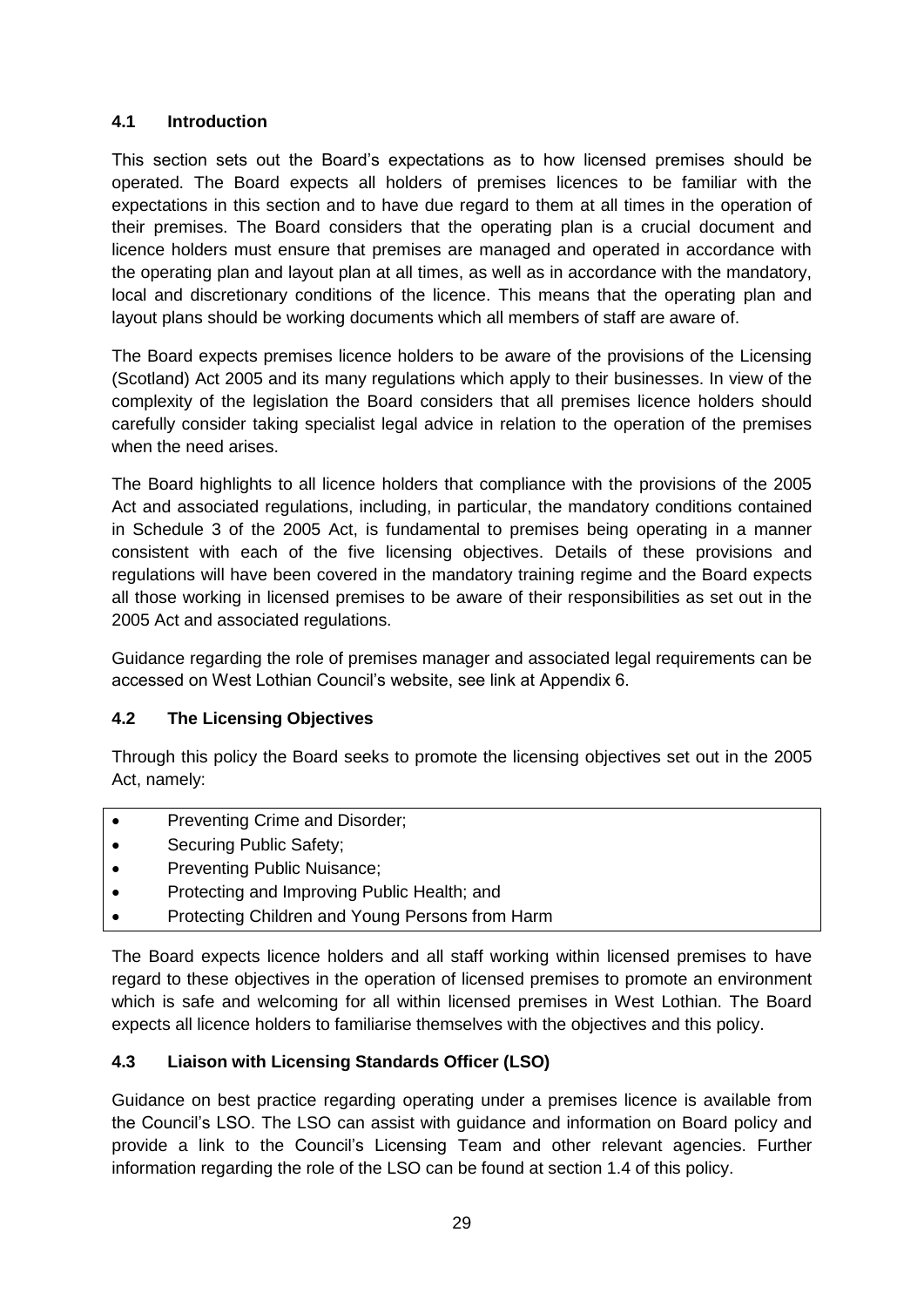#### **4.4 Premises Manager**

With the exception of members clubs operating under the special provisions in Section 125 of the 2005 Act licensed premises are required to have a named individual designated in the operating plan as the premises manager (commonly referred to as the designated premises manager). The named individual must be the holder of a Personal Licence issued by a Licensing Board within Scotland. In terms of the 2005 Act and associated regulations the premises manager has an important role to play in the operation of licensed premises.

The Board considers it key to the proper operation of premises that premises managers ensure that they are fully aware of their responsibilities with regard to the sale of alcohol at the premises in terms of the legislation, including complying with the legal requirement that they complete refresher training every five years. Premises managers should have a detailed knowledge of the terms of the premises operating plan and the mandatory and other conditions of the licence.

The Board expects the premises manager to have the day to day responsibility for running the premises and to be present on the premises on a regular basis when alcohol is being sold. The Board considers that it is good practice that the premises manager has experience commensurate with the size, capacity, nature and style of the premises.

#### **What should I do if my Premises Manager is leaving/leaves?**

The Board expects that all licence holders and premises managers are fully aware of the requirements of section 54 of the 2005 Act which requires premises licence holders to give the Board notice within seven days of events that mean that the premises manager can no longer continue in the role. The Board's experience is that many licence holders fail to comply with this requirement and this has led to the Board having to take action to stop premises selling alcohol until the situation is resolved.

## **4.5 Applications under the Licensing (Scotland) Act 2005**

When required by changes, or proposed changes, to the operation of the premises or to the information in the licence including changes relating to the premises manager the Board expects that all premises licence holders shall timeously make the necessary application to the Board under the 2005 Act. This includes applications for -

- variation of premises licences;
- extended licensing hours for licensed premises (see subsection 4.6 below)
- transfer of premises licences;
- occasional licences (see section 6 for further information)

The Board will only accept applications that are made using the most up to date version of the application forms which are available from the Board's licensing webpages, see the links at Appendix 6. Out of date versions of application forms will not be accepted and such applications will be returned which may significantly delay the application.

The Board expects all licence holders and premises managers to be aware that all applications in relation to their premises must be made by the licence holder rather than the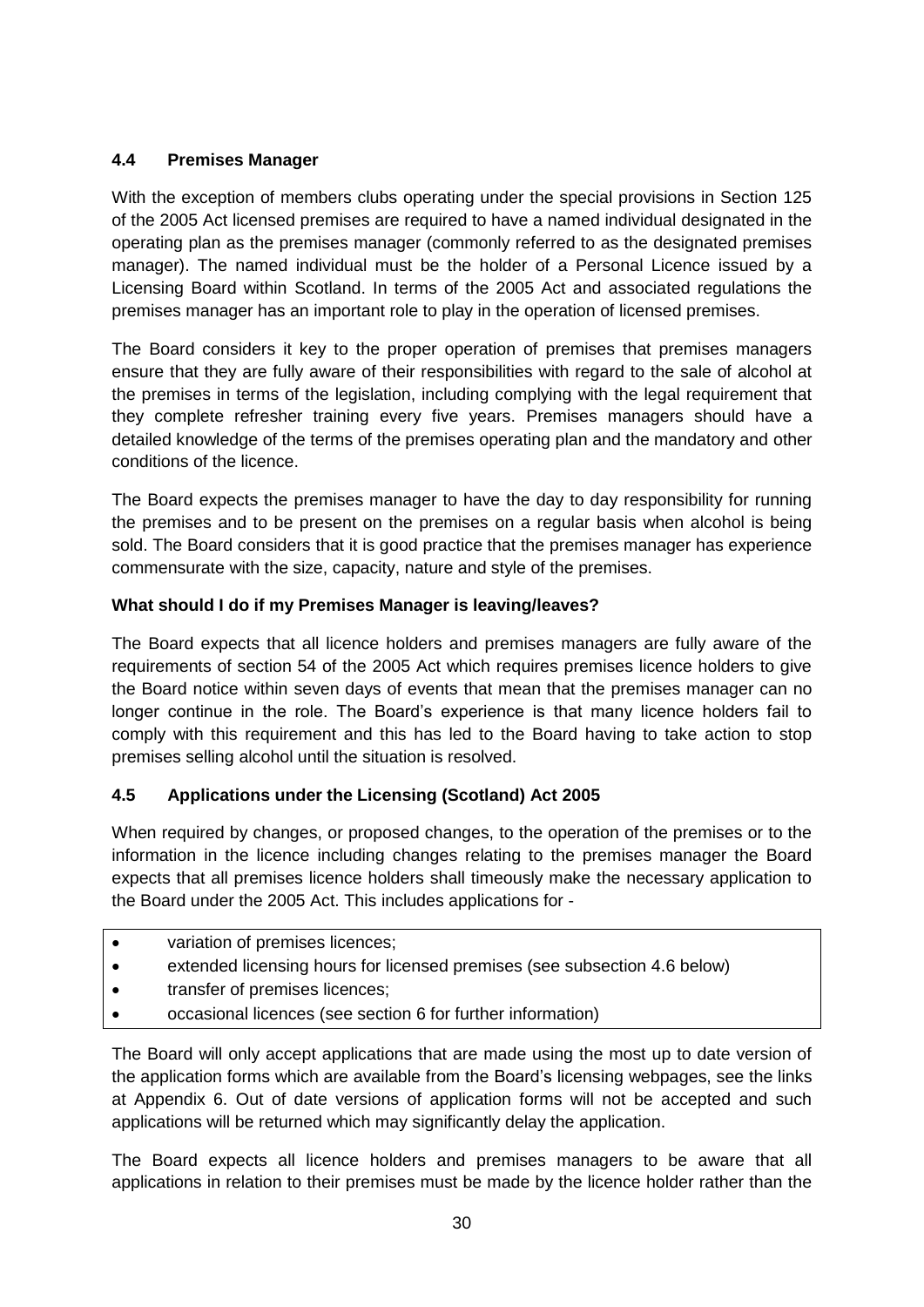manager unless signed written authority to make applications on their behalf is given by the licence holder. The Board requires such authority to be specifically provided to the Board in relation to each application made. Applications received without specific signed written authority will not be processed by the Board.

#### **4.6 Extended Hours Applications**

The Board is aware of the variety of public events which occur in West Lothian and the significance of these to residents of West Lothian. However, the Board does not consider that the holding of such events should serve as automatic justification for extended licensed hours through which the consumption of alcohol may be increased. The Board expects applicants to be able to identify in the information supporting their application the reason for any extended hours applied for and the connection to the event concerned.

The Board considers that regular and recurring events within licensed premises should be covered by the operating plan rather than regular applications for extended hours.

#### **Who can apply?**

The holder of a premises licence in respect of any licensed premises may make an application to extend the licensed hours for:

- 1. a special event or occasion to be catered for on the premises, or
- 2. a special event of local or national significance.

Applications in relation to their premises must be made by the licence holder rather than the premises manager unless signed written authority to make applications on their behalf is given by the licence holder and the premises manager clearly signs the application as agent for the licence holder. The Board requires authority to be specifically provided to the Board in relation to each application made. Applications made without specific signed written authority will not be processed by the Board.

#### **How are applications made?**

Applications require to be made on the most up to date version of the form which is available from the extended hours webpage, there is a link to that page in Appendix 6. Out of date versions of the form will not be accepted.

The applicant should provide the Board with sufficient detailed information in their application to enable a decision to be made. This must include -

- the hours sought;
- why the event or occasion cannot take place within the on-sales hours specified in the operating plan;
- a description of the special event or occasion (if the application relates to 1 above);
- what activities are proposed to take place in the premises during the hours sought;
- when each activity will take place: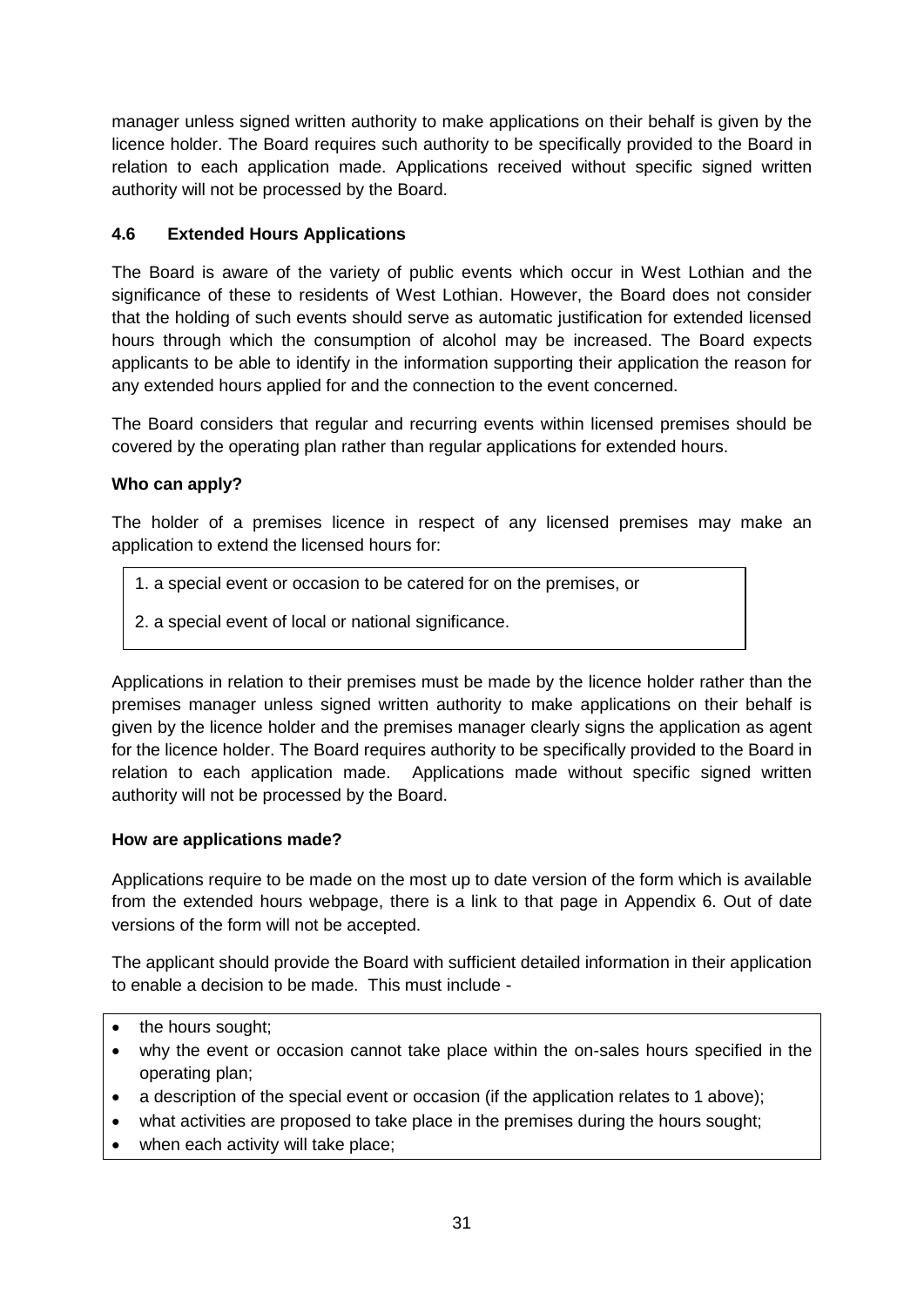why the event or occasion is considered to be special (if the application relates to 2 above);

Where the applicant does not address all of the required points listed above, the application will be returned with an explanation that the Board has not accepted it for processing. Licence holders should ensure that application forms are fully and properly completed. If a particular part of the form is not relevant, this should be indicated by stating "not applicable" or "N/A" in the relevant box rather than being left blank.

The Board wishes to emphasise that it is not the role of the Licensing Board to seek information in the case of badly completed application forms. Such forms will be returned to the applicant for proper completion which will cause delay and may cause difficulties for the applicant if as a result they are not able to lodge the application in time.

The Board must consider whether it is appropriate to grant the application and can extend the licensed hours by the period specified in the application or such other period as it considers appropriate. In either case the period must not exceed one month.

Where the hours sought fall outwith the on-sales hours specified in subsection 3.3 above, the applicant will have to demonstrate the hours requested are appropriate in the circumstances. As stated in that subsection the Board considers that in general applications for premises wishing to operate for up to 14 hours per day are reasonable and that applicants seeking additional hours will be required to demonstrate to the Board that the additional requested hours are appropriate in the circumstances in relation to the premises and event concerned.

#### **When must applications be made?**

Applications for extended hours must be submitted at least 35 days prior to the date of the proposed event/occasion in order to allow sufficient time for processing the application and to ensure timescales are met for the requisite consultations.

#### **Late applications**

The Board is concerned at the number of applications which are lodged within 35 days of the proposed event/occasion leaving insufficient time to comply with the consultation periods. There is a clear onus on the part of premises licence holders seeking to extend their licensed hours to ensure that applications are lodged in good time.

The Board will however consider late applications for emergency and unforeseen events only on a minimum of 72 hours notice being given.

Licence holders should note that late applications for extended hours must contain the information outlined above and be accompanied by a completed "Emergency and Unforeseen Events" form (available to download from the alcohol licensing webpage on the Council's website – see link at Appendix 6) explaining clearly why the application is late. The Board considers applications for unforeseen events such as funerals or where an event has to be relocated following damage to premises as examples of events which may fall within this category. Applications which have been lodged late as a result of a failure by the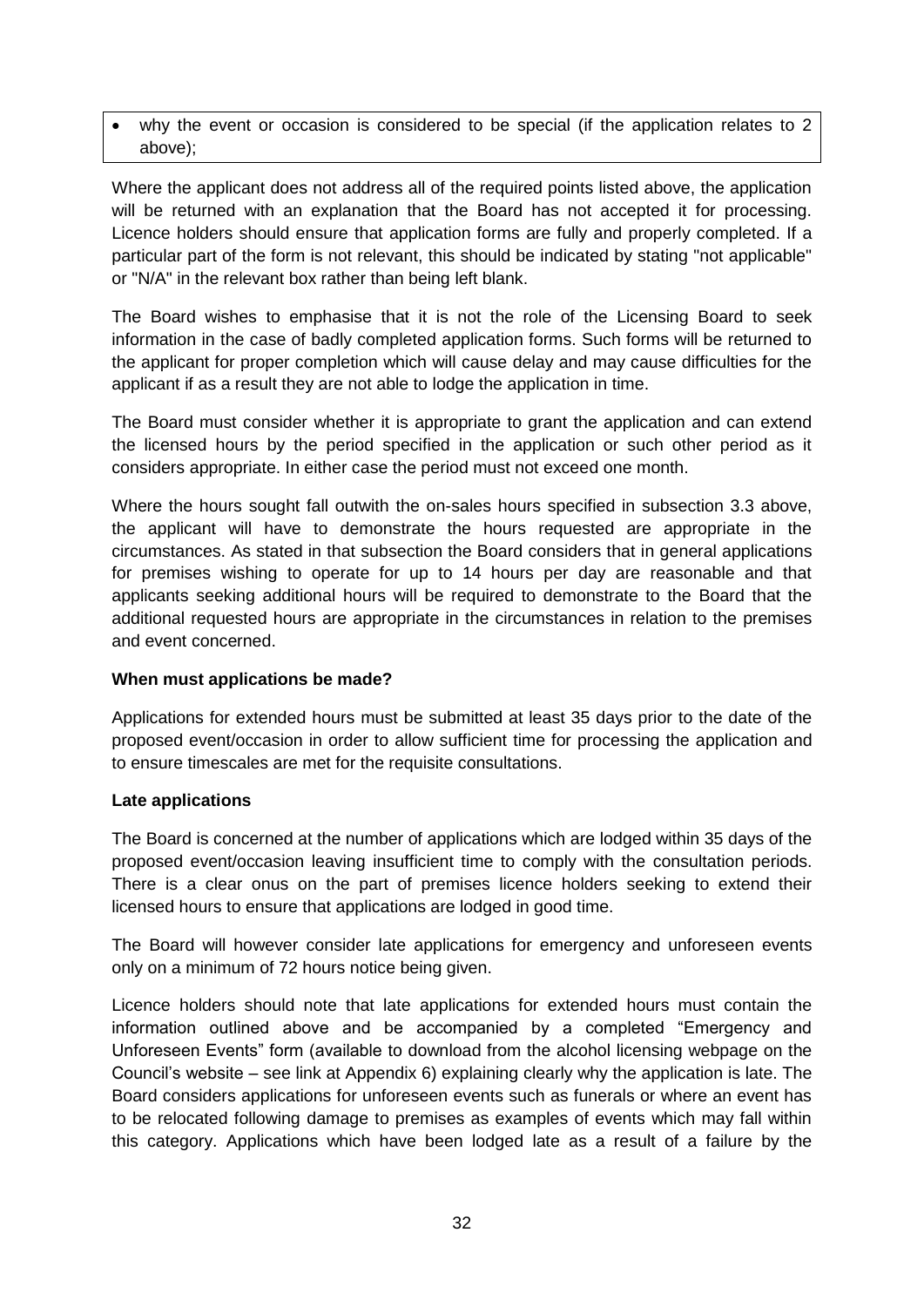applicant or their staff to meet the deadline would not be considered under this exception, unless the event was unforeseen or relocated due to an emergency.

For the avoidance of doubt the only late applications which will be processed will be those where, after the "Emergency and Unforeseen Events" form has been considered, the Board considers that the event falls into the unforeseen or emergency category as defined above. That decision will be made by the Convenor of the Board or their nominee under delegated powers. Otherwise all other late applications will be returned to applicants with an explanation that the Board has not accepted these for processing.

#### **Procedure for determining extended hours applications**

Notice of any application for extended hours must be given to the Chief Constable and the Licensing Standards Officer (LSO) for the area within 7 days of receipt of the application. Both the Chief Constable and LSO have 10 days following receipt of the notice to set out their comments on, or objections to, the application. The Board must take into account any notice or report made by either of these persons when determining the application.

Decisions regarding extended hours applications which

- attract adverse comments, or
- are for hours outwith this policy

will be made by the Convenor of the Board, or in their absence a nominated member of the Board in terms of the scheme of delegation which can be found in Appendix 5.

Decisions regarding extended hours applications which

- do not attract adverse comments, and
- where the hours applied for are within the licensed hours permitted in the Board's policy,

will be made by the Clerk of the Licensing Board in terms of the scheme of delegation which can be found in Appendix 5.

There may be some circumstances where the Convenor or their nominee may elect to hold a hearing for the purposes of determining an application for extended hours. Where a hearing is to be held, the Board must hold that hearing no later than 42 days after the date the application is received. If a decision is made to refer the application to the Board, the applicant will be notified of the date and time of the Board meeting at which the application is to be considered. The applicant will be sent a copy of a report on the application and they or their representative will be given the opportunity to attend the meeting and to address the Board in support of the application.

On granting an extended hours application, the Board may make a variation to the conditions of the licence if it considers it "necessary or expedient" for the purposes of any of the licensing objectives. Any such conditions imposed by the Board can only have effect during the period the licensed hours are extended, and would not affect the hours already contained within the operating plan for the premises.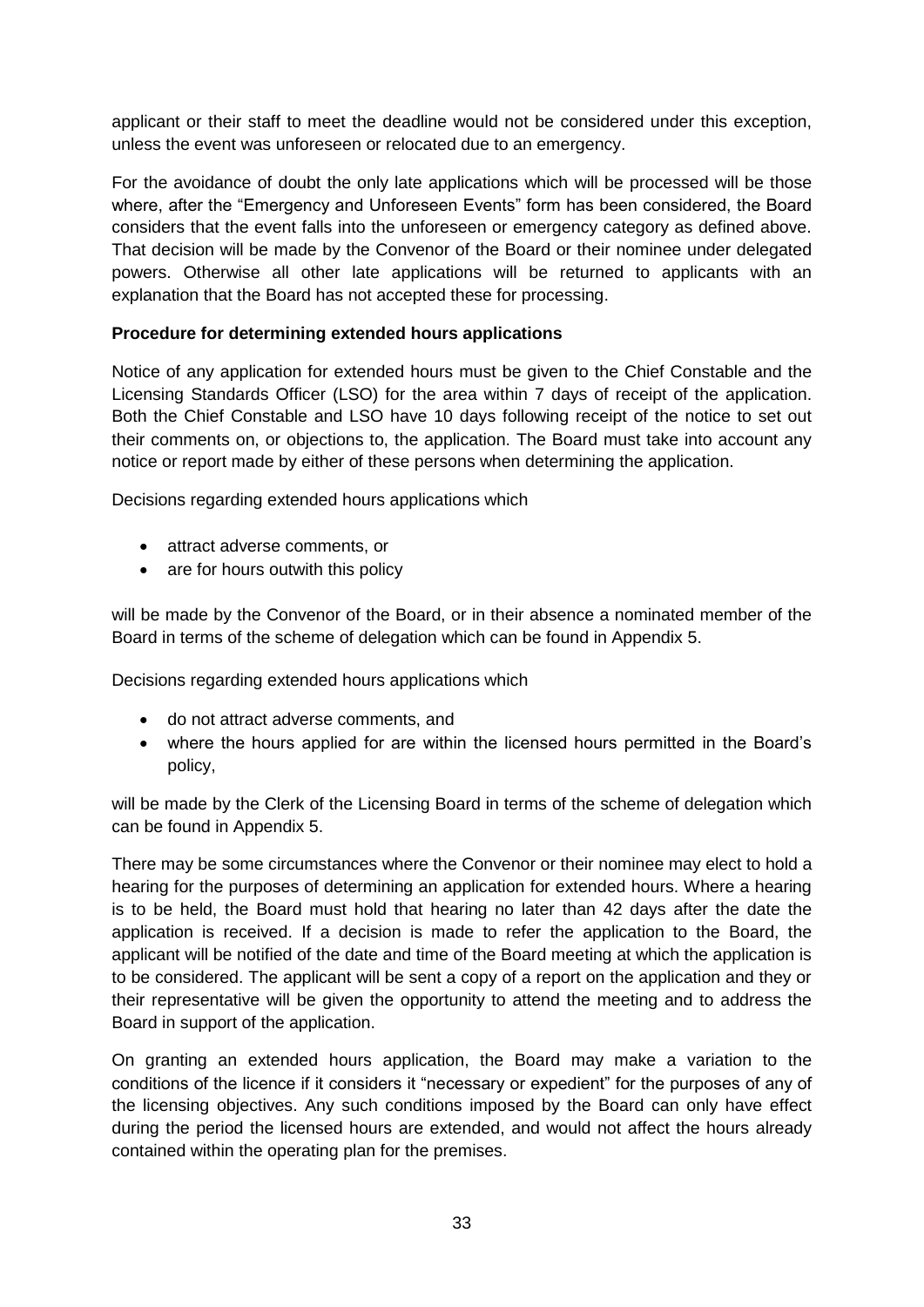If the Board refuses an application for extended hours the licence holder has a right of appeal to the Sheriff Principal. If you are considering an appeal you must first request a statement of reasons

#### **4.7 Written Policies and Procedures**

While the production of written policies and procedures are not required as part of the licensing process it is good practice to have these in place so the Board has an expectation that all holders of a premises licence will have adopted and implemented relevant written policies and procedures in relation to the safe and responsible operation of their business with regard to the sale of alcohol and other activities taking place on their premises. Licence holders should ensure that staff within the premises will receive proper training and, where appropriate, refresher training on these written policies and procedures.

The types of polices required will depend on the types of activities taking place within a premises. Written policies and procedures should be specific to the premises and to the activities intended to be carried on in those premises in terms of its operating plan, taking account of the licensing objectives, the proposed licensed hours, the location of the premises, the individual style and characteristics of the premises and the anticipated number of persons who will be on the premises.

As part of the consultation process Police Scotland submitted a document entitled "Drugs Policy for Licensed Premises". This document is attached at Appendix 4 to this policy and it contains information and guidance designed for premises licence holders and their staff in relation to illegal drugs and powers of search. The Board would encourage licence holders to have due regard to this guidance and to consider seeking legal advice if required with regard to the premises arrangements in relation to the prevention of offences under misuse of drugs legislation.

#### **4.8 Effective and Responsible Management of Licensed Premises**

The Board considers that effective and responsible management of licensed premises is key to upholding the licensing objectives. In respect of each licensing objective, the Board has detailed below at 4.9 to 4.13 a range of issues, measures or practical arrangements which it commends to applicants and licence holders as worthy of consideration in seeking to secure consistency with the objectives. These measures are intended to assist licence holders but are not exhaustive. Some issues or measures apply to more than one licensing objective. Failure to implement these measures, or being able to demonstrate that you have shown due regard to the issues highlighted, may make licence holders vulnerable to review proceedings under the 2005 Act if complaints about the operation of the premises are received. See section 5 for further information regarding reviews of premises licences.

Because of the variety of premises and activities to which this policy statement may apply the measures or issues stated at 4.9 to 4.13 are not exhaustive but are representative only. Licence holders will know their own premises best and will be expected to address all aspects relevant to the individual style and characteristics of their premises and the licensable activities for which they have obtained authorisation. Additional measures may be necessary on an occasional or specific basis such as when a special event is planned which is intended to, or likely to, attract larger audiences or audiences of a different nature.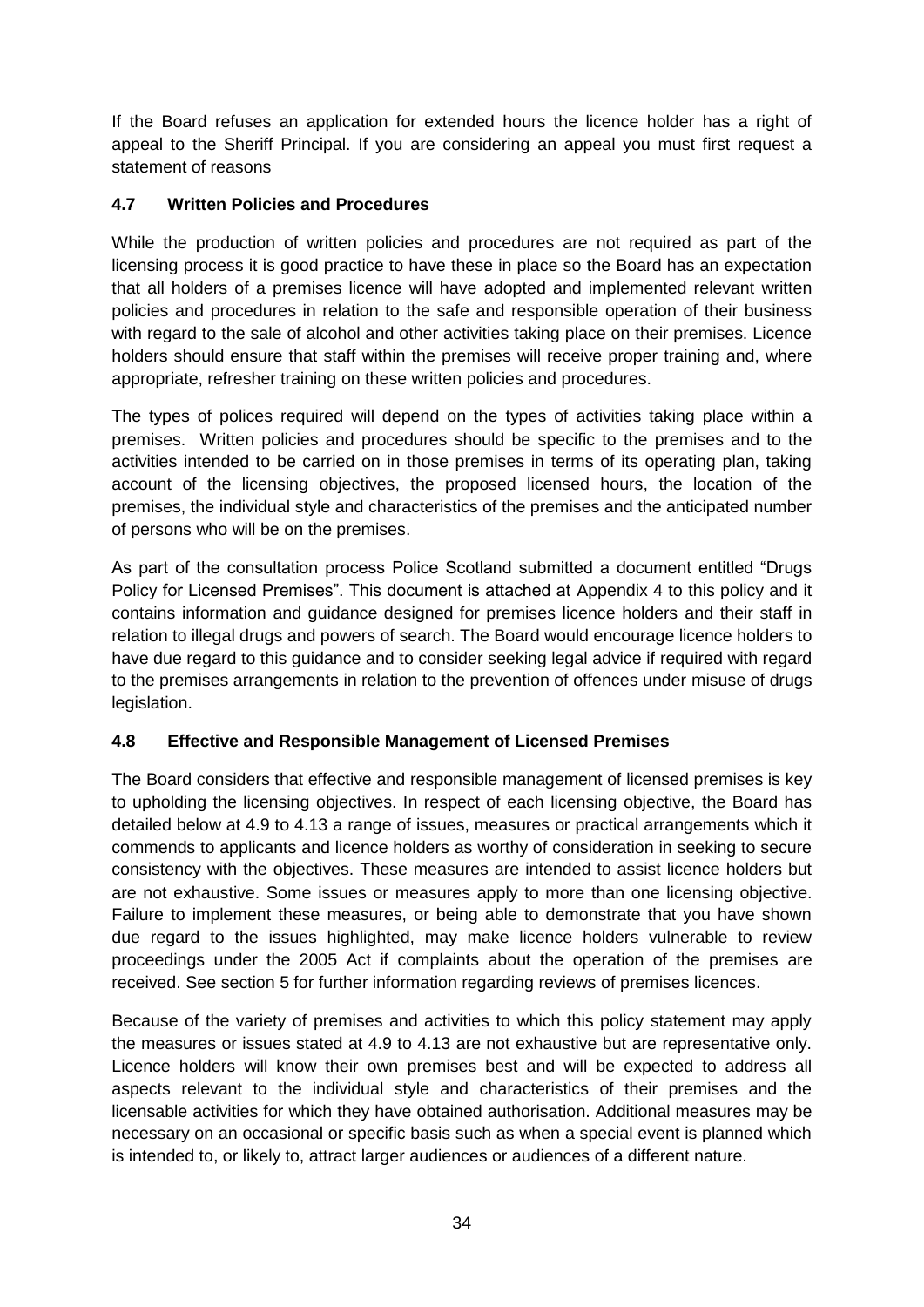As part of the consultation on this policy concerns were raised by Police Scotland regarding events involving combat sports taking place within licensed premises. The Board expects that licence holders planning such events will firstly check their licences to identify if they are permitted to have such activities within their premises. Prior to any such events being arranged within premises the Board expects licence holders to carry out specific detailed risk assessments to identify which special measures such as stewarding, the use of plastic glassware and the provision of medical staff are required to ensure the safety of all within the premises. In carrying out such assessments the Board expects licence holders to seek advice from Police Scotland's Licensing Officers regarding this type of event. Police Scotland's Licensing Officers can be contacted by calling 101.

The Board considers that operating in a manner consistent with each of the five licensing objectives requires a proactive approach from licence holders. The Board recognises that the operation of licensed premises in a manner consistent with the five licensing objectives is often a 'front to back' exercise across the premises involving the employment of a number of different categories of staff. The Board also recognises that the operation of the 'door' or 'front of house' – which is also the public face of the premises – or, indeed, any key entry and exit point to and from the licensed area within the premises, is often a vital component in this exercise.

As such, the Board strongly encourages all premises licence holders to give careful consideration, in view of factors including, but not limited to, the operation and capacity of their premises, to the resources they require in order to operate in accordance with the five licensing objectives. The Board recognises an increasing trend towards the utilisation of SIA door stewards (stewards licensed by the Security Industry Authority), and that SIA door stewards can have an important role to play for a variety of premises. The Board wishes to remind premises licence holders that the employment of such stewards is not necessarily limited to late night entertainment premises, and can be appropriate for a multitude of premises, occasions and events.

Licence holders should consider carefully the practical arrangements necessary for their premises to ensure it is operated in accordance with the five licensing objectives. The Board expects licence holders to show due regard (and be able to demonstrate this due regard) to all the issues identified below at  $4.9 - 4.14$  in the operation of the premises and be proactive in identifying measures required to ensure premises are operated consistently with the licensing objectives.

Licence holders arranging large scale events at their premises should note that West Lothian Council may convene a Safety Advisory Group (SAG) meeting to discuss particular risks which may be associated with that event. Notice of events involving in excess 500 persons should be given to the council's Events Co-ordinator. Licence holders will then be contacted by the Events Co-ordinator if a SAG meeting is required. The email address for the Events Co-ordinator is contained in Appendix 6.

The Board expects applicants to co-operate with the SAG process and comply with any additional requirements suggested through that process.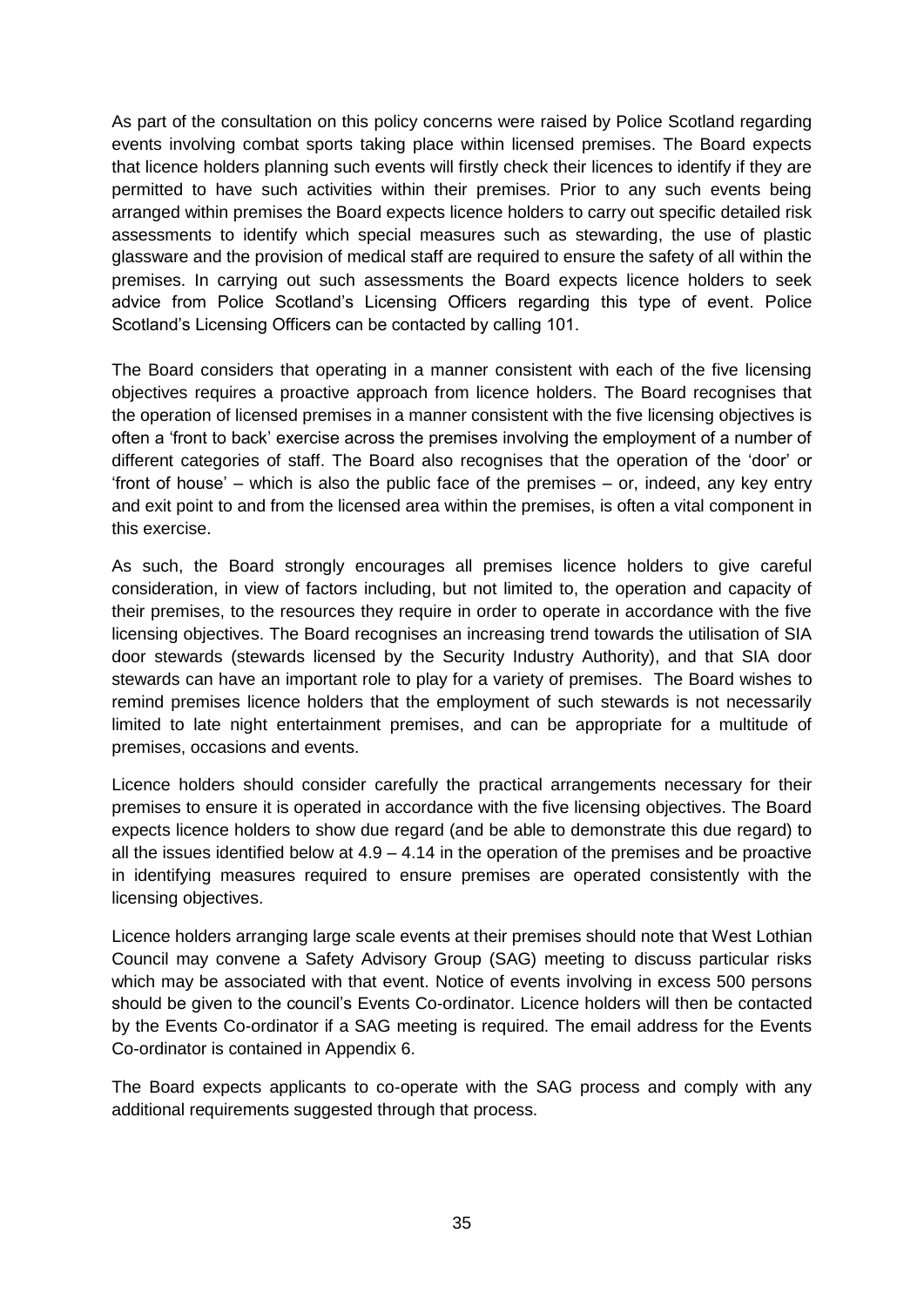#### **4.9 Preventing Crime and Disorder**

The Board wishes to ensure that West Lothian is a safe place to work, live in and visit, and recognises that it is widely acknowledged that the consumption of alcohol can be a significant contributory factor in late night crime and disorder and in certain types of antisocial behaviour. Gender based violence issues also have strong associations with alcohol consumption (domestic abuse, sexual violence, human trafficking, commercial sexual exploitation and exploitation of vulnerable persons). While licensing alone cannot directly address these they are nonetheless significant issues within the crime and disorder, health, community safety and child protection agendas. The Board, in partnership with Police Scotland and other local agencies, is committed to playing its part in helping to reduce alcohol related crime and disorder and antisocial behaviour problems.

The Board recognises that licensing is not the primary mechanism for the control of criminal behaviour, public nuisance and antisocial behaviour once individuals have left licensed premises. Nevertheless the Board considers that licensing plays a key role in both preventing and controlling alcohol related crime and disorder and antisocial behaviour through the promotion of the licensing objectives and the monitoring of licensed premises.

As such, the Board is committed to carrying out its statutory role in such a way as to improve the quality of life for the people in the area by ensuring that licensed premises are licensed to operate in such a way so as not to contribute to crime and disorder. The Board expects that licence holders and applicants should have regard to the need to implement, in relation to their premises and vicinity, effective management practices to address the (non-exclusive) problems of:-

- underage drinking;
- agent purchase:
- drunkenness on premises;
- illegal possession, supply, and/or use of drugs;
- violent behaviour; and/or anti-social behaviour;

The Board expects premises licence holders to co-operate and liaise with Police Scotland where required to ensure that consistency with this licensing objective is upheld in the operation of the premises at all times. Applicants are encouraged to discuss crime prevention procedures in their premises with Police Scotland.

The Board expects that premises licence holders shall consider the following issues and measures when operating their premises to ensure consistency with the Preventing Crime and Disorder licensing objective:

- A written crime prevention strategy;
- Staff training in respect of the prevention of crime and disorder;
- Crime prevention measures such as security patrols, advice notices/signs and/or other material demonstrating anti-theft messages/strategies, regular toilet checks demonstrated by the existence and operation of these measures by way of documented check sheets;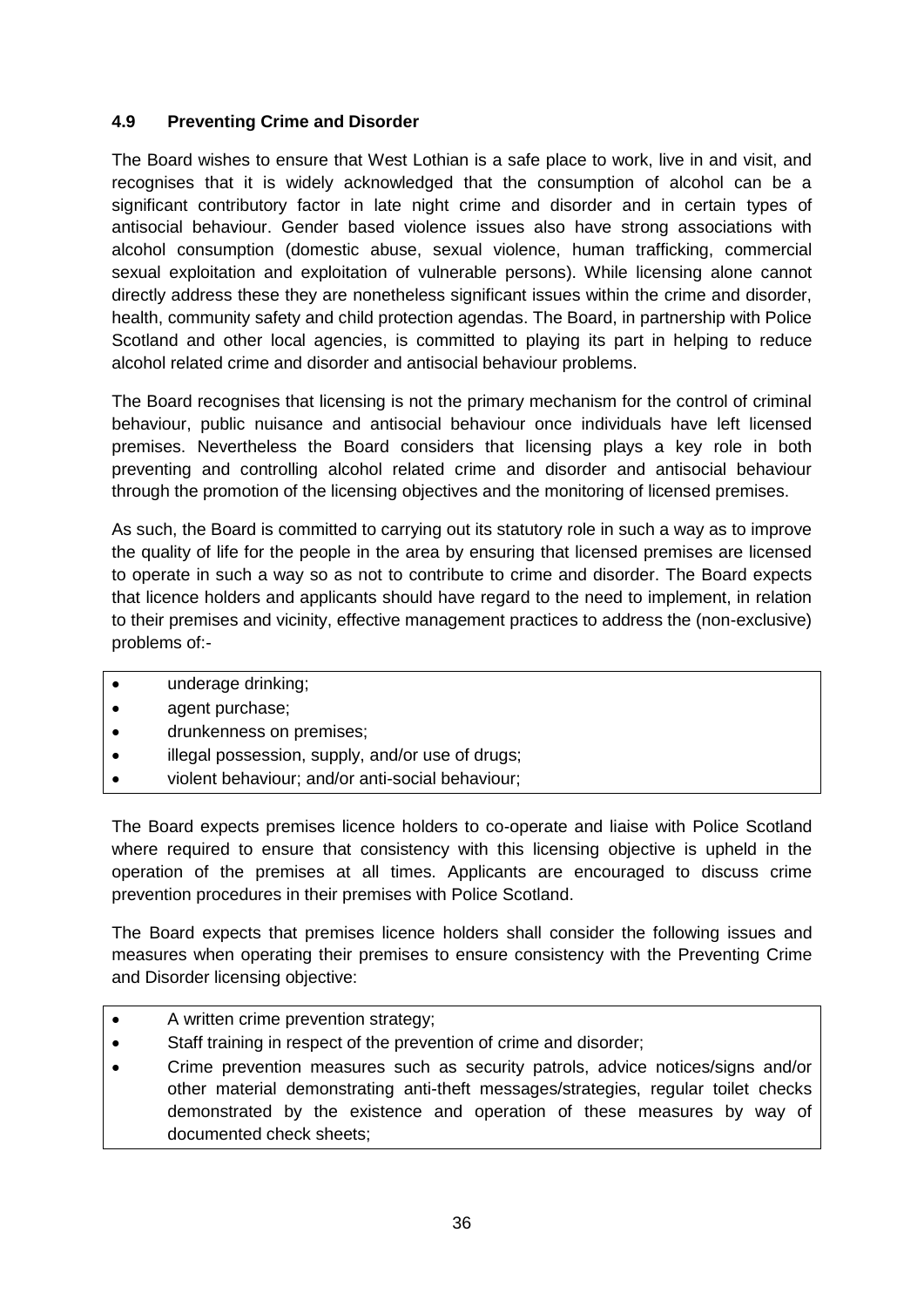- Regular security briefings for staff to be carried out and appropriate records kept for inspection. Periodic reviews of policies and procedures to be undertaken no less than every 18 months and amendments made as deemed necessary;
- Demonstrating their commitment to preventing crime and disorder on a wider community basis, for example by membership of the PubWatch Scheme and liaising where required with Police Scotland;
- Police Scotland's suggested drugs policy for licensed premises (see Appendix 4);
- Having a written violence reduction strategy document available for inspection. This could include matters such as a glassware policy, anti-violence awareness patrols by staff in premises, toilet supervision and dispersal policy at the end of core hours. Periodic reviews of that document should be undertaken no less than every 18 months and amendments made as deemed necessary;
- Having an incident book or register at the premises which lists incidents where staff and management have dealt with a situation by preventing it escalating into a more serious incident;
- The provision of conflict management training for staff and the keeping of appropriate records in this regard for inspection by appropriate officers of the Council/ Police Scotland;
- Providing adequate seating. The Board recognises that establishments with minimal seating results in vertical drinking which is known to increase consumption of alcohol;
- The use of CCTV systems and ensuring that such systems are kept in good working order at all times in order that premises can co-operate promptly with Police Scotland and the LSO to make available footage from such systems when required;
- Staff awareness of crime scene preservation procedures.
- Promoting anti drink-driving materials and measures such as providing soft drinks and non-alcoholic beverages, promoting awareness of campaigns such as designated driver schemes and offering free soft drinks to designated drivers

The Board acknowledges the potential for public disorder and nuisance at or immediately after the closing time of on-sales premises. Premises licence holders for on-sales premises should ensure that they and their staff have sufficient measures in place to minimise the impact of closing time, and to ensure patrons exit the premises as quickly as possible in good order and as quietly as possible.

The Board expects premises licence holders to implement the following practical measures or be able to demonstrate that they have given consideration to the need for these measures to ensure the potential for disorder and nuisance is minimised:

- Limiting the amount of alcohol sold just before the terminal hour (e.g. only permitting a group to purchase one round, not two);
- Making sure all patrons know well in advance the last time for purchasing alcohol is approaching;
- Covering bar taps once the terminal hour has passed;
- Raising the lighting level:
- Reducing the level of music noise and altering the type of music played (e.g. slow ballads), all of which will assist in reducing patron boisterousness; and
- Inspecting all parts of the premises for patrons (e.g. toilets).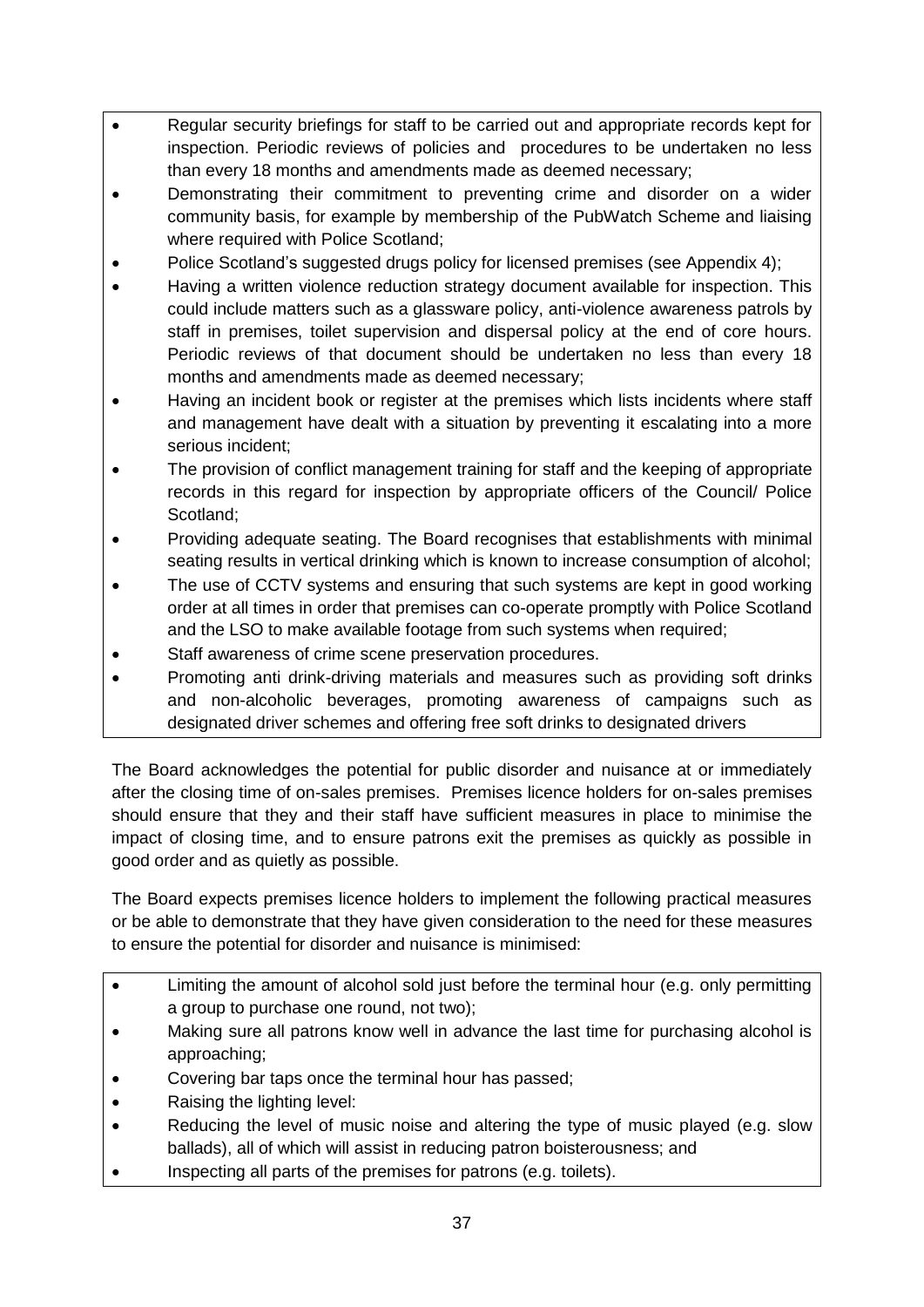# **4.10 Securing Public Safety**

The Board is committed to ensuring that the safety of any person visiting or working in the premises or its vicinity is not compromised. The Board recognises that the term licensed premises will cover a wide range of premises and activities, each with its own particular safety risks and issues. The Board considers that the premises must be constructed or adapted and operated in such a manner as to safeguard occupants from those risks or issues.

The Board expects premises licence holders to consider the following issues and measures when operating the premises to ensure consistency with the Securing Public Safety licensing objective:

- How premises occupancy will be managed at any given time particularly with regard to maximum capacity and mechanisms for keeping count of patrons;
- All licensed premises, other than those premises open for the main purpose of providing a meal, should have an effective glass management policy, which will include regular clearing of all glassware; and, with the exception of premises which have dedicated outside drinking areas, prohibition of patrons taking glassware outside the premises;
- A written policy on how to deal with customers who may become incapacitated or vulnerable due to drink or drugs;
- The provision of first aid facilities and an area in which incapacitated persons can be placed pending the attendance of emergency services;
- A written fire evacuation policy and be able to demonstrate training and test evacuations.

# **4.11 Preventing Public Nuisance**

The Board wishes to protect and maintain the amenity of residents and occupiers of businesses in West Lothian, and recognises that the operation of licensed premises can on occasion interfere with the peaceful enjoyment or amenity of the wider community, either in the vicinity of licensed premises or more generally. The Board reminds licence holders that public nuisance can occur in a variety of forms including, but not limited to noise, light, odour, waste, fumes, vibration and littering. The Board would encourage licence holders to contact the council's Environmental Health team regarding public nuisance issues, see link in Appendix 6 to the council's Environmental Health and Trading Standards team.

The Board recognises that public nuisance can be attributable to licensed premises in a variety of forms, and is not exclusive to premises with outside areas or those premises in immediate proximity to residential accommodation (although these features may be indicative of premises presenting a higher level of risk of nuisance requiring particular arrangements to mitigate possible nuisance).

The Board reminds premises licence holders that failure to take adequate steps both to proactively introduce and to maintain appropriate operational arrangements for their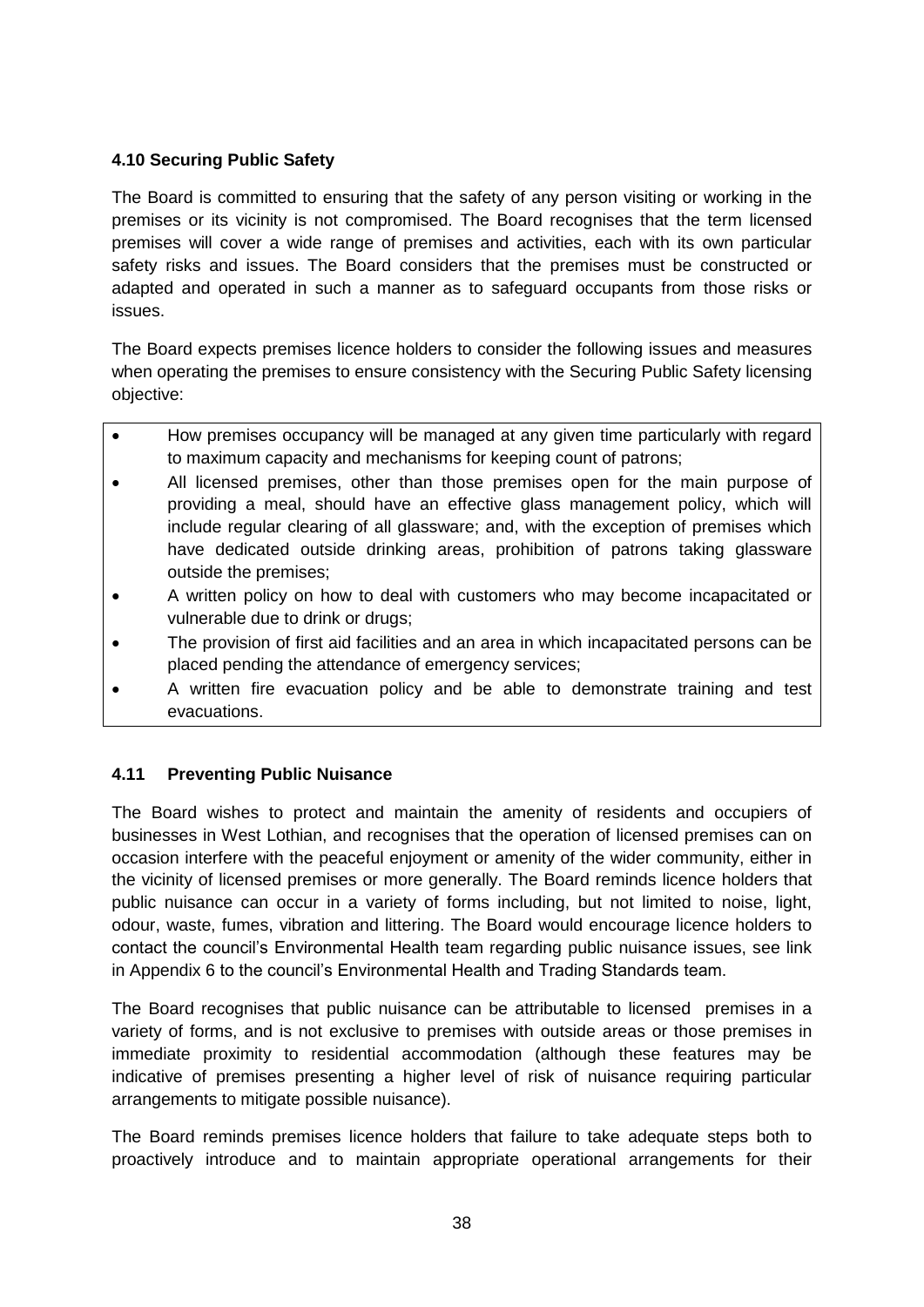premises in order to prevent public nuisance may have adverse consequences regarding their licence.

However, the Board also recognises that licensing law is not the primary mechanism for the general control of nuisance and antisocial behaviour by individuals once they are no longer on the licensed premises and beyond the direct control of the licence holder.

The Board expects premises licence holders to consider the following issues and measures when operating the premises to ensure consistency with the licensing objective of preventing public nuisance:

- For licensed premises open after 11pm a policy on minimising noise pollution, which should include having all servicing and deliveries undertaken at times suitable to the local community.
- The implementation of a written noise management plan to actively prevent and manage entertainment noise affecting its neighbourhood after 11pm;
- Control of designated smoking areas;
- The placing of notices to request customers to leave the premises quietly and not allowing queues to develop outside of premises late at night;
- Glass bins which are only filled or emptied between 0900 hours and 2100 hours to avoid sleep disturbance;
- Provision of double doors to create an 'acoustic lobby';
- Windows to remain closed and alternative means of ventilation;
- Use of noise limiting devices;
- Direction of speakers;
- An array of speakers rather than a few large ones;
- In-house music systems which can be more effectively managed than externally supplied amplification;
- Ensuring music noise is not audible within neighbouring residential premises after 11pm;
- Demonstrating their commitment to a cleaner environment in and around their premises whilst ensuring that the disposal of waste is carried out at responsible times;
- Provision of waste receptacles for smokers' litter where external smoking takes place;
- Provision for segregation of waste to minimise waste to landfill;
- Ensuring contracts are in place for waste management services;
- Ensuring a contract is in place for responsible disposal of any used cooking oil or fat.

# **4.12 Protecting and Improving Public Health**

The general position in West Lothian reflects the national picture that Scotland's relationship with alcohol is complex. The Board recognises the link between consumption of alcohol and public health and will continue to work with the relevant authorities responsible for the protection and improvement of public health to safeguard and promote the health and wellbeing of the West Lothian population.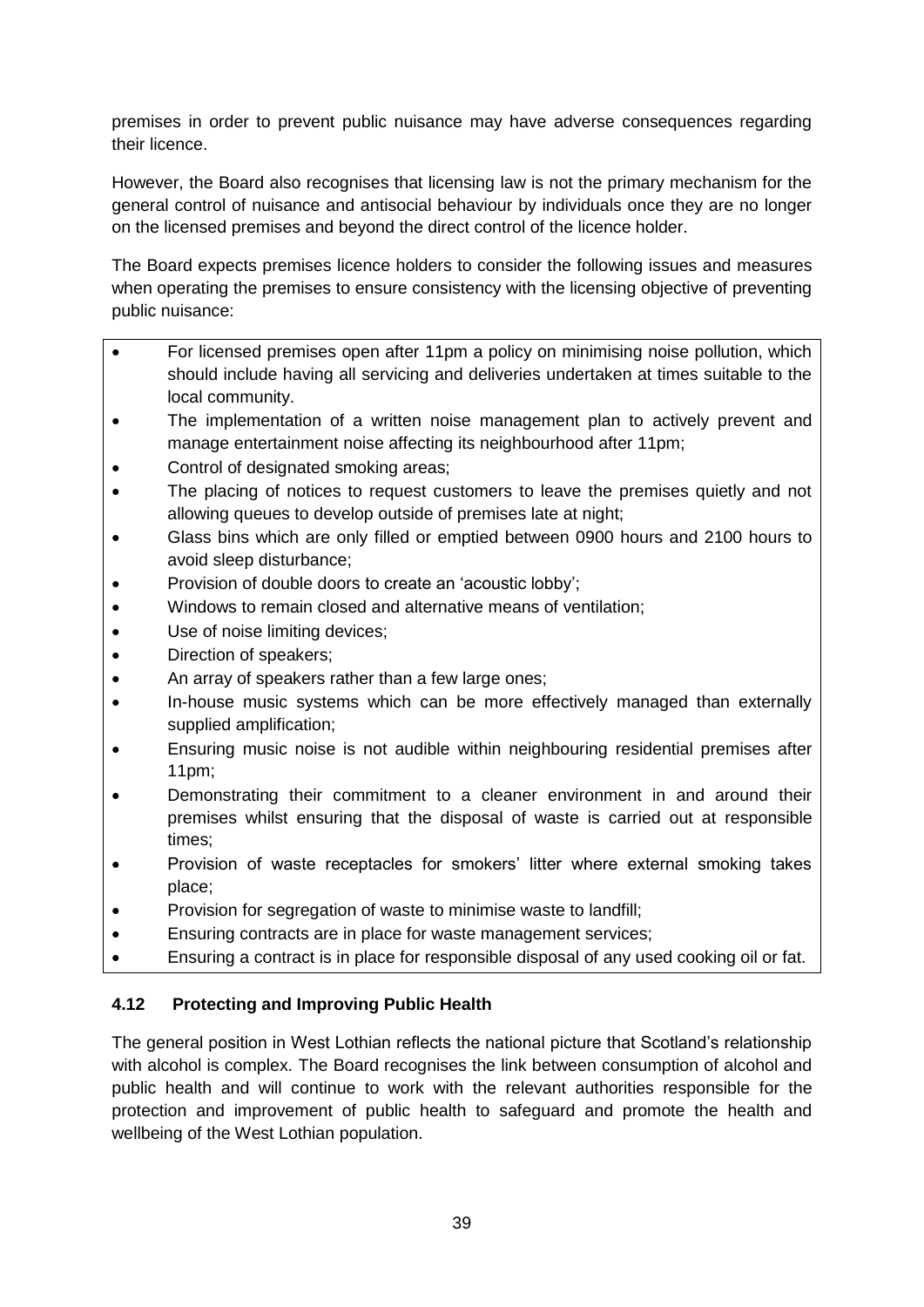The Board is fully supportive of all initiatives to address harmful alcohol consumption and alcohol dependency in West Lothian, however the Board also wishes to remind all stakeholders that the Board is not in a position to apply the 2005 Act more widely to address this issue than the recognised parameters and requirements it contains, and has been said by the courts to extend to.

The Board expects premises licence holders to consider the following issues and measures when operating the premises to ensure consistency with the licensing objective of protecting and improving public health:

- Promoting the availability of meals, as appropriate;
- Providing a good range of reasonably priced low alcohol drinks, soft drinks and nonalcoholic beverages including alcohol free beer and wine;
- Providing a range of reasonably priced low calorie non-alcoholic drinks;
- Monitoring levels of alcohol consumption by customers;
- An established workplace alcohol policy in order to raise awareness, minimise harm and ensure that staff are able to access help without fear of losing their job if a problem arises;
- Making available information with regard to consumption of alcohol and its effects and external contact points where assistance can be obtained for alcohol problems;
- Provision and promotion of posters, beer mats, notices and other materials regarding consumption of alcohol which includes information on units of alcohol in the context of recommended guidelines

The Board has provided links in Appendix 6 of this policy to external sources of information and promotional materials to aid licence holders in considering the measures above.

# **Smoking**

The health risks associated with smoking and passive smoking continue to be well publicised. Premises licence holders should be aware of their own statutory responsibilities, public opinion generally, the expectations of their customers and the legislation concerning smoking in public places.

In relation to smoking outside licensed premises, premises licence holders should have measures in place to address issues such as noise nuisance, litter, disorder and smoke drifting into neighbouring premises

The Board acknowledges that smoking is not a licensing matter and is regulated under other legislation. However the Board will ensure, so far as possible that its policies reflect current good practice on smoking.

The Board expects that premises licence holders will have regard to good practice. It is their responsibility to ensure that customers do not create a nuisance or disturbance for residents living nearby. This includes any noise nuisance arising as a result of customers smoking outside the premises and any associated littering of the area. Where appropriate the Board may impose conditions requiring premises licence holders to provide litter bins in the vicinity.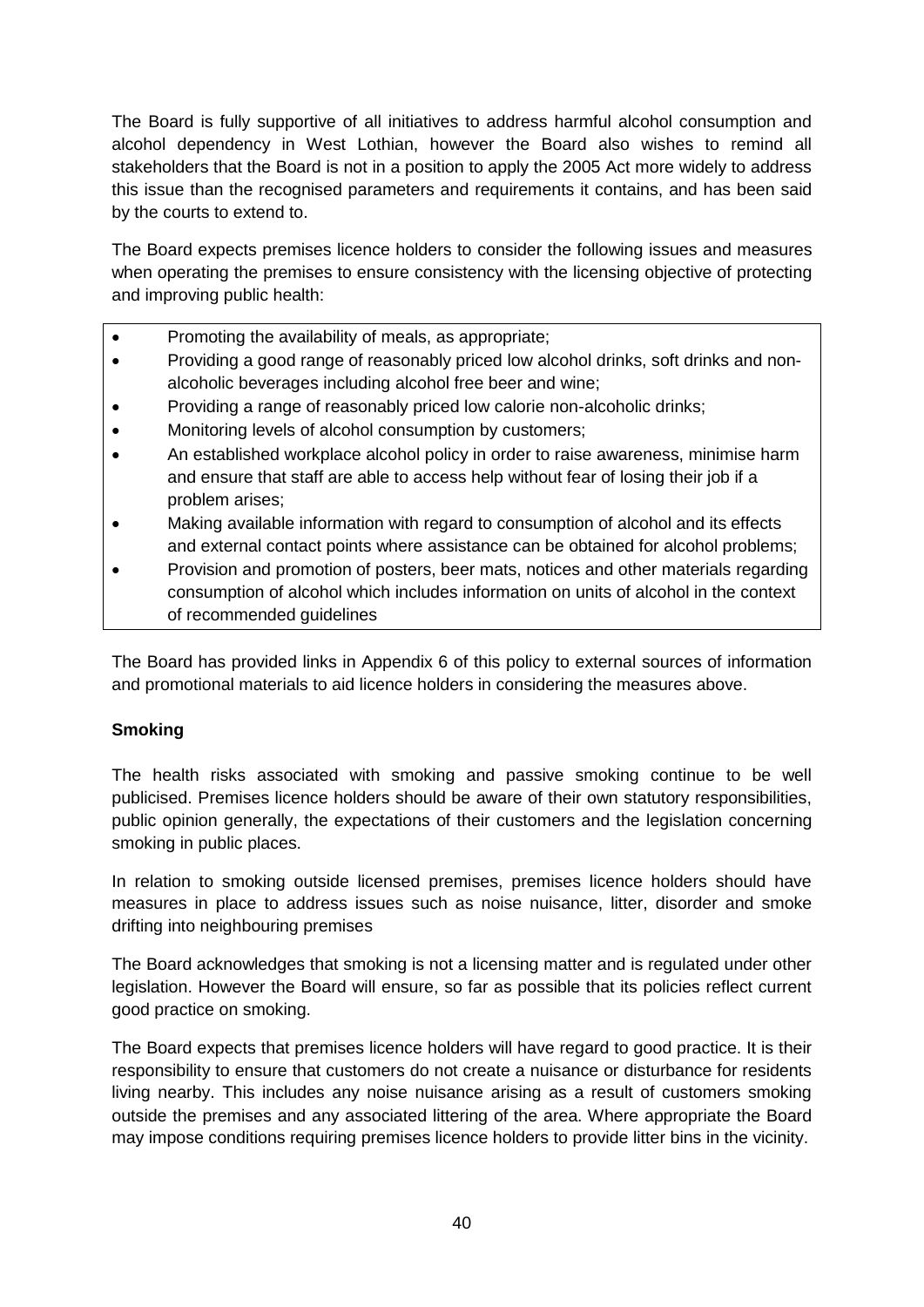Every business has a duty to ensure that waste is disposed of securely and to keep their premises clear of all litter generated by staff and customers. The Board expects licence holders to be aware of their responsibilities and of the possibility of statutory street litter control notices in the case of non-compliance.

# **4.13 Protecting Children (aged 0-15) and Young Persons (aged 16 & 17) from Harm**

The Board considers that it is vital that licence holders of premises which have applied to have children and young persons admitted to them understand their key responsibility to ensure that the Protecting Children and Young Persons from Harm licensing objective is embedded in their policies and procedures for operating such premises. The Board wishes to encourage and promote the availability of family friendly licensed premises in West Lothian subject always to licence holders ensuring that:

- the health and wellbeing of all customers, particularly children and young persons is safeguarded at all times;
- there are sufficient policies and procedures in place for all staff to comply with the local children and young persons conditions detailed at subsection 3.7;
- the activities which take place within the premises are considered suitable for premises which admit under 18s

The Board is committed to protecting children and young persons from harm and, as such, considers it both necessary and appropriate to include in this policy its general expectations regarding the operation of premises in respect of the access of children and/or young persons to licensed premises.

The Board expects that licence holders should be able to demonstrate, if required, how they address this objective in the running of the premises. The Board expects licence holders to demonstrate an understanding of the additional responsibilities placed on them when children and/or young persons are on the premises, and to demonstrate that suitable and sufficient measures are in place to protect children and/ or young persons from harm.

The Board expects premises licence holders to consider the following issues and measures when operating the premises to ensure consistency with the licensing objective of protecting children and young persons from harm:

- A written policy in regard to preventing sales of alcohol to persons under the legal age;
- The use of a refusals register where all refusals of service are recorded;
- All premises licence holders must comply with the statutory age verification policy in relation to the sale of alcohol on their premises. The law has set a minimum age of 25 years for the policy where it appears to the person selling the alcohol that the customer may be under the age of 25 years. As a result, customers in any premises licensed for the sale of alcohol, including pubs, clubs, restaurants, supermarkets, shops and any venue licensed under an occasional licence should be asked to produce proof of age identification where they appear under the age of twenty five to prove that they are over the age of eighteen and can lawfully purchase alcohol;
- Stewarding for parties where the age demographic is 15 to 20;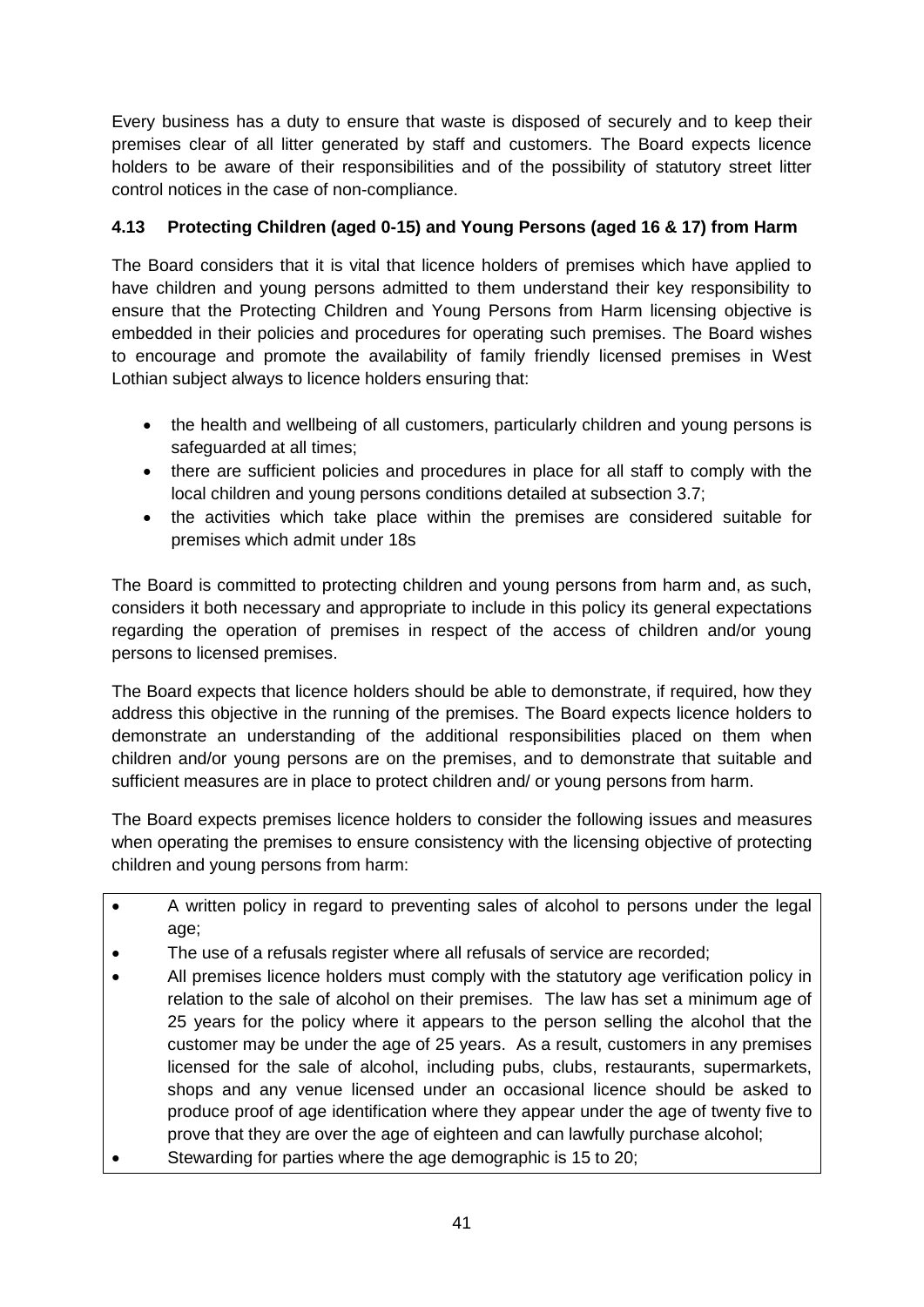- Doors to which children have access should be either held open or shut or be fitted with hinge area protection devices. This should be considered relating to prevention of finger trapping in the hinge areas of doors which both open and to which children have access. These injuries are potentially life changing for a young child and are inexpensive to prevent;
- Adequate protection for heating facilities that have the potential to cause injury to a child.

The Board emphasises the responsibility of accompanying adults, premises licence holders and their staff, in their respective roles, for children and/or young persons in their collective care. The Board takes very seriously the issue of underage drinking and expects all applicable statutory safeguards to be complied with by all premises licence holders and their staff at all times.

While the Board does not consider it feasible to restrict in this policy the access to licensed premises by adults of any age as an "accompanying adult", the Board emphasises in the strongest terms that the onus is on accompanying adults, premises licence holders and their staff, in their respective roles, to ensure that accompaniment by an adult is observed meaningfully at all times, for its purpose – namely adult supervision consistent with each of the five licensing objectives. The Board also wishes to remind all licence holders that failure to do so may give rise to circumstances which are among the most serious envisaged under the 2005 Act, namely conduct inconsistent with one or more of the five licensing objectives and/or the committing of a criminal offence.

# **4.14 Deliveries of Alcohol**

The Board is aware of the increased demand for delivery of alcohol from premises licensed to sell alcohol off the premises.

The Board encourages premises licence holders and applicants for premises licences to be aware of a number of provisions in the 2005 Act which apply to deliveries of alcohol following an online, telephone, or in store sale at the premises.

- Section 104A and 104B of the 2005 Act, set out the circumstances that make it an offence to supply alcohol to a child or young person.
- Section 108 of the 2005 Act further describes offences relating to delivery of alcohol and the steps a person can take to prove due diligence when making deliveries of alcohol following a sale.
- Section 119 of the 2005 Act, sets out the information a premises licence holder must keep in a day book when delivery of alcohol is a service they provide.
- Section 120 of the 2005 Act, provides the hours which deliveries of alcohol cannot take place and the Board would wish to make applicants and licence holders aware that these hours are between midnight and 6am.

All of the sections of the 2005 Act mentioned above can be found following the links at Appendix 6.

In addition to the obligations set out in the 2005 Act above and in order for the Board to be satisfied that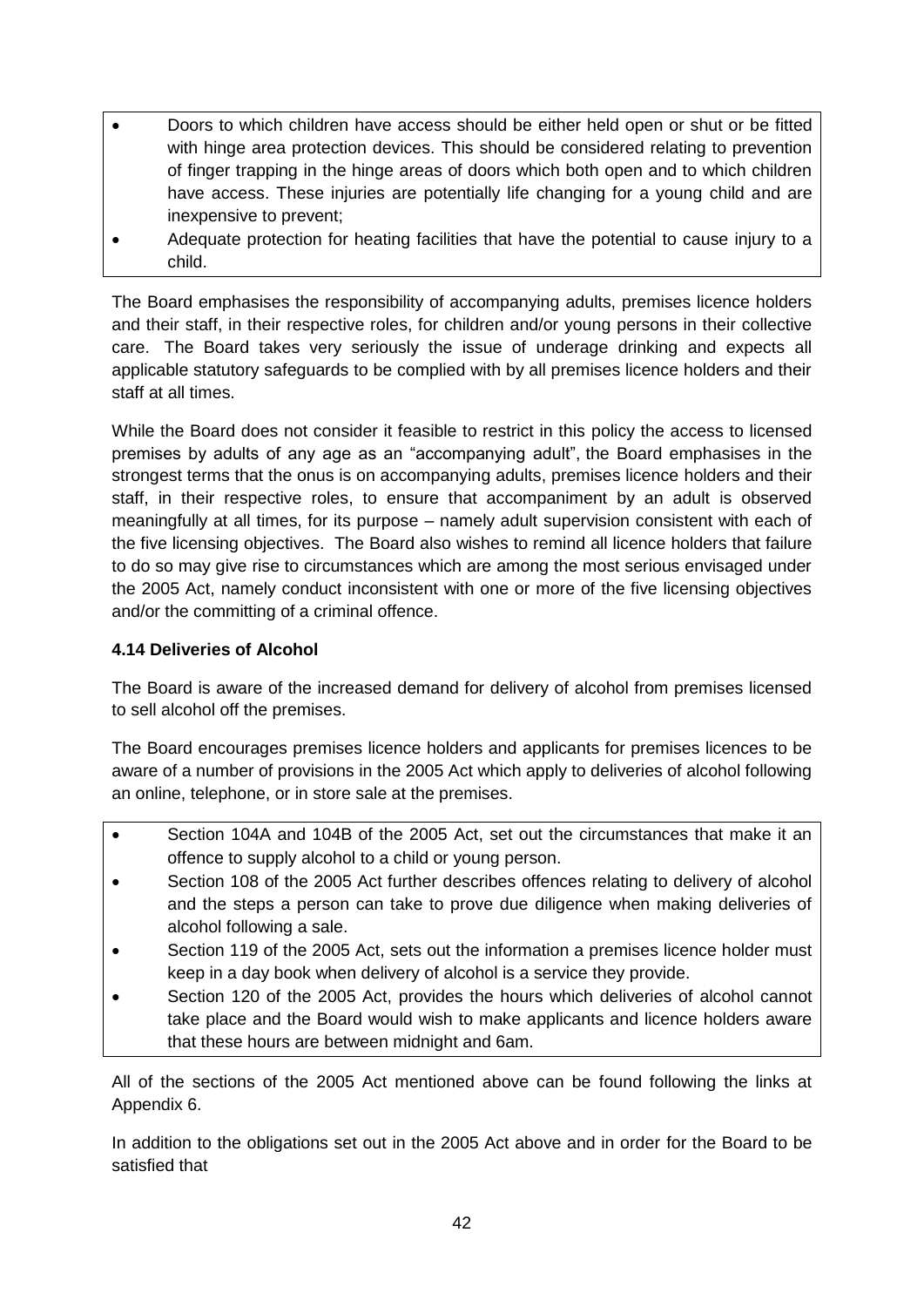- licence holders are complying with the mandatory condition of their licences regarding age verification, and
- alcohol will not be delivered in such a way that it may be given to persons who should not receive it,

the Board encourages premises licence holders and applicants for premises licences, to have in place written policies and procedures in relation to the delivery of alcohol that set out, in detail, how they intend to operate.

Policies should cover, but not be restricted to, subjects such as;

- training of persons concerned in the delivery of alcohol;
- age verification policies extending to persons delivering alcohol;
- the hours of operation for deliveries;
- procedures on what to do with an alcohol delivery if the requirements for the delivery are not met and;
- any other measures the licence holder deems appropriate to uphold the licensing objectives.

The Board also wishes to remind licence holders who use third parties such as courier firms to deliver alcohol on their behalf, that it is the premises licence holder's responsibility to ensure any such delivery firm has policies in place which would satisfy the standards expected by the Board.

In particular given the need to undertake age verification the Board expects that

- sufficient questions will be asked by the licence holder's staff at the time of the telephone sale to identify what documentation will be provided in relation to the age verification check, and
- details of the documentation expected will be passed to the delivery person and examined by that person prior to the alcohol being handed over, and
- if the person receiving the alcohol does not pass the age verification check that the sale is cancelled and the alcohol returned to the premises from which it had been dispatched.

# **4.15 Licences Ceasing to have Effect**

Section 28 of the 2005 Act details the period of effect of a premises licence. A premises licence ceases to have effect on the occurrence of certain events

A premises licence may cease to have effect in terms of section  $28(5)(b)$  – that is when the premises in respect of which the licence was issued, cease to be used for the sale of alcohol. There is no statutory definition of "cease to have effect" or of "ceases to be used for the sale of alcohol". It is therefore necessary for the Board to set out how it proposes to deal with this situation. The Board has considered the status of a licence which has ceased to have effect under section 28(5)(b) and has concluded that the licence no longer exists and cannot be resurrected by a transfer application. Each case will depend on its own facts and circumstances and it is a matter for the Board to determine at what point the premises cease to be used for the sale of alcohol. Where the facts need to be determined before a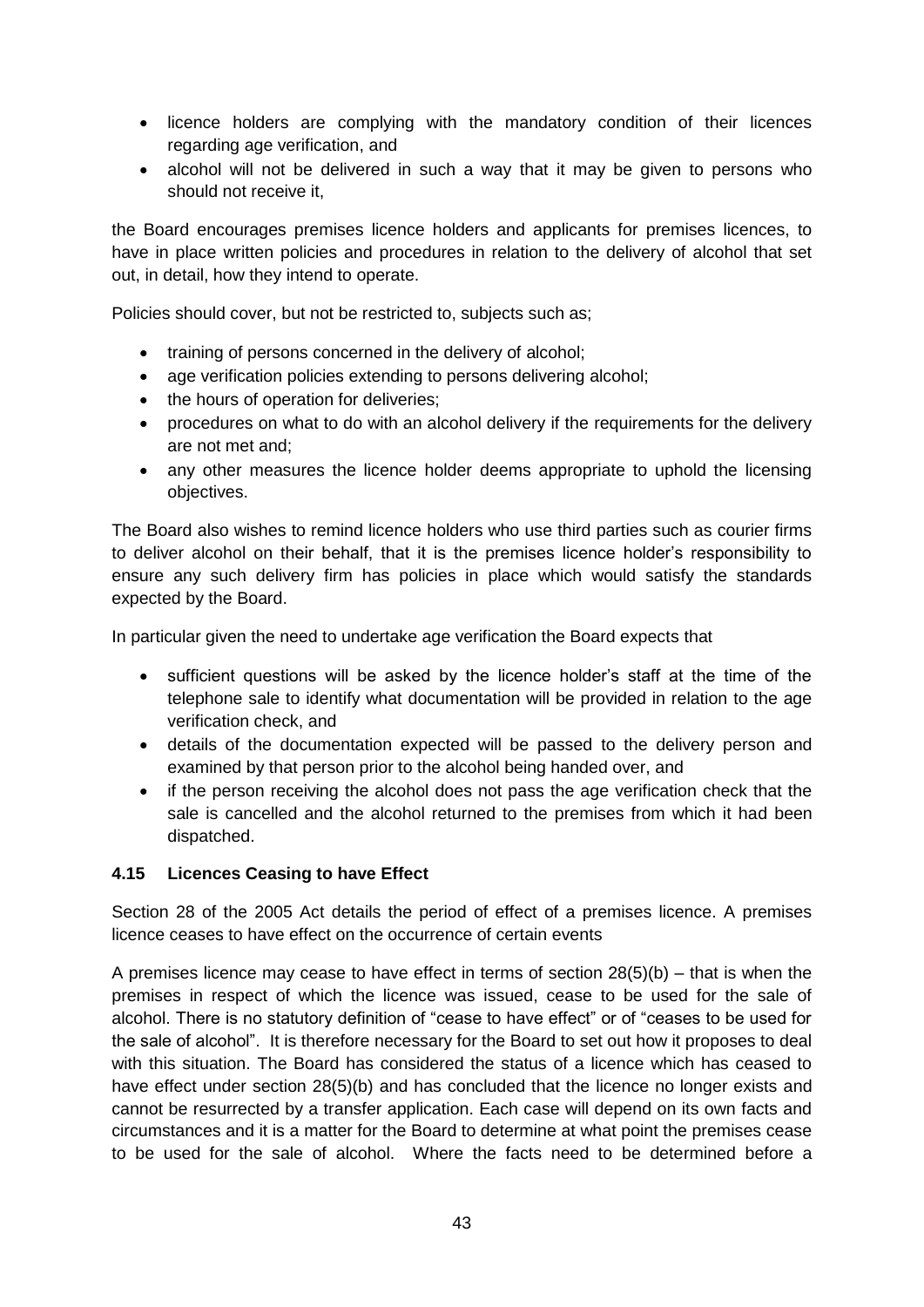judgement can be reached the Board will hold a hearing and will afford those who have an interest in the matter an opportunity to be heard

Because of this provision the Board must be made aware when premises are about to, or have, closed to the public. The Board recognises that there may be a wide variety of reasons why premises might close on a temporary basis and that closure does not necessarily mean that the premises have ceased to be used for the sale of alcohol. However, should it be the case that premises are to close for a period of more than 30 days, the Board will expect the premises licence holder to advise the Clerk of the Board in writing, within a further 14 days, of the closure, giving the reasons for doing so and the estimated length of closure. If the closure is temporary, the Board will also expect the premises licence holder to advise it when the premises have reopened.

Where premises have been closed for a period of 6 months, without a reason having been given for the prolonged closure, the Board will instigate a review of the premises licence to ascertain that reason and decide if the licence has ceased to have effect. Where the Board makes a finding that a licence has ceased to have effect in these circumstances the only way to reinstate a licence is to apply for a new premises licence.

# **4.16 Annual Fees**

Unless a premises licence has been surrendered the premises licence holder is required to make payment of an annual fee in relation to each premises licence even if the licence is suspended. First annual fees are due 30 days after the date on which the licence takes effect and then annually by 1 October each year. The Board will give premises licence holders notice of the amount of fee payable. That notice will be sent to the premises licence holder's address as provided to the Board and not to the premises. The Board will not issue invoices and the premises licence holder is responsible for ensuring that payment is made by 1 October each year as payment of the fee is a mandatory condition of the Premises Licence.

Failure to make payment of the fee by 1 October may result in the Board undertaking a review of the Premises Licence. At such a review the Board will take into account any previous failure by the premises licence holder to pay the annual fee on time. Following a review the Board may take any of the following steps:

- issue a written warning;
- make a variation of the premises licence;
- suspend the premises licence;
- revoke the premises licence.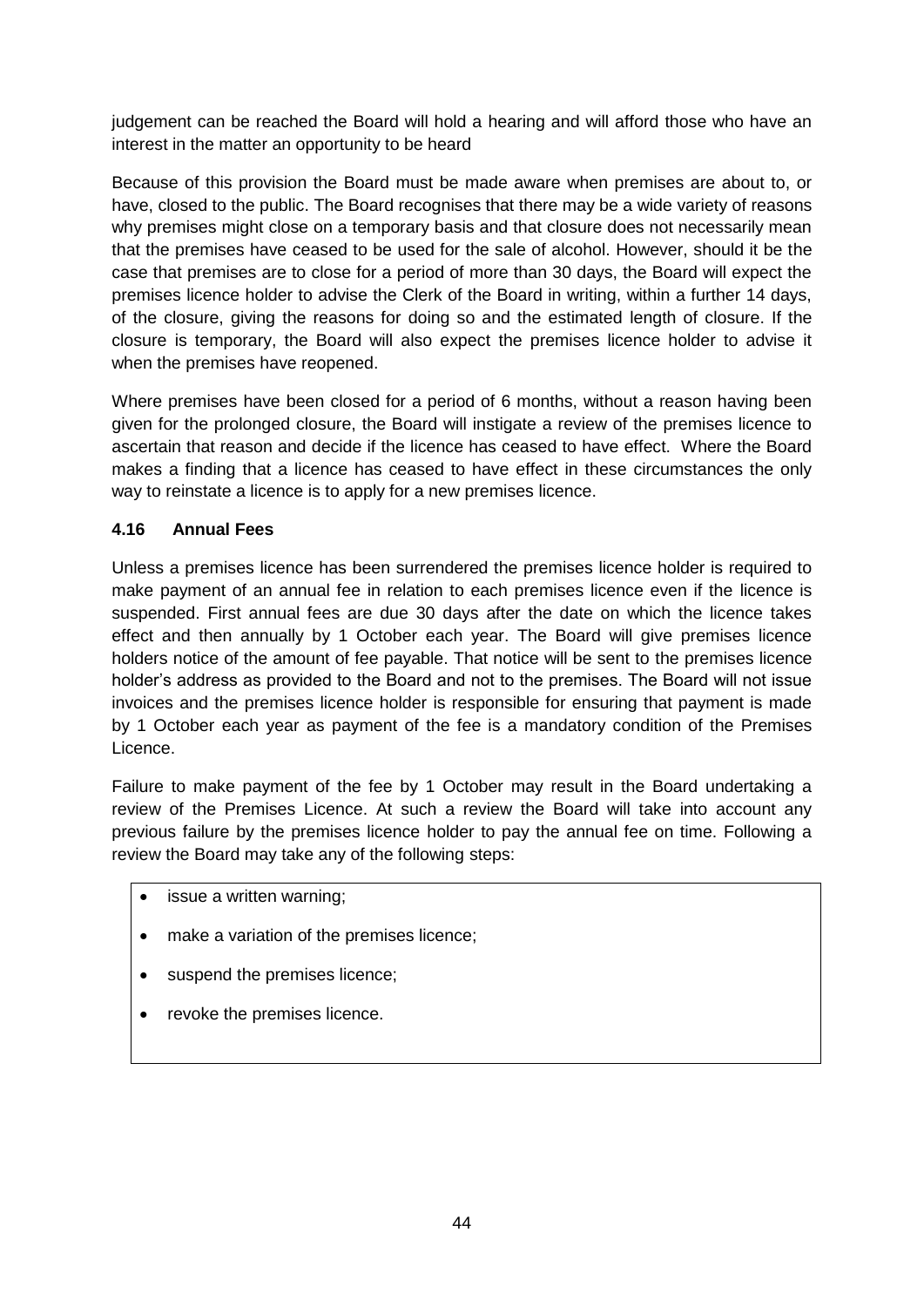# **Section 5: Reviews and Discretionary Conditions**

This part of the policy covers the Board's approach to carrying out reviews of premises licences and contains details of how the Board will impose discretionary conditions if it deems these necessary or appropriate in terms of the licensing objectives including a list of style conditions that the Board has at its disposal.

This part of the policy is broken down into 3 subsections:

- 5.1 Reviews
- 5.2 Imposition of Discretionary Conditions
- 5.3 Style Discretionary Conditions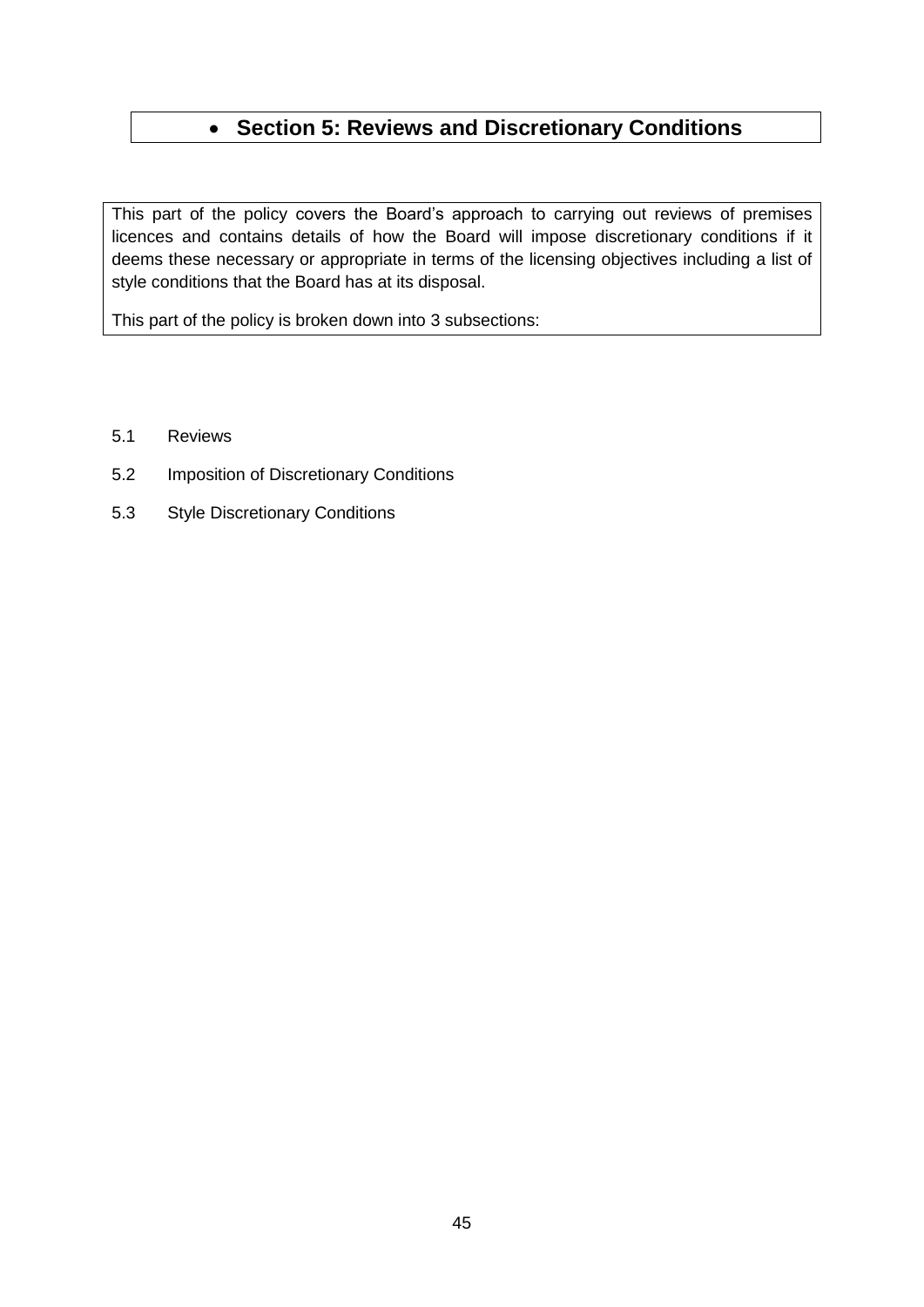# **5.1 Reviews**

Review of a premises licence is a formal legal process that requires the time and involvement of the person who has applied for review and the licence holder. Any person considering applying for review of a premises licence is encouraged to read all of the information in this policy before making an application.

The Board considers that licence holders should generally be given the opportunity to demonstrate that they can operate their premises in accordance with the licensing objectives. However, the Board recognises that if a ground for review is established it has a range of powers including the power to vary licences and impose conditions to ensure that the premises will operate effectively under the legislation.

It is not necessary to make an application for review to raise concerns you have regarding the operation of licensed premises. Before considering applying to the Board for review of a premises licence you should raise any such concerns you have with either the council's Licensing Standards Officer (LSO) or Police Scotland. There is a link to the Board's premises licence review webpage in Appendix 6 which contains contact details.

Review proceedings can be commenced in one of three ways:

- 1. Any person may apply to the Board for review of a premises licence;
- 2. An LSO can make an application on any of the competent grounds for review and if they have issued a notice to a licence holder identifying that a condition of the licence is not being complied with and the licence holder has failed to comply with that notice within a specified timescale;
- 3. The Board itself may initiate review proceedings.

The grounds on which a review application can be made by any person are prescribed under the 2005 Act and are together referred to as 'grounds for review', and applicants must explain in their applications how they consider that these grounds exist.

In relation to any review application the Board must consider:

- whether, with regard to its content, the application discloses any matter relevant to any ground for review; and
- whether, with regard to its nature, the Board considers the application to be frivolous or vexatious.

The Board would encourage any member of the public wishing to make a premises licence review application to use the form which has been prepared to assist applicants and which is attached to the guidance regarding reviews of premises licences which is available on the premises licence review webpage of the Council's website. A link is attached in Appendix 6.

The Board recognises that it has the power to recover expenses from an applicant for a premises licence review if it considers the application to be frivolous or vexatious. However, the Board wishes to make clear that it will not consider using that power unless there is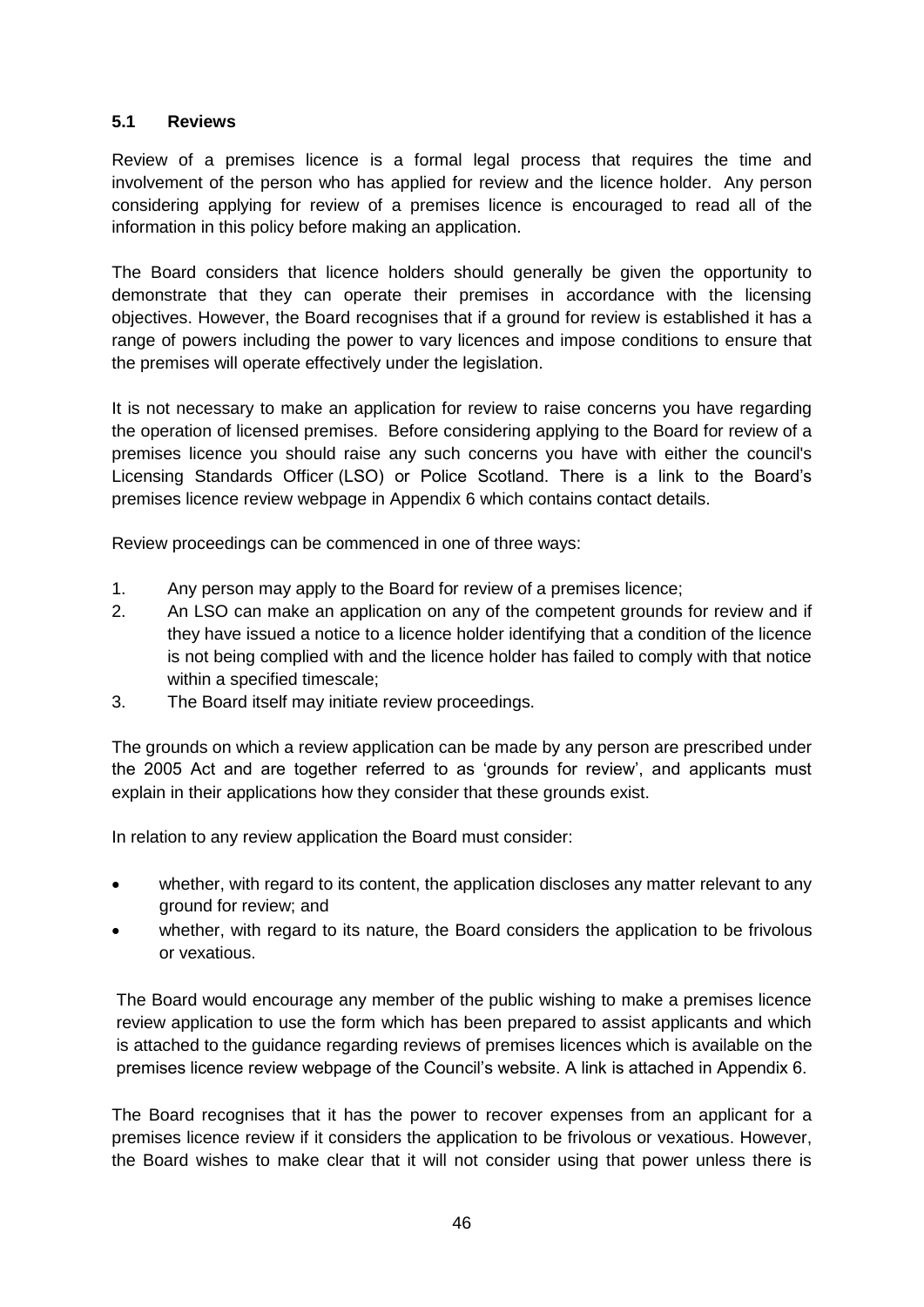information before it to suggest that the application was deliberately frivolous or vexatious rather than submitted on the basis of a genuine misunderstanding of the licensing system.

The Board wishes to emphasise the seriousness of review proceedings for both premises and personal licence holders in terms of the potential consequences should the Board find grounds for review established and decide to exercise any of the powers available to it under the 2005 Act.

If the Board are satisfied that a ground for review is established it has the power to take the following steps in relation to a Premises Licence:

- to issue a written warning to the licence holder;
- to make a variation of the licence:
- to suspend the licence for such period as the Board may determine;
- **to revoke the licence:**

The power to make a variation of the licence includes imposing additional discretionary conditions on the licence in light of issues raised during the review hearing. Subsections 5.2 and 5.3 of this policy provide further information on the details of these conditions and the Board's approach to imposing discretionary conditions.

In relation to personal licence holders the Board has the power to make a finding in the course of a premises licence review hearing that a personal licence holder while working in the premises concerned acted in a manner which was inconsistent with any of the licensing objectives. This could potentially result in the personal licence being revoked, suspended or endorsed at a further hearing by the Board or another Licensing Board in Scotland.

The Board reminds all parties that applications for review which are received and considered by the Board will, unless considered to be frivolous or vexatious or not to contain a ground for review, result in a review hearing at which it is of the utmost importance that parties are fully equipped and prepared, both evidentially and legally, to present their case.

The Board has agreed Rules governing its procedures for review hearings which are available on the alcohol licensing webpage of the Council's website, there is a link to that in Appendix 6.

Following a premises licence review hearing, in relation to decisions made by the Board under Section 39(1) the following persons may request a statement of reasons:

- the premises licence holder, and
- the person who made the review application

Statements of reason must be requested by sending a notice to that effect to the Clerk of the Board within 14 days of the decision on the review application being notified. A statement of reasons must then be issued by the Clerk within 14 days.

In relation to action taken by a Board following a premises licence review hearing both the licence holder and the person who made the review application can appeal to the Sheriff Principal against the Board's decision.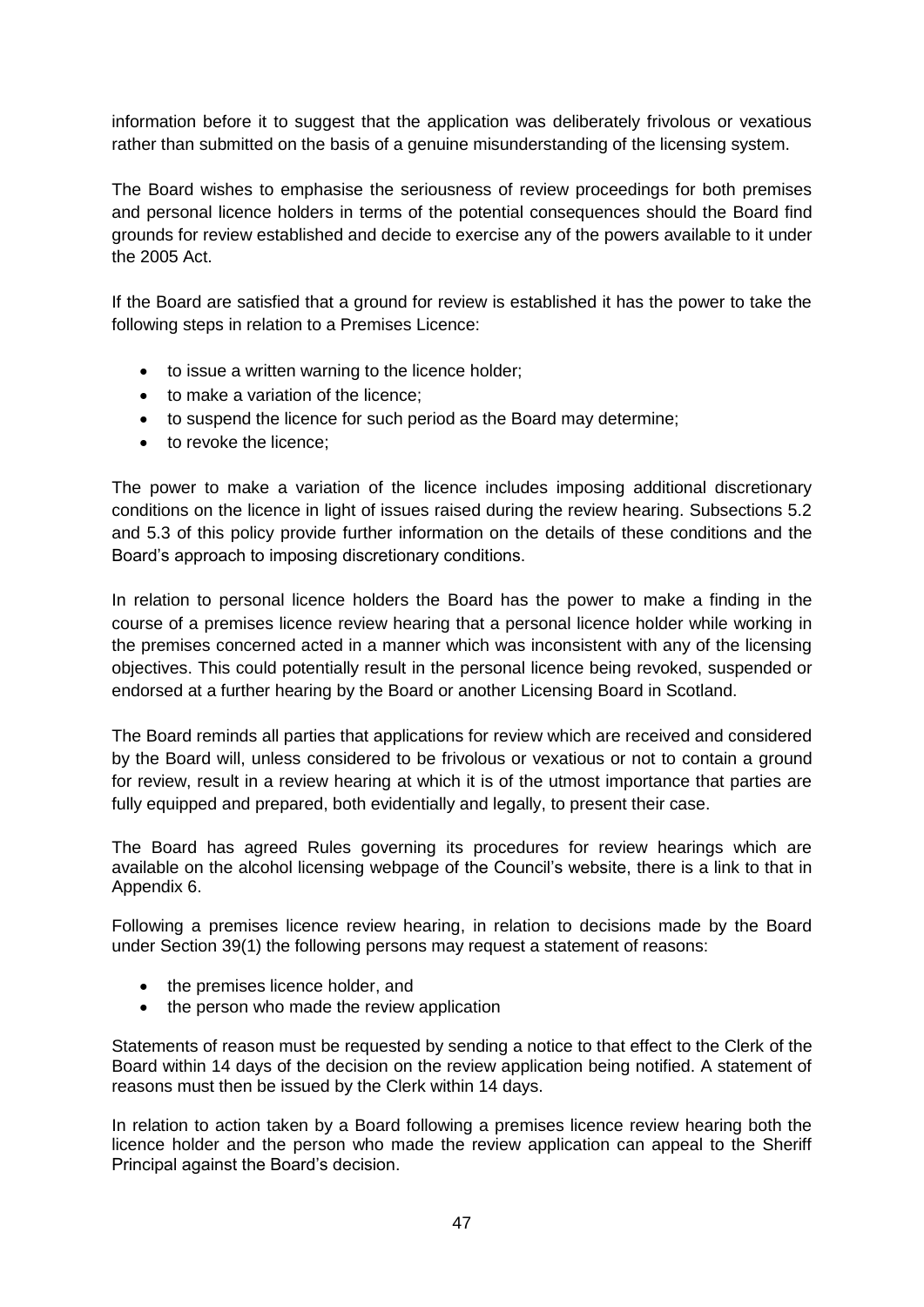Following an unsuccessful application under section 40 of the 2005 Act by a premises licence holder to have a variation or suspension of their licence revoked the premises licence holder has a right of appeal to the Sheriff Principal against the Board's decision.

See the link at Appendix 6 to regulations regarding appeals.

# **5.2 Imposing Discretionary Conditions**

The Board may decide to impose discretionary conditions on the licence as they consider necessary to promote the licensing objectives and to give effect to the provisions of this policy. The decision whether to impose any discretionary conditions will be made on an objective basis, taking account of any representations and any other relevant information available to the Board. The discretionary conditions detailed below at subsection 5.3 are for indicative purposes only and are not exhaustive. In each case, conditions will be tailored to the individual characteristics of the premises concerned and if applicable any issues identified during the course of a review hearing.

The Licensing Board's power to impose discretionary conditions is subject to some limitations. They cannot be inconsistent with the mandatory conditions, nor with any pool conditions set by the Scottish Ministers. They must also not have the effect of making any of the pool conditions or mandatory conditions more onerous or more restrictive, nor may they relate to a matter regulated by another enactment.

In order to avoid duplication with other regulatory regimes, conditions will only be attached to Premises Licences by the Licensing Board if they are necessary to promote one or more of the licensing objectives and the effect of that condition is not covered by other legislation. The Board will only seek to impose conditions that are proportionate and which are not unduly burdensome. In meeting these principles, the Board does not intend to design and implement standard conditions but instead will attach conditions as appropriate given the individual size, style and characteristics of the premises and activities taking place there.

Conditions imposed by the Board may include limitations or restrictions on the licence holder requiring them to take or refrain from taking action in certain circumstances. More stringent conditions relating to the licensing objectives may be applied where relevant objections or representations have been received in relation to an application for a Premises Licence or a variation of a Premises Licence, or where a licence has been reviewed by the Licensing Board and has raised concerns regarding compliance with the licensing objectives.

# **5.3 Style Discretionary conditions**

| <b>Condition</b>                                                               | <b>Relevant Licensing Objective</b> |
|--------------------------------------------------------------------------------|-------------------------------------|
| The premises licence holder shall make provision for the                       | Preventing Crime and Disorder,      |
| prominent display at the entrance to the premises, or at                       | Securing Public<br>Safety,          |
| a suitable alternative location agreed with the LSO, of                        | Protecting and Improving Public     |
| any drug prevention or awareness literature provided to   Health               |                                     |
| the premises licence holder by NHS Lothian, West                               |                                     |
| Lothian Council, Police Scotland or any other body                             |                                     |
| authorised for this purpose by the Board.                                      |                                     |
| The premises licence holder shall implement a system of                        | Preventing Crime and Disorder,      |
| searching all/or a specified percentage of customers at Securing Public Safety |                                     |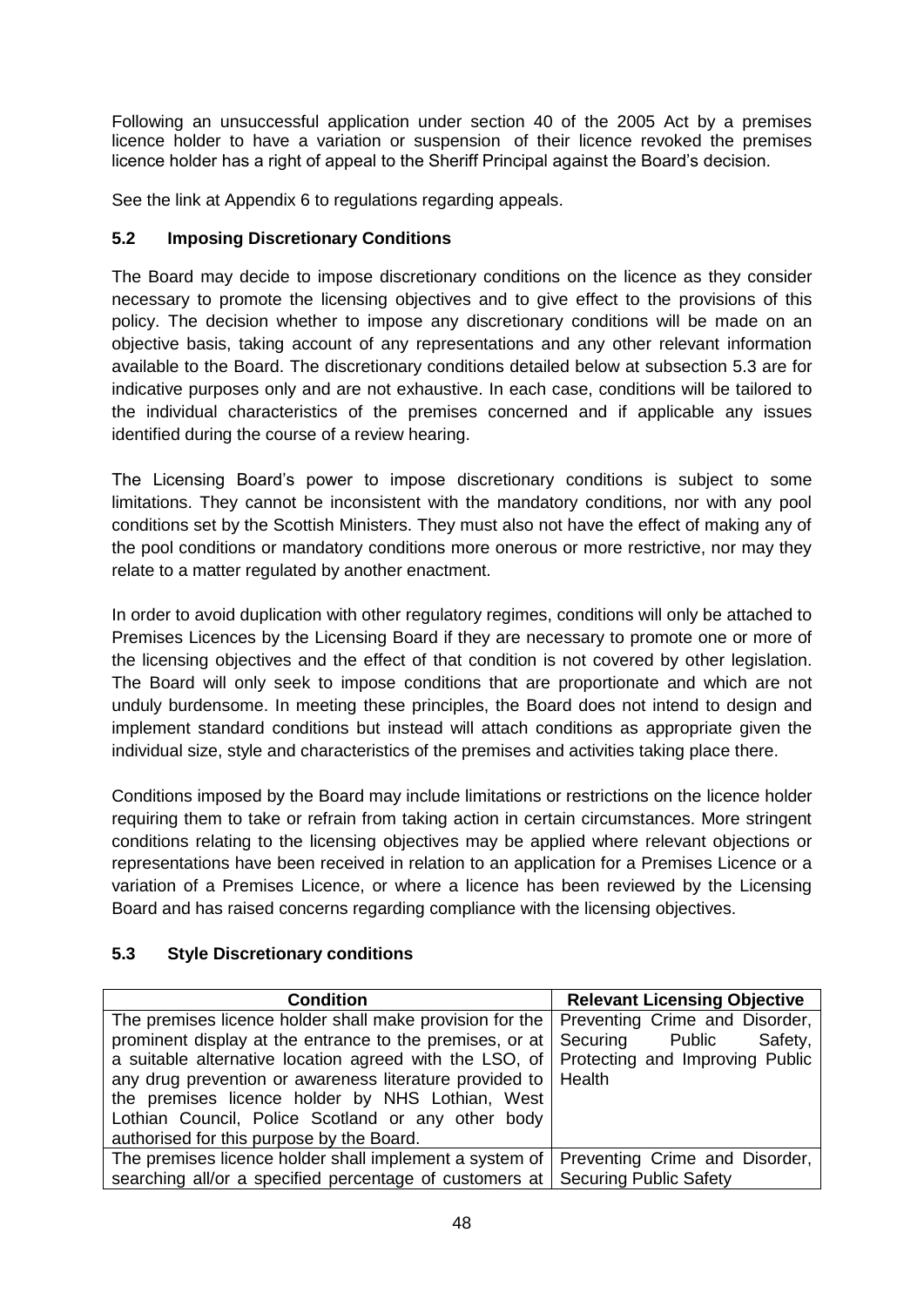| the point of entry to the premises using appropriate and                                                                                                                                                                                                                                                                                                                                                                                                                                                                           |                                                                                                              |
|------------------------------------------------------------------------------------------------------------------------------------------------------------------------------------------------------------------------------------------------------------------------------------------------------------------------------------------------------------------------------------------------------------------------------------------------------------------------------------------------------------------------------------|--------------------------------------------------------------------------------------------------------------|
| effective search techniques.                                                                                                                                                                                                                                                                                                                                                                                                                                                                                                       |                                                                                                              |
| The premises licence holder shall ensure that regular<br>checks are carried out by either management or<br>stewards to establish that no illegal drugs or other<br>harmful articles or substances have been brought into or<br>are being used on the premises.                                                                                                                                                                                                                                                                     | Preventing Crime and Disorder,<br>Securing<br>Public<br>Safety,<br>Protecting and Improving Public<br>Health |
| In addition to those checks by management and<br>stewards referred to above, the premises licence holder<br>should, at least once per annum, employ the services of<br>and obtain a report from independent professional<br>security advisers, to assess the effectiveness of<br>procedures in place for preventing and detecting any<br>drug misuse and the presence or use of other harmful<br>articles or substances on the premises and provide a<br>copy of the said report to the Board within seven days of<br>its receipt. | Preventing Crime and Disorder,<br><b>Securing Public Safety</b>                                              |
| Entertainment in the licensed premises shall not, with the<br>knowledge of the Premises Licence Holder, be<br>promoted, advertised or conducted in such a way which<br>could reasonably be construed as condoning the supply,<br>use or possession of illegal drugs.                                                                                                                                                                                                                                                               | Preventing Crime and Disorder,<br>Securing<br>Public<br>Safety,<br>Protecting and Improving Public<br>Health |
| The premises licence holder at all times when the<br>premises are open to the public during the permitted<br>hours shall:-                                                                                                                                                                                                                                                                                                                                                                                                         | <b>Securing Public Safety</b>                                                                                |
| (a) Operate a mechanical or electronic counting<br>system which is capable of accurately<br>recording the number of persons entering and<br>leaving the premises and any area of the<br>premises having a separate occupant capacity;<br>and<br>(b) operate such counting system themselves or<br>appoint another person or persons for that<br>purpose.                                                                                                                                                                           |                                                                                                              |
| In relation to the said counting system, the premises<br>licence holder or person or persons appointed by the<br>premises licence holder for that purpose shall at any<br>time, upon a request being made by a police constable,<br>an LSO, or any member of or person authorised in<br>writing by the Board, immediately provide accurate<br>information on the number of persons within the<br>premises and any area of the premises having a<br>separate occupant capacity.                                                     | <b>Securing Public Safety</b>                                                                                |
| During the licensed hours when the premises are open<br>to the public, the premises licence holder shall have<br>present on the premises, stewarding personnel, licensed<br>by the Security Industry Authority, to provide for the<br>maintenance<br>public<br>order<br>οf<br>and<br>the<br>proper<br>management, control, safety and general well-being of<br>customers on the premises.                                                                                                                                          | Preventing Crime and Disorder,<br><b>Securing Public Safety</b>                                              |
| The premises licence holder shall prepare a risk<br>assessment for stewarding personnel in terms of the<br>Work<br>Management<br>and<br>Health<br>Safety<br>and<br>at                                                                                                                                                                                                                                                                                                                                                              | Preventing Crime and Disorder,<br><b>Securing Public Safety</b>                                              |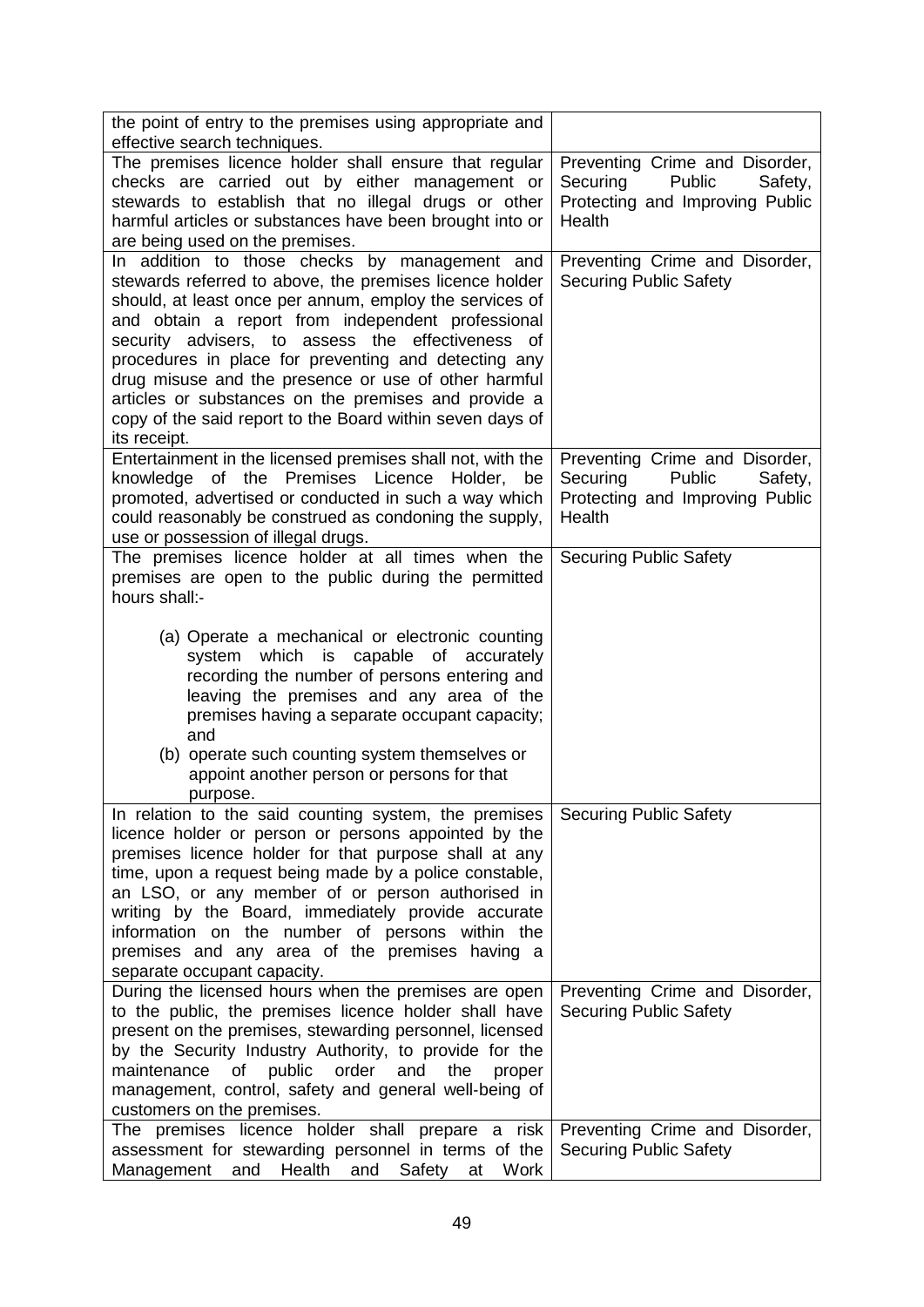| Regulations 1999, in respect of the premises, which shall<br>make detailed provision for the presence of the requisite<br>number of stewarding personnel on the premises and if<br>appropriate, the gender balance of and functions and<br>allocated<br>to those<br>personnel.<br>duties<br>Said<br>risk<br>assessment for stewarding personnel shall be produced<br>on request to a Police Constable, LSO or such other<br>person authorised for the purpose by the Council.                                                                                                                                                                                                   |                                                                                                              |
|---------------------------------------------------------------------------------------------------------------------------------------------------------------------------------------------------------------------------------------------------------------------------------------------------------------------------------------------------------------------------------------------------------------------------------------------------------------------------------------------------------------------------------------------------------------------------------------------------------------------------------------------------------------------------------|--------------------------------------------------------------------------------------------------------------|
| The number of such stewarding personnel present on<br>the premises shall at no time be less than the requisite<br>number provided in said risk assessment and if<br>appropriate, the gender balance of and functions and<br>duties of those personnel shall be in accordance with<br>said risk assessment.                                                                                                                                                                                                                                                                                                                                                                      | Preventing Crime and Disorder,<br><b>Securing Public Safety</b>                                              |
| Empty glasses and bottles from the premises are<br>regularly cleared from areas to which the public have<br>access. Any receptacles provided on the premises for<br>the collection, or disposal by customers, of empty bottles<br>shall be of solid construction, emptied regularly by staff<br>and designed so that bottles already deposited therein<br>cannot be retrieved by customers. No glasses or bottles<br>shall be permitted in cloakrooms, toilets or on dance<br>floors located on the premises. Sufficient shelves,<br>ledges, tables and counters shall be provided on the<br>premises to accommodate glasses and bottles before<br>collection.                  | Preventing Crime and Disorder,<br><b>Securing Public Safety</b>                                              |
| At any location within the areas after mentioned, the<br>following minimum levels of lighting shall be maintained<br>at all times:-<br>Corridor/stairs - 150 lux<br>Toilets - 150 lux<br>$\bullet$<br>Offices - 500 lux<br>$\bullet$<br>Bar counters - 300 lux                                                                                                                                                                                                                                                                                                                                                                                                                  | Preventing Crime and Disorder,<br><b>Securing Public Safety</b>                                              |
| Except where the said risk assessment referred to above<br>provides for the permanent presence of a steward within<br>the sanitary accommodation during the licensed hours<br>when the premises are open to the public, the premises<br>holder<br>shall<br>ensure<br>that<br>the<br>licence<br>sanitary<br>accommodation is regularly inspected by staff to ensure<br>that the facilities and all parts of the accommodation are<br>kept clean and in good condition.                                                                                                                                                                                                           | Preventing Crime and Disorder,<br>Securing<br>Public<br>Safety,<br>Protecting and Improving Public<br>Health |
| In order to satisfy this requirement, a check of the<br>sanitary accommodation shall be made at least once an<br>hour to ascertain if servicing is required or if the<br>accommodation is being used for an improper or<br>unlawful purpose. There shall be prominently displayed<br>in the sanitary accommodation, a notice containing the<br>following information: (a) the frequency of inspections of<br>the sanitary accommodation, (b) the date and time when<br>the sanitary accommodation was last inspected in terms<br>hereof and (c) the names of the members of staff who<br>carried out each inspection.<br>A refusal register shall be maintained in the premises | Preventing Crime and Disorder,                                                                               |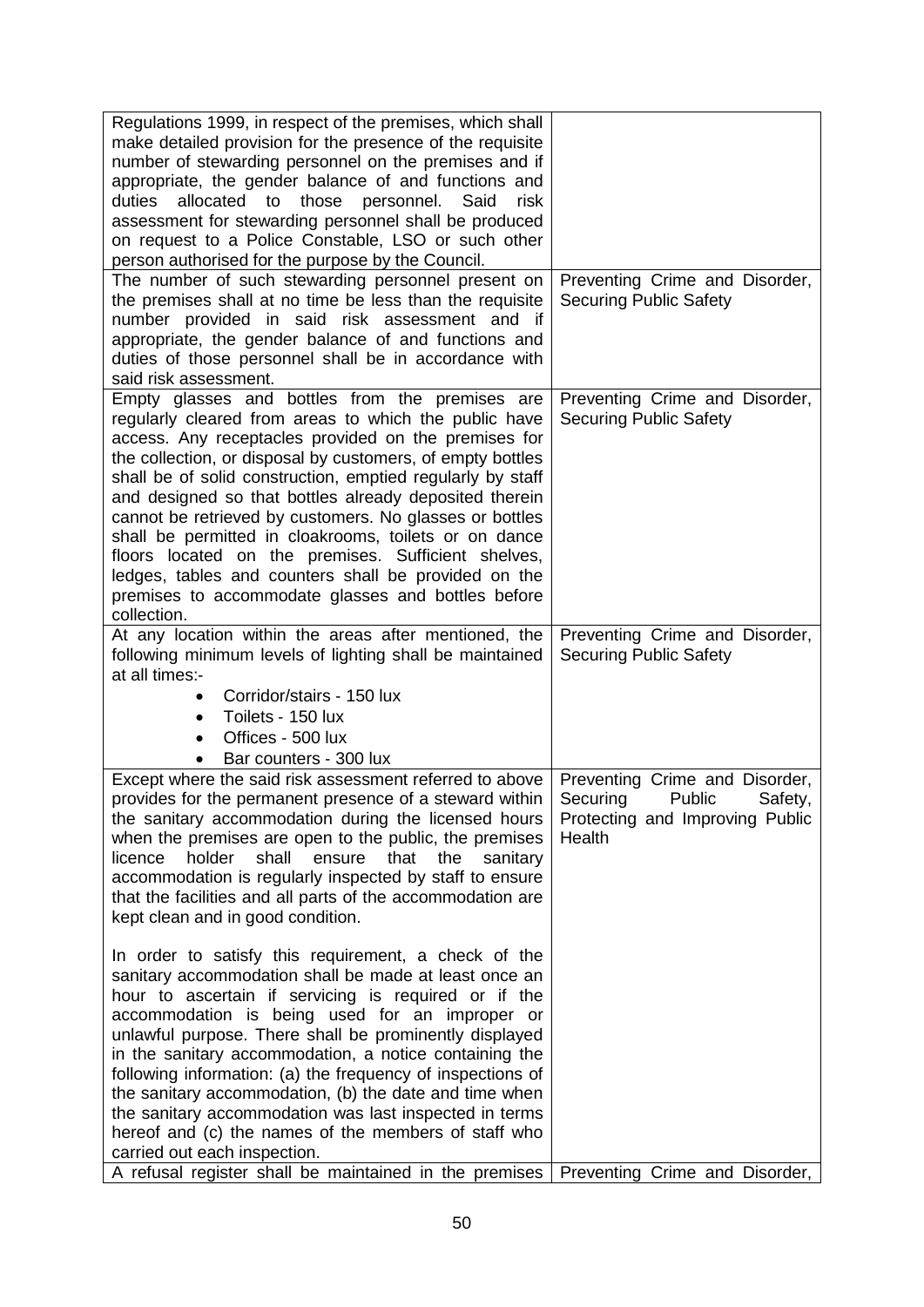| recording all incidences of refused sales, including the<br>date and time, the reason for refusal and the member of<br>staff refusing the sale. The refusal register should be<br>inspected and signed by the Designated Premises<br>Manager, or their nominated representative, at least on a<br>weekly basis. The refusal register should be made<br>available for inspection by Police Scotland and LSO on<br>request. | Securing<br>Public<br>Safety,<br>Protecting and Improving Public<br>Health                                                                                                                            |
|---------------------------------------------------------------------------------------------------------------------------------------------------------------------------------------------------------------------------------------------------------------------------------------------------------------------------------------------------------------------------------------------------------------------------|-------------------------------------------------------------------------------------------------------------------------------------------------------------------------------------------------------|
| The refusal register may be kept in electronic form, in<br>which event the obligation to make it available for<br>inspection by Police Scotland and LSO may<br>be<br>discharged by making available for inspection as<br>aforesaid a printed copy of the refusal register's entries.                                                                                                                                      | Preventing Crime and Disorder,<br>Securing<br>Public<br>Safety,<br>Protecting and Improving Public<br>Health                                                                                          |
| A fully operational CCTV system which complies with all<br>current legislative requirements covering all areas of the<br>premises to which the public have access, including<br>entrances, exits and till areas, is fitted and maintained in<br>full working order in accordance with guidance provided<br>by the Information Commissioner and to the satisfaction<br>of the Chief Constable of Police Scotland.          | Preventing Crime and Disorder,<br>Securing<br>Public<br>Safety,<br>Preventing<br>Nuisance,<br>Public<br>Protecting and Improving Public<br>Health, Protecting Children and<br>Young Persons from Harm |
| Throughout the licensed hours a member of staff fully<br>trained on the operation of the CCTV is present on the<br>premises and CCTV footage is made available to Police<br>and LSO promptly on request.                                                                                                                                                                                                                  | Preventing Crime and Disorder,<br>Securing<br>Public<br>Safety,<br>Preventing<br>Public<br>Nuisance,<br>Protecting and Improving Public<br>Health, Protecting Children and<br>Young Persons from Harm |
| A noise limiter shall be installed on the premises and a<br>noise level set in conjunction with dialogue with the<br>council's Environmental Health team to ensure amplified<br>music noise does not cause an impact on the amenity<br>within neighbouring residential premises.                                                                                                                                          | <b>Preventing Public Nuisance</b>                                                                                                                                                                     |
| Amplified music shall not be audible after 11pm within<br>any neighbouring residential property.                                                                                                                                                                                                                                                                                                                          | <b>Preventing Public Nuisance</b>                                                                                                                                                                     |
| Amplified music noise after 11pm shall not cause an<br>impact on amenity within any neighbouring residential<br>property.                                                                                                                                                                                                                                                                                                 | <b>Preventing Public Nuisance</b>                                                                                                                                                                     |
| Alternative means of ventilation shall be installed to<br>prevent the need for windows to be open for ventilation.                                                                                                                                                                                                                                                                                                        | <b>Preventing Public Nuisance</b>                                                                                                                                                                     |
| closed<br>Windows<br>shall<br>remain<br>during<br>times when<br>amplified music is being played.                                                                                                                                                                                                                                                                                                                          | <b>Preventing Public Nuisance</b>                                                                                                                                                                     |
| Double doors shall be installed to the entrance to form<br>an acoustic lobby.                                                                                                                                                                                                                                                                                                                                             | <b>Preventing Public Nuisance</b>                                                                                                                                                                     |
| Entrance doors shall be manned to prevent unnecessary<br>amplified music breakout noise.                                                                                                                                                                                                                                                                                                                                  | <b>Preventing Public Nuisance</b>                                                                                                                                                                     |
| Emptying of bottles shall not occur between the hours of<br>21.00-09.00.                                                                                                                                                                                                                                                                                                                                                  | <b>Preventing Public Nuisance</b>                                                                                                                                                                     |
| Smoking only take place in those areas approved by the<br>Licensing Board.                                                                                                                                                                                                                                                                                                                                                | <b>Preventing Public Nuisance</b>                                                                                                                                                                     |
| All waste and recycling must be stored in appropriate<br>and sufficient waste receptacles.                                                                                                                                                                                                                                                                                                                                | Public<br>Preventing<br>Nuisance,<br>Protecting and Improving Public<br>Health                                                                                                                        |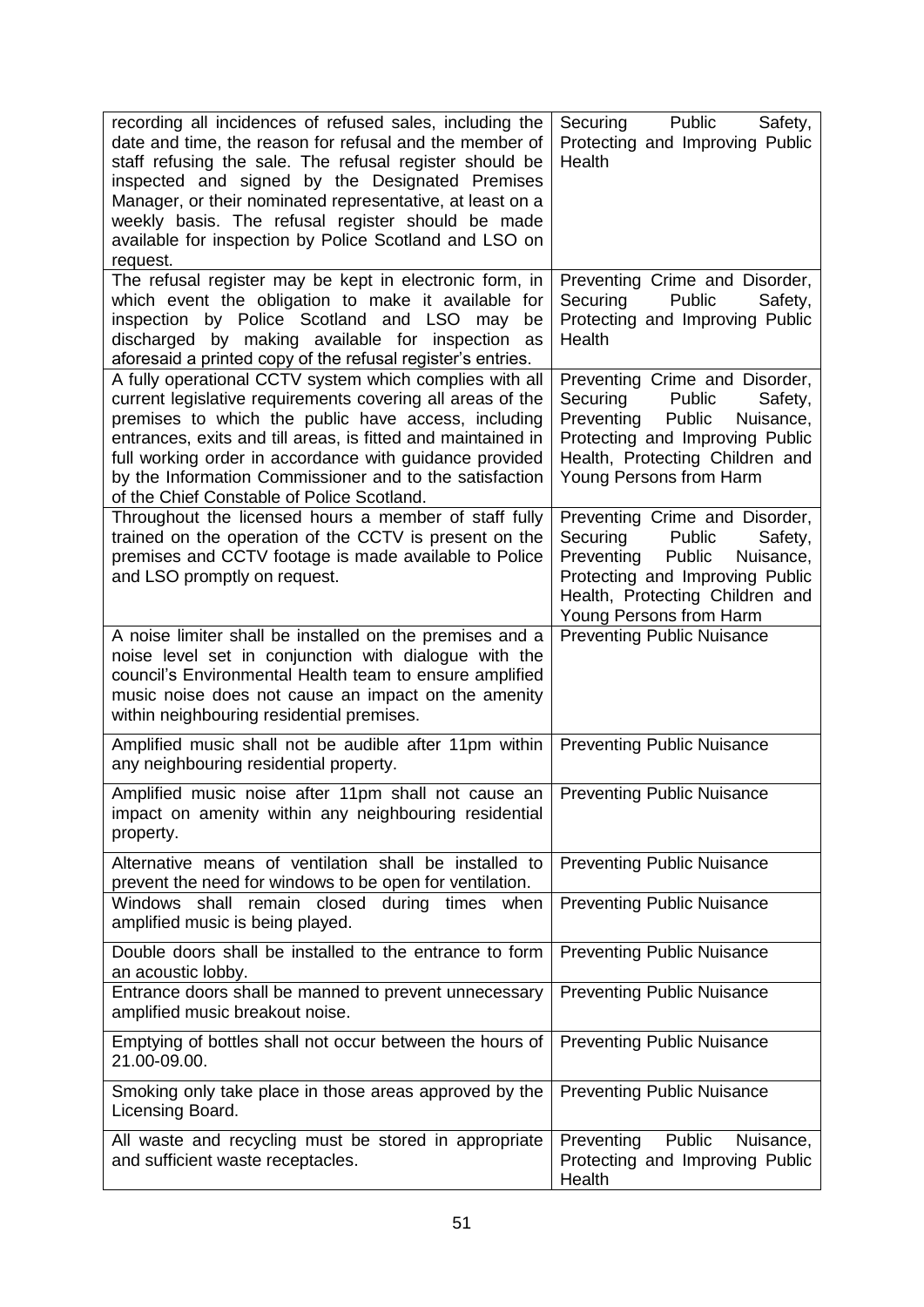| Contract(s) must be in place for waste management<br>services which ensure sufficient waste receptacles and<br>frequency of emptying relative to the storage space<br>available. | Preventing Public<br>Nuisance,<br>Protecting and Improving Public<br>Health                     |
|----------------------------------------------------------------------------------------------------------------------------------------------------------------------------------|-------------------------------------------------------------------------------------------------|
| Provide bins for smokers' litter where smoking takes<br>place.                                                                                                                   | Preventing Public<br>Nuisance,<br>Protecting and Improving Public<br>Health                     |
| In order to prevent or minimise the threat of illegal drugs<br>or other harmful articles or substances being brought<br>into or used on the premises, the premises licence       | Preventing Crime and Disorder,<br>Securing Public<br>Safety,<br>Protecting and Improving Public |
| holder shall prominently display at the entrance to the<br>premises, or at a suitable alternative location agreed with<br>the LSO, the notice below:                             | Health                                                                                          |

# **WARNING DRUGS AND OFFENSIVE WEAPONS**

**Under no circumstances will the use of illegal drugs or the carrying of offensive weapons be permitted on these premises.**

**As part of our commitment to our customers and to achieve a safe and drug**‐**free environment, all persons entering these premises are liable to be asked, as a condition of entry, to submit to a search. If you are found in possession of drugs or offensive weapons, these will be taken from you and the Police will be informed**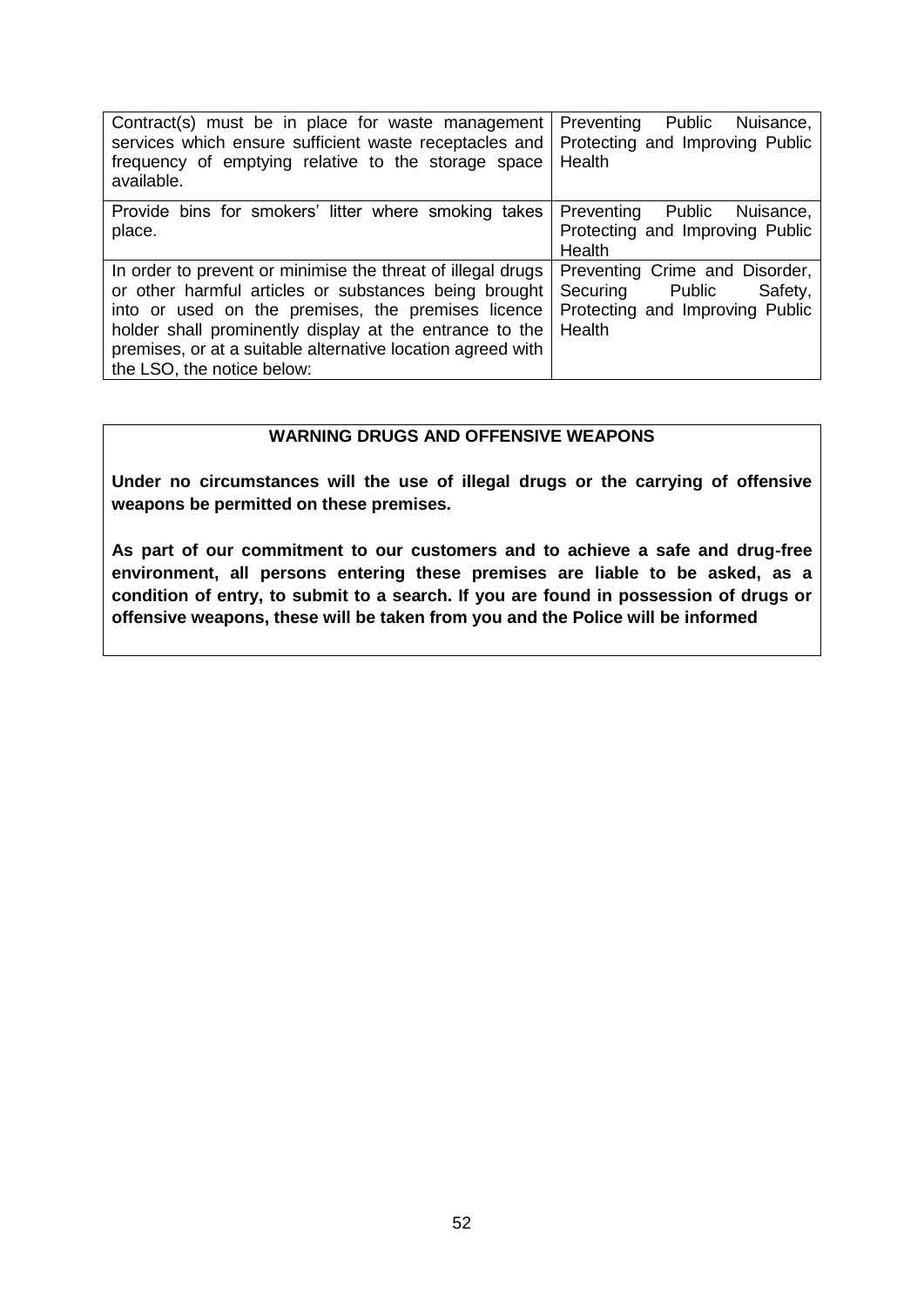# **Section 6: Occasional Licences to sell alcohol in premises not covered by a premises licence**

This part of the policy contains the key aspects of the policy which an applicant should consider before making an application for an occasional licence within West Lothian.

This part of the policy is broken down into the following 5 subsections

- 6.1 Background
- 6.2 Policy on occasional licences
- 6.3 Applications for occasional licences
- 6.4 Making objections/representations in relation to occasional licences
- 6.5 Procedure for determining occasional licence applications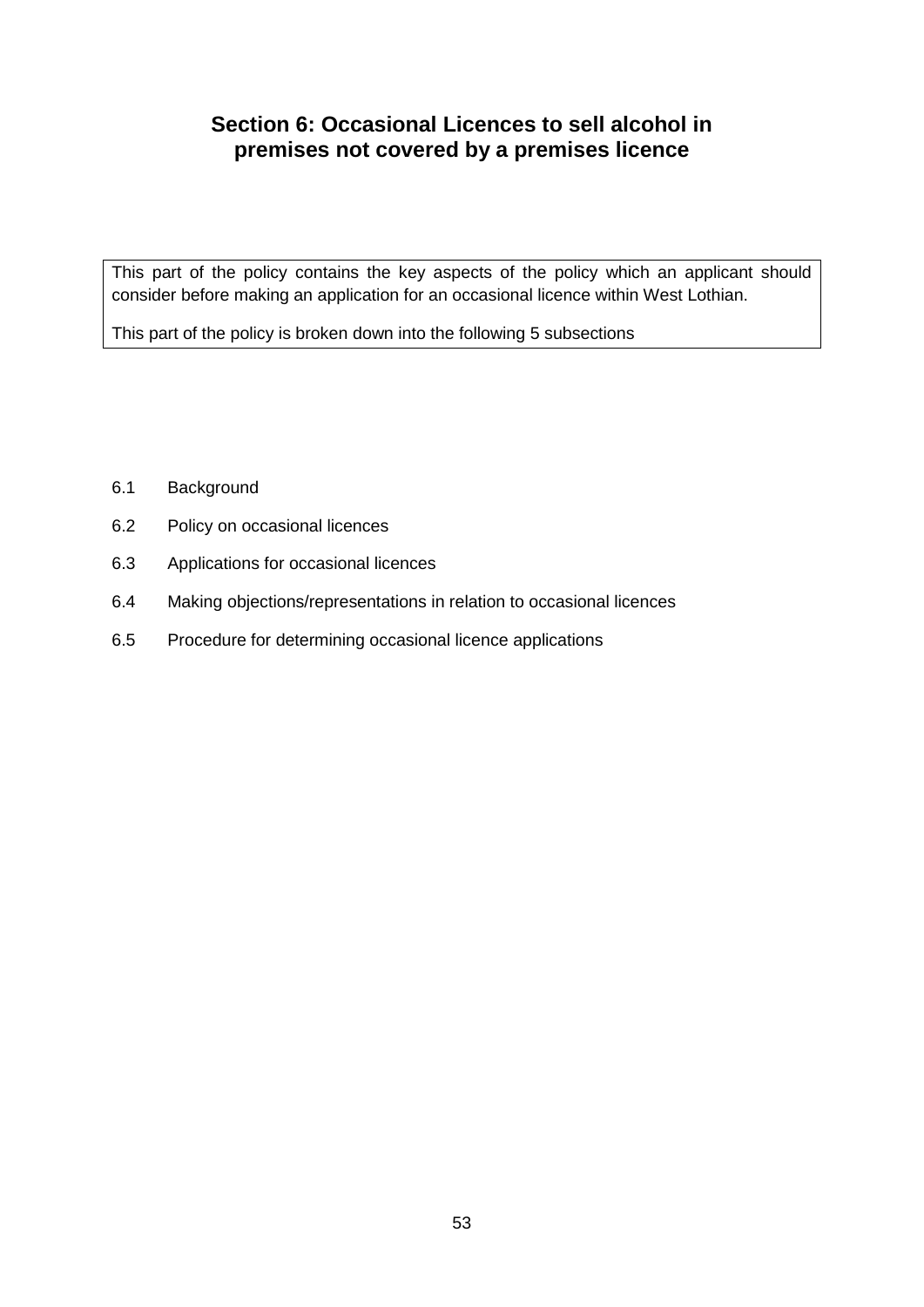# **6.1 Background**

The Board considers that as occasional licences authorise the sale of alcohol in premises which are not otherwise licensed for periods of up to 14 days without having to go through the detailed requirements associated with an application for a premises licence, it is appropriate to have a policy setting out the terms on which such applications will normally be granted.

Applicants for occasional licences for events should be aware that they may require additional licences for their event. Since 2016 public entertainment licences have been required for any public entertainment falling within the council's resolution regardless of whether an occasional licence is in place. There is a link to the council's webpage which provides information on licences and permissions required for events at Appendix 6.

This part of the policy has been framed to ensure that applicants for occasional licences understand that they are required to uphold the licensing objectives at all times during their events. They are required to ensure that all present during the licensed hours are safe, that the event does not result in nuisance to the public or crime or disorder and that those under the age of 18 present at the event are protected from harm. The Board expects that applicants for occasional licences will have carried out a risk assessment in relation to the event and identified how any identified risks will be managed effectively.

In particular applicants for occasional licences should understand that they are responsible for all sales of alcohol which take place under those licences. The mandatory conditions which apply to all occasional licences include the following:

- restrictions on the pricing of alcohol;
- restrictions on promotions:
- restrictions on price variations; and
- age verification

A link to the mandatory conditions which apply to all occasional licences is contained in Appendix 6. The Board recognises that compliance with these conditions is a complex matter. Therefore the first local standard condition which the Board will impose on all licences (see 6.2 below) is that the licence holder must be familiar with the legal requirements of selling alcohol under the occasional licence and shall ensure that all persons selling or serving alcohol are aware of their duties and responsibilities in terms of the Licensing (Scotland) Act 2005 and any relevant regulations.

Applicants for occasional licences to sell alcohol at large events should note that West Lothian Council may convene a Safety Advisory Group (SAG) meeting to discuss particular risks which may be associated with that event. You will be contacted by the council's Events Co-ordinator if a SAG meeting is required. The email address for the Events Co-ordinator is contained in Appendix 6.

Such meetings may result in additional conditions being suggested by advisors as discussed in subsection 6.2 below. The Board expects applicants to co-operate with the SAG process and understand that any delay in that process will inevitably delay the determination of their application for a licence.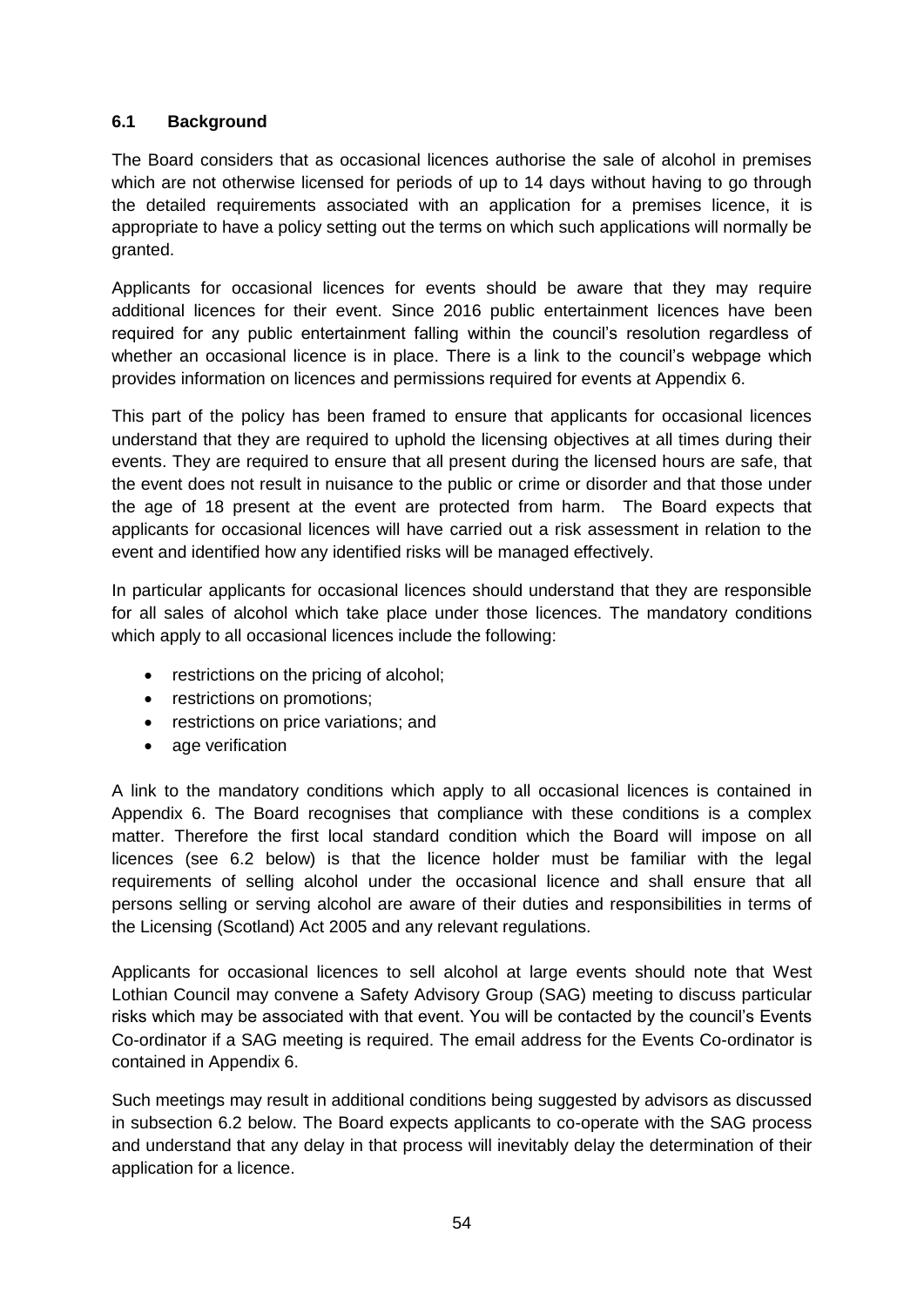## **6.2 Policy on Occasional Licences**

## **Licensed Hours for occasional licences**

The Board considers that for occasional licences

- alcohol sales should start no earlier than 11am
- alcohol sales should cease at 12 midnight on Monday Wednesday and on Sundays; and at 1am on Thursday – Saturday

Where an application requests licensed hours which are outwith these hours, the Board requires applicants to provide clear and detailed justification as to why the additional requested hours are appropriate and necessary in the particular circumstances of the event.

## **Application of the Protecting Children and Young Persons from Harm Objective**

The Board expects applicants to recognise that there are additional responsibilities placed on them when children (aged 0-15 years) and/or young persons (aged 16 and 17 years) are allowed on the premises. Applicants must ensure that suitable and sufficient measures are in place to protect children and young persons from harm during the period of the licence.

The latest time when children and young persons will be permitted on premises licensed by way of an occasional licence will generally be 10pm, subject to the condition that they are accompanied by a responsible adult.

However, where a private function (i.e. where members of the public are admitted by invitation only) is the reason an application has been made, the Board is of the view that it is generally permissible for children and young persons to remain for the duration of the licence, provided that due regard is had by the applicant to the licensing objective of protecting children and young persons from harm and that the applicant ensures that all reasonable steps are taken to protect the children and young persons present at the event from harm.

Where an application requests access for children and young persons which is outwith the access requirements stated in the box above, the Board requires applicants to provide clear and detailed justification as to why the requested access is appropriate and necessary in the particular circumstances of the event.

#### **Standard Local Conditions for Occasional Licences**

During the policy consultation process the Board asked for comments on its proposal to attach a number of local standard conditions to occasional licences. All consultees who responded to this question were in favour of this proposal and some stakeholders suggested additional conditions which have been added to the list.

The Board will therefore attach the standard conditions contained in Appendix 3 to all occasional licences unless there is a request from the applicant that any of these conditions should be disapplied. Applicants should provide reasons in their applications as to why any of the standard conditions should not be applied.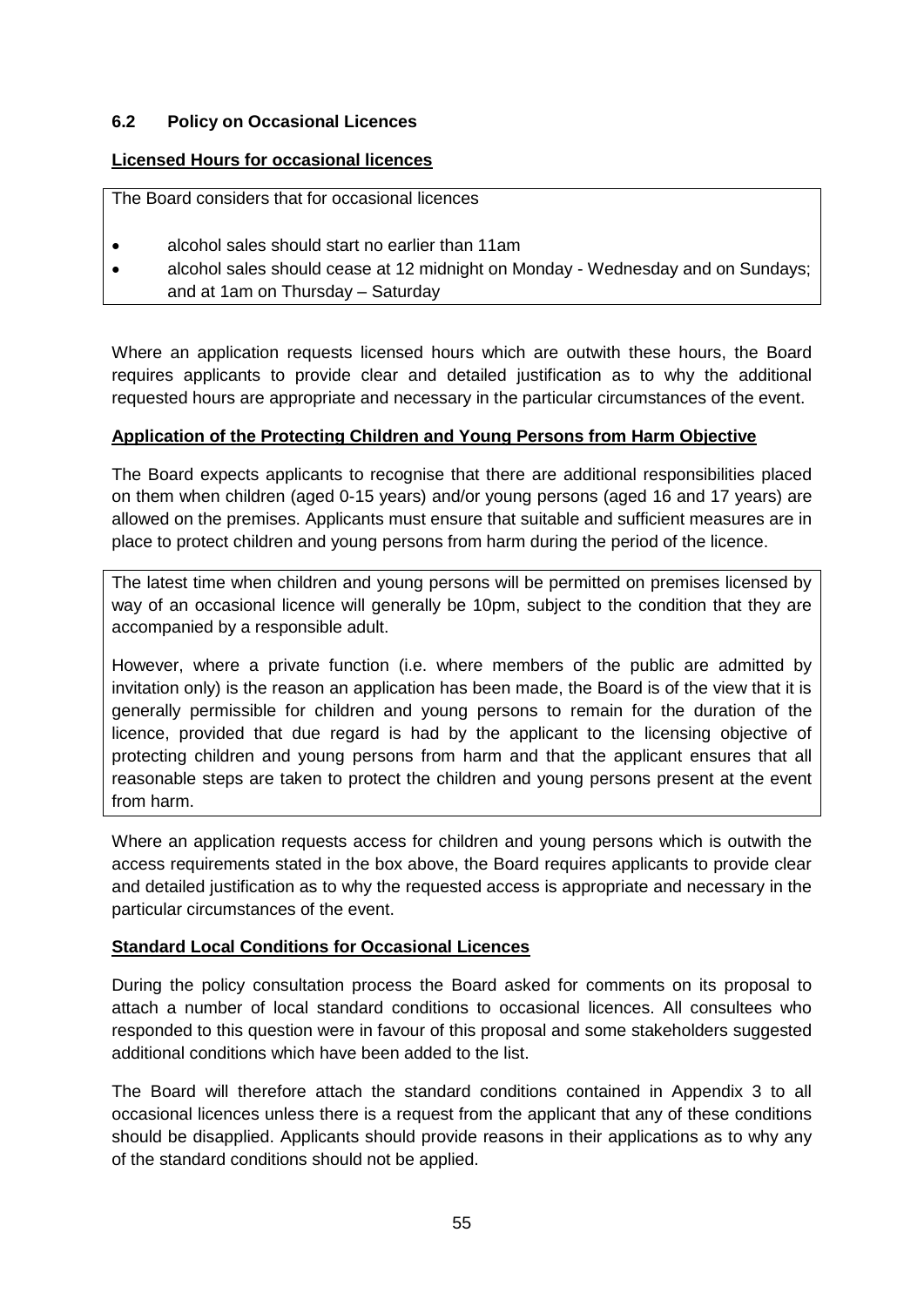In addition, having regard to the details in the application form and arrangements for the sale of alcohol the Board may consider it necessary to impose additional conditions in order to uphold the licensing objectives. Any proposed non-standard conditions will be notified to the applicant in order that their comments can be considered before a decision as to which conditions should be imposed will be made.

Decisions shall be taken by the Board's Convenor or the Convenor's nominee regarding the imposition of conditions following consideration of all comments received unless the applications are referred to the Board for determination by the Convenor.

# **6.3 Applications for occasional licences**

## **Who can apply?**

Applications can be made for occasional licences to authorise the sale of alcohol on premises which are not licensed premises. In terms of Section 56 of the 2005 Act such applications may only be made by:-

- (i) the holder of a premises licence
- (ii) the holder of a personal licence;
- (iii) a representative of any voluntary organisation

The Board notes that many issues with lodging applications for occasional licences arise from confusion as to who can make applications on behalf of the persons listed above. The Board recognises that this is a complex issue and has compiled a table which is contained in Appendix 3 to assist applicants in making competent applications.

The holders of premises licences or personal licences may make unlimited applications.

There are restrictions on the number of applications a voluntary organisation can make. In any 12 month period, the Board may not issue more than 4 licences each lasting 4 days or more, and not more than 12 licences each lasting less than 4 days; and during that period the total number of days on which occasional licences have effect must not exceed 56.

The 2005 Act does not provide a definition of what constitutes a voluntary organisation. The Board recognised that the definition of voluntary organisation contained in its previous policy required to be amended as a number of organisations who had previously been able to apply for such licences were now excluded due to changes in their legal status. Accordingly during the consultation process for this policy statement the Board proposed an alteration to the definition of voluntary organisation. Almost all consultation responses received were in favour of the change but one consultee made the point that the proposed wording required clarification. Following consideration of the responses the Board made a slight change to the original wording which had been proposed for clarification purposes.

The definition which will now be applied by the Board in considering occasional licence applications is as follows:

*"Voluntary organisations are formally constituted, non-profit making bodies which consist of a group of volunteers who do not get paid or employ staff. The main aim of a voluntary organisation is to deliver social benefit in a variety of forms, rather than to generate profit for distribution to its members."*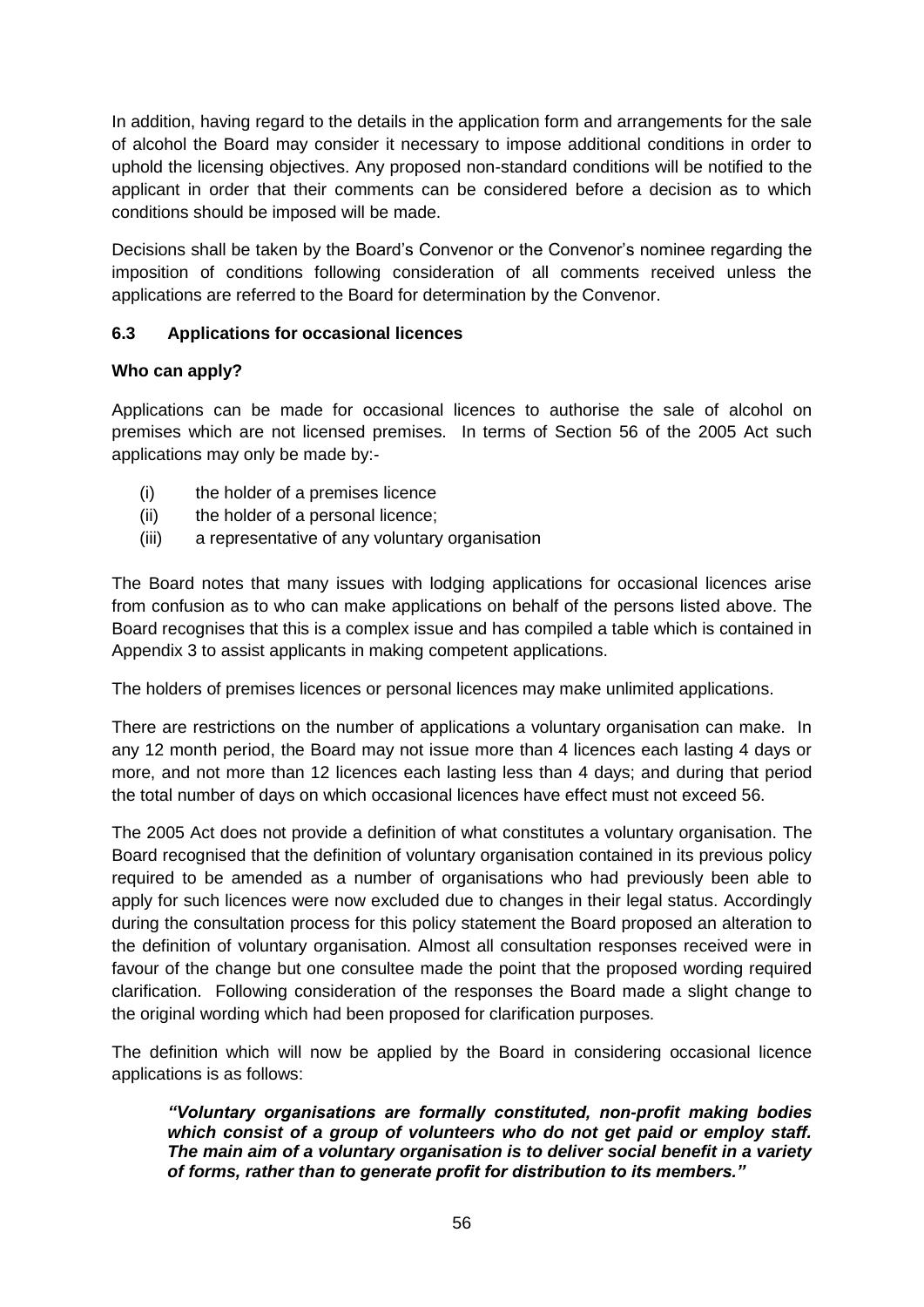In order for the Board to be satisfied that the applicant meets the definition, in the case of all applications from voluntary organisations the application must be accompanied by:

- a copy of the organisation's constitution, and
- a letter from the Chair or Secretary confirming that the applicant is authorised to make this application.

Applications which do not contain this information will be returned to applicants as incomplete. Applicants should note that this will cause delay and may lead to applications being unable to be processed if they remain incomplete within 35 days of the event.

## **How are applications made?**

Applications require to be made on the most up to date version of the form which is available from the occasional licences webpage (a link to that webpage can be found at Appendix 6). Out of date versions of the form will not be accepted.

Applications should be accompanied by a completed additional information form to provide details of the event as well as a layout plan clearly showing the area to be licensed by the occasional licence. If the premises is part of a larger building the plan must make clear which area is to be licensed. If the premises does not have a postal address a plan showing the exact location of the premises must be enclosed. Plans must be submitted with each application regardless of whether previous licences have been applied for in relation to the premises. For applications which include off-sales display areas must be clearly marked on the plan.

#### **When must applications be made?**

The Board continues to be concerned at the number of occasional licence applications lodged with insufficient time to comply with the consultation periods. The Board recognises that many community events are organised and advertised well in advance and considers that if it is important that there is a licence to sell alcohol at the event there is a clear onus on the part of licence holders, other applicants and organisers of events taking place on nonlicensed premises to ensure that applications are lodged in good time to allow them to be processed.

In order to allow sufficient time for processing the application and to ensure timescales are met for the requisite consultations, an application for an occasional licence must be submitted **at least 35 days prior to the date of the proposed event** with all the required information and the fee to allow it to be processed. For applications to licence open air events and temporary structures the Board recommends that applications are lodged at least 4 months prior to the event in case they need to be referred to the board for determination (see below).

Incomplete applications i.e. those which are submitted without all required information and fee cannot be processed and this will cause delay. This may ultimately lead to applications not being able to be processed at all if the application remains incomplete within 35 days of the event. Applicants should have regard to the guidance notes attached to the application forms regarding the lodging of applications.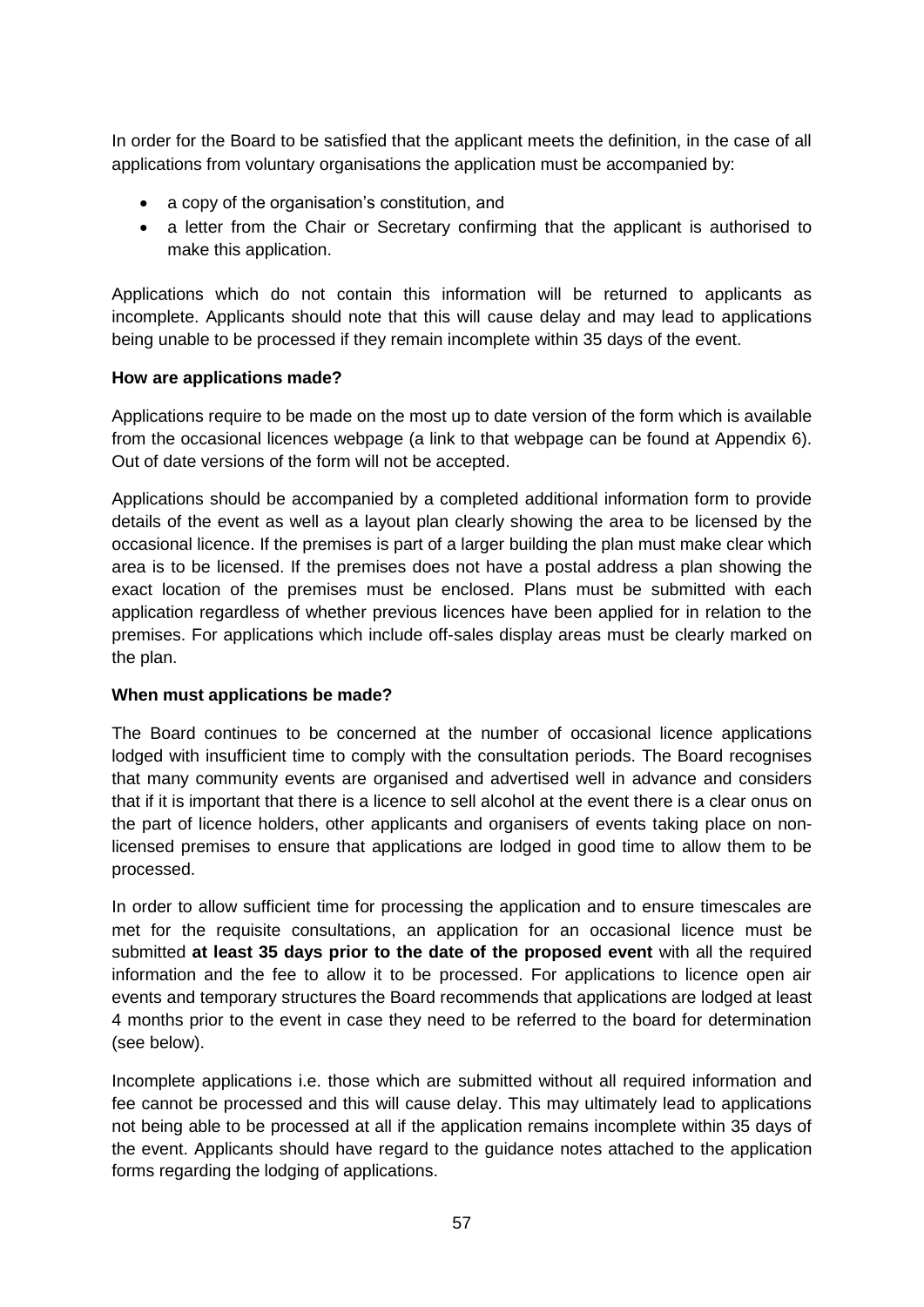## **Late applications**

Late applications will only be accepted if they are for emergency and unforeseen events and a minimum of 72 hours notice must be given. Late applications must be accompanied by a completed "Emergency and Unforeseen Events" form (available to download from the occasional licence webpage, see link in Appendix 6). The form must clearly explain why the application relates to an emergency or unforeseen event.

The Board considers that funerals and events which have had to be relocated following damage to premises are examples of events which may fall within this category. An application which has been lodged late as a result of a failure by the applicant to meet the deadline or the event being organised at short notice would not be considered under this exception, unless the event was unforeseen or relocated due to an emergency.

For the avoidance of doubt the only late applications which will be processed will be those where, after the "Emergency and Unforeseen Events" form has been considered, the Board determines that the event falls into the unforeseen or emergency category as defined above. That decision will be made by the Convenor of the Board or the Convenor's nominee under delegated powers in terms of the scheme of delegation which is attached at Appendix 5. Otherwise all other late applications will be returned to applicants with an explanation that the Board has not accepted these for processing.

#### **Applications to licence temporary structures and open air events**

The Board will not routinely grant occasional licences in respect of open air events and temporary structures. The Board will consider applications for occasional licences in respect of events involving the sale and/or consumption of alcohol within or partly within outdoor areas or temporary structures on a case by case basis.

Applicants will have to demonstrate fully how they will comply with the 2005 Act and the five licensing objectives. The area to be licensed must be capable of being completely contained to ensure only authorised access is gained.

The Board expects any outside drinking area to be clearly cordoned off with durable barriers of at least 3ft in height and that the application will detail what stewarding arrangements will be in place to ensure that alcohol is only consumed within the licensed area. Barriers should be of sufficient structure so as to be physically capable of preventing adults, children and young persons from entering and exiting the area other than via the designated entrances and exits.

During the consultation process for this policy statement, the Board proposed that all occasional licence applications in respect of open air events should be accompanied by an Alcohol Management Plan (AMP), the majority of responses were in favour of this proposal. The purpose of the AMP is to reassure the Board that applicants for occasional licences have carried out risk assessments and identified how any risks identified will be managed effectively.

Therefore the Board expects applications for this type of event to be accompanied by an AMP. Guidance on the matters the Board considers should be addressed in an AMP is attached at Appendix 2.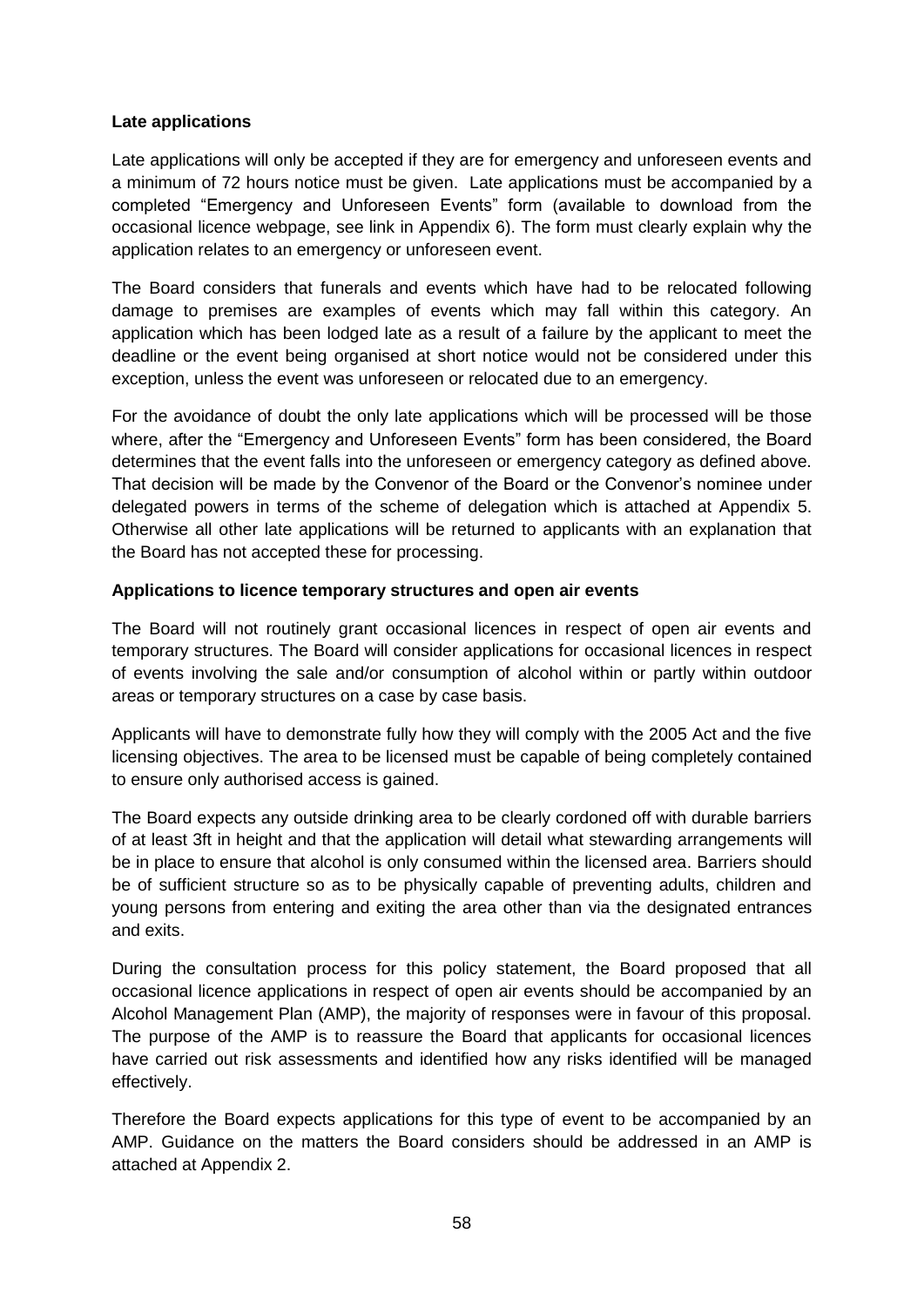Applications for temporary structures and open air events which do not have an AMP accompanying the application will be referred to the Board to determine and will not be dealt with under delegated powers. The Board may require an AMP to be lodged prior to the application being determined and this will significantly delay the processing of the application.

In addition to an AMP, all applications lodged in connection with outdoor events must be accompanied by a layout plan of the event space clearly showing the area to be licensed and its location with reference to the nearest street, in order that the exact location of the area to be licensed can be determined.

# **6.4 Making objections/representations in relation to occasional licences**

In terms of regulations made under the 2005 Act the Board must within 7 days of receipt of occasional licence applications give notice of the application to

- the Chief Constable, and
- the Licensing Standards Officer (LSO) for the area

In addition to the above notification the Board must, on the same day, publish details of the application on its website and these details are to remain on the website for a continuous period of 7 days to allow for any person other than the Chief Constable or LSO to make an objection or representation.

There are links to the regulations and to the webpage where applications are advertised in Appendix 6.

# **Grounds for refusal**

The Board has power to refuse an application for an occasional licence on the following grounds:

- that the premises to which the application relates are excluded premises
- that the application must be refused for one of the following reasons
	- $\circ$  in the case of a voluntary organisation the granting of the occasional would exceed the number allowed in any period of 12 months
	- $\circ$  that the application would allow 24 hours a day drinking
	- $\circ$  that in the case of off sales it would allow sales outwith the hours of 10am to 10pm
- that granting the application would be inconsistent with one or more of the licensing objectives
- that having regard to
	- $\circ$  the nature of the activities proposed to be carried on in the premises
	- o the location, character and condition of the premises, and
	- $\circ$  the persons likely to frequent the premises,

the Board considers that the premises in question are unsuitable for the sale of alcohol.

Any person may object on one of the above grounds or make a representation regarding an occasional licence application. A representation can include support for the application or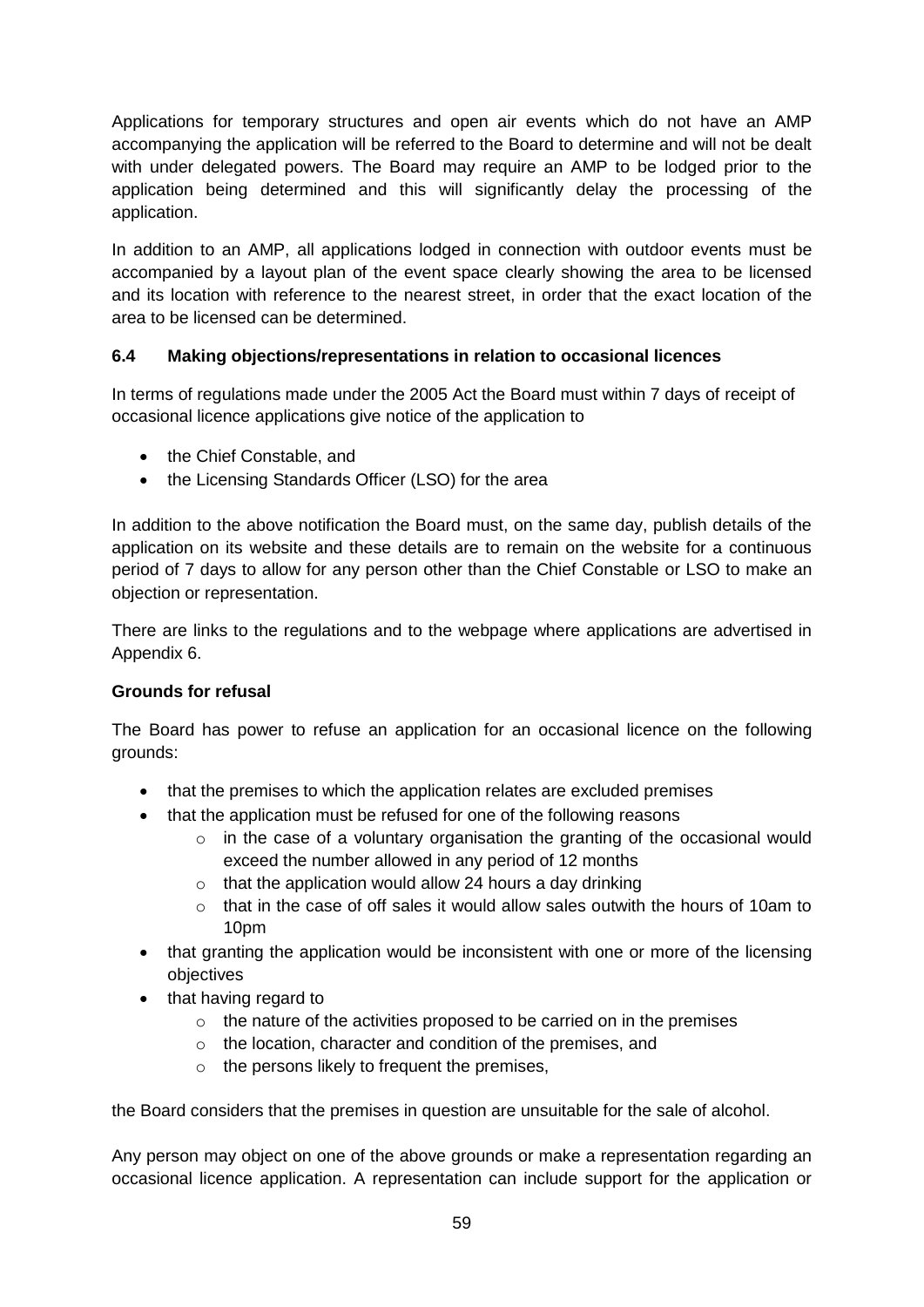suggest conditions which the person considers should be imposed on the occasional licence.

Where the Board receives a notice of objection or representation, it must give a copy of the notice to the applicant for the occasional licence within 7 days, and must have regard to the objection or representation when determining the application.

# **6.5 Procedure for determining occasional licence applications**

An application for an occasional licence can only be granted by the Clerk using delegated powers if there are no objections or representations from any of the Board's advisors or members of the public regarding it.

If there is any objection or representation received in relation to the application, in accordance with the Board's scheme of delegation, the application will be considered by the Board's Convener or their nominee, after the applicant has been asked for written comments on the objection or representation. The Board Convener or their nominee may either determine the application based on the all the documentation received or refer it to the Licensing Board.

If the Convener or their nominee grants the application, the occasional licence will be issued accordingly. If the application is refused the applicant will be notified along with any person who made the objection or representation. If a decision is made to refer the application to the Board, the applicant will be notified of the date and time of the Board meeting at which the application is to be considered. The applicant will be sent a copy of a report on the application and they or their representative will be given the opportunity to attend the meeting and to address the Board in support of the application. Any person who has made an objection or representation will be notified of the date and time of the Board meeting and will be given to be given the opportunity to attend the meeting and to address the Board regarding the details of their objection or representation.

In relation to applications for occasional licences the following persons may request a statement of reasons:

- the applicant
- the Chief Constable
- any Licensing Standards Officer (LSO) for the area in which the premises are situated
- any person who made an objection or representation

Statements of reason must be requested by sending a notice to that effect to the Clerk of the Board within 14 days of the decision on the application being notified. A statement of reasons must then be issued by the Clerk within 14 days.

In relation to applications for occasional licences the applicant and any person who made an objection or representation can appeal to the Sheriff Principal against the Board's decision. See the link at Appendix 6 to regulations regarding appeals.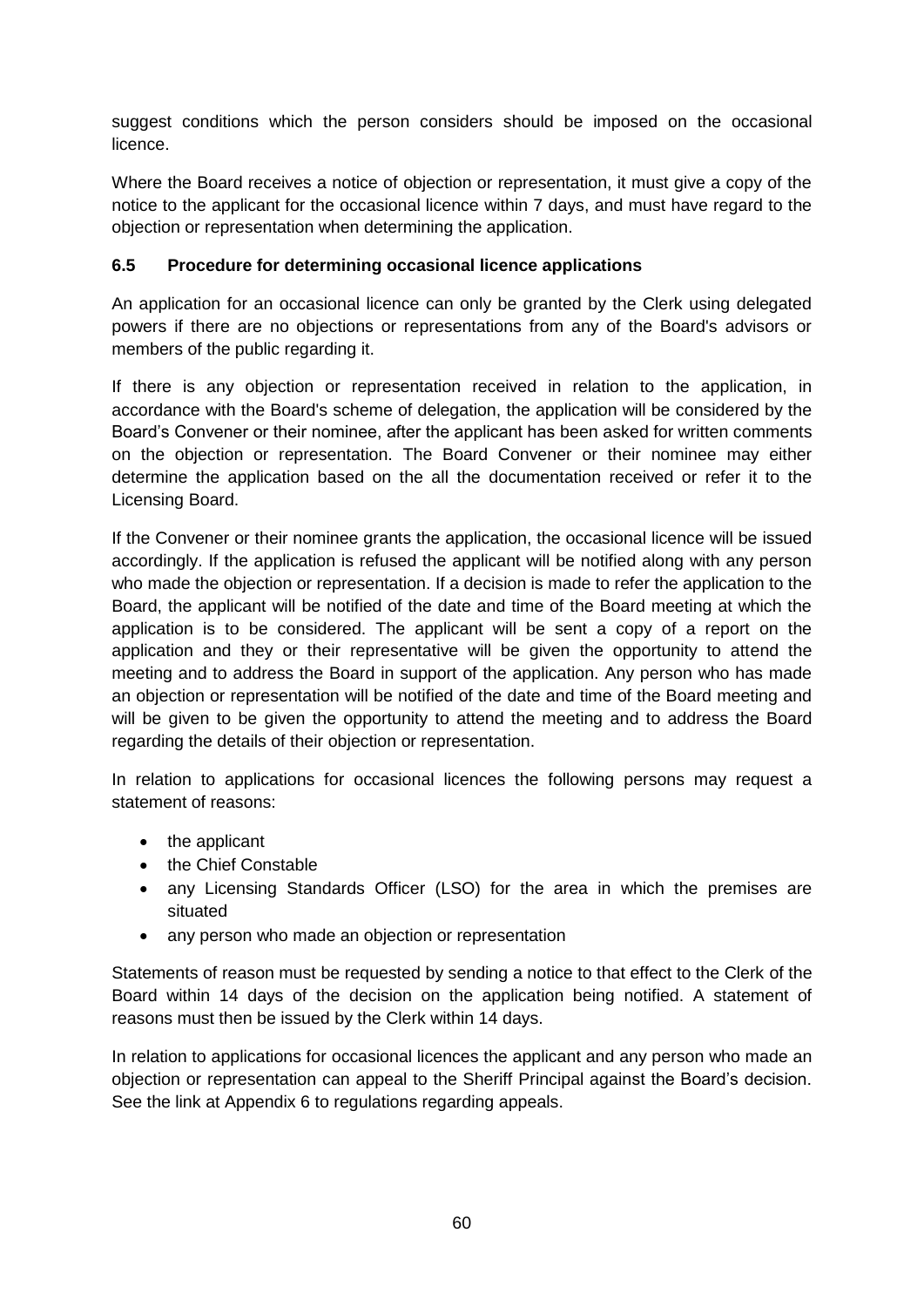# **Section 7: Members Clubs**

This part of the policy relates to members clubs which operate under the special provisions contained in Section 125 of the 2005 Act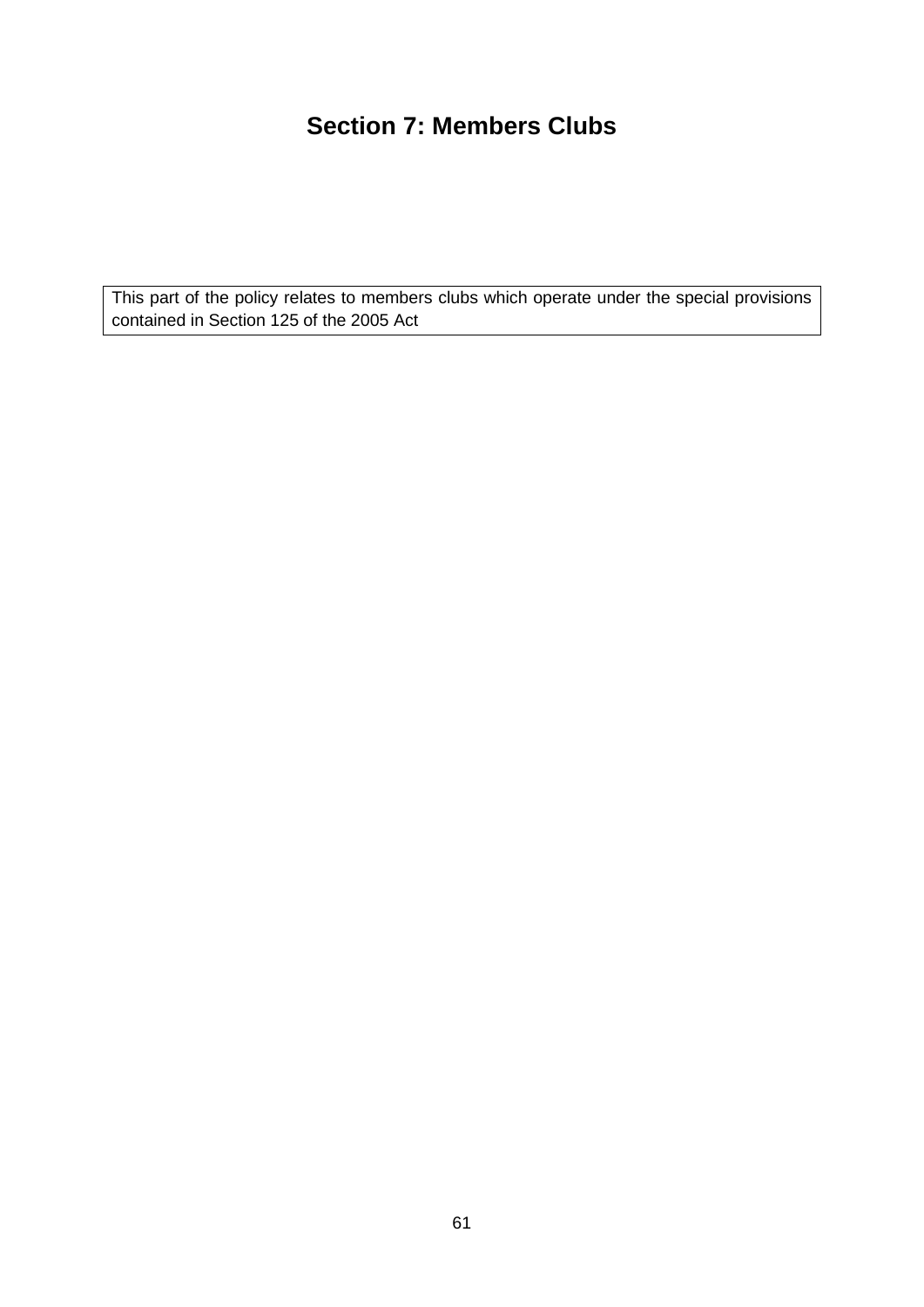# **7.1 Members Clubs**

Section 125 of the 2005 Act contains special provisions for certain clubs which satisfy the requirements within The Licensing (Clubs) (Scotland) Regulations 2007. In order to take advantage of the special provisions each club must be non-profit-making with a written constitution and rules covering a number of specific requirements in the regulations. The key difference between a members club and other licensed premises is that non-members cannot be supplied with alcohol unless they are invited by a member and are accompanied by that member or are a member of another similar club (unless an occasional licence is in effect). Any club in submitting an application for a premises licence should submit a copy of its current constitution and supply the Board with a copy of any revised constitution within 14 days of any changes to the constitution.

As qualifying members clubs enjoy certain privileges such as reduced fees and no requirement to have a premises manager they are restricted in their operation and cannot operate freely like other premises. Clubs should give careful consideration to this when advertising events within the club to the general public. Any such events must be run for the benefit of the club and be covered by an occasional licence if they are to be open to the public and not restricted to members and their guests. Some clubs have chosen to vary their licences to be able to sell alcohol to the public. The LSO can provide guidance regarding this.

The Board notes that there is no definite answer to the question of how many people a member can sign in if this is not provided for in the constitution. The Board expects that in these circumstances the natural limit would be the number of people that the member can reasonably accompany. It is not acceptable for example for members to sign a blank visitors' book and leave anyone and everyone to simply sign their names underneath. The entries within the book should be clearly legible and should include the full name of the member accompanying the visitor, the member's signature, the visitor's name and full address. If a member is inviting a guest the Board would expect that the member should know everyone who he is signing in and accompany them during their time within the club. The club shall maintain a register of those people admitted to the premises as members of other registered clubs

Following their Annual General Meeting each year clubs are required to provide the Clerk of the Board with an updated list of office bearers, their addresses and telephone numbers within 14 days. Only current office bearers are able to make applications for extended hours or occasional licences on behalf of the club so it is important that the Board has up to date information in this regard.

Clubs must also ensure their membership list, constitution, accounts and entry book are available for inspection by an LSO and officers of Police Scotland at all reasonable times.

If a complaint is made about a club not operating in accordance with their constitution the Board may after investigating the complaint undertake a review of the licence which could result in the licence being suspended or revoked.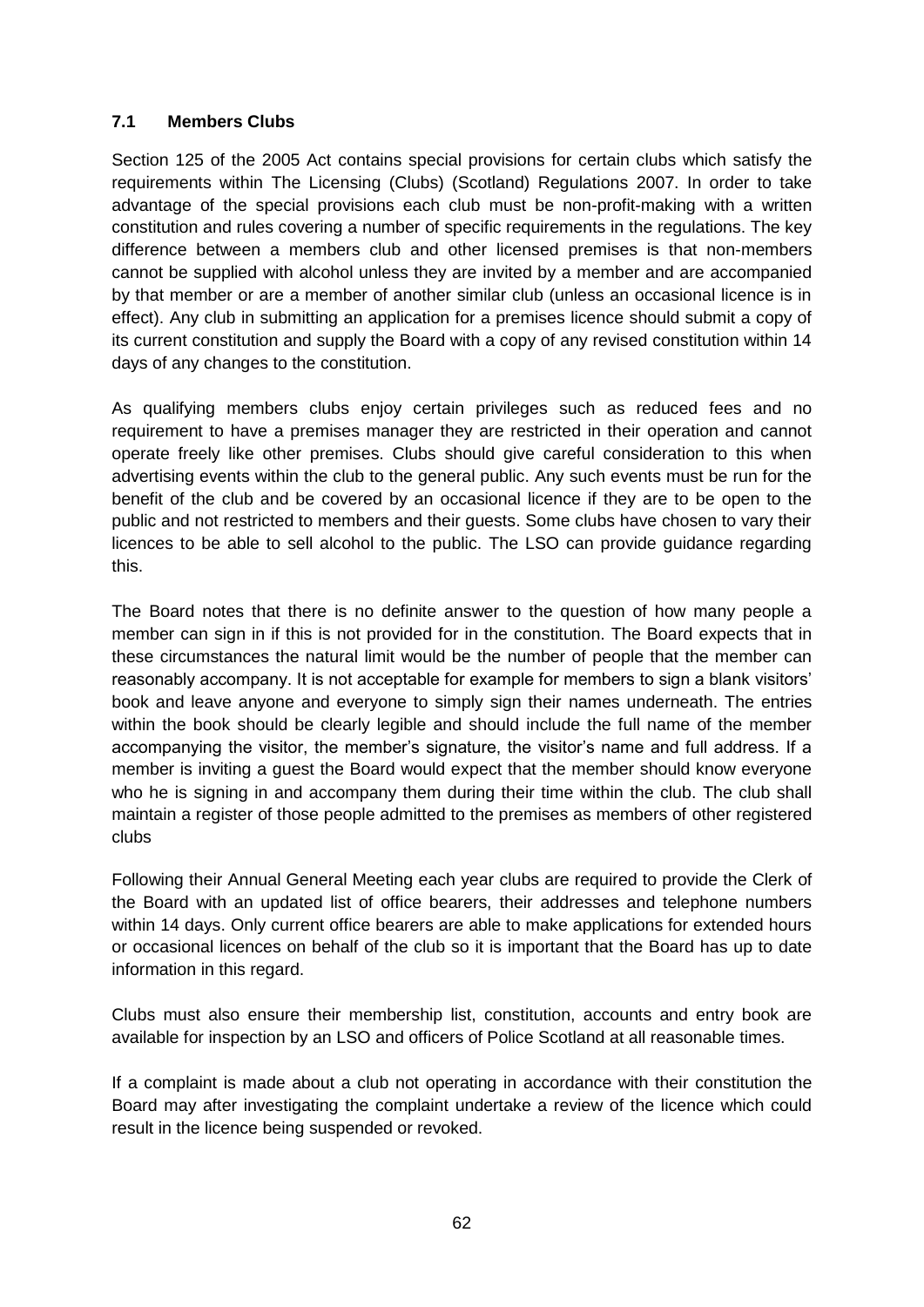# **Section 8 – Related Strategies/Contacts**

In formulating this policy the Board had regard to the strategies listed below as well as all the comments and evidence obtained as part of the consultation exercises.

In particular the Board consulted on what improvements could be made to the policy in relation to transport issues. The only issues raised related to an need to increase late night travel options and protect residents parking areas from being used by patrons of licensed premises. The Board recognised that it did not have power to resolve these issues.

The Board also consulted on suggested improvements to the policy to assist tourism. Many suggestions made such as encouraging family friendly premises, increasing the terminal hour for outside areas for children and young persons to 9pm and encouraging high standards of health and safety and accessibility have been included in this policy.

It was suggested that

- the Board should only grant licences where premises offered food in addition to alcohol;
- the Board should look favourably on any applications which presented a clear opportunity to increase tourism in the area; and
- licences should only be granted if there was " a gap in the market" .

The Board recognised that in view of the limited grounds for refusal and the lack of evidence to support an overprovision policy it did not have power to include these matters within the policy.

In relation to equalities there is information about the consultation responses regarding this at subsection 2.1.

#### **Links to Strategies**

West Lothian Local Outcome Improvement Plan <https://www.westlothian.gov.uk/article/3893/Local-Outcomes-Improvement-Plan>

West Lothian Health and Social Care Partnership Strategic Plan <http://www.westlothianchcp.org.uk/IJB-strategic-plan>

Scotland's Alcohol Strategy [www.gov.scot/Topics/Health/Services/Alcohol](http://www.gov.scot/Topics/Health/Services/Alcohol)

West Lothian ADP (Alcohol and Drug Partnership) webpage to request a copy of the ADP Delivery Plan: <http://www.westlothianchcp.org.uk/article/4061/West-Lothian-ADP>

The Integrated Joint Board who the ADP report to:<http://www.westlothianchcp.org.uk/hsci>

Scotland's National Action Plan for Human Rights (SNAP) <http://www.snaprights.info/what-is-snap>

Equality and Human Rights Commission – Guidance: [www.equalityhumanrights.com/en/advice](http://www.equalityhumanrights.com/en/advice-and-guidance)[and-guidance](http://www.equalityhumanrights.com/en/advice-and-guidance)

Visit West Lothian <https://visitwestlothian.co.uk/>

West Lothian Council – travel and transport: <https://www.westlothian.gov.uk/travel-and-transport>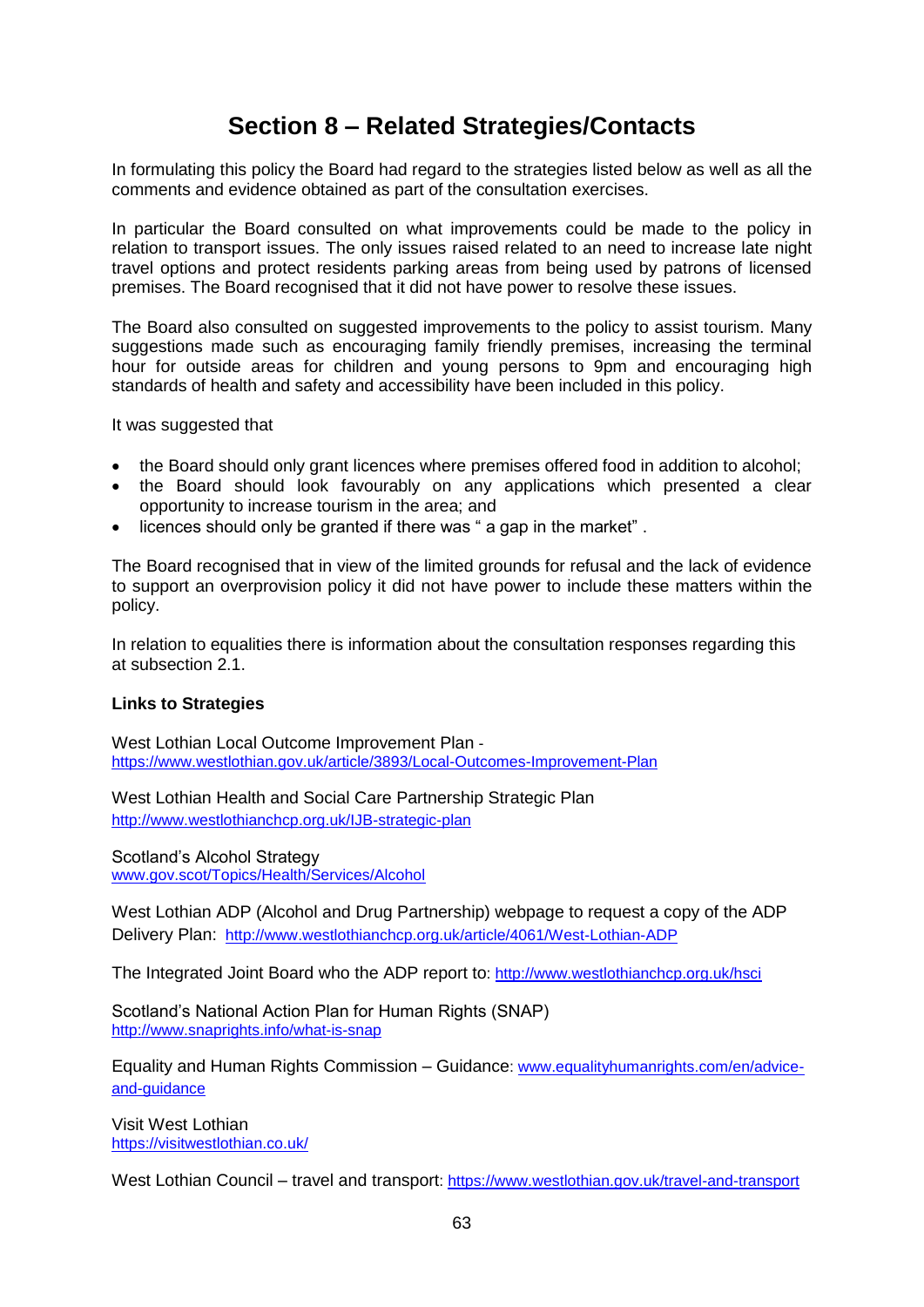# **Appendix 1: List of Consultees**

- West Lothian Alcohol Licensing Forum
- West Lothian Council, Chief Executive
- NHS Lothian
- Community Councils
- Chief Constable
- Scottish Fire and Rescue Service
- Alcohol Focus Scotland
- All Premises Licence Holders within West Lothian
- All Licensing agents who regularly make applications
- West Lothian Alcohol and Drug Partnership
- The Scottish Licensed Trade Association
- Scottish Beer and Pub Association
- **•** Scottish Prison Service
- Health & Social Care Partnership
- West Lothian Drug and Alcohol Service
- West Lothian Chamber of Commerce
- Local Tourist Board
- West Lothian Voluntary Sector Gateway
- VOCAL West Lothian
- Local Pubwatch Schemes
- Local Area Committees
- Senior Peoples Forum
- West Lothian College
- SLLP (Scottish Licensing Law and Practice)
- Scottish Grocer's Federation (SGF)
- Security Industry Authority (SIA)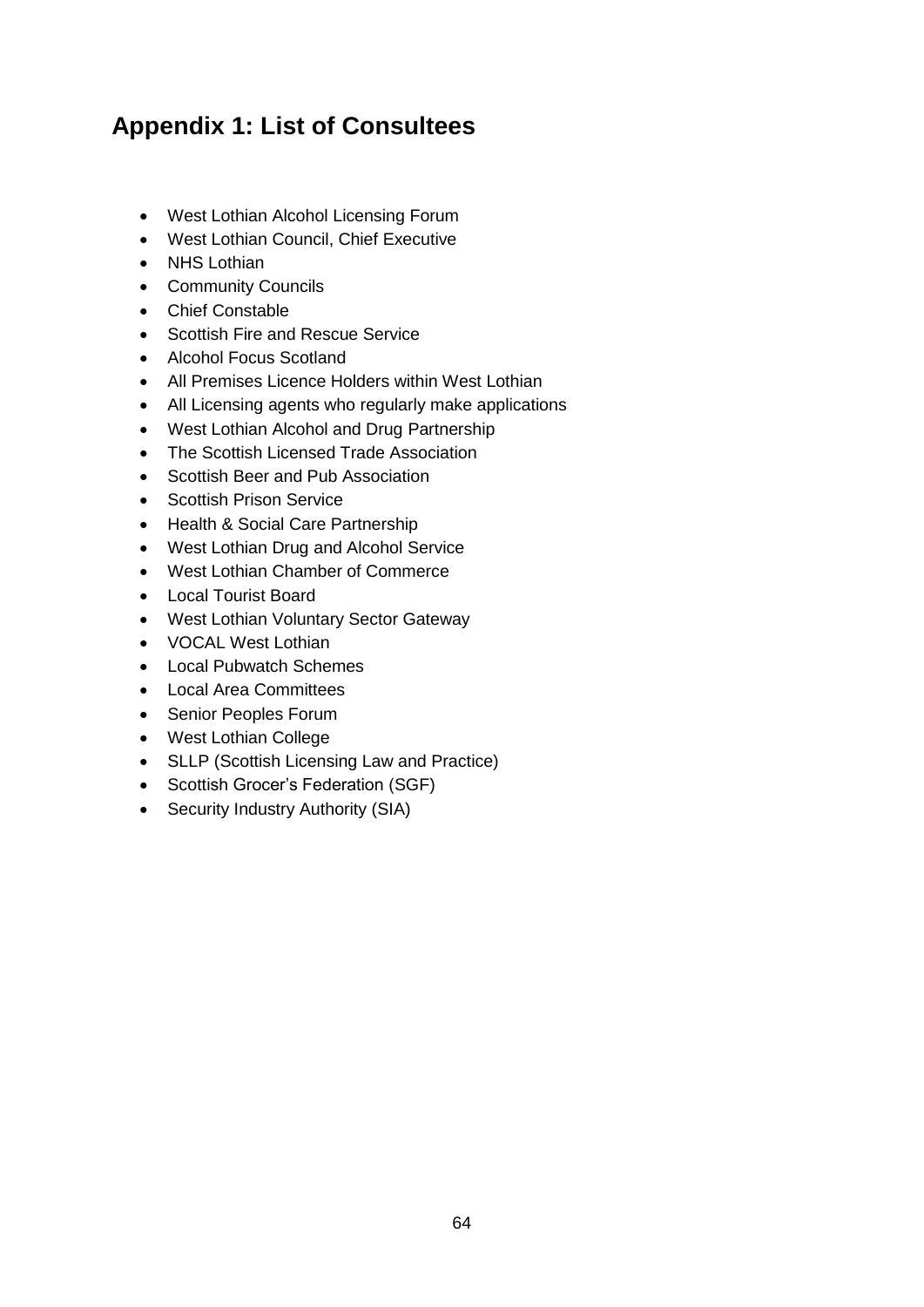# **Appendix 2: Guidance Regarding Alcohol Management Plans**

The Board requires all applicants for occasional licences for events involving the sale and or consumption of alcohol within or partly within outdoor areas to enclose with their applications an Alcohol Management Plan which provides details of the following matters -

- 1. The maximum number of persons to be at the event and whether tickets are to be sold or persons can pay on entry.
- 2. Information as to whether children (0-15 years) and young persons (aged 16 and 17) will be in attendance at the event and if so a statement of steps being taken to uphold the licensing objective relating to the protection of children and young persons from harm and an indication of how many attendees are likely to be aged under 18.
- 3. The level of training of staff and numbers of trained staff who will be present.
- 4. Stewarding arrangements including how many stewards will be volunteers and how many will be SIA licensed.
- 5. Details of how outside drinking areas will be cordoned off. See Section 6.3.
- 6. Any special arrangements for the operation of bars e.g. use of plastic glasses and restrictions on the purchase of alcohol.
- 7. Details of how persons will be prevented from bringing alcohol into the event area and taking purchased alcohol out of the event area.
- 8. First Aid arrangements, including how many first aiders will be present.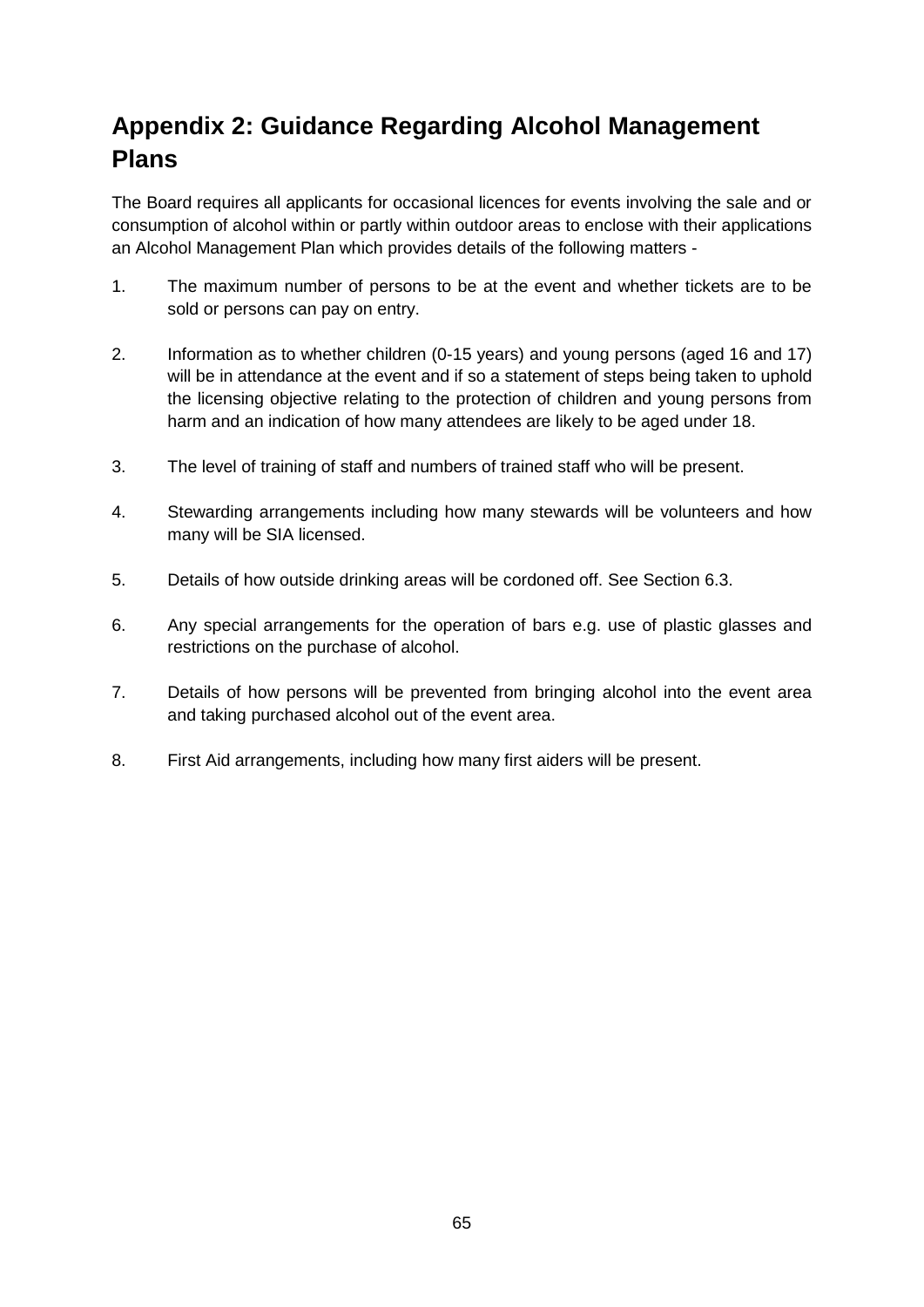# **Appendix 3: Occasional Licence Applications and Standard Local Conditions**

# **Who can submit applications?**

| <b>Applicant Type</b>                                              | Who can sign as Applicant?                                                                                                                                                                                                                                                                                                              | Who can sign as Agent?                                                                                                                                                                                                                                                      |
|--------------------------------------------------------------------|-----------------------------------------------------------------------------------------------------------------------------------------------------------------------------------------------------------------------------------------------------------------------------------------------------------------------------------------|-----------------------------------------------------------------------------------------------------------------------------------------------------------------------------------------------------------------------------------------------------------------------------|
| <b>Premises Licence</b><br>holder is an individual                 | If you sign the application as<br>applicant you<br>must<br>be<br>the<br>individual named as the premises<br>licence holder                                                                                                                                                                                                              | If you sign the application<br>as agent you will require<br>written authority from the<br>individual<br>named<br>as<br>premises licence holder to<br>make the application on<br>their behalf                                                                                |
| <b>Premises Licence</b><br>holder is a partnership<br>or a company | If you sign the application as the<br>applicant you must be named as a<br>connected person <sup>*</sup> in terms of the<br>partnership or company that holds<br>the premises licence                                                                                                                                                    | If you sign the application<br>as agent you will require<br>written authority from a<br>connected person* in terms<br>partnership<br>of<br>the<br><b>or</b><br>company that holds the<br>premises licence                                                                   |
| <b>Premises Licence</b><br>(Club)                                  | If you sign the application as<br>applicant you must be named as a<br>connected person* in terms of the<br>premises licence holder                                                                                                                                                                                                      | If you sign the application<br>as agent you will require<br>written authority from a<br>connected person* in terms<br>of the premises licence<br>holder                                                                                                                     |
| <b>Personal Licence</b>                                            | If you sign the application as<br>applicant you must be the holder<br>of the<br>personal<br>licence<br>the<br>occasional licence is being applied<br>under                                                                                                                                                                              | If you sign the application<br>as agent you will require<br>written authority from the<br>holder<br>of<br>the<br>personal<br>licence                                                                                                                                        |
| <b>Voluntary Organisation</b>                                      | If you sign the application as<br>applicant you must be an office<br>bearer of the organisation and<br>provide<br>a copy of the constitution of<br>organisation, and<br>written authority from either<br>$\bullet$<br>the Chair or Secretary of<br>the voluntary organisation<br>in question to make the<br>application on their behalf | If you sign the application<br>as agent you will require<br>written authority from either<br>the Chair or Secretary of<br>the voluntary organisation<br>in question to make the<br>application on their behalf<br>and provide a copy of the<br>constitution of organisation |

\* Section 147 of the 2005 Act defines connected persons as follows;

- in the case of a partnership, a partner
- in the case of a company, a director or has control of the company
- in the case of a Club, is an office bearer of the Club
- in any other case, is concerned in the management or control of the body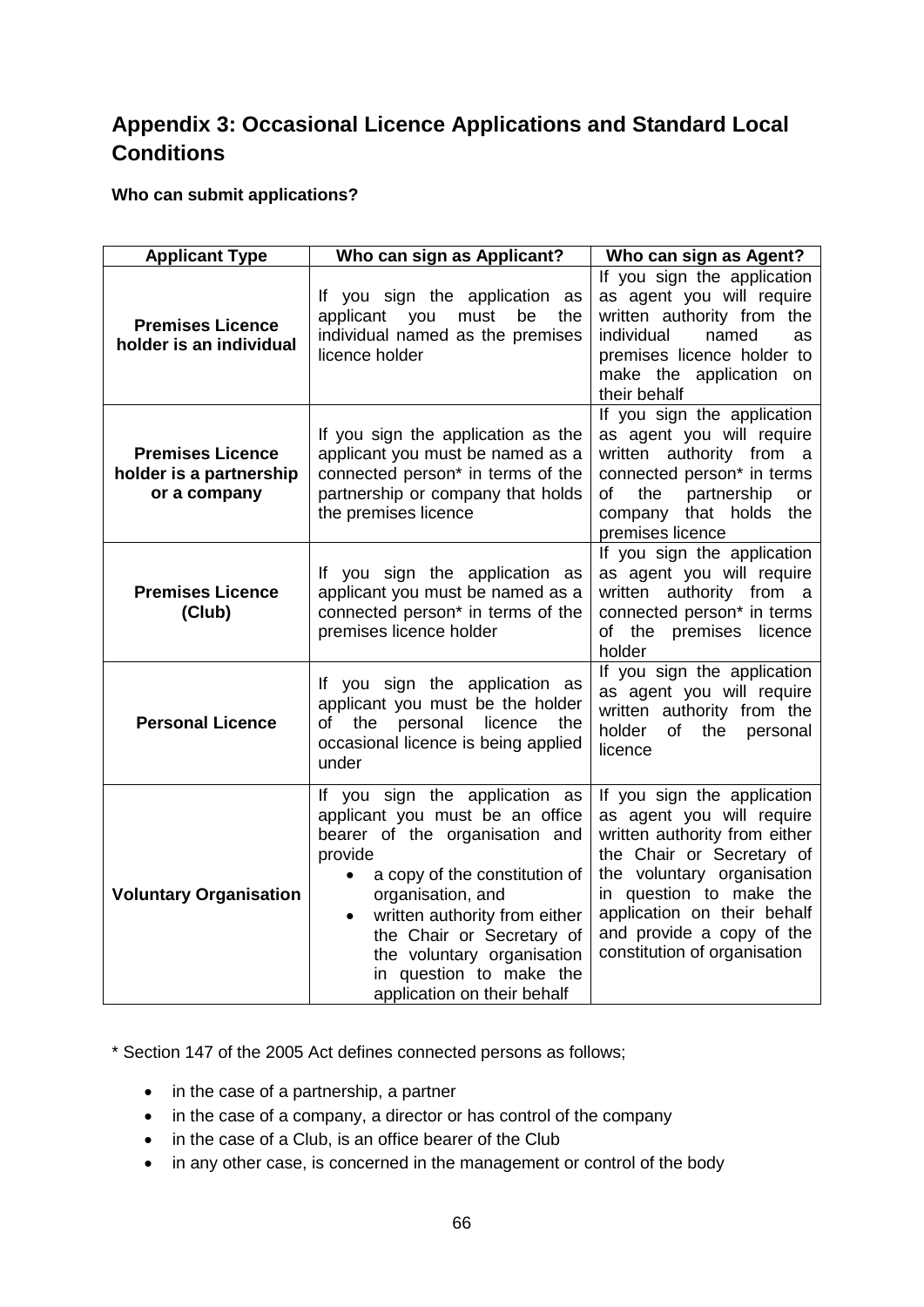# **STANDARD LOCAL CONDITIONS FOR OCCASIONAL LICENCES**

In accordance with Section 6 of this policy the Board will impose the following conditions will on the granting of occasional licences unless the Convenor, the convenor's nominee or the Board determines that they should not be applied:

- 1. The holder of the occasional licence must be familiar with the legal requirements of selling alcohol under the occasional licence and shall ensure that all persons selling or serving alcohol are aware of their duties and responsibilities in terms of the Licensing (Scotland) Act 2005 and any relevant regulations.
- 2. In respect of occasional licences granted for the sale of alcohol solely for consumption off the premises, alcohol must only be displayed in accordance with the areas identified on the accompanying layout plan.
- 3. The licence holder shall ensure that there are sufficient measures in place to ensure that persons leaving the premises to smoke behave in a quiet and orderly manner so as to prevent any public nuisance.
- 4. The licence holder is required to have signs to be displayed in a suitable place (to ensure they can be easily read by persons purchasing alcohol) within the premises outlining the conditions of the licence, and that signage should refer to :
	- a) The 'Challenge 25' requirements. (A downloadable version of a suitable poster is available in the premises pack on the occasional licence webpage via the link at Appendix 6).
	- b) The times during which alcohol will be sold as stated in this licence.
	- c) The Drinkaware "DrinkCompare calculator". (A downloadable version of this poster is available in the premises pack on the occasional licence webpage via the link at Appendix 6).
- 5. Any music or live performance must cease at least fifteen minutes prior to the time when sales of alcohol are required to end as stated in this licence.
- 6. The licence holder shall ensure that all reasonable requests made by Police Scotland or council Officers are complied with to include terminating any music or live performance where
	- noise is seriously impacting on the amenity of neighbouring noise sensitive premises, and
	- informal intervention has so far failed to resolve the problem satisfactorily.
- 7. The licence holder must ensure that the premises are not overcrowded. In assessing this the capacity of the premises shall not exceed the figure calculated in accordance with the Technical Annexe referring to occupancy capacity of premises contained within the document entitled "Practical Fire Safety Guidance for Places of Entertainment and Assembly" issued by the Scottish Government and available on the Scottish Government's website or any replacement document.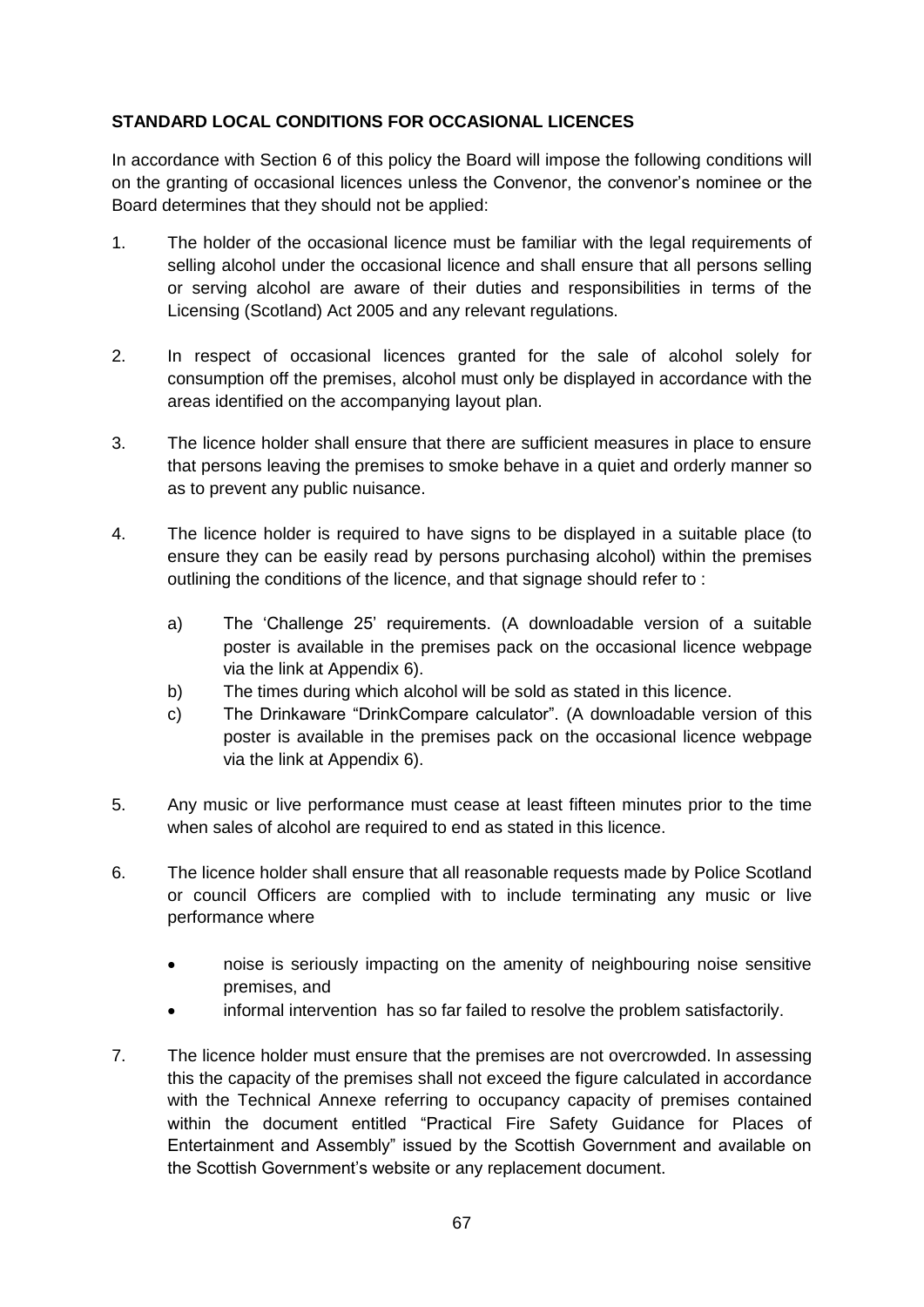- 8. The licence holder shall ensure that the point of contact named in the application shall be present throughout the event to liaise with any relevant official should the need arise.
- 9. If the licence holder has stated in the application for this licence that there will be a curfew then the following curfew will apply :
	- No one shall be permitted entry to the event after <insert curfew time stated in application>.
- 10. If the licence holder has stated in the application for this licence that there will be a first aider present the following condition will apply:
	- The licence holder will ensure that a person trained in administering first aid is present on the premises during the event until all attendees have dispersed.
- 11. If the licence holder has stated in the application for this licence that there will be a specific number of stewards present on the premises the following condition will apply:
	- The licence holder shall ensure that (a) there are a minimum of <insert number> stewards (licensed by the SIA if appropriate) working at all times during the event until all attendees have dispersed, and (b) stewards are clearly identified by badges, armbands or a recognisable uniform.
- 12. If the licence holder has stated in the application for this licence that there will be children and young persons (aged 0-17 years) present on the premises the licence holder will ensure that children and young persons are accompanied by a responsible adult and that they do not remain within the premises after 10pm unless it is a private family event (i.e. where members of the public are admitted by invitation only). If the licence holder has stated in the application for this licence that there will be no children and young persons (aged 0-17 years) present on the premises the licence holder will ensure that this is the case.
- 13. The licence holder shall ensure that staff, committee members or stewards working within the premises during the event do not consume alcohol at the premises either during or at the conclusion of the event.
- 14. Bar staff must carry out regular checks of the premises to ensure that all empty glasses and bottles are collected.
- 15. The licence holder shall ensure that no alcohol purchased in the licensed area is allowed to be taken out of the licensed area.
- 16. The licence holder shall take all reasonable steps to ensure that noise from the premises is not audible outwith the premises so as to prevent public nuisance.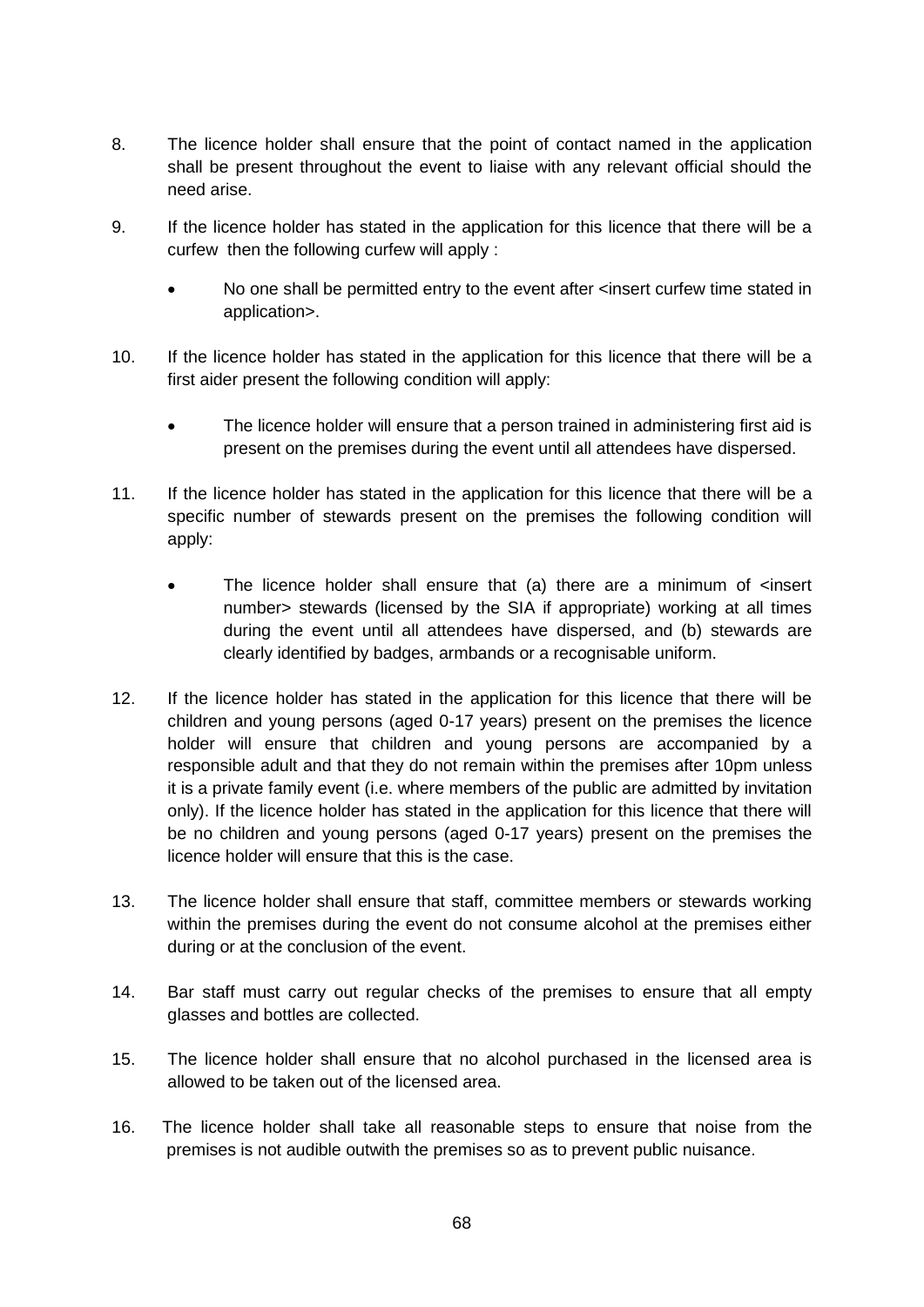# **Appendix 4: Police Scotland Suggested Drugs Policy for Licensed Premises**

Everyone in every community has a part to play in tackling drug misuse. It is important to tackle the 'drug problem' and to ensure that licensed premises in West Lothian remain 'drug free'. Illegal substance must not be allowed to be supplied or consumed within licensed premises.

The contents of this Drug Policy should allow all staff employed in licensed premises to have a better understanding of the law in relation to drugs and drug related incidents. It will provide systems and procedures to ensure that all drugs related incidents are dealt with consistently and safely.

We will work towards achieving this through:

- communication with our customers;
- providing our employees with guidance, information, training and procedures to assist them in identifying drugs, the effects of taking them and appropriate action;
- complying with our legal responsibilities;
- working closely with local authorities and Police Scotland.

#### Classes of Drugs

The Misuse of Drugs Act 1971, classifies drugs as follows:

#### Class 'A '

Includes Cocaine, Crack Cocaine, Heroin, Ecstasy (powdered and crystal MDMA), Cannabis Oil (Class B) and LSD

#### Class 'B'

Includes Cannabis, Cannabis resin, Cannabis Shatter (Honey Butane Oil), Amphetamine, M-Kat and Ketamine.

#### Class 'C'

Generally tend to be prescribed drugs which are abused, the most popular include Temazepam, Diazepam, Steroids, Etizolam, Alprazolam (Xanax).

#### The Law

The Misuse of Drugs Act 1971 creates a number of offences to control the misuse of illegal drugs. It is not an offence to possess Steroids, Dihydrocodeine or New Psychoactive Substances (NPS).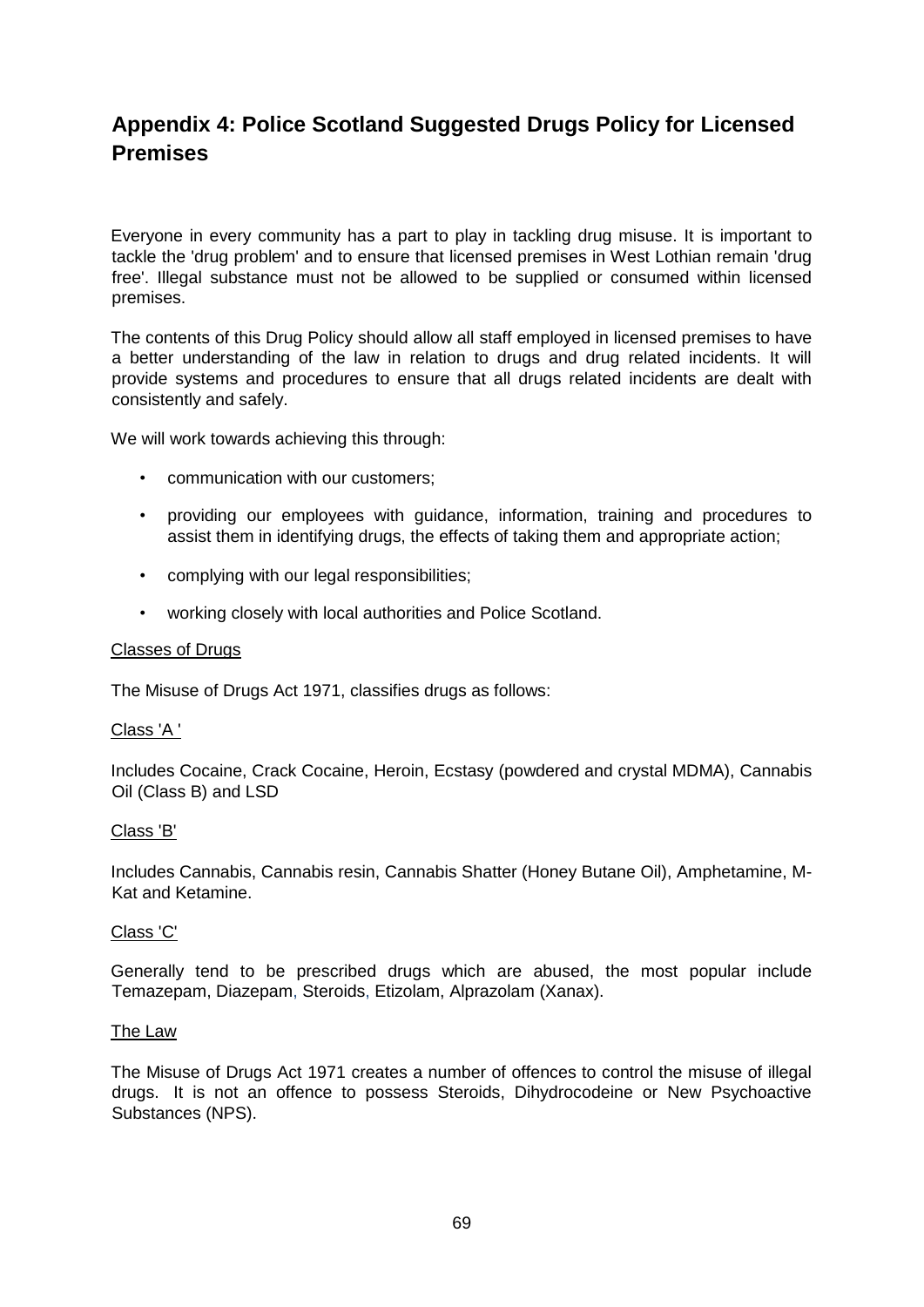#### Common Offences Possession

It is an offence for a person to have a controlled drug in his/her possession.

#### Possession with Intent to Supply

It is an offence for a person to have a controlled drug in his/her possession whether lawfully or not with intent to supply it to another.

#### **Supply**

It is an offence for a person to supply or offer to supply a controlled drug to another person.

#### Concerned in the Supply

It is an offence for a person to be concerned in the supply of a controlled drug to another person.

Section 8 of the Misuse of Drugs Act 1971

It is the responsibility of the licensee and staff of licensed premises to prevent drug dealing and the use of controlled drugs within licensed premises.

To knowingly permit or suffer any drug related activity on the premises is an offence.

#### **Searching**

All licensees should introduce the use of searches as a condition of entry to their premises.

Signs required to be clearly displayed regarding this and a 'Zero Tolerance' Policy in relation to drugs within licensed premises.

#### Power of Search

Only the Police have power to search people without their consent.

Can a customer wishing to enter the premises be searched?

Yes, if it is clearly advertised as a condition of entry that customers are required to allow a search of their person.

Searches can only take place with the permission of the person concerned. A witness should always be present during any search to provide corroboration and prevent any allegations. If they decline to be searched, entry can be refused.

Always remember your rights to refuse entry or to ask someone to leave your licensed premises. If an individual refuses, the Police should be contacted for assistance.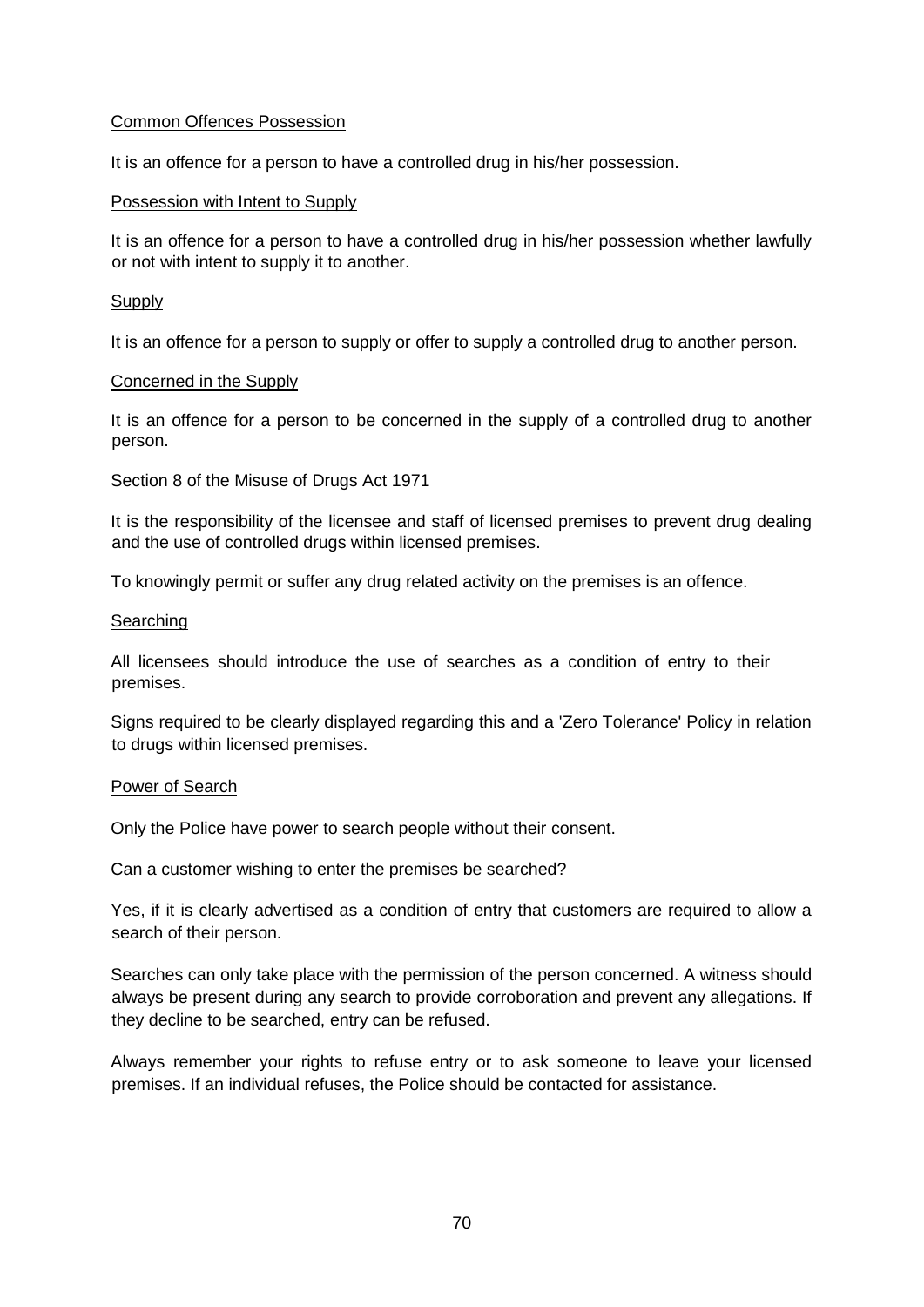#### What can be searched?

The search should be restricted to outer clothing or pockets and should include bags etc. Great care must be taken whenever you are searching a person in relation to drugs. Never put your hand straight into someone's pocket without first asking the person if they have any sharp objects and patting the outside of the pocket. It may be preferable to ask the person to empty their own pockets and show you the contents. You should then ask if the pocket is empty and pat it from the outside. This may be sufficient to establish if there is anything in the pocket. Great care must be taken so that an exposed needle for example, does not cause injury. You should also ask the individual to empty any bags and watch carefully whilst this is done. Again this may be sufficient to establish whether any drugs are present. Obviously if the premises in which you are, are particularly busy, you do not want to take too long to carry out your search. Thoroughness should not however be sacrificed for speed. You should attempt to put your customer at ease and make them as comfortable as possible in these circumstances.

#### Can a customer within the premises be searched?

Yes, however, it is not recommended. If a customer is searched prior to entry, there should be no need to do a further search. However, if it is still felt necessary to carry out a further search once on your premises, a sign should be clearly displayed setting out the Search Policy. It is of vital importance that licensees and staff are aware of the limitations on their power of search. Searches can only take place with the permission of the person concerned to be searched. The search should not take place in a public area of the premises. Again, corroboration during searches is essential.

If the individual does not agree to a search, you have no legal powers to do it. If a subject withdraws consent during a search, you have no legal powers to continue, you must stop immediately and consider contacting the Police. Again you also have the right to require someone to leave your licensed premises.

#### Can a male search a female?

No. A male should only search a male and a female should only search a female to prevent allegations of indecency/sexual assault. A witness should always be present to provide corroboration and help to prevent any allegations. The witness can be either male or female. If possible, carry out the search within the range of CCTV cameras if you have them.

#### What to do if drugs are found whilst searching a customer?

The person who has agreed to being searched and who has agreed to remain with you must be handed over to the Police as soon as possible. However, you have no power to force them to remain with you. If you find something which you think is a controlled substance, you should keep this safe and contact the Police immediately.

#### Can force be used to search a customer?

No. The customer must always grant permission to be searched. There are no circumstances in which force may be used to carry out the search.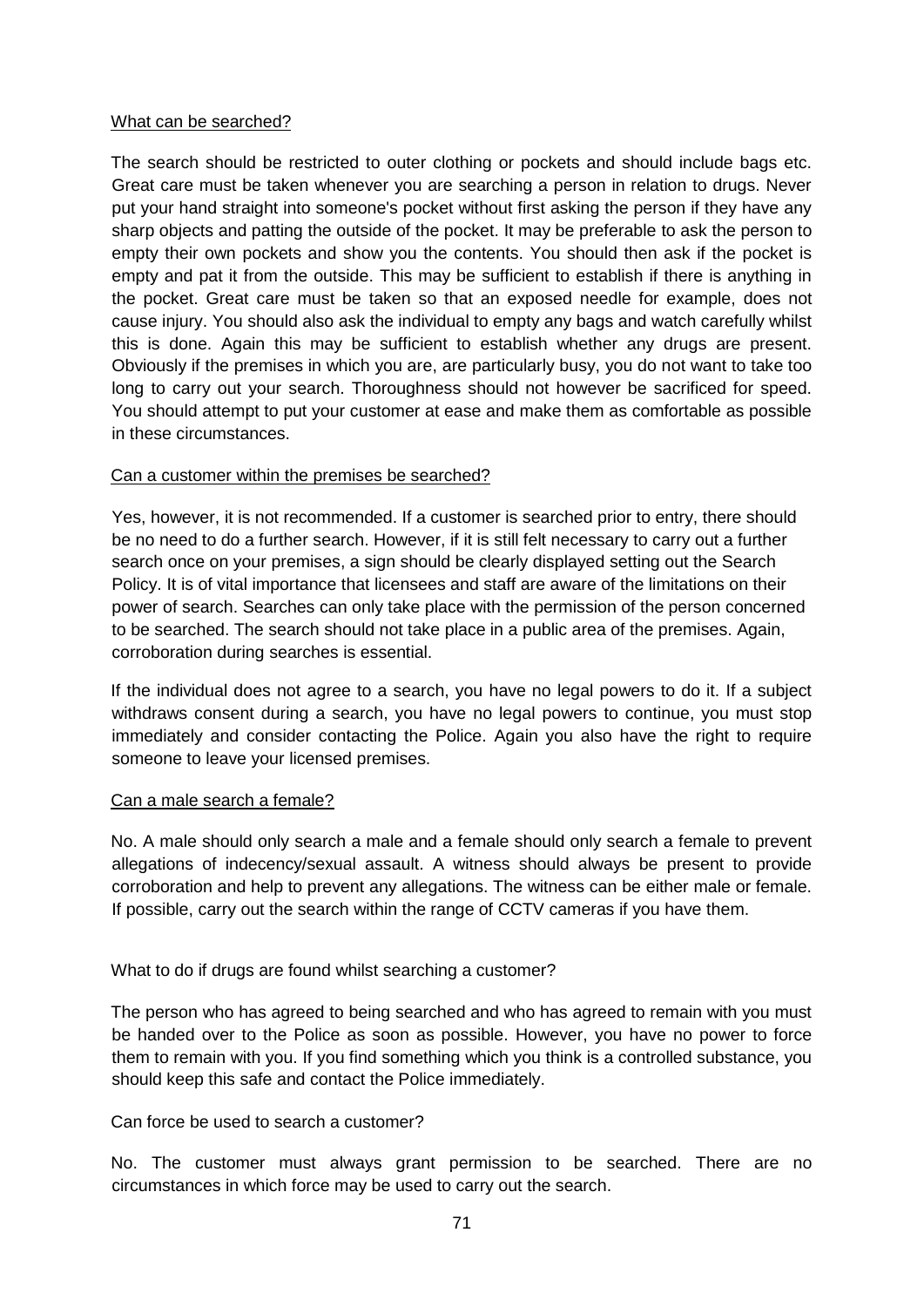#### Power of Detention

You have no power to detain a person for offences under the Misuse of Drugs Act 1971. The person(s) must agree to remain with you and must be handed over to the Police as soon as possible. If a person commits a Common Law offence such as an assault on a customer or member of staff, or is committing a Breach of the Peace on the premises, then he/she can be detained but only for the Common Law offence. Again the Police should be notified as soon as possible.

#### Drugs Seized or Found on the Premises

If you find anything that appears to be an illegal drug, put it in a plastic bag or envelope and seal it: This must be signed by the finder and witnessed by another member of staff; Enter the details of the drugs found in the appropriate drugs register; If any member of staff or management finds drugs on the premises, they must immediately inform the most Senior Manager on duty. The Police must be advised at the earliest opportunity (be cognisant of the statutory defence under MDA 1971 and the requirements to comply).

#### Drugs Information

Do not automatically think that because you know, the Police will know too. The Police can only act if they have information/intelligence to act upon. YOUR information may be the key to success. If you have any information about drug activities you should notify the Police immediately.

Be aware of NPS legislation (not an offence to possess). Persons might use NPS packaging to hold controlled drugs therefore any such item recovered/seized should be treated as if it were a controlled substance.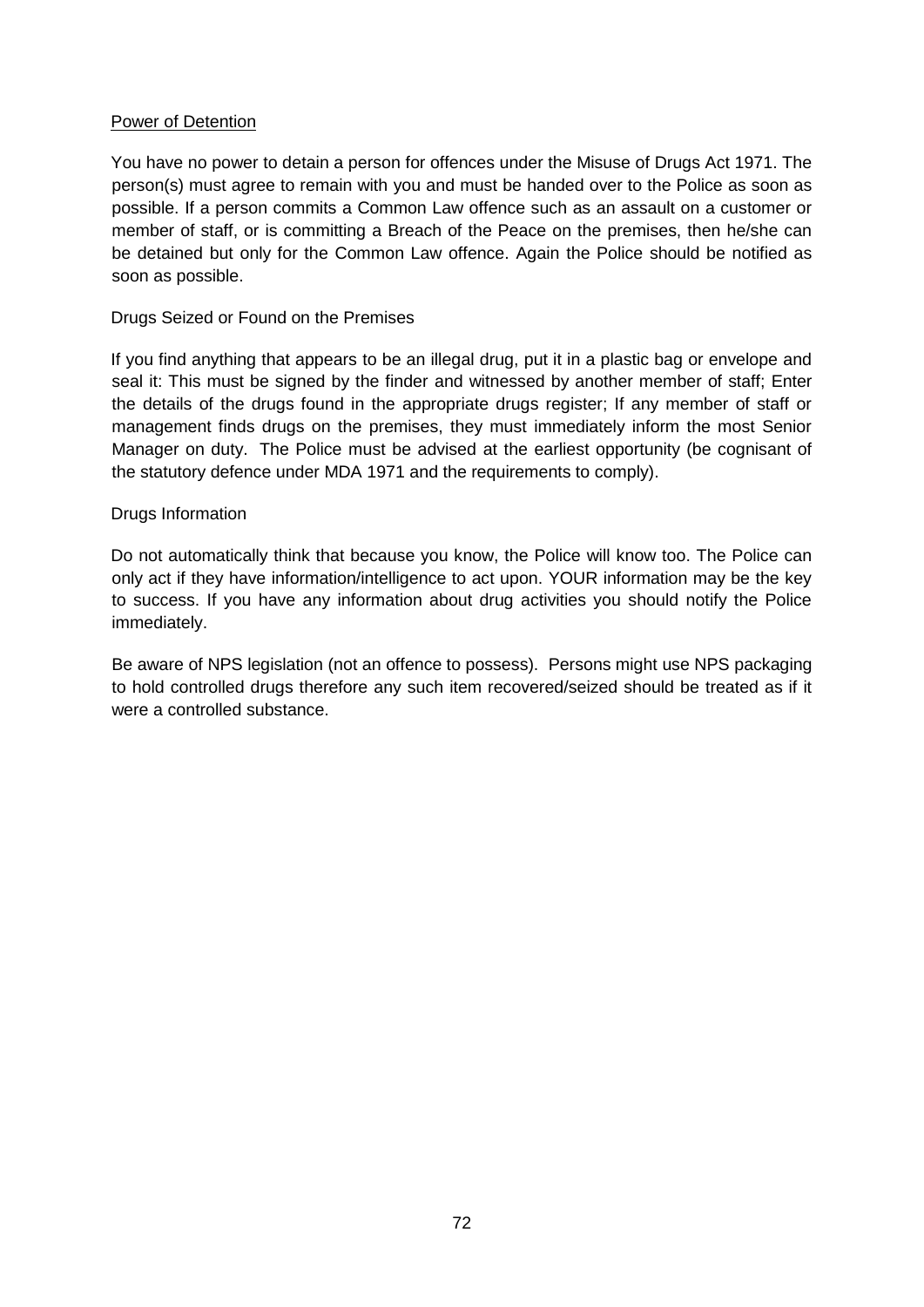# **Appendix 5: Scheme of Delegation**

| <b>Number</b> | <b>Function delegated</b>                                                                                  | Convenor /<br><b>Convenor's</b> | <b>Clerk of the</b><br><b>Board</b> |
|---------------|------------------------------------------------------------------------------------------------------------|---------------------------------|-------------------------------------|
|               |                                                                                                            | nominee                         |                                     |
|               | <b>LSO reports</b>                                                                                         |                                 |                                     |
| $\mathbf 1$   | Power to request a report from the Licensing                                                               |                                 | ✓                                   |
|               | Standards Officer in relation to any application                                                           |                                 |                                     |
|               | made under the 2005 Act                                                                                    |                                 |                                     |
|               | <b>Functions/Financial reports</b>                                                                         |                                 |                                     |
| $\mathbf{2}$  | Preparation and publication of an Annual functions                                                         |                                 |                                     |
|               | report under section 9A(1) of the 2005 Act including                                                       |                                 | ✓                                   |
|               | the power in section 9A(4) of the Act to request                                                           |                                 |                                     |
|               | such information from the council as the Board may                                                         |                                 |                                     |
|               | reasonably require for the purpose of preparing the<br>said report.                                        |                                 |                                     |
|               |                                                                                                            |                                 |                                     |
| 3             | Preparation and publication of an Annual financial                                                         |                                 |                                     |
|               | report under section 9B(1) of the 2005 Act including                                                       |                                 | ✓                                   |
|               | the power in section 9B(4) of the Act to request                                                           |                                 |                                     |
|               | such information from the council as the Board may                                                         |                                 |                                     |
|               | reasonably require for the purpose of preparing the                                                        |                                 |                                     |
|               | said report.                                                                                               |                                 |                                     |
|               |                                                                                                            |                                 |                                     |
| 4             | Antisocial behaviour report                                                                                |                                 |                                     |
|               | A decision to request the Chief Constable for an<br>antisocial behaviour report under section 24A.         | ✓                               |                                     |
|               |                                                                                                            |                                 |                                     |
|               | <b>Minor variation applications</b>                                                                        |                                 |                                     |
| 5             | Determination of applications for minor variations                                                         |                                 | ✓                                   |
|               | under sections 30 and 31 of the 2005 Act.                                                                  |                                 |                                     |
|               |                                                                                                            |                                 |                                     |
|               | <b>Transfer applications</b>                                                                               |                                 |                                     |
| 6             | Determination of applications for transfer of                                                              |                                 |                                     |
|               | premises licences under section 33 or section 34 of                                                        |                                 | ✓                                   |
|               | the 2005 Act where the Board has received a notice                                                         |                                 |                                     |
|               | from the Chief Constable stating that neither the                                                          |                                 |                                     |
|               | transferee nor any connected person has been<br>convicted of any relevant or foreign offence and           |                                 |                                     |
|               | containing no recommendation that it is necessary                                                          |                                 |                                     |
|               | for the purposes of any of the licensing objectives                                                        |                                 |                                     |
|               | that the application be refused.                                                                           |                                 |                                     |
| 7             | Determination as to whether an application for                                                             |                                 |                                     |
|               | transfer of a premises licence made under section                                                          |                                 |                                     |
|               | 34 of the 2005 Act (application for transfer made by                                                       |                                 |                                     |
|               | someone other than the licence<br>holder)<br>İS.                                                           |                                 |                                     |
|               | competent                                                                                                  |                                 |                                     |
|               | <b>Reviews</b>                                                                                             |                                 |                                     |
| 8             | Decisions as to whether to reject any premises                                                             |                                 |                                     |
|               | licence review application under section 36(6) of the                                                      |                                 |                                     |
|               | 2005 Act which the Clerk to the Board brings to the<br>Convenor's attention as potentially being vexatious |                                 |                                     |
|               | or frivolous or potentially not disclosing any matter                                                      |                                 |                                     |
|               | relevant to any ground of review.                                                                          |                                 |                                     |
| 9             | Decision to make a premises licence review                                                                 |                                 |                                     |
|               | proposal under section 37 of the 2005 Act                                                                  |                                 |                                     |
|               |                                                                                                            |                                 |                                     |
|               |                                                                                                            |                                 |                                     |
|               |                                                                                                            |                                 |                                     |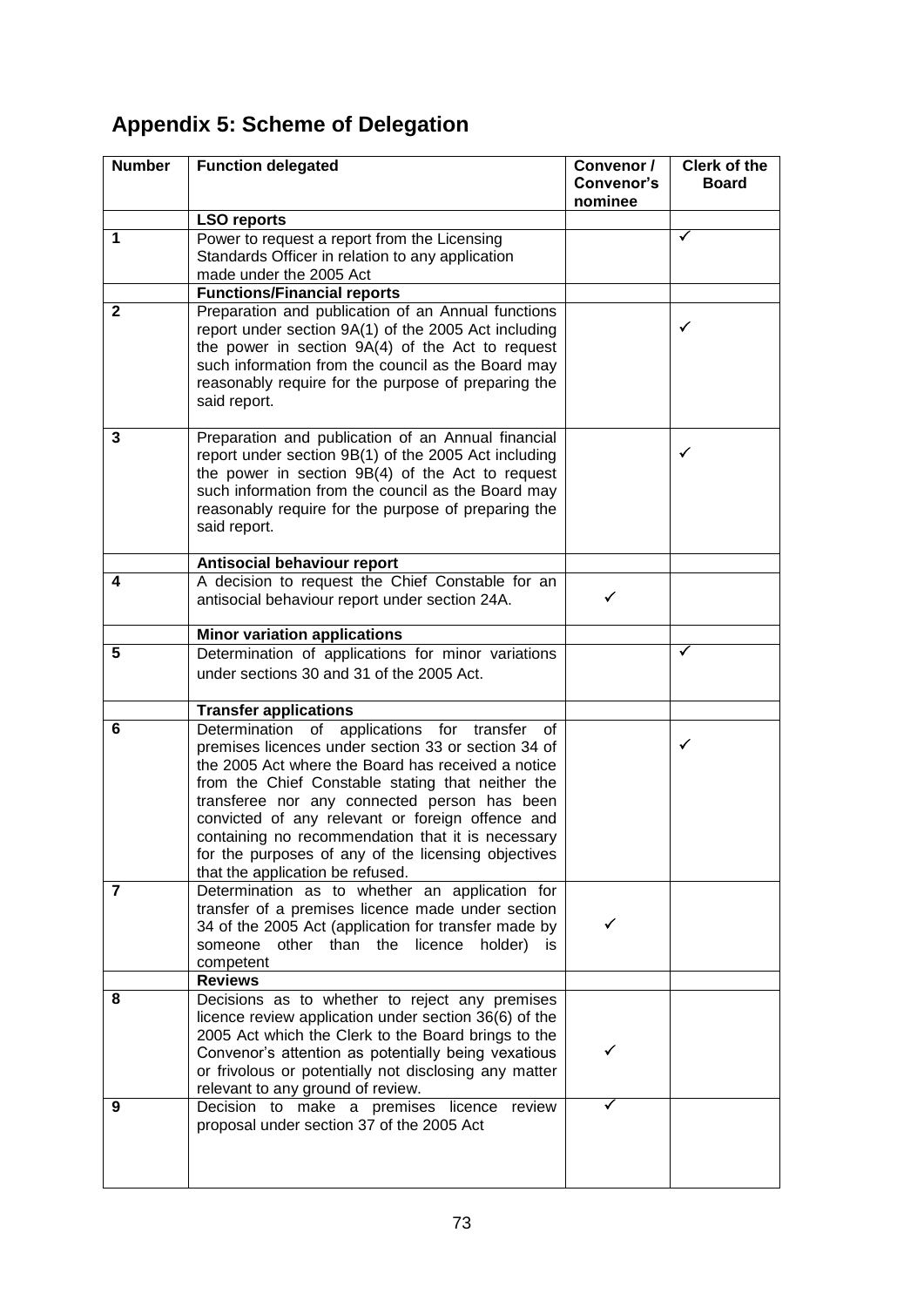| <b>Number</b> | <b>Function delegated</b>                                                                                                                                                                                                                                                                                                                                                                                                                                                                                                                                      | Convenor /<br>Convenor's<br>nominee | Clerk of the<br><b>Board</b> |
|---------------|----------------------------------------------------------------------------------------------------------------------------------------------------------------------------------------------------------------------------------------------------------------------------------------------------------------------------------------------------------------------------------------------------------------------------------------------------------------------------------------------------------------------------------------------------------------|-------------------------------------|------------------------------|
| 10            | Arrangement of hearings under section 38 of the<br>2005 Act in relation to premises licence review<br>applications which are not referred to the Convenor<br>as being potentially vexatious or frivolous, or<br>potentially not disclosing any matter relevant to any<br>ground for review.                                                                                                                                                                                                                                                                    |                                     | ✓                            |
| 11            | Exercise of the power in section 39B(3) of the 2005<br>Act to extend the 28 day period pending the<br>determination of a relevant application.                                                                                                                                                                                                                                                                                                                                                                                                                 |                                     | ✓                            |
|               | Notice of conviction of premises licence holder                                                                                                                                                                                                                                                                                                                                                                                                                                                                                                                |                                     |                              |
| 12            | Decision on whether to make a premises licence<br>review proposal or take no further action under<br>section 44(7A) of the 2005 Act.                                                                                                                                                                                                                                                                                                                                                                                                                           | ✓                                   |                              |
|               | <b>Provisional premises licences</b>                                                                                                                                                                                                                                                                                                                                                                                                                                                                                                                           |                                     |                              |
| 13            | Granting of applications for confirmation<br>of<br>provisional premises licences under section 46 of<br>the 2005 Act where the Clerk of the Board is<br>satisfied under section 46(4) of the 2005 Act that<br>since the provisional licence was issued or if, since<br>that time, an application for variation of the licence<br>has been granted under section 30 of the 2005 Act,<br>since the last such application was granted, there<br>has been no variation (other than a minor variation)<br>made to the operating or layout plan for the<br>premises. |                                     | ✓                            |
| 14            | Determination of applications for extension of<br>provisional premises licences under section 45(7) of<br>the 2005 Act by such period as the Convenor<br>considers appropriate, if satisfied that completion of<br>the construction or conversion of the premises to<br>which the licence relates has been delayed, and the<br>delay has been caused by factors outwith the<br>licence holder's control.                                                                                                                                                       | ✓                                   |                              |
|               | Variation to remove premises manager                                                                                                                                                                                                                                                                                                                                                                                                                                                                                                                           |                                     |                              |
| 15            | Variation of a premises licence so that there is no<br>longer any premises manager specified in the<br>licence:<br>(a) under section $54(6)$ of the 2005 Act; or<br>(b) when evidence has been received by the<br>Board that the premises manager has not<br>worked at the premises for over 7 days                                                                                                                                                                                                                                                            | ✓                                   |                              |
|               | <b>Occasional</b><br><b>licences</b><br>extended<br>$\prime$<br>hours                                                                                                                                                                                                                                                                                                                                                                                                                                                                                          |                                     |                              |
| 16            | applications<br>Refusing an application for an occasional licence in<br>terms of section 56(6)                                                                                                                                                                                                                                                                                                                                                                                                                                                                 | ✓                                   |                              |
| 17            | Deciding whether late applications for occasional<br>licences and extended hours should be accepted for<br>processing after consideration of an Emergency or<br>Unforeseen Events form                                                                                                                                                                                                                                                                                                                                                                         | $\checkmark$                        |                              |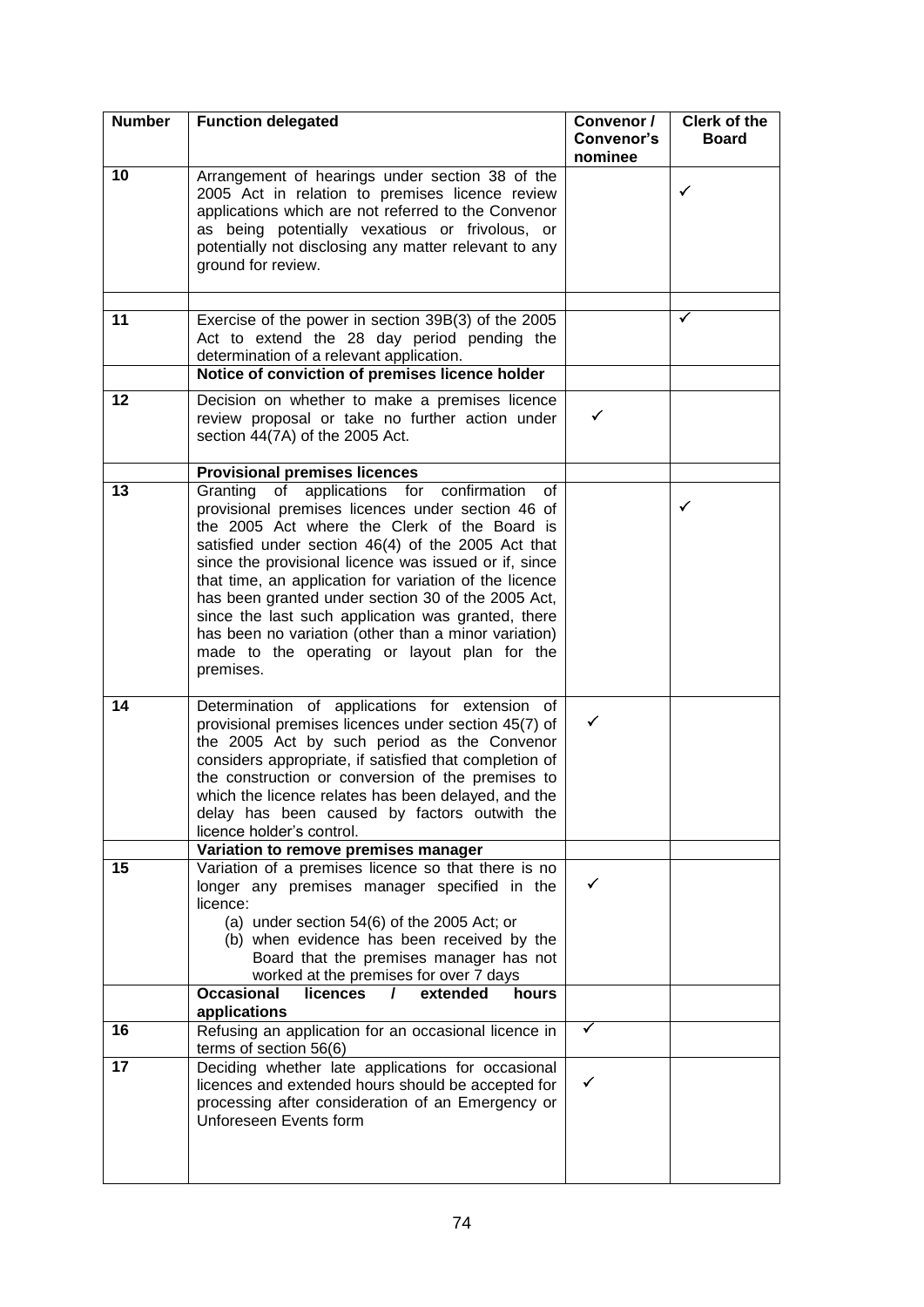| <b>Number</b> | <b>Function delegated</b>                                                                                                                                                                                                                                                                                                                                                                                                                                                                                                                                                                                                                                                                                                                                                                    | Convenor /<br>Convenor's<br>nominee | <b>Clerk of the</b><br><b>Board</b> |
|---------------|----------------------------------------------------------------------------------------------------------------------------------------------------------------------------------------------------------------------------------------------------------------------------------------------------------------------------------------------------------------------------------------------------------------------------------------------------------------------------------------------------------------------------------------------------------------------------------------------------------------------------------------------------------------------------------------------------------------------------------------------------------------------------------------------|-------------------------------------|-------------------------------------|
| 18            | Granting of applications for occasional licences<br>under sections 59 and 60 of the 2005 subject to the<br>Board's standard conditions for occasional licences<br>where:<br>the Board has not received any report from<br>$\bullet$<br>a Licensing Standards Officer under section<br>57(3) of the 2005 Act, and<br>the Board has not received any notice of<br>$\bullet$<br>objection or representation under section<br>58(1) of the 2005 Act, and<br>the hours sought are outwith the licensed<br>hours permitted in the Board's policy and<br>the sections of the 2005 Act referred to in<br>section 59 under which the application must<br>be refused do not apply, and<br>the applicant has not requested that any of<br>the<br>Board's<br>standard<br>conditions<br>are<br>disapplied |                                     | ✓                                   |
| 19            | Determination of applications<br>for<br>occasional<br>licences under section 59 of the 2005 Act where:<br>the Board has received any notice of<br>objection or representation under section<br>$58(1)$ of the Act; or<br>the Board has received a report from a<br>$\bullet$<br>Licensing Standards Officer under section<br>57(3) of the 2005 Act; or<br>the applicant has made adverse comments<br>regarding any licence conditions proposed<br>by the policy or otherwise; or<br>the hours sought are outwith the licensed<br>hours permitted in the Board's policy                                                                                                                                                                                                                       | ✓                                   |                                     |
| 20            | Determination of extended hours applications under<br>section 70 of the 2005 Act where<br>the hours applied for in the application are<br>within the licensed hours permitted in the<br>Board's policy, and<br>no notice of objection has been received<br>from the Chief Constable under section<br>69(2) of the 2005 Act; and<br>the applicant has not made any adverse<br>licence<br>conditions<br>comments<br>on<br>any<br>by the Licensing Standards<br>proposed<br>Officer in a report provided under section<br>69(3) of the 2005 Act.                                                                                                                                                                                                                                                |                                     | ✓                                   |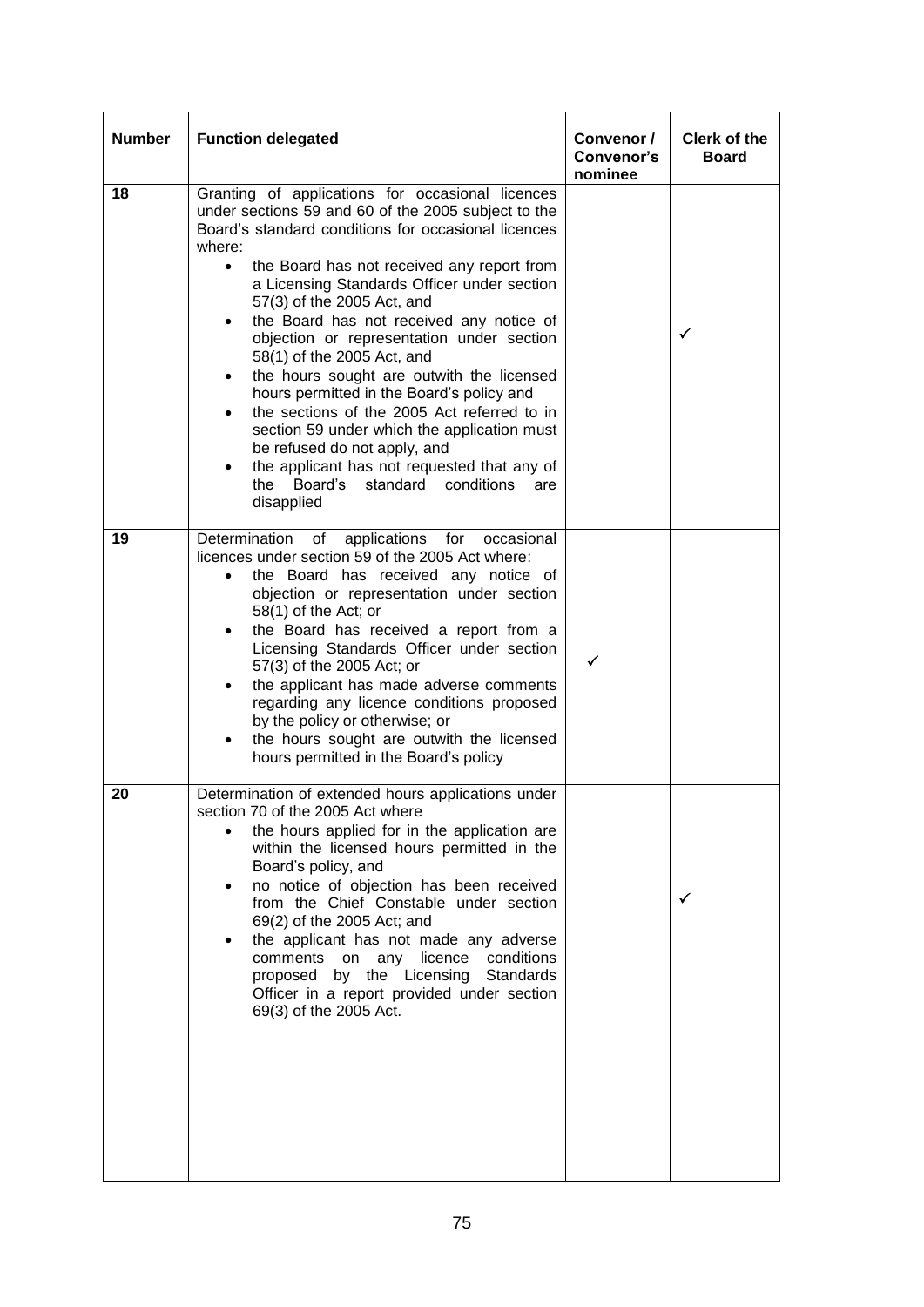| <b>Number</b> | <b>Function delegated</b>                                                                                                                                                                                                                                                                                                                                                                                                                                                                                                                                                                                                                            | Convenor /<br><b>Convenor's</b><br>nominee | <b>Clerk of the</b><br><b>Board</b> |
|---------------|------------------------------------------------------------------------------------------------------------------------------------------------------------------------------------------------------------------------------------------------------------------------------------------------------------------------------------------------------------------------------------------------------------------------------------------------------------------------------------------------------------------------------------------------------------------------------------------------------------------------------------------------------|--------------------------------------------|-------------------------------------|
| 21<br>22      | Determination of extended hours application under<br>section 70 of the 2005 Act where<br>a notice of objection has been received<br>from the Chief Constable under section<br>69(2) of the 2005 Act; or<br>the applicant has made any adverse<br>comments on any licence conditions<br>proposed by the Licensing Standards<br>Officer in a report provided under section<br>69(3) of the 2005 Act;<br>or the hours sought are outwith the<br>licensed hours permitted in the Board's<br>policy<br><b>Personal licence applications</b><br>Granting of applications for personal licences under<br>section 74 of the 2005 Act and renewal of personal | ✓                                          |                                     |
|               | licences under section 78 of the 2005 Act where<br>the relevant conditions referred to in section<br>74(2) of the 2005 Act are met;<br>and the Board has received a notice from<br>the Chief Constable stating that, so far as<br>they are aware, the applicant has not been<br>convicted of any relevant or foreign offence,<br>and containing no recommendation that it is<br>necessary for the purposes of any of the<br>licensing objectives that the application be<br>refused.                                                                                                                                                                 |                                            | ✓                                   |
| 23            | Determination of applications for personal licences<br>(including renewals) under section 74 and 78 of the<br>2005 Act where the relevant terms of paragraph 22<br>above are met and any issue arises regarding the<br>personal licence training certificate(s) held by the<br>applicant.                                                                                                                                                                                                                                                                                                                                                            |                                            |                                     |
| 24            | Determination of applications for personal licences<br>under section 74 of the 2005 Act where the relevant<br>terms of paragraph 22 above are met and a<br>personal licence held by the applicant has either<br>expired or was surrendered within the period of 3<br>years ending on the day on which the application<br>was received.                                                                                                                                                                                                                                                                                                               | ✓                                          |                                     |
| 25            | Decision on whether to hold a hearing or take no<br>further action under section 83(7A) of the 2005 Act.                                                                                                                                                                                                                                                                                                                                                                                                                                                                                                                                             | ✓                                          |                                     |
| 26            | Decision on whether to hold a hearing in relation to<br>a report received from a Licensing Standards Officer<br>under section 84B of the 2005 Act                                                                                                                                                                                                                                                                                                                                                                                                                                                                                                    | ✓                                          |                                     |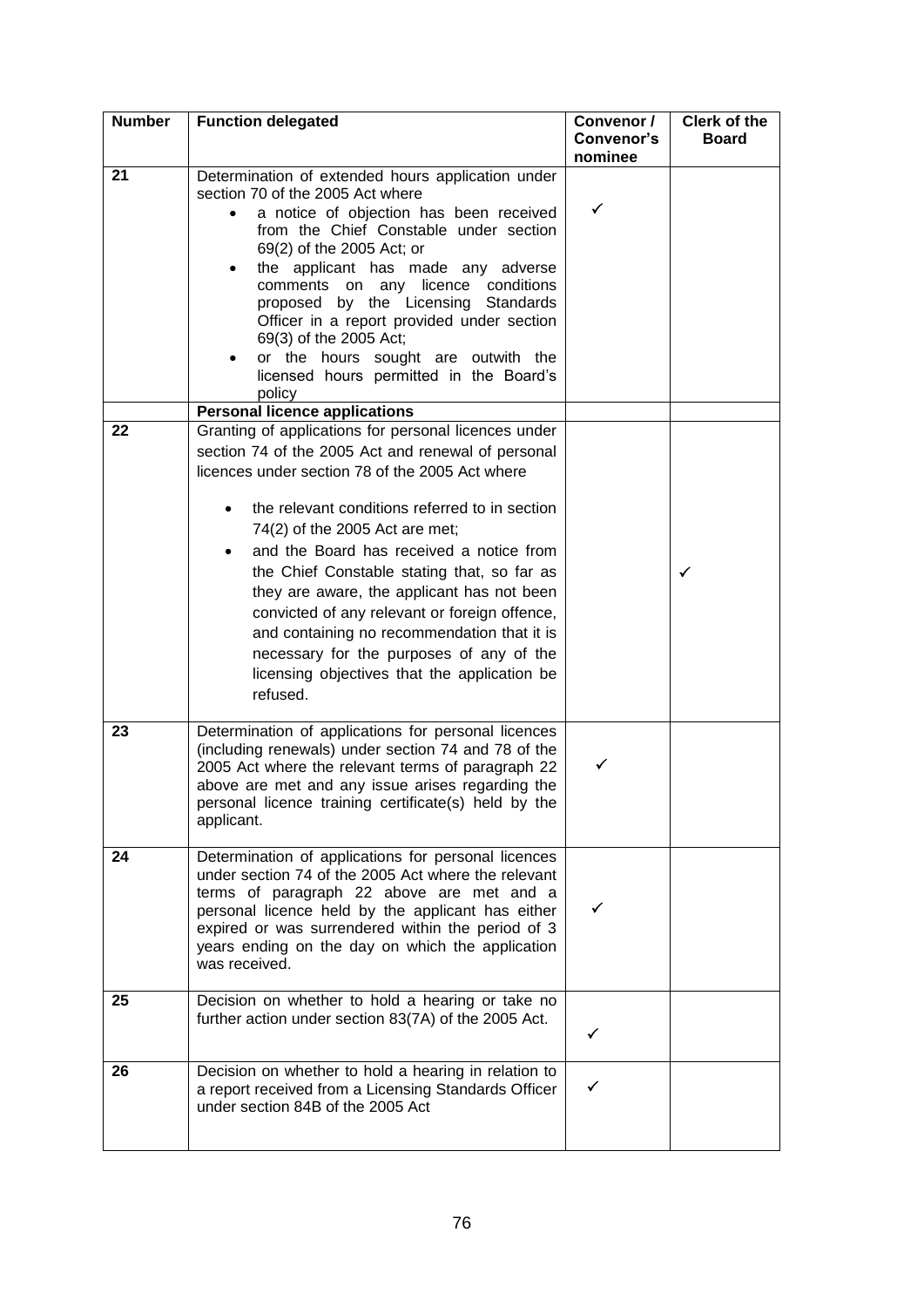| <b>Number</b> | <b>Function delegated</b>                                                                                                                                                                                                                                                                                                            | Convenor /<br>Convenor's<br>nominee | <b>Clerk of the</b><br><b>Board</b> |
|---------------|--------------------------------------------------------------------------------------------------------------------------------------------------------------------------------------------------------------------------------------------------------------------------------------------------------------------------------------|-------------------------------------|-------------------------------------|
| 27            | Revocation of personal licences undersection 87(3)<br>the 2005 Act due to the licence holder not having<br>complied with the training requirements prescribed<br>in section 87(1) of the 2005 Act.                                                                                                                                   | ✓                                   |                                     |
| 28            | Carrying out the duties in section 89 of the 2005<br>Act, where they are capable of being delegated by<br>the Board in terms of paragraph 10 of Schedule 1 of<br>the 2005 Act, to amend personal licences following<br>on from the occurrence of events specified in<br>section 89 of the Act.                                       |                                     | ✓                                   |
| 29            | Exercise of the power under section 89(8) of the<br>2005 Act to require a holder of a personal licence to<br>produce it to the Board within 14 days of the<br>notification of the requirement on the licence holder.                                                                                                                 |                                     |                                     |
| 29            | Exercise of the power contained in section 135 of<br>the 2005 Act to relieve any applicant or other party<br>to proceedings before the Board of any failure to<br>comply with any procedural provision if the failure is<br>due to mistake, oversight or other excusable cause<br>when considered appropriate to relieve the failure |                                     |                                     |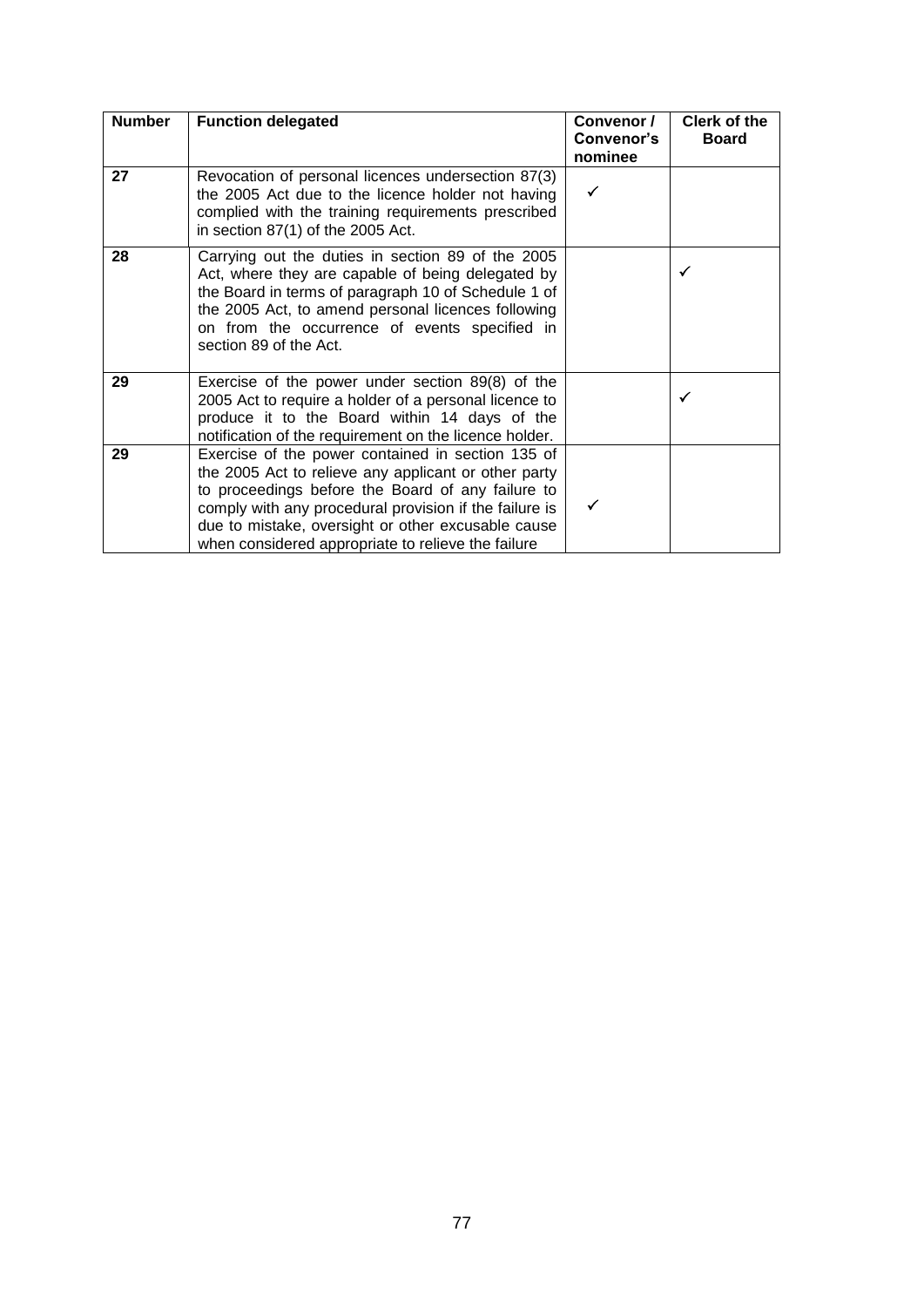## **Appendix 6 – Web Links/Contacts**

West Lothian Licensing Board's landing page from which all other alcohol licensing webpages can be accessed.

<https://www.westlothian.gov.uk/article/2011/Alcohol-Licences>

#### **Section 1 links**

#### **1.4**

West Lothian Council Licensing Standards Officer:

<https://www.westlothian.gov.uk/article/3705/Licensing-Standards-Officer-LSO>

#### **1.5**

West Lothian Local Licensing Forum webpage:

<https://www.westlothian.gov.uk/wl-licensing-forum>

#### **Section 2 links**

#### **2.1**

Functions report:

[https://www.westlothian.gov.uk/media/21219/West-Lothian-Licensing-Board-Functions-](https://www.westlothian.gov.uk/media/21219/West-Lothian-Licensing-Board-Functions-Report-2017-18/pdf/Functions_Report_2017-18.pdf)[Report-2017-18/pdf/Functions\\_Report\\_2017-18.pdf](https://www.westlothian.gov.uk/media/21219/West-Lothian-Licensing-Board-Functions-Report-2017-18/pdf/Functions_Report_2017-18.pdf)

Financial report:

[https://www.westlothian.gov.uk/media/21220/West-Lothian-Licensing-Board-Financial-](https://www.westlothian.gov.uk/media/21220/West-Lothian-Licensing-Board-Financial-Report-2017-18/pdf/Financial_Report_2017-18.pdf)[Report-2017-18/pdf/Financial\\_Report\\_2017-18.pdf](https://www.westlothian.gov.uk/media/21220/West-Lothian-Licensing-Board-Financial-Report-2017-18/pdf/Financial_Report_2017-18.pdf) 

Minutes of Board meetings:

[http://coins.westlothian.gov.uk/coins/committee.asp?bodyid=17&bodytitle=West+Lothian+Lic](http://coins.westlothian.gov.uk/coins/committee.asp?bodyid=17&bodytitle=West+Lothian+Licensing+Board) [ensing+Board](http://coins.westlothian.gov.uk/coins/committee.asp?bodyid=17&bodytitle=West+Lothian+Licensing+Board)

Board rules:

[https://www.westlothian.gov.uk/media/1043/West-Lothian-Licensing-Board-](https://www.westlothian.gov.uk/media/1043/West-Lothian-Licensing-Board-Rules/pdf/boardrules.pdf)[Rules/pdf/boardrules.pdf](https://www.westlothian.gov.uk/media/1043/West-Lothian-Licensing-Board-Rules/pdf/boardrules.pdf)

Links to Board's Mainstreaming Report and Outcome Plan:

[https://www.westlothian.gov.uk/media/1040/Licensing-Board-Mainstreaming-Report-and-](https://www.westlothian.gov.uk/media/1040/Licensing-Board-Mainstreaming-Report-and-Outcome-Plan-2017-2021/pdf/Licensing_Board_Mainstreaming_Report_and_Outcome_Plan_2017-2021.pdf)[Outcome-Plan-2017-](https://www.westlothian.gov.uk/media/1040/Licensing-Board-Mainstreaming-Report-and-Outcome-Plan-2017-2021/pdf/Licensing_Board_Mainstreaming_Report_and_Outcome_Plan_2017-2021.pdf)

[2021/pdf/Licensing\\_Board\\_Mainstreaming\\_Report\\_and\\_Outcome\\_Plan\\_2017-2021.pdf](https://www.westlothian.gov.uk/media/1040/Licensing-Board-Mainstreaming-Report-and-Outcome-Plan-2017-2021/pdf/Licensing_Board_Mainstreaming_Report_and_Outcome_Plan_2017-2021.pdf)

## **2.2**

Link to licensing register regulations -SSI 2007/33 and SSI 2018/267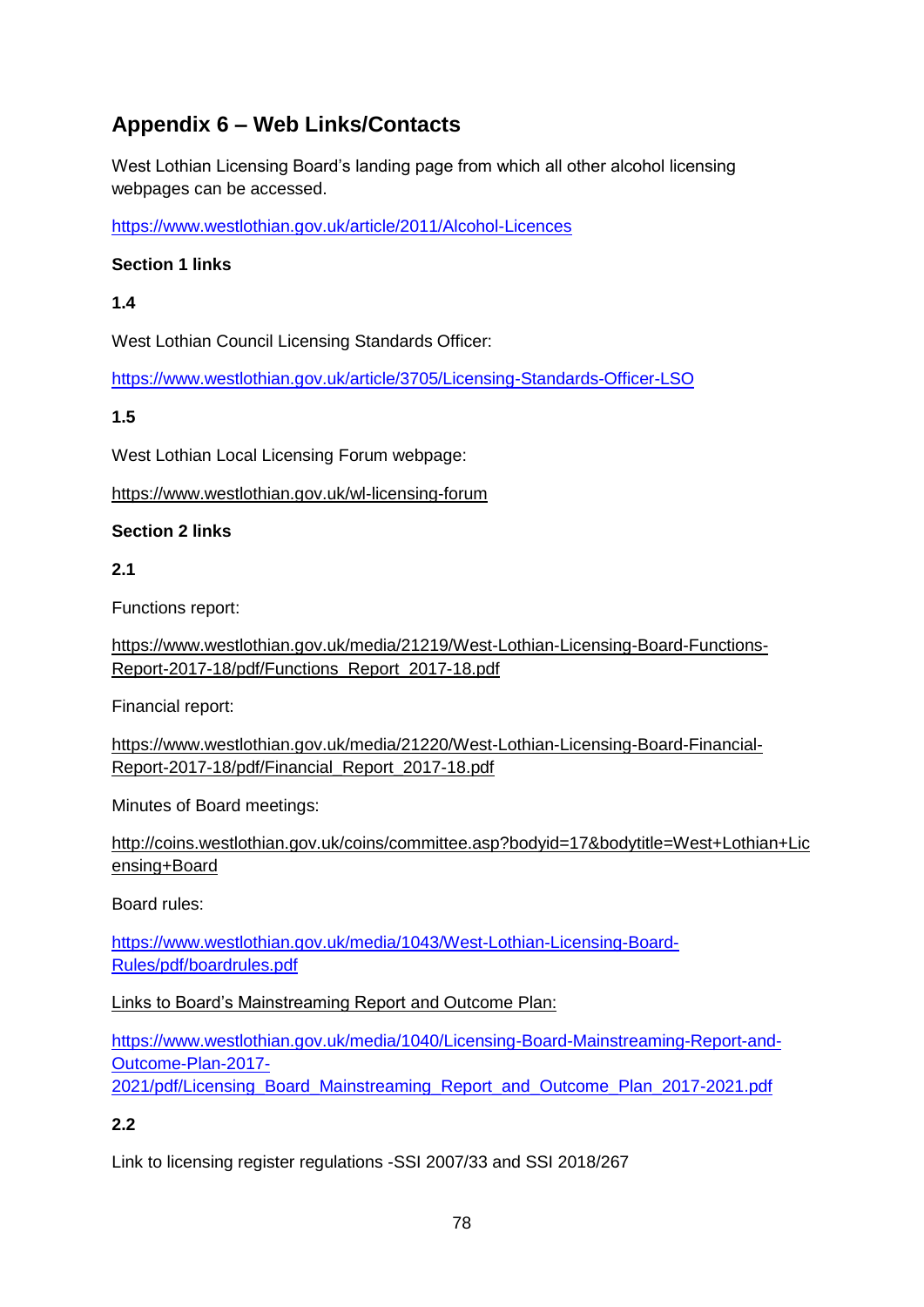[http://www.legislation.gov.uk/ssi/2007/33/pdfs/ssi\\_20070033\\_en.pdf](http://www.legislation.gov.uk/ssi/2007/33/pdfs/ssi_20070033_en.pdf) [http://www.legislation.gov.uk/ssi/2018/267/pdfs/ssi\\_20180267\\_en.pdf](http://www.legislation.gov.uk/ssi/2018/267/pdfs/ssi_20180267_en.pdf)

## **2.3**

Premises Licence (Scotland) Regulations 2007 (SSI 2007/452):

[http://www.legislation.gov.uk/ssi/2007/452/pdfs/ssi\\_20070452\\_en.pdf](http://www.legislation.gov.uk/ssi/2007/452/pdfs/ssi_20070452_en.pdf)

## **2.4**

Neighbour notification, Procedure Regulations SSI 2007/453:

[http://www.legislation.gov.uk/ssi/2007/453/pdfs/ssi\\_20070453\\_en.pdf](http://www.legislation.gov.uk/ssi/2007/453/pdfs/ssi_20070453_en.pdf)

Board webpage where adverts for current applications are displayed:

[https://www.westlothian.gov.uk/article/3075/Adverts-for-Current-Alcohol-Licence-](https://www.westlothian.gov.uk/article/3075/Adverts-for-Current-Alcohol-Licence-Applications)[Applications](https://www.westlothian.gov.uk/article/3075/Adverts-for-Current-Alcohol-Licence-Applications)

Regulation regarding appeals SSI 2010/416:

[http://www.legislation.gov.uk/ssi/2010/416/pdfs/ssi\\_20100416\\_en.pdf](http://www.legislation.gov.uk/ssi/2010/416/pdfs/ssi_20100416_en.pdf)

Personal licence webpages:

- <https://www.westlothian.gov.uk/article/3085/Personal-Licence>
- <https://www.westlothian.gov.uk/article/2820/Personal-Licence-Refresher-Training>
- <https://www.westlothian.gov.uk/article/31097/Renewing-Your-Personal-Licence>

Board webpage on personal licences:

<https://www.westlothian.gov.uk/article/3085/Personal-Licence>

Board webpage on refresher training:

<https://www.westlothian.gov.uk/article/2820/Personal-Licence-Refresher-Training>

Board webpage on personal licence renewal:

<https://www.westlothian.gov.uk/article/31097/Renewing-Your-Personal-Licence>

Regulation regarding appeals SSI 2010/416:

[http://www.legislation.gov.uk/ssi/2010/416/pdfs/ssi\\_20100416\\_en.pdf](http://www.legislation.gov.uk/ssi/2010/416/pdfs/ssi_20100416_en.pdf)

Guidance to making an objection or representation:

[https://www.westlothian.gov.uk/media/1026/Objections-or-](https://www.westlothian.gov.uk/media/1026/Objections-or-Representations/pdf/How_To_Object_To_Or_Make_A_Representation_Regarding_A_Premises_Licence_Application_Or_Premises_Licen.pdf)[Representations/pdf/How\\_To\\_Object\\_To\\_Or\\_Make\\_A\\_Representation\\_Regarding\\_A\\_Premi](https://www.westlothian.gov.uk/media/1026/Objections-or-Representations/pdf/How_To_Object_To_Or_Make_A_Representation_Regarding_A_Premises_Licence_Application_Or_Premises_Licen.pdf) [ses\\_Licence\\_Application\\_Or\\_Premises\\_Licen.pdf](https://www.westlothian.gov.uk/media/1026/Objections-or-Representations/pdf/How_To_Object_To_Or_Make_A_Representation_Regarding_A_Premises_Licence_Application_Or_Premises_Licen.pdf)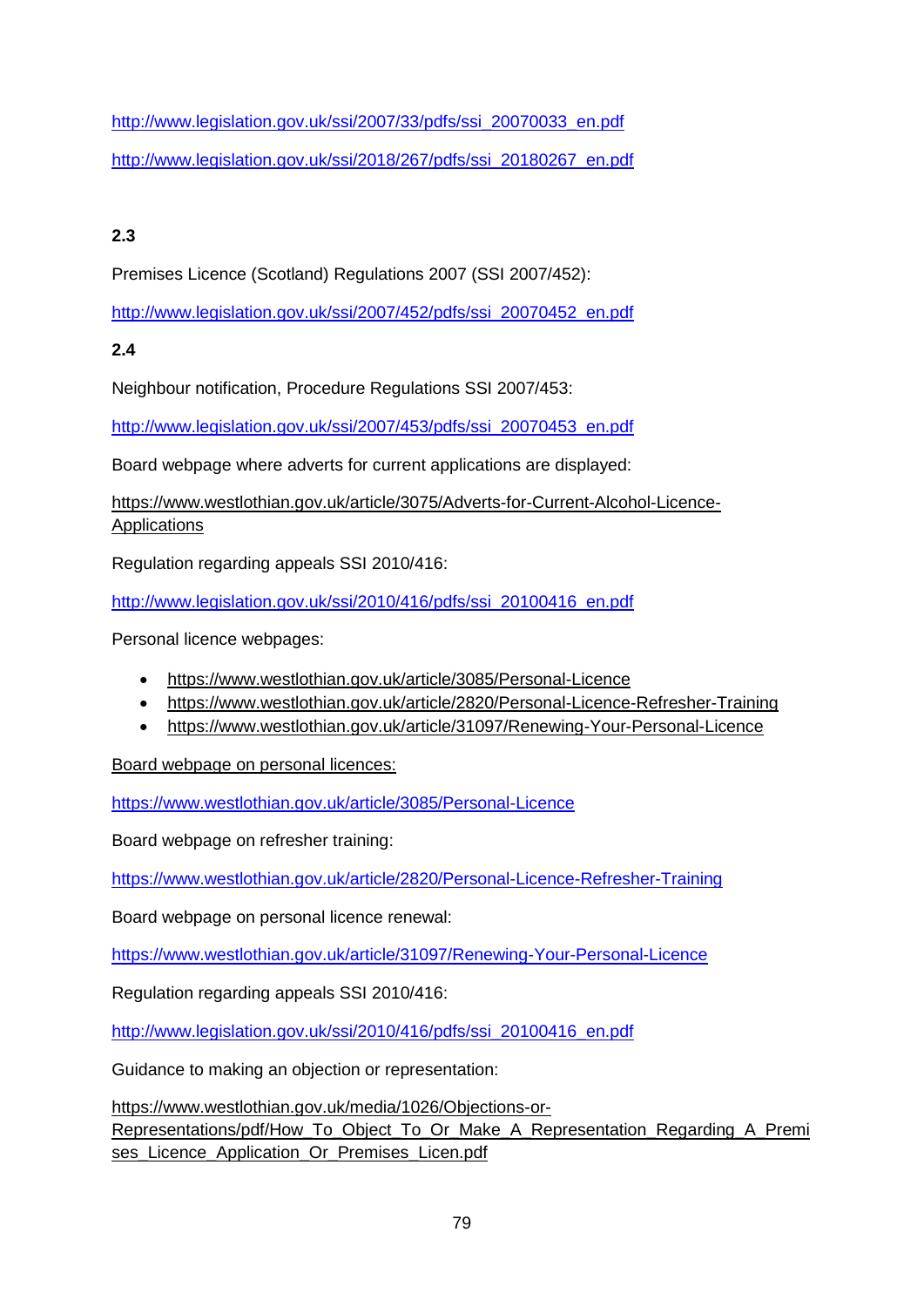Regulation for objection and representation timescales:

[http://www.legislation.gov.uk/ssi/2007/453/pdfs/ssi\\_20070453\\_en.pdf](http://www.legislation.gov.uk/ssi/2007/453/pdfs/ssi_20070453_en.pdf)

## **2.5**

Regulation regarding appeals SSI 2010/416:

[http://www.legislation.gov.uk/ssi/2010/416/pdfs/ssi\\_20100416\\_en.pdf](http://www.legislation.gov.uk/ssi/2010/416/pdfs/ssi_20100416_en.pdf)

## **Section 3 links**

## **3.1**

Premises Licence (Scotland) Regulations 2007 (SSI 2007/452):

[http://www.legislation.gov.uk/ssi/2007/452/pdfs/ssi\\_20070452\\_en.pdf](http://www.legislation.gov.uk/ssi/2007/452/pdfs/ssi_20070452_en.pdf)

## **3.5**

SFRS Guide on Fire Safety

[https://www.firescotland.gov.uk/media/1173445/sfrs\\_advice\\_on\\_fire\\_safety.pdf](https://www.firescotland.gov.uk/media/1173445/sfrs_advice_on_fire_safety.pdf)

Guide to "practical fire safety guidance" on capacity:

<https://www.gov.scot/Resource/0041/00418076.pdf>

Premises Licence (Scotland) Regulations 2007 (SSI 2007/452):

[http://www.legislation.gov.uk/ssi/2007/452/pdfs/ssi\\_20070452\\_en.pdf](http://www.legislation.gov.uk/ssi/2007/452/pdfs/ssi_20070452_en.pdf)

## **3.7**

West Lothian Council webpage regarding permits for use of the public road/footway:

[https://www.westlothian.gov.uk/article/22651/Tables-and-Chairs-permit-application-and](https://www.westlothian.gov.uk/article/22651/Tables-and-Chairs-permit-application-and-conditions---Section-59)[conditions---Section-59](https://www.westlothian.gov.uk/article/22651/Tables-and-Chairs-permit-application-and-conditions---Section-59)

## **3.8**

[Disability Access Facilities Statement, Scottish Government](http://www.gov.scot/Publications/2018/03/2767) non-statutory guidance:

[https://beta.gov.scot/publications/licensing-scotland-act-2005-guidance-completing-disabled](https://beta.gov.scot/publications/licensing-scotland-act-2005-guidance-completing-disabled-access-facilities-statement/)[access-facilities-statement/](https://beta.gov.scot/publications/licensing-scotland-act-2005-guidance-completing-disabled-access-facilities-statement/)

Equality and Human Rights Commission webpages:

<https://www.equalityhumanrights.com/en/advice-and-guidance>

## **3.9**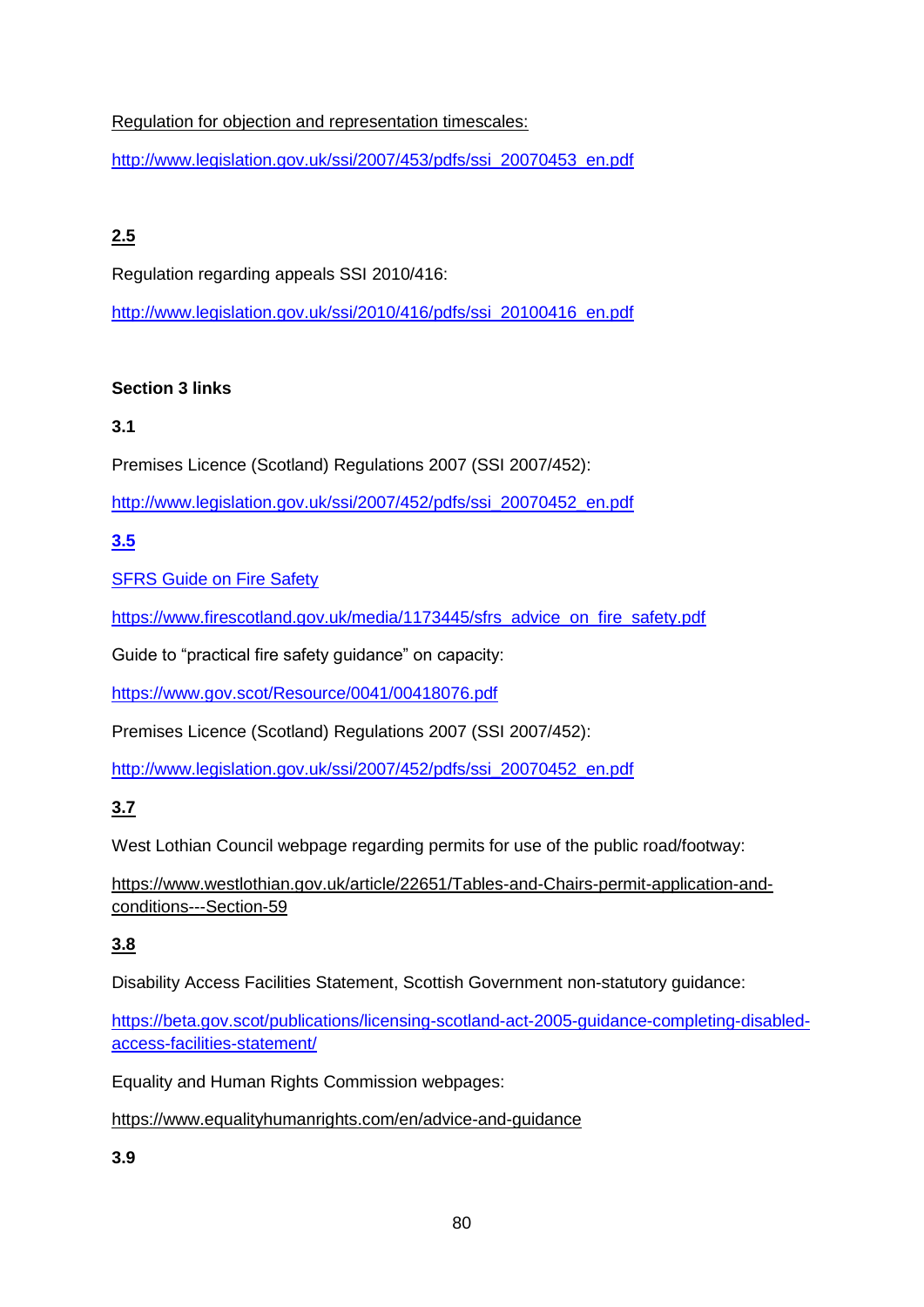West Lothian Council Environmental and Trading Standards webpage:

<https://www.westlothian.gov.uk/environmental-health>

#### **Section 4 links**

#### **4.1**

Guidance regarding the role of premises manager and associated legal requirements:

<https://www.westlothian.gov.uk/article/3394/Designated-Premises-Manager-DPM>

**4.5** 

Application forms:

<https://www.westlothian.gov.uk/article/3064/West-Lothian-Licensing-Board>

## **4.6**

Extended Hours application form:

<https://www.westlothian.gov.uk/article/3062/Extended-Hours>

Emergency and Unforeseen Circumstances form:

[https://www.westlothian.gov.uk/media/1035/Extended-Hours--Occasional-Licences---](https://www.westlothian.gov.uk/media/1035/Extended-Hours--Occasional-Licences---Emergency--Unforeseen-circumstances-form/pdf/UnforeseencircumstancesformSept2017.pdf) [Emergency--Unforeseen-circumstances](https://www.westlothian.gov.uk/media/1035/Extended-Hours--Occasional-Licences---Emergency--Unforeseen-circumstances-form/pdf/UnforeseencircumstancesformSept2017.pdf)[form/pdf/UnforeseencircumstancesformSept2017.pdf](https://www.westlothian.gov.uk/media/1035/Extended-Hours--Occasional-Licences---Emergency--Unforeseen-circumstances-form/pdf/UnforeseencircumstancesformSept2017.pdf)

## **4.8**

Email address for West Lothian Council's Events Co-ordinator:

[Events.Westlothian@westlothian.gov.uk](mailto:Events.Westlothian@westlothian.gov.uk)

## **4.11**

West Lothian Council Environmental Health and Trading Standards webpage:

<https://www.westlothian.gov.uk/environmental-health>

## **4.12**

Chief Medical Officer's safer drinking guidelines:

<https://www.gov.scot/Topics/Health/Services/Alcohol/safer-drinking>

Drinkaware campaign:

<https://www.drinkaware.co.uk/>

## **4.14**

Sections of the 2005 Act relevant to delivery of alcohol: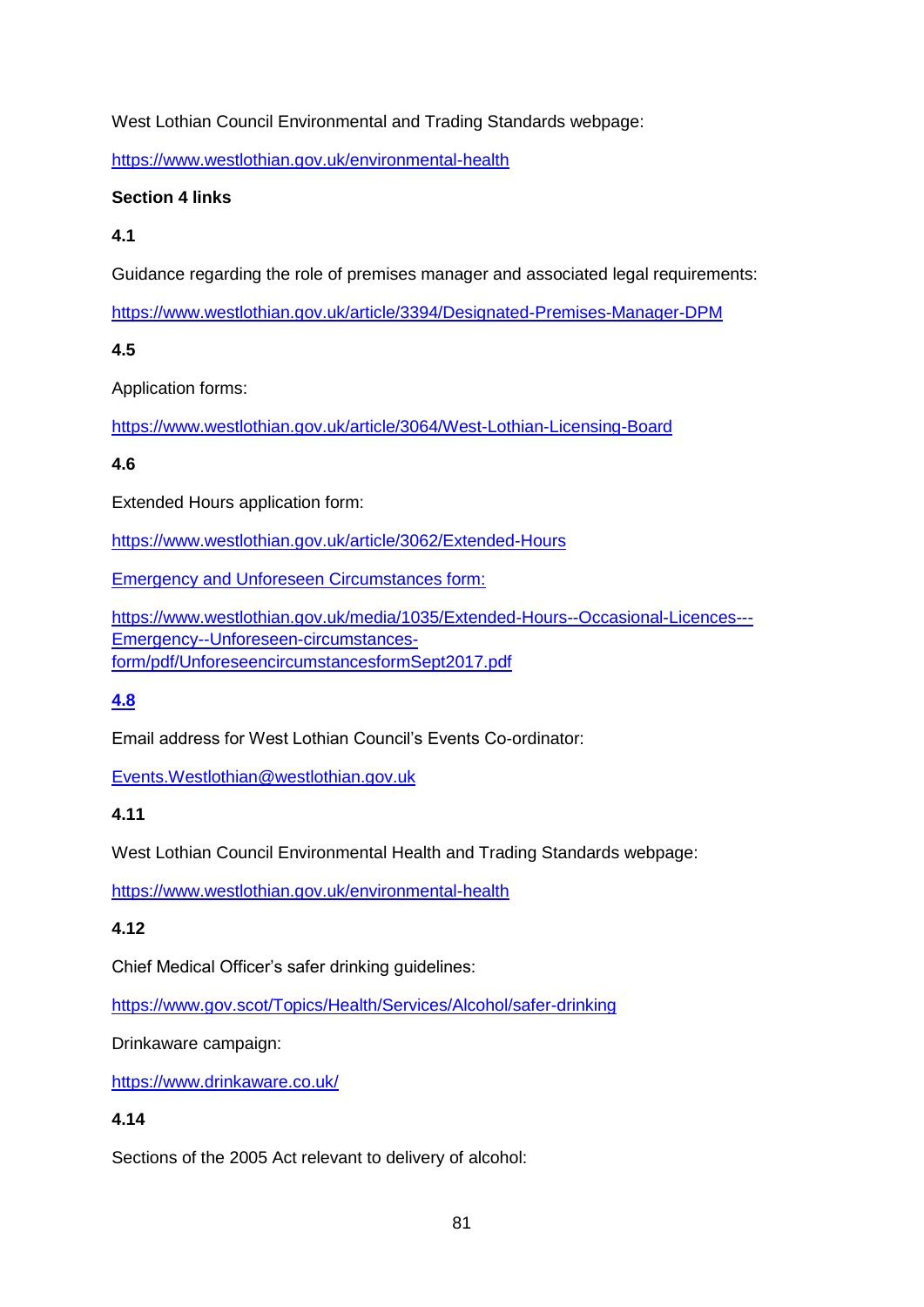#### Section 104A:

<http://www.legislation.gov.uk/asp/2005/16/section/104A>

Section 108:

<http://www.legislation.gov.uk/asp/2005/16/section/108>

Section 119:

<http://www.legislation.gov.uk/asp/2005/16/section/119>

Section 120:

<http://www.legislation.gov.uk/asp/2005/16/section/120>

#### **Section 5 Links**

#### **5.1**

Premises licence review webpage:

<https://www.westlothian.gov.uk/article/12080/Premises-Licence-Review>

Board rules:

[https://www.westlothian.gov.uk/media/1043/West-Lothian-Licensing-Board-](https://www.westlothian.gov.uk/media/1043/West-Lothian-Licensing-Board-Rules/pdf/boardrules.pdf)[Rules/pdf/boardrules.pdf](https://www.westlothian.gov.uk/media/1043/West-Lothian-Licensing-Board-Rules/pdf/boardrules.pdf)

Regulation regarding appeals SSI 2010/416:

[http://www.legislation.gov.uk/ssi/2010/416/pdfs/ssi\\_20100416\\_en.pdf](http://www.legislation.gov.uk/ssi/2010/416/pdfs/ssi_20100416_en.pdf)

#### **Section 6 Links**

#### **6.1**

Public Entertainment Licences and Permissions webpage:

<https://www.westlothian.gov.uk/article/2012/Entertainment>

Link to list of mandatory conditions (needs to be published on website first)

West Lothian Council occasional licence page:

<https://www.westlothian.gov.uk/article/2958/Occasional-Licence>

Email address for West Lothian Council's Events Co-ordinator:

[Events.Westlothian@westlothian.gov.uk](mailto:Events.Westlothian@westlothian.gov.uk)